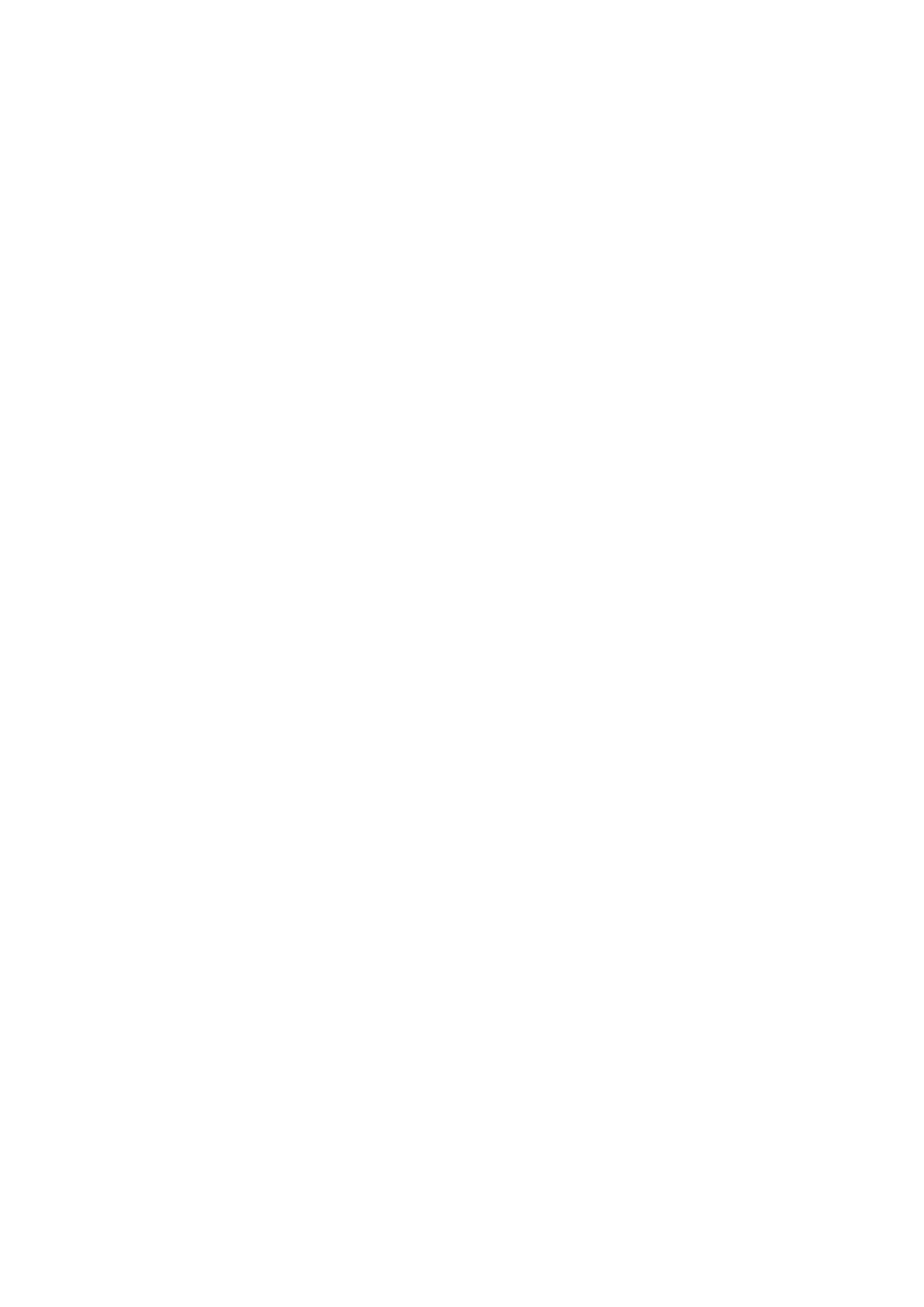## **Contents**

| 1    |               |     |  |
|------|---------------|-----|--|
| 1.1  |               |     |  |
| 1.2  |               |     |  |
| 1.3  |               |     |  |
| 2    |               |     |  |
| 2.1  |               |     |  |
| 2.2  |               |     |  |
| 2.3  |               |     |  |
| 2.4  |               |     |  |
| 2.5  |               |     |  |
| 2.6  |               |     |  |
| 2.7  |               |     |  |
| 2.8  |               |     |  |
| 2.9  |               |     |  |
| 2.10 |               |     |  |
| 3    |               |     |  |
| 3.1  |               |     |  |
| 3.2  |               |     |  |
| 3.3  |               |     |  |
| 3.4  |               |     |  |
| 3.5  |               |     |  |
| 3.6  |               |     |  |
| 3.7  |               |     |  |
| 3.8  |               |     |  |
| 3.9  |               |     |  |
| 3.10 |               |     |  |
| 4    |               |     |  |
| 4.1  |               |     |  |
| 4.2  |               |     |  |
| 4.3  |               |     |  |
| 5    |               |     |  |
| 5.1  | Type approval | .33 |  |
| 5.2  |               |     |  |
| 5.3  |               |     |  |
| 6    |               |     |  |
| 6.1  |               |     |  |
| 6.2  |               |     |  |
| 6.3  |               |     |  |
| 6.4  |               |     |  |
| 6.5  |               |     |  |
| 6.6  |               |     |  |
| 6.7  |               |     |  |
| 6.8  |               |     |  |
| 6.9  |               |     |  |
| 6.10 |               |     |  |
| 6.11 |               |     |  |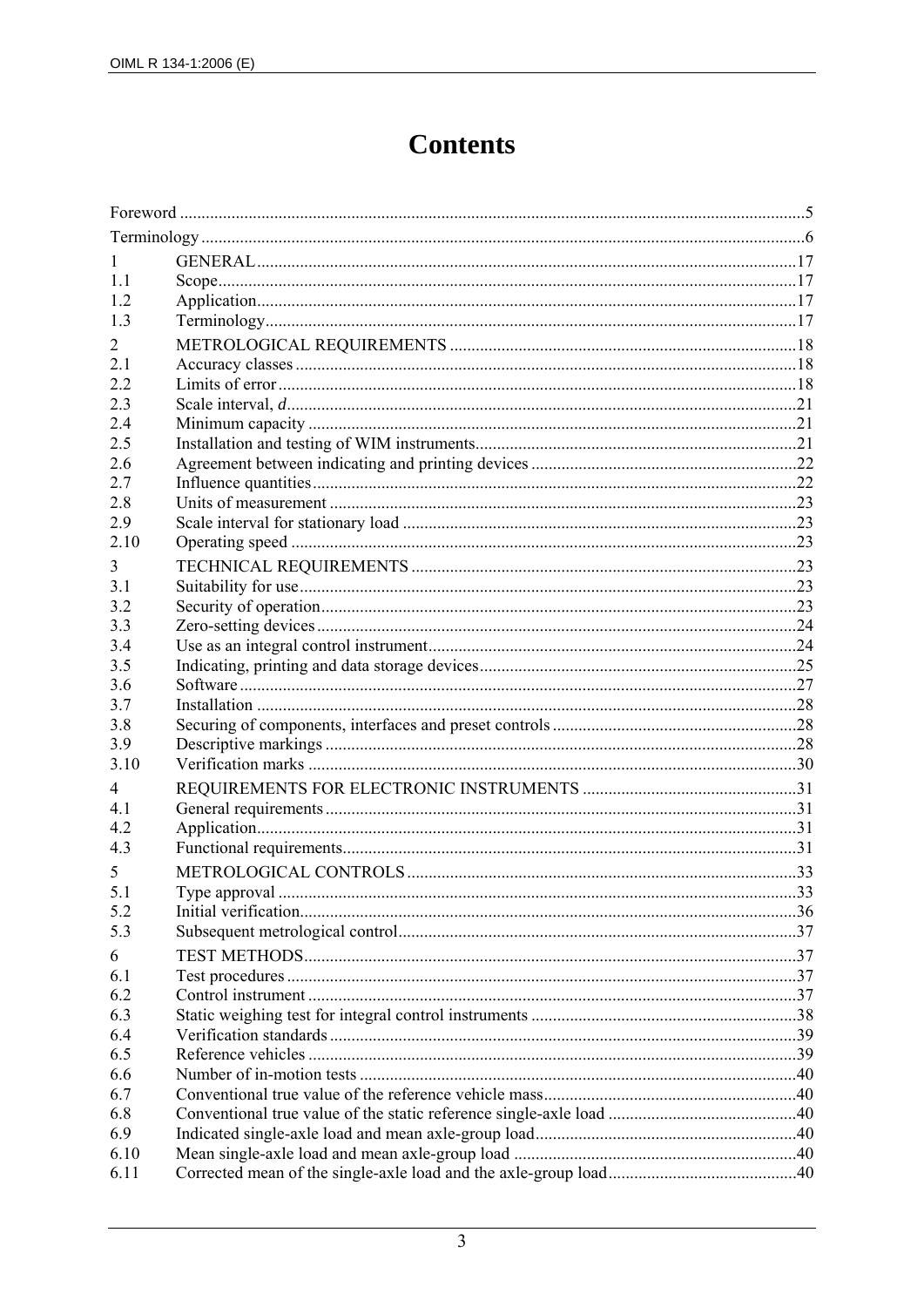| 6.14 |  |
|------|--|

#### Annex A

Test procedures for automatic instruments for weighing road vehicles in motion and measuring axle loads

| $\mathsf{A}$ 1 |  |
|----------------|--|
| A <sub>2</sub> |  |
| A.3            |  |
| $A_4$          |  |
| A.5            |  |
| A $6$          |  |
| A.7            |  |
| A8             |  |
| A.9            |  |

#### Annex B

Practical instructions for the installation of automatic instruments for weighing road vehicles in motion and measuring axle loads

| B.1            |  |
|----------------|--|
| B.2            |  |
| B <sub>3</sub> |  |
| <b>B</b> 4     |  |

## Annex C

General guidelines for the installation and operation of automatic instruments for weighing road vehicles in motion and measuring axle loads

| C.1 |  |
|-----|--|
| C.2 |  |
| C.3 |  |
| C.4 |  |
| C.5 |  |
| C.6 |  |
| C.7 |  |
|     |  |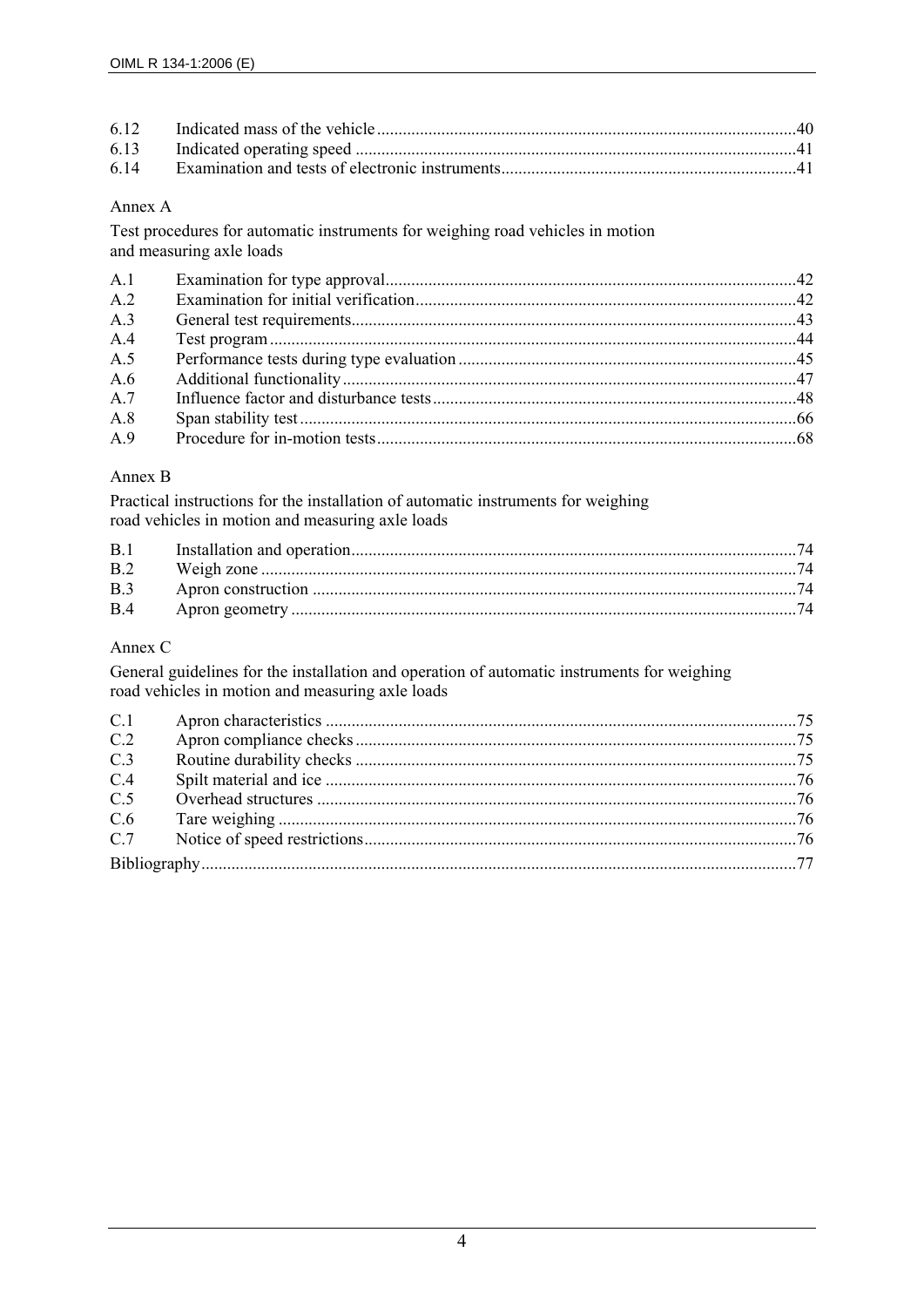## **Foreword**

The International Organization of Legal Metrology (OIML) is a worldwide, intergovernmental organization whose primary aim is to harmonize the regulations and metrological controls applied by the national metrological services, or related organizations, of its Member States. The main categories of OIML publications are:

- **International Recommendations (OIML R),** which are model regulations that establish the metrological characteristics, required of certain measuring instruments and which specify methods and equipment for checking their conformity. OIML Member States shall implement these Recommendations to the greatest possible extent;
- **International Documents (OIML D),** which are informative in nature and which are intended to harmonize and improve work in the field of legal metrology;
- **International Guides (OIML G),** which are also informative in nature and which are intended to give guidelines for the application of certain requirements to legal metrology; and
- **International Basic Publications (OIML B),** which define the operating rules of the various OIML structures and systems.

OIML Draft Recommendations, Documents and Guides are developed by Technical Committees or Subcommittees which comprise representatives from the Member States. Certain international and regional institutions also participate on a consultation basis. Cooperative agreements have been established between the OIML and certain institutions, such as ISO and the IEC, with the objective of avoiding contradictory requirements. Consequently, manufacturers and users of measuring instruments, test laboratories, etc. may simultaneously apply OIML publications and those of other institutions.

International Recommendations, Documents, Guides and Basic Publications are published in English (E) and translated into French (F) and are subject to periodic revision.

Additionally, the OIML publishes or participates in the publication of **Vocabularies (OIML V)** and periodically commissions legal metrology experts to write **Expert Reports (OIML E)**. Expert Reports are intended to provide information and advice, and are written solely from the viewpoint of their author, without the involvement of a Technical Committee or Subcommittee, nor that of the CIML. Thus, they do not necessarily represent the views of the OIML.

This publication – reference OIML R 134-1, Edition 2006 – was developed by Technical Subcommittee TC 9/SC 2. It was approved for final publication by the International Committee of Legal Metrology in 2006 and will be submitted to the International Conference of Legal Metrology in 2008 for formal sanction. This edition supersedes the previous edition dated 2003.

OIML Publications may be downloaded from the OIML web site in the form of PDF files. Additional information on OIML Publications may be obtained from the Organization's headquarters:

Bureau International de Métrologie Légale 11, rue Turgot - 75009 Paris - France Telephone: +33 (0)1 48 78 12 82 Fax:  $+33(0)142821727$ E-mail: biml@oiml.org Internet: www.oiml.org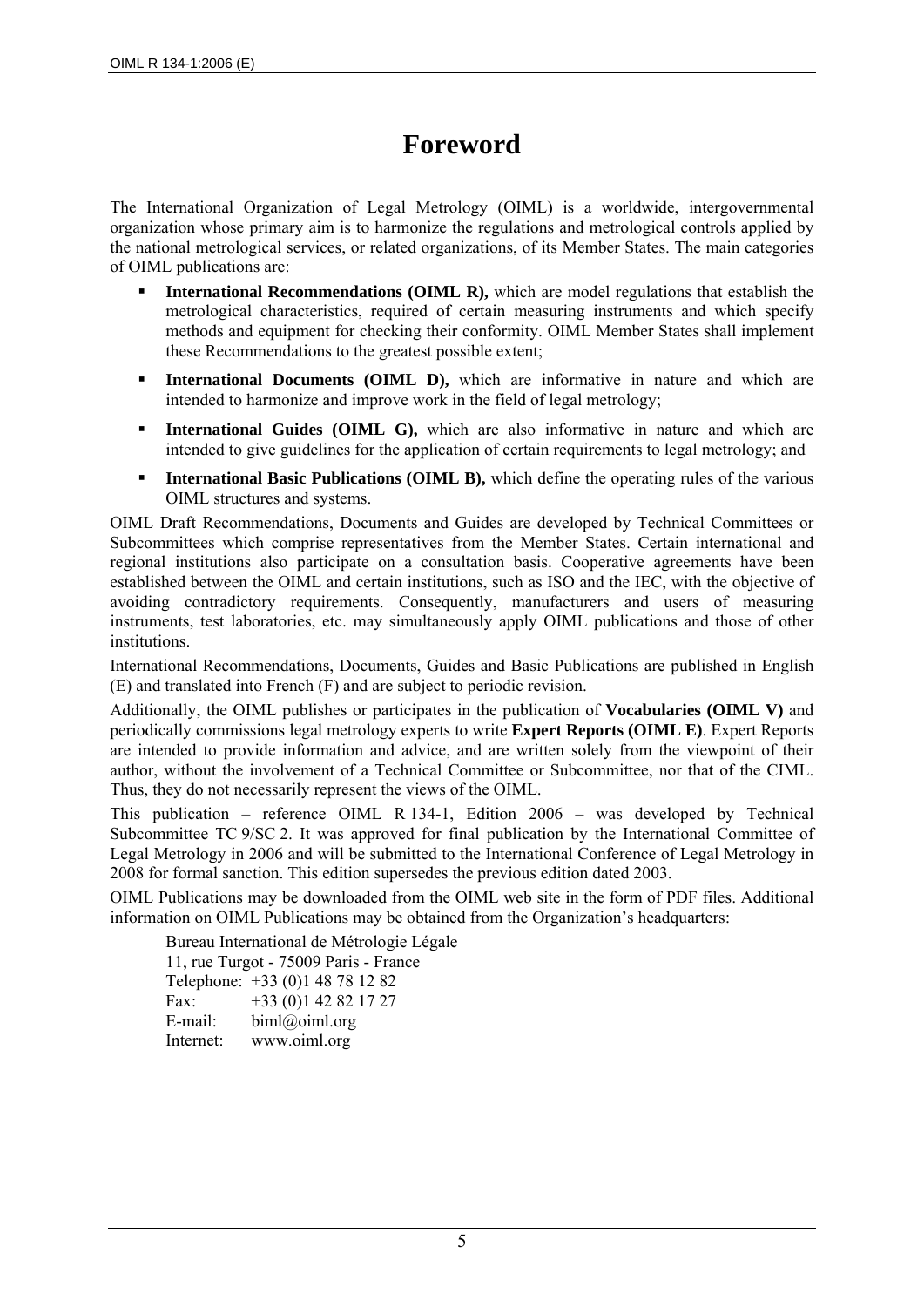## **Terminology**

The terminology used in this Recommendation conforms to the *International Vocabulary of Basic and General Terms in Metrology* (VIM) [1], the *International Vocabulary of Legal Metrology* (VIML) [2], the *OIML Certificate System for Measuring Instruments* [3], and to OIML D 11 *General requirements for electronic measuring instruments* [4]. In addition, for the purposes of this Recommendation, the following definitions apply.

## **T.1 GENERAL DEFINITIONS**

## **T.1.1 Weighing instrument**

Measuring instrument used to determine the mass of a body by using the action of gravity on the body.

*Note:* In this Recommendation "mass" (or "weight value") is preferably used in the sense of "conventional mass" or "conventional value of the result of weighing in air" according to OIML R 111 [5] and OIML D 28 [6], whereas "weight" is preferably used for an embodiment (= material measure) of mass that is regulated in regard to its physical and metrological characteristics.

The instrument may also be used to determine other mass-related quantities, magnitudes, parameters or characteristics (e.g. axle load and axle-group load of a vehicle).

According to its method of operation, a weighing instrument is classified as an automatic or nonautomatic instrument.

## **T.1.2 Automatic weighing instrument**

Instrument that weighs without the intervention of an operator and that follows a predetermined program of automatic processes characteristic of the instrument.

## **T.1.3 Automatic instrument for weighing road vehicles in motion**

Automatic weighing instrument, having a load receptor  $(T.2.3)$  and aprons  $(T.2.2.1)$ , that determines the vehicle mass  $(T.3.1.5)$ , axle loads  $(T.3.1.8)$ , and if applicable the axle-group loads  $(T.3.1.11)$  of a road vehicle while the vehicle is crossing over the load receptor of the weighing instrument.

## **T.1.4 Control instrument**

Weighing instrument used to determine the static reference vehicle mass of the reference vehicles and the static single-axle loads of a two-axle rigid reference vehicle.

The control instruments used as a reference instrument during testing may be:

- separate from the instrument being tested; or
- integral, when a static weighing mode is provided by the instrument being tested.

## **T.1.5 Conventional true value (of a quantity)**

Value attributed to a particular quantity (e.g. reference vehicle mass or single-axle load of a two-axle rigid reference vehicle) and accepted, by convention, as having an uncertainty appropriate for a given purpose. [VIM 1.20]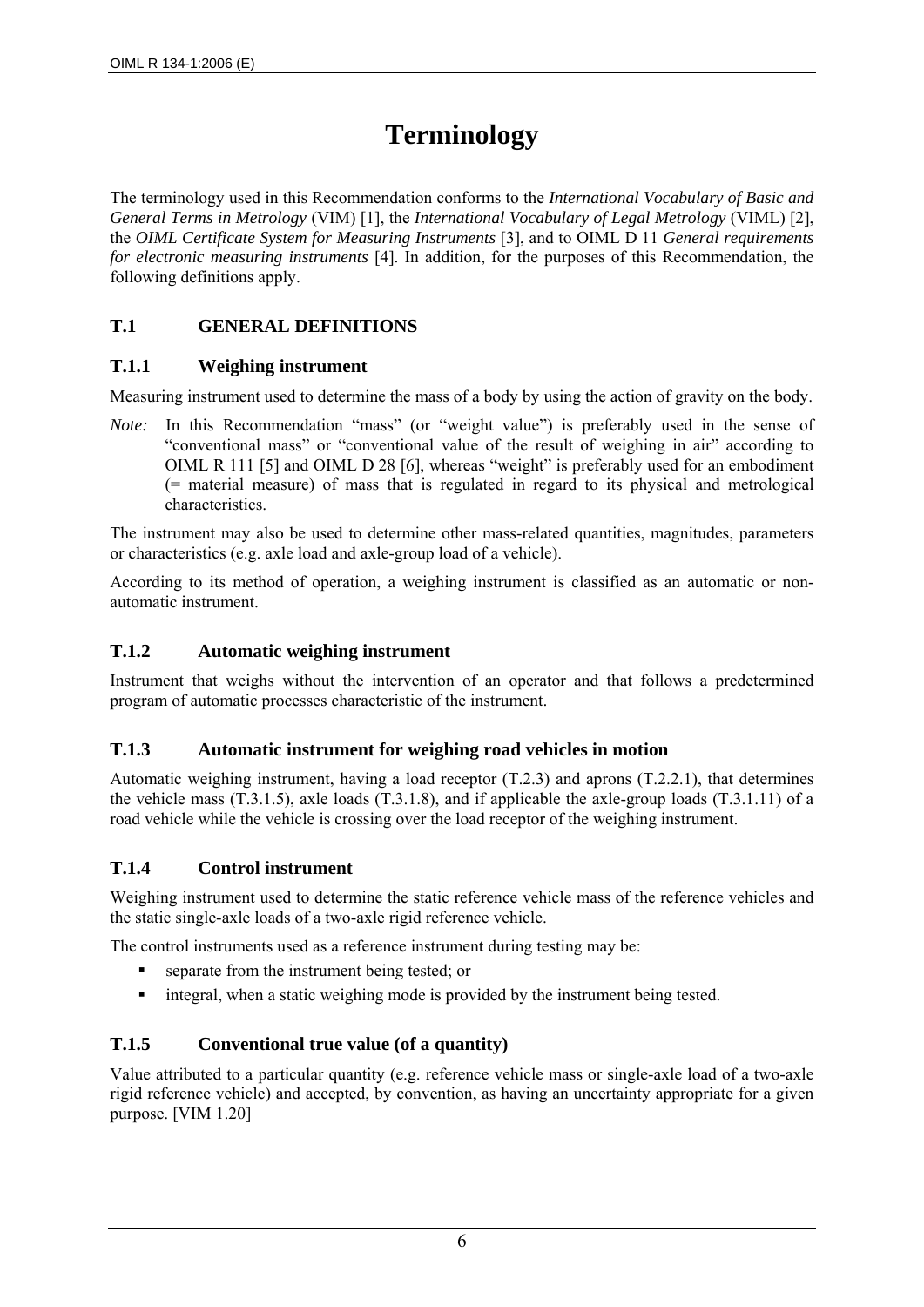## **T.1.6 Metrological authority**

Legal entity (i.e. the verification, and/or issuing authority) designated or formally accepted by the government to be responsible for ascertaining that the automatic weighing instrument satisfies all or some specific requirements of this Recommendation.

## **T.2 CONSTRUCTION**

*Note:* In this Recommendation the term "device" is applied to any part which uses any means to perform one or more specific functions.

## **T.2.1 Controlled weighing area**

Place specified for the operation of instruments for weighing road vehicles in motion, which are installed in conformity with the requirements given in Annex B.

## **T.2.2 Weigh zone**

Zone of the road comprising the load receptor with aprons in advance of and beyond each end of the load receptor in the direction of travel of the vehicle being weighed.

#### **T.2.2.1 Apron**

Part of the weigh zone that is not the load receptor but which is located on either end of the load receptor and that provides a straight, approximately-level, smooth track in the direction of travel of the vehicle being weighed.

#### **T.2.3 Load receptor**

Part of the weigh zone which receives the wheel loads of a vehicle and which realizes a change in the balance of the instrument when a wheel load is placed upon it.

#### **T.2.4 Electronic instrument**

Instrument equipped with electronic devices.

## **T.2.4.1 Electronic device**

Device comprised of electronic sub-assemblies and that performs a specific function. An electronic device is usually manufactured as a separate unit and may be capable of being independently tested.

#### **T.2.4.2 Electronic sub-assembly**

Part of an electronic device comprised of electronic components and that has a recognizable function of its own.

#### **T.2.4.3 Electronic component**

Smallest physical entity that uses electron or hole conduction in semiconductors, gases, or in a vacuum.

#### **T.2.5 Module**

Identifiable part of an instrument that performs a specific function or functions, and that can be separately evaluated according to the metrological and technical performance requirements in the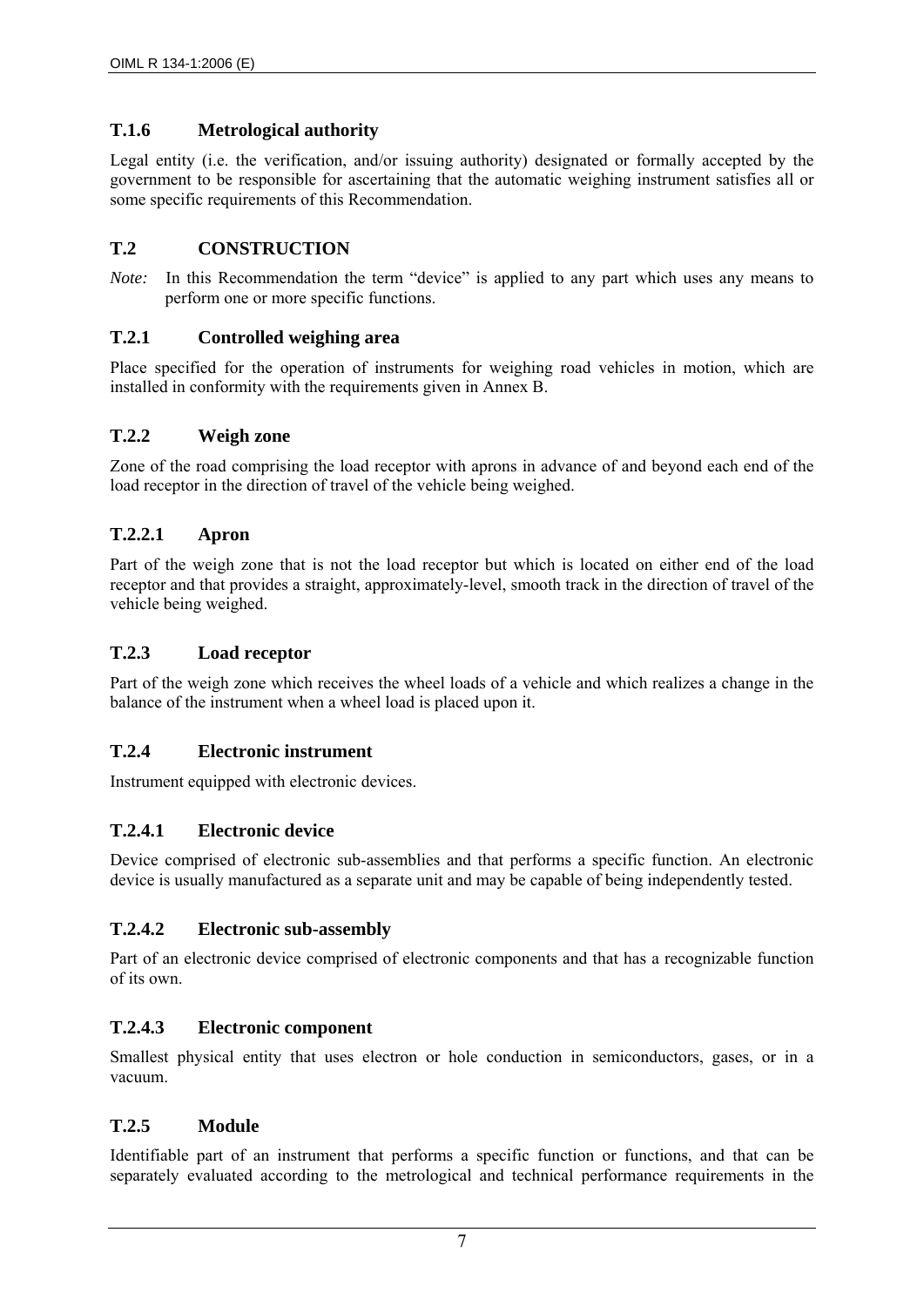relevant Recommendation. The modules of a weighing instrument are subject to specified partial error limits.

*Note:* Typical modules of a weighing instrument are: load cell, indicator, data processing device, etc.

## **T.2.5.1 Indicating device**

Part of the instrument that displays the value of a weighing result in units of mass and other related values (e.g. speed).

## **T.2.5.2 Printing device**

Means to produce hard copies of the weighing results.

## **T.2.5.3 Load cell**

Force transducer which, after taking into account the effects of the acceleration of gravity and air buoyancy at the location of its use, measures mass by converting the measured quantity (mass) into another measured quantity (output) [OIML R 60] [7].

## **T.2.6 Software**

## **T.2.6.1 Legally relevant software**

Program(s), data and type-specific parameters that belong to the measuring instrument or device, and that define or fulfill functions which are subject to legal control.

Examples of legally relevant software are:

- final results of the measurement including the decimal sign and the unit;
- identification of the weighing range and the load receptor (if several load receptors have been used).

The following types of legally relevant software can be distinguished:

- type-specific; and
- **device-specific.**

## **T.2.6.2 Legally relevant parameter**

Parameter of a measuring instrument or a module subject to legal control. The following types of legally relevant parameters can be distinguished: type-specific parameters and device-specific parameters.

## **T.2.6.3 Type-specific parameter**

Legally relevant parameter with a value that depends on the type of instrument only. They are fixed at type approval of the instrument.

Examples of type-specific parameters are:

- **•** parameters used for weight value calculation;
- stability analysis or price calculation and rounding;
- software identification.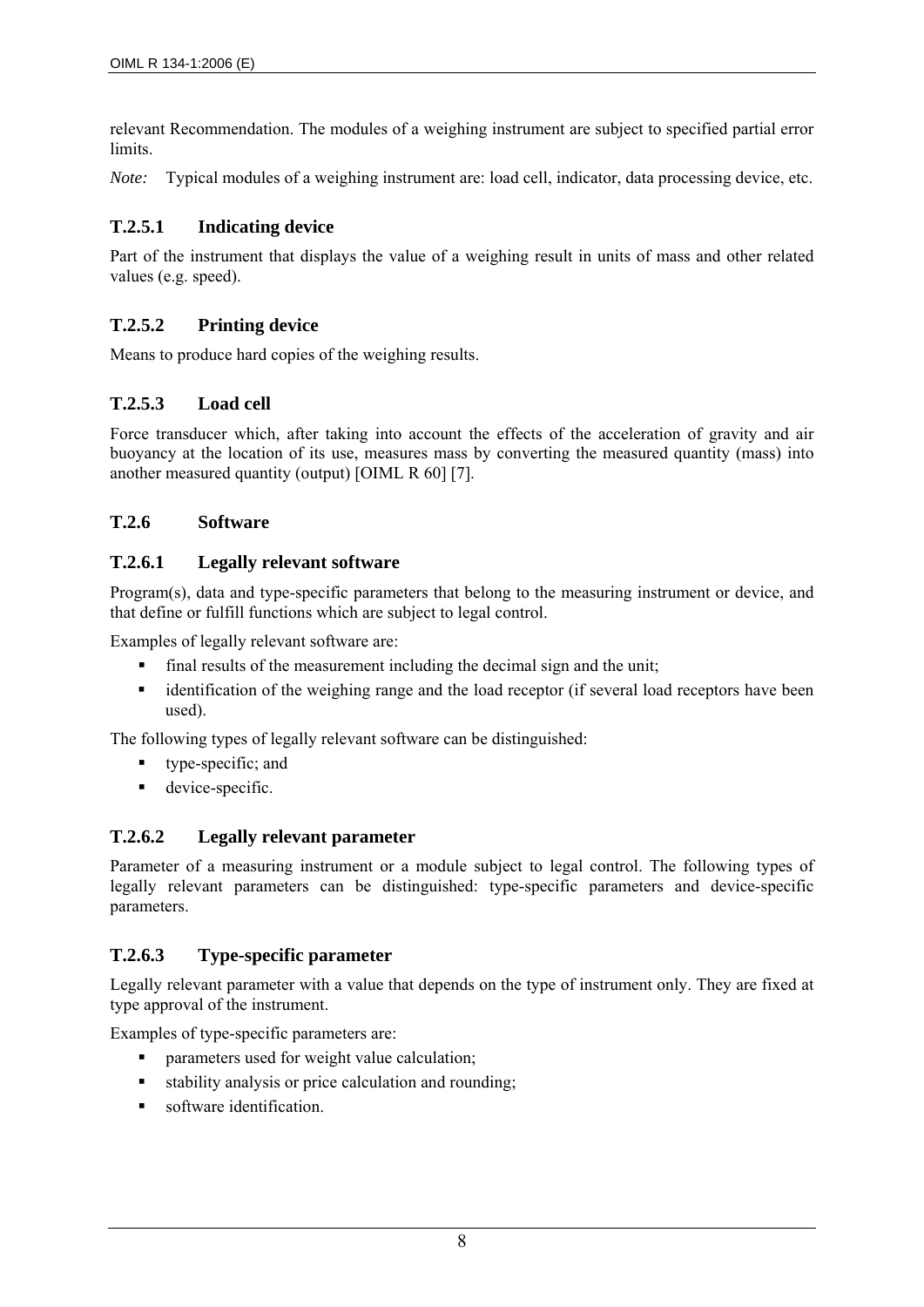## **T.2.6.4 Device-specific parameter**

Legally relevant parameter with a value that depends on the individual instrument. Such parameters comprise calibration parameters (e.g. span adjustments or corrections) and configuration parameters (e.g. maximum capacity, minimum capacity, units of measurement, etc.). They are adjustable or selectable only in a special operational mode of the instrument. They may be classified as those that should be secured (unalterable) and those that may be accessed (settable parameters) by an authorized person.

## **T.2.6.5 Software identification**

Sequence of readable characters of software that is inextricably linked to the software (e.g. version number, checksum).

## **T.2.6.6 Data storage**

Storage used for keeping data ready after completion of the measurement for later legally relevant purposes.

## **T.2.7 Communication interface**

Electronic, optical, radio or other hardware or software interface that enables information to be automatically passed between instruments and modules.

#### **T.2.8 User interface**

Interface that enables information to be passed between a human user and the instrument or its hardware or software components, e.g. switch, keyboard, mouse, display, monitor, printer, touch screen, etc.

## **T.2.9 Protective interface**

Interface that prevents the introduction of any data into the data processing device of the instrument which may:

- display data that are not clearly defined and that could be taken as being a measurement result;
- falsify displayed, processed or stored measurement results or primary indications;
- adjust the instrument or change any adjustment factor.

## **T.2.10 Ancillary devices**

## **T.2.10.1 Zero-setting device**

Device for setting the indication to zero when there is no load on the load receptor.

## **T.2.10.2 Non-automatic zero-setting device**

Zero-setting device that must be operated manually.

#### **T.2.10.3 Semi-automatic zero-setting device**

Zero-setting device that operates automatically following a manual command.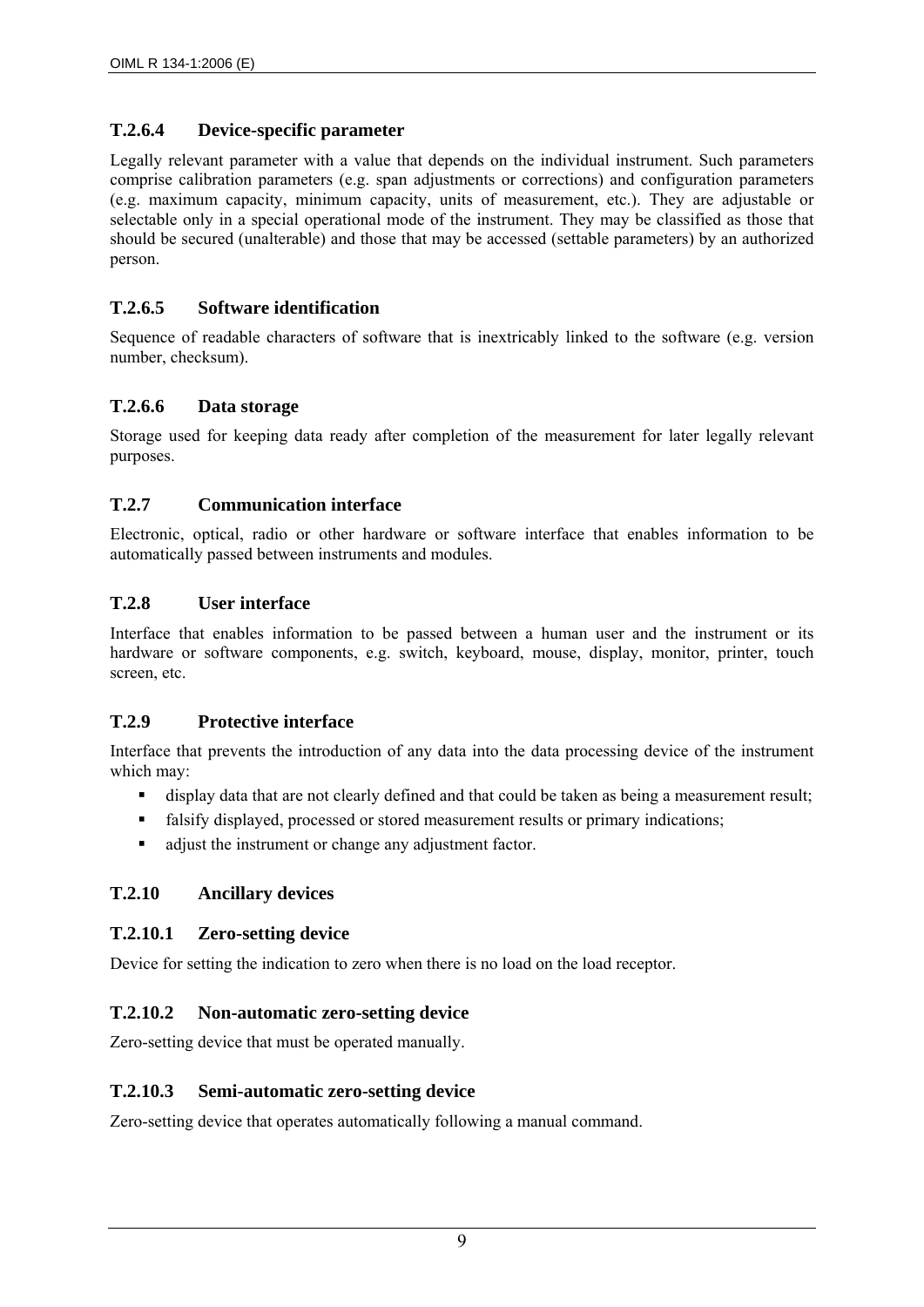## **T.2.10.4 Automatic zero-setting device**

Zero-setting device that operates automatically and without the intervention of an operator.

## **T.2.10.5 Zero-tracking device**

Device for maintaining the zero indication within certain limits automatically.

## **T.3 METROLOGICAL CHARACTERISTICS**

#### **T.3.1 Weighing**

#### **T.3.1.1 Full-draught weighing**

Determining the mass of a vehicle that is entirely supported on the load receptor.

#### **T.3.1.2 Partial weighing**

Weighing a vehicle in two or more parts successively on the same load receptor.

#### **T.3.1.3 Weighing-in-motion (WIM)**

Process of determining the vehicle mass, the axle load, and if applicable, the axle-group load of a moving vehicle (i.e. a vehicle crossing over the load receptor of the weighing instrument) by measurement and analysis of the dynamic vehicle tyre forces.

### **T.3.1.4 Static weighing**

Weighing vehicles or test loads that are stationary.

## **T.3.1.5 Vehicle mass (VM)**

Total mass of the vehicle combination including all connected components.

## **T.3.1.6 Axle**

Axis comprising two or more wheel assemblies with centers of rotation lying approximately on a common axis extending the full width of the vehicle and oriented transversely to the nominal direction of travel of the vehicle.

## **T.3.1.7 Axle-group**

Two or more axles included in a defined group and their respective interspaces (or axle spacing).

*Note:* The criteria for defining various axle-groups may be set by national regulations.

## **T.3.1.8 Axle load**

Fraction of the vehicle mass that is supported via the axle on the load receptor at the time of weighing.

## **T.3.1.9 Single-axle load**

Axle load which is not part of an axle-group load. For the purposes of this Recommendation, if no criteria for defining various axle-groups have been specified (T.3.1.7), all recorded axle loads (6.9) shall be considered as single-axle loads.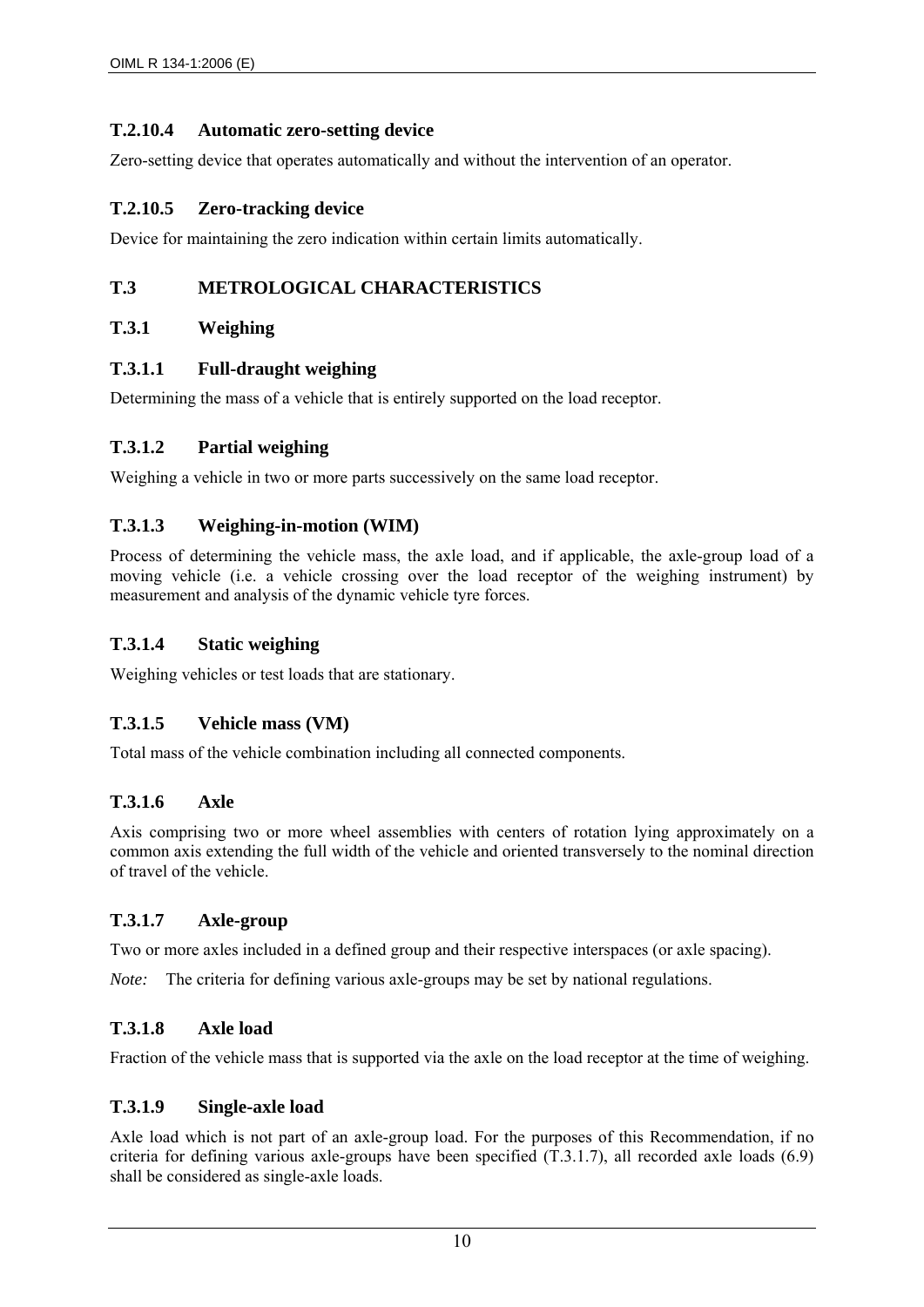## **T.3.1.10 Static reference single-axle load**

Single-axle load of known conventional true value determined statically (T.6.1) for a two-axle rigid vehicle.

## **T.3.1.11 Axle-group load**

Sum of all axle loads in a defined group of axles; a fraction of the vehicle mass imposed on the axlegroup at the time of weighing.

*Note:* The criteria for defining various axle-groups may be set by national regulations.

## **T.3.1.12 Tyre load**

Portion of the vehicle mass imposed upon the tyre at the time of weighing, expressed in the units of mass.

## **T.3.1.13 Dynamic vehicle tyre force**

Component of the time-varying force applied perpendicularly to the road surface by the tyre(s) on a wheel of a moving vehicle. In addition to the action of gravity, this force can also include dynamic effects of other influences on the moving vehicle.

## **T.3.1.14 Wheel load**

Sum of the tyre loads on all tyres included in the wheel assembly on one end of an axle; a wheel assembly may have a single tyre or dual tyres.

## **T.3.2 Capacity**

## **T.3.2.1 Maximum capacity (Max)**

Maximum weighing-in-motion capacity of the load receptor without totalizing.

## **T.3.2.2 Minimum capacity (Min)**

Value of the load below which the weighing-in-motion results before totalizing may be subject to an excessive relative error.

## **T.3.2.3 Weighing range**

Range between the minimum and maximum capacities.

## **T.3.3 Scale interval,** *d*

Value expressed in units of mass for weighing-in-motion that is the difference between two consecutive indicated or printed values.

## **T.3.3.1 Scale interval for stationary load**

Value, expressed in units of mass, for stationary weighing vehicles or test weights that is the difference between two consecutive indicated or printed values.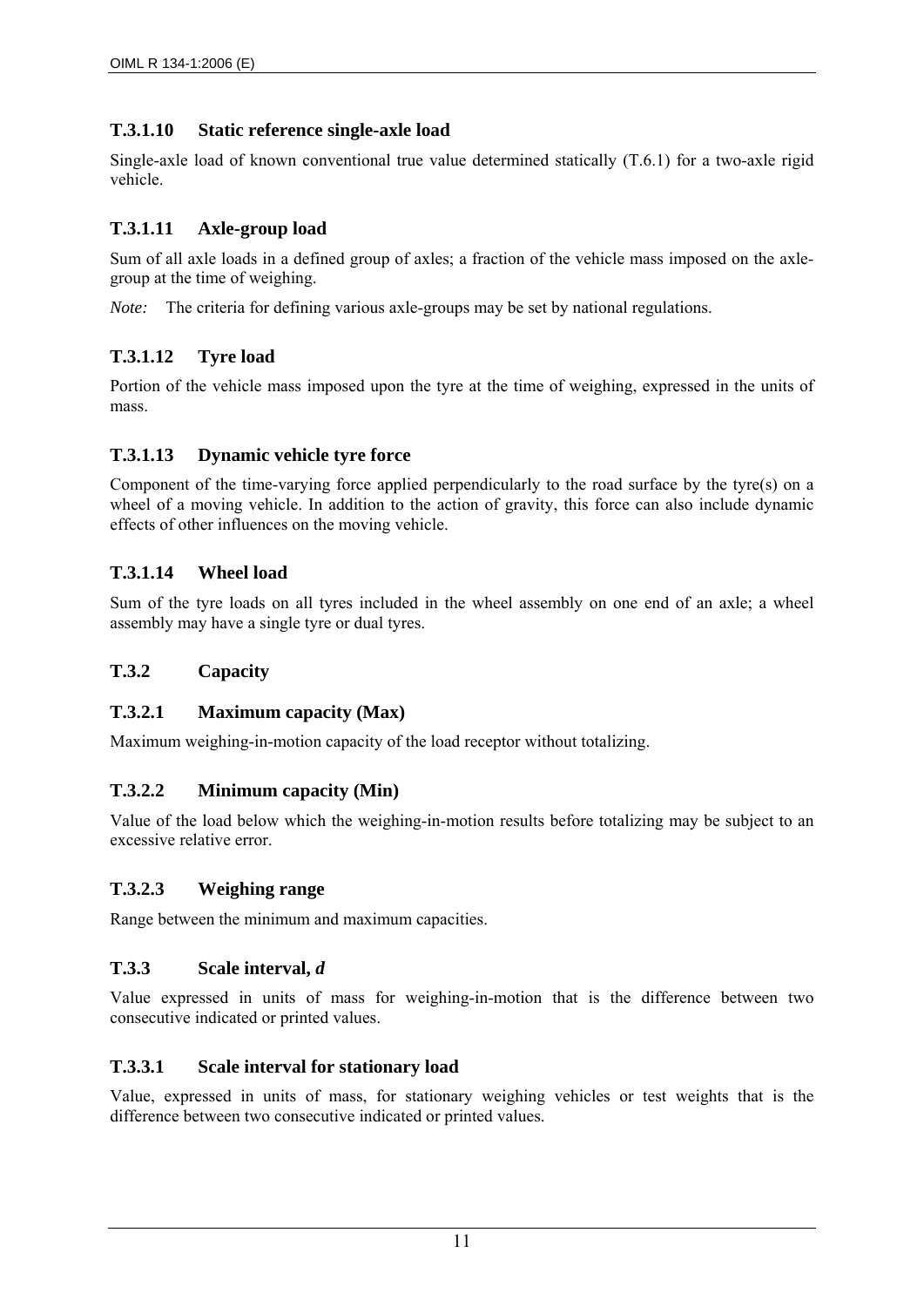## **T.3.4 Speed**

## **T.3.4.1 Operating speed,** *v*

Average velocity of the vehicle being weighed as it moves over the load receptor.

## **T.3.4.2** Maximum operating speed,  $v_{\text{max}}$

Greatest velocity of a vehicle that the instrument is designed to weigh-in-motion and above which the weighing results may be subject to an excessive relative error.

## **T.3.4.3** Minimum operating speed,  $v_{\text{min}}$

Lowest velocity of a vehicle that the instrument is designed to weigh-in-motion and below which the weighing results may be subject to an excessive relative error.

## **T.3.4.4 Operating speed range**

Set of values specified by the manufacturer between the minimum and maximum operating speeds at which a vehicle may be weighed-in-motion.

## **T.3.4.5 Maximum transit speed**

Maximum speed that a vehicle can travel on the weigh zone without producing a shift in the performance characteristics of a weighing instrument beyond those specified.

## **T.3.5 Warm-up time**

Time between the moment at which power is applied to an instrument and the moment at which the instrument is capable of complying with the requirements.

## **T.3.6 Durability**

Ability of an instrument to maintain its performance characteristics over a period of use.

## **T.3.7 Final weight value**

Weighing value that is achieved when an automatic operation is ended and the instrument is completely at rest.

*Note:* This definition is only applicable to static weighing and not to weighing-in-motion.

## **T.3.8 Stable equilibrium**

Condition of the instrument such that the recorded weighing values show no more than two adjacent values of each weighing cycle; with one of them being the final weight value. This condition is only valid for each separate weighing cycle and not for a group of cycles.

## **T.3.9 Discrimination**

Ability of an instrument to react to small variations of load. The discrimination threshold, for a given load, is the value of the smallest additional load that, when gently deposited on or removed from the load receptor, causes a perceptible change in the indication.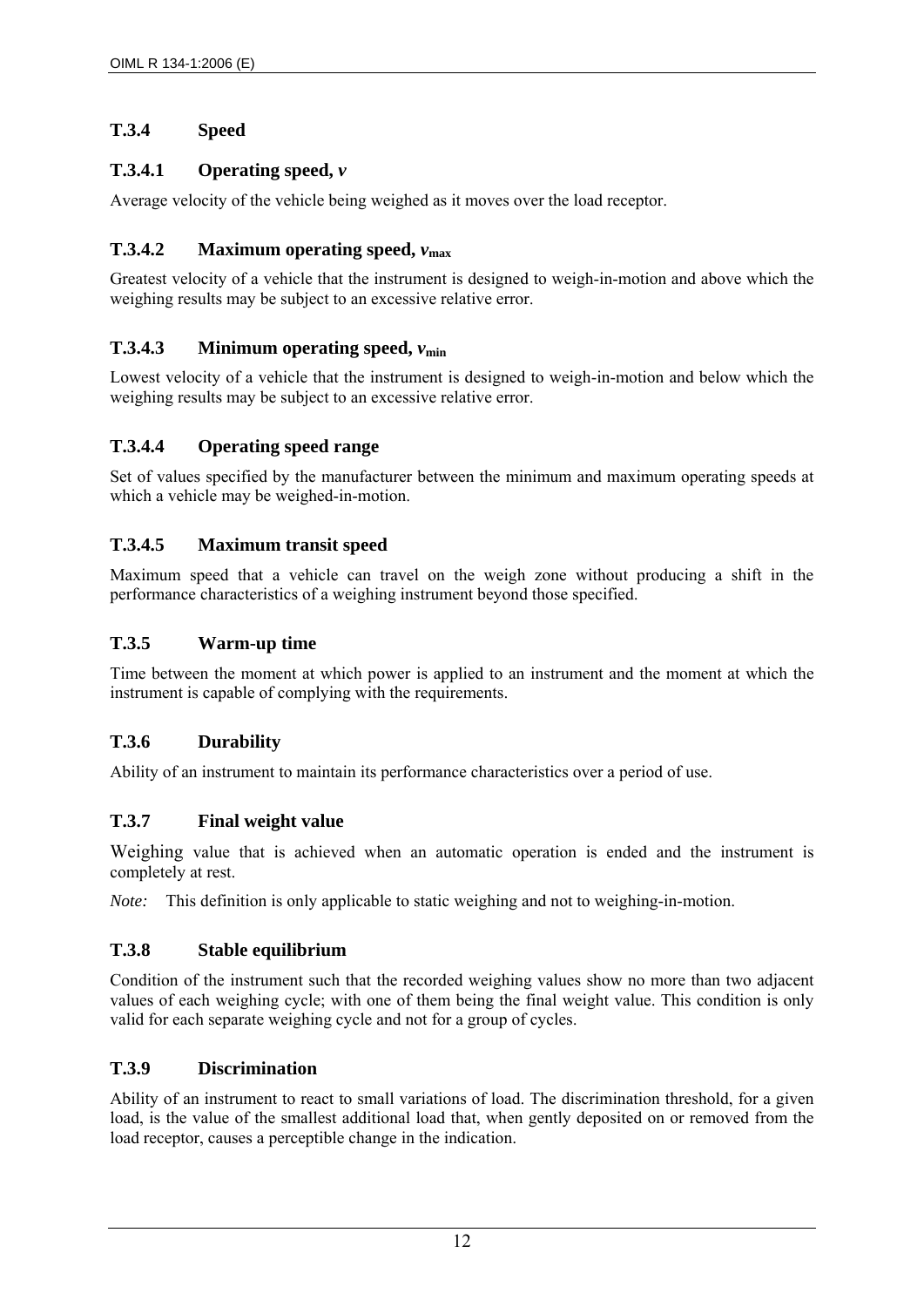## **T.4 INDICATIONS AND ERRORS**

## **T.4.1 Indications of an instrument**

Value of a quantity provided by a measuring instrument.

*Note:* "Indication", "indicate" or "indicating" include both displaying and/or printing.

## **T.4.1.1 Primary indications**

Indications, signals and symbols that are subject to requirements of this Recommendation.

## **T.4.1.2 Secondary indications**

Indications, signals and symbols that are not primary indications.

## **T.4.2 Methods of indication**

## **T.4.2.1 Digital indication**

Indication in which the scale marks are a sequence of aligned figures that do not permit interpolation to a fraction of the scale interval.

## **T.4.2.2 Analog indication**

Indication enabling the evaluation of the equilibrium position to a fraction of the scale interval.

### **T.4.3 Reading**

## **T.4.3.1 Reading by simple juxtaposition**

Reading of the weighing result by simple juxtaposition of consecutive figures giving the weighing result, without the need for calculation.

## **T.4.3.2 Overall inaccuracy of reading**

Overall inaccuracy of reading of an instrument with analog indication is equal to the standard deviation of the same indication, the reading of which is carried out under normal conditions of use by several observers.

## **T.4.2 Errors**

## **T.4.2.1 Error (of indication)**

Indication of an instrument minus the (conventional) true value. [VIM 5.20]

### **T.4.2.2 Intrinsic error**

Error of an instrument determined under reference conditions. [VIM 5.24]

## **T.4.2.3 Initial intrinsic error**

Intrinsic error of an instrument as determined prior to performance tests and durability evaluations.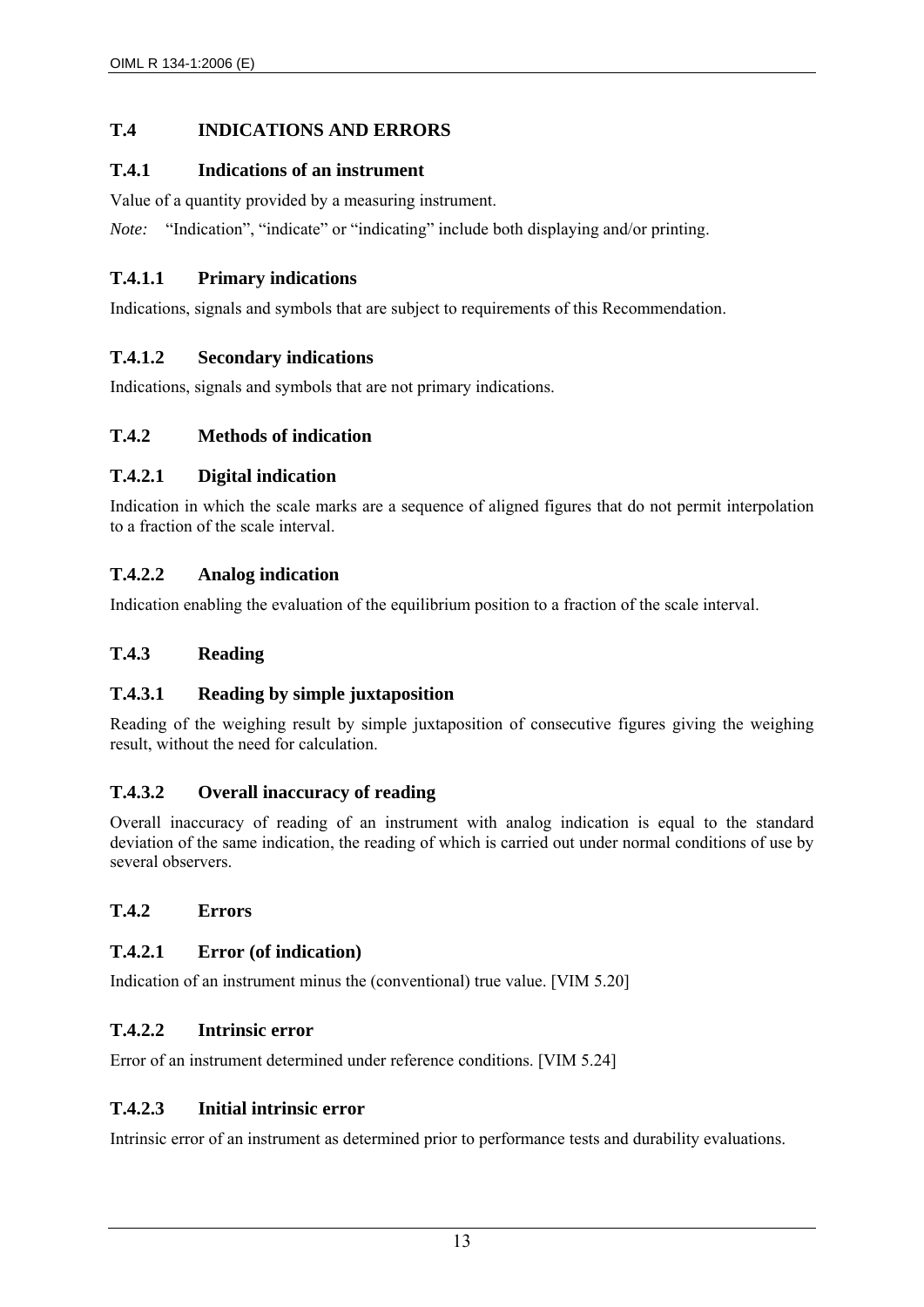## **T.4.2.4 Maximum permissible error, MPE**

Extreme values of an error permitted by specifications or regulations between the indication of a weighing instrument and the corresponding true value, as determined by reference standard mass, at zero or no load, in the reference position. [VIM 5.21]

## **T.4.2.5 Maximum permissible deviation, MPD**

Maximum permissible deviation of any single-axle load, or if applicable, any axle-group load from the respective corrected mean of the single-axle load or the axle-group load.

## **T.4.2.6 Fault**

Difference between the error of indication and the intrinsic error of a weighing instrument.

Principally, a fault is the result of an undesired change of data contained in or flowing through an electronic instrument. In this Recommendation a "fault" is a numerical value.

## **T.4.2.7 Significant fault**

Fault greater than 1 *d*.

The following are not considered to be significant faults:

- faults that result from simultaneous and mutually independent causes in the instrument or in its checking facility;
- faults that make it impossible to perform any measurement;
- transitory faults that are momentary variations in the indications which cannot be interpreted, memorized or transmitted as a measurement result;
- faults that are so serious that they will inevitably be noticed by those interested in the measurement.

## **T.4.2.8 Span stability**

Capability of an instrument to maintain the difference between the indication at maximum capacity and the indication at zero within specified limits over a period of use.

## **T.4.2.9 Rounding error**

Difference between a digital measurement result (indicated or printed) and the value of that measurement result with an analog indication.

## **T.4.2.10 Repeatability error**

Difference between the highest and lowest results of successive measurements of the same load carried out under the same conditions of measurement. [VIM 3.6]

*Note:* Repeatability conditions include:

- the same measurement procedure;
- the same operator;
- the same measuring instrument, used under the same conditions;
- the same location;
- repetition over a short period of time.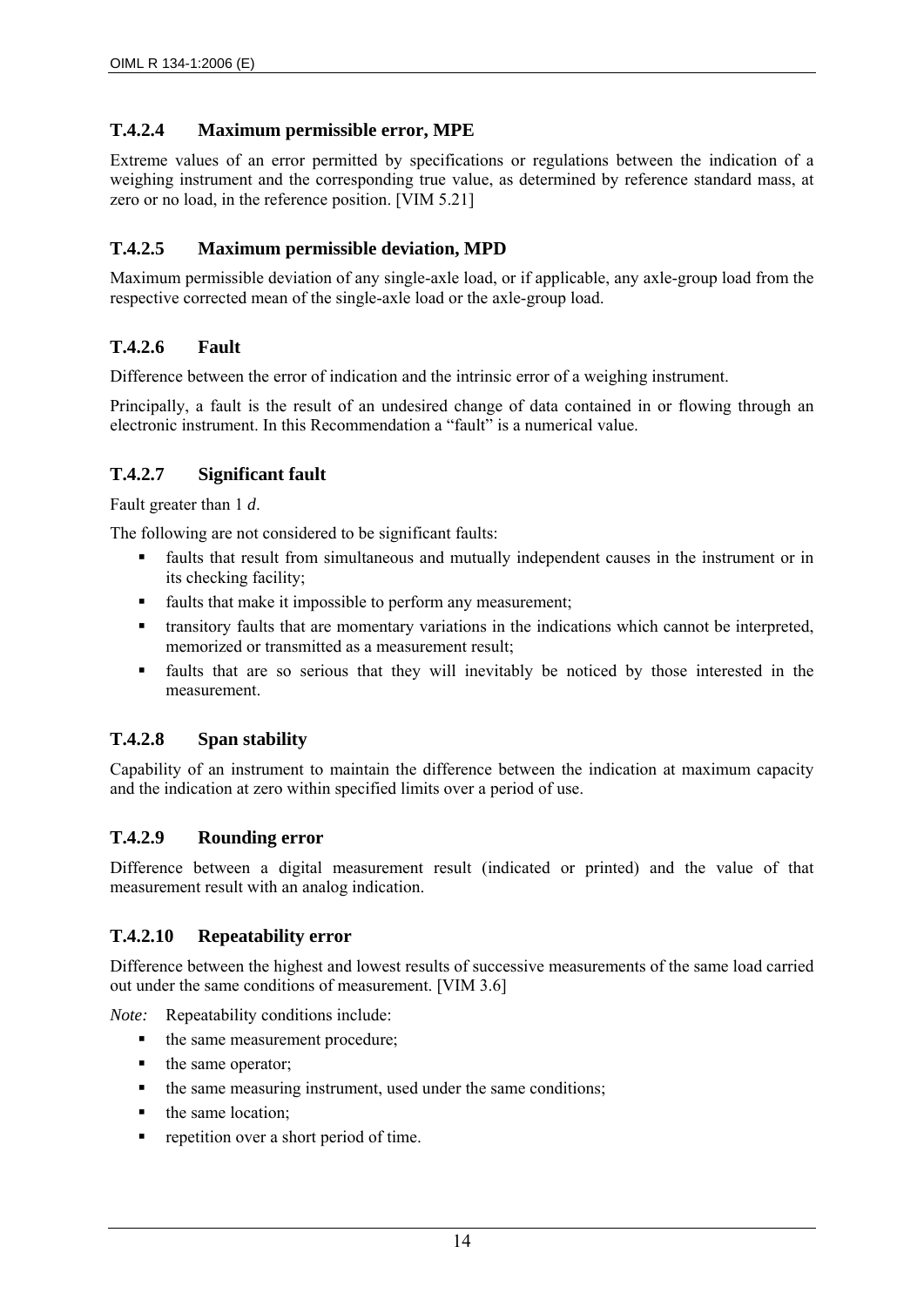## **T.4.2.11 Corrected result (mean axle- and axle-group load)**

Result of a measurement after algebraic correction for systematic error. [VIM 3.4]

## **T.5 INFLUENCES AND REFERENCE CONDITIONS**

## **T.5.1 Influence quantity**

Quantity that is not the measurand but that affects the result of the measurement.

## **T.5.1.1 Influence factor**

Influence quantity having a value within the specified rated operating conditions of the instrument.

## **T.5.1.2 Disturbance**

Influence quantity having a value that falls within the limits specified in this International Recommendation but that falls outside the rated operating conditions of the instrument.

## **T.5.2 Rated operating conditions**

Conditions of use which give the ranges of the influence quantities for which the metrological characteristics are intended to lie within the specified maximum permissible errors.

#### **T.5.3 Reference conditions**

Conditions of use prescribed for testing the performance of a measuring instrument or for intercomparison of results of measurements.

*Note:* The reference conditions generally include reference values or reference ranges for influence quantities affecting the measuring instrument. [VIM 5.7]

## **T.6 TESTS**

#### **T.6.1 Static test**

Test with standard weights or a load that remains stationary on the load receptor to determine an error.

## **T.6.2 In-motion test**

Test with reference vehicles that are in motion on the load receptor to determine an error or deviation.

## **T.6.3 Simulation test**

Test carried out on a complete instrument or part of an instrument in which any part of the weighing operation is simulated.

## **T.6.4 Performance test**

Test to verify that the equipment under test (EUT) is capable of accomplishing its specified functions.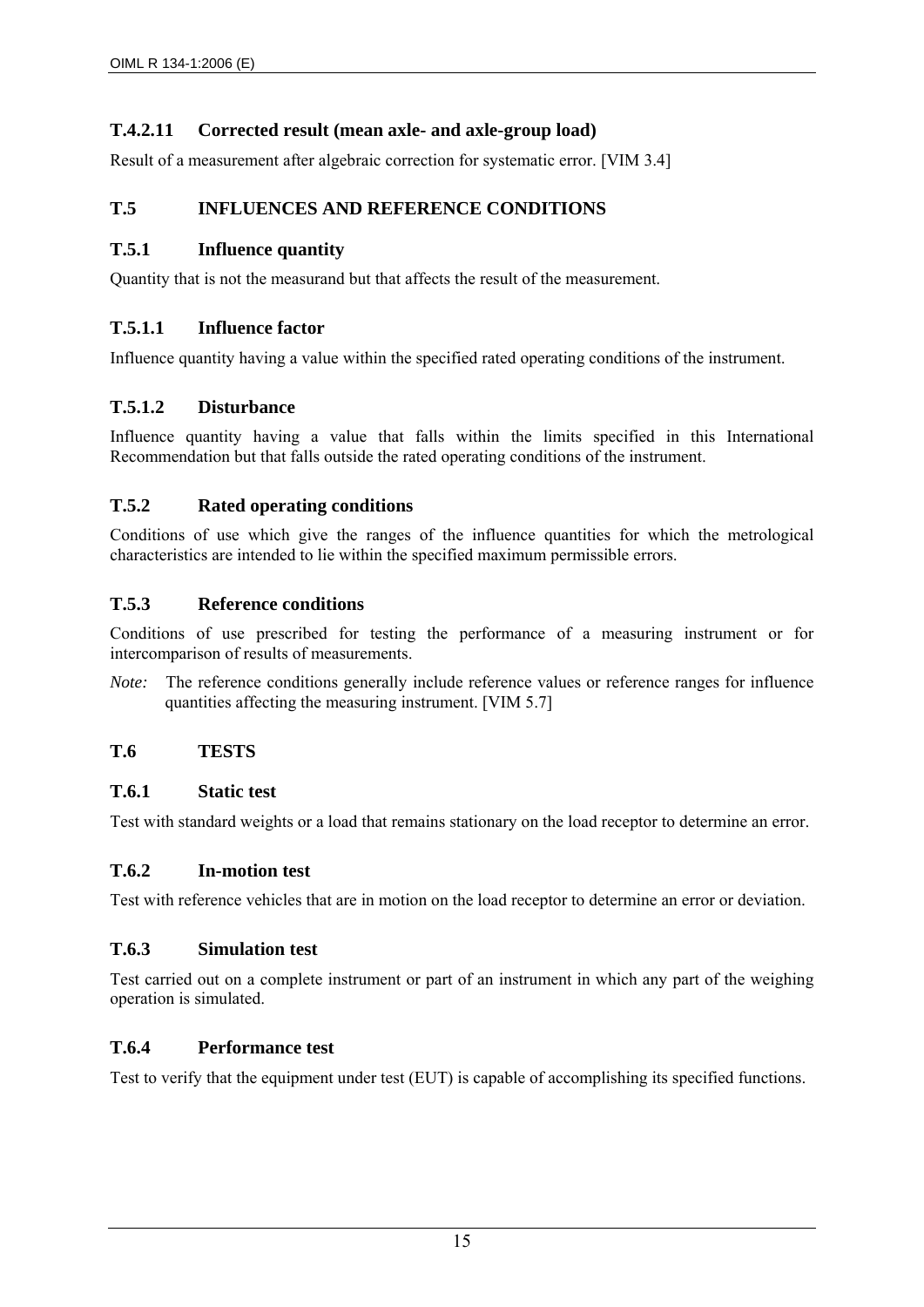## **T.7 VEHICLES**

## **T.7.1 Vehicle**

Loaded or unloaded road vehicle that is recognized by the instrument as a vehicle to be weighed.

## **T.7.2 Rigid vehicle**

Road vehicle with a single chassis that includes neither coupling nor trailer, and that has two or more axles located along the length of the chassis that are oriented perpendicularly to the normal direction of travel of the vehicle.

## **T.7.3 Reference vehicle**

Vehicles having a known conventional true value (T.1.9) of:

- mass, and single-axle load of a two-axle rigid vehicle; and
- $\blacksquare$  mass of other vehicles used for in-motion tests (6.5),

determined on a control instrument (T.1.8).

## **T.8 Abbreviations and symbols**

## **Symbols Meaning**

| I                                   | Indication                                                                                   |
|-------------------------------------|----------------------------------------------------------------------------------------------|
| $I_n$                               | nth indication                                                                               |
| L                                   | Load                                                                                         |
| ΛL                                  | Additional load to next changeover point                                                     |
| $\boldsymbol{P}$                    | $I + 1/2 d - \Delta L$ = Indication prior to rounding (digital indication)                   |
| E                                   | $I - L$ or $P - L =$ Error                                                                   |
| $E\%$                               | $(P - L)/L\%$                                                                                |
| $E_0$                               | Error at zero load                                                                           |
| d                                   | Actual scale interval                                                                        |
| $p_i$                               | Fraction of the MPE applicable to a module of the instrument which is examined<br>separately |
| <b>MPE</b>                          | Maximum permissible error                                                                    |
| <b>EUT</b>                          | Equipment under test                                                                         |
| sf                                  | Significant fault                                                                            |
| Max                                 | Maximum capacity of the weighing instrument                                                  |
| Min                                 | Minimum capacity of the weighing instrument                                                  |
| $U_{\text{nom}}$                    | Nominal voltage value marked on the instrument                                               |
| $U_{\rm max}$                       | Highest value of a voltage range marked on the instrument                                    |
| $U_{\min}$                          | Lowest value of a voltage range marked on the instrument                                     |
| $\mathcal{V}$                       | Operating speed                                                                              |
| $v_{\rm min}$                       | Minimum operating speed                                                                      |
| $v_{\text{max}}$                    | Maximum operating speed                                                                      |
| $V_{\text{min}}$ , $V_{\text{max}}$ | Operating speed range                                                                        |
| DC                                  | Direct current                                                                               |
| AC                                  | Alternating current                                                                          |
| <b>VM</b>                           | Vehicle mass                                                                                 |
| WIM                                 | Weigh-in-motion                                                                              |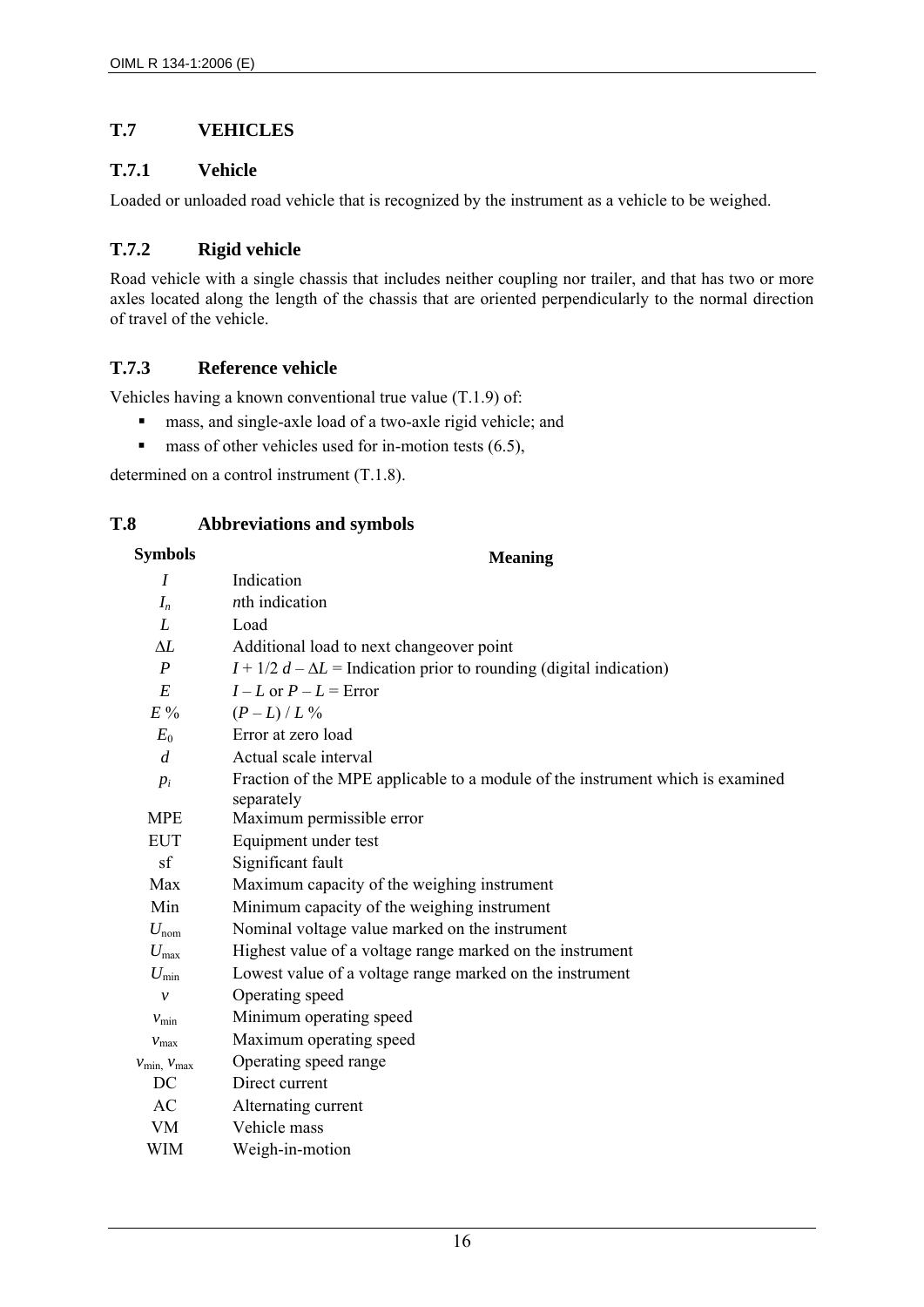## **Automatic instruments for weighing road vehicles in motion and measuring axle loads**

## **1 GENERAL**

#### **1.1 Scope**

This International Recommendation specifies the requirements and test methods for automatic instruments for weighing<sup>1</sup> road vehicles in motion, hereinafter referred to as "WIM instruments" that are used to determine the vehicle mass<sup>2</sup>, the axle loads<sup>3</sup>, and if applicable the axle-group loads<sup>4</sup> of road vehicles when the vehicles are weighed in motion<sup>5</sup>.

It provides standardized requirements and test procedures to evaluate the metrological and technical characteristics of such instruments in a uniform and traceable way.

*Note:* It is advisable for national legislation to prescribe more extensive verification methods than those prescribed in this Recommendation when WIM instruments are to used in a fully automatic mode for enforcement purposes (without the presence of a police officer).

#### **1.2 Application**

This Recommendation applies to WIM instruments:

- which are installed in a controlled weighing area  $(T.2.1)$ ;
- which are used for determining and indicating the vehicle mass, the single-axle loads, and if applicable the axle-group loads of a road vehicle in motion; and
- which are installed where the vehicle speed is controlled.

This Recommendation does not apply to WIM instruments that:

- determine individual axle loads by multiplying a single wheel load of an axle by two; or
- are installed on-board vehicles to measure axle load.

#### **1.3 Terminology**

1

The terminology given in the Terminology section shall be considered as part of this Recommendation.

<sup>1</sup> In this Recommendation, the term, "weighing" is as defined in T.1.1.

Total mass of the vehicle combination including all connected components (see T.3.1.5). 3

Fraction of the vehicle mass that is supported via the axle on the load receptor at the time of weighing (see T.3.1.8).

In determining the single-axle load, and if required the axle-group load, the conditions in 2.5 and, if appropriate the requirements of national regulation should be taken into account.

 <sup>&</sup>quot;Weighed in motion" means that the mass of the vehicle was determined while the vehicle was crossing over the load receptor of the WIM instrument.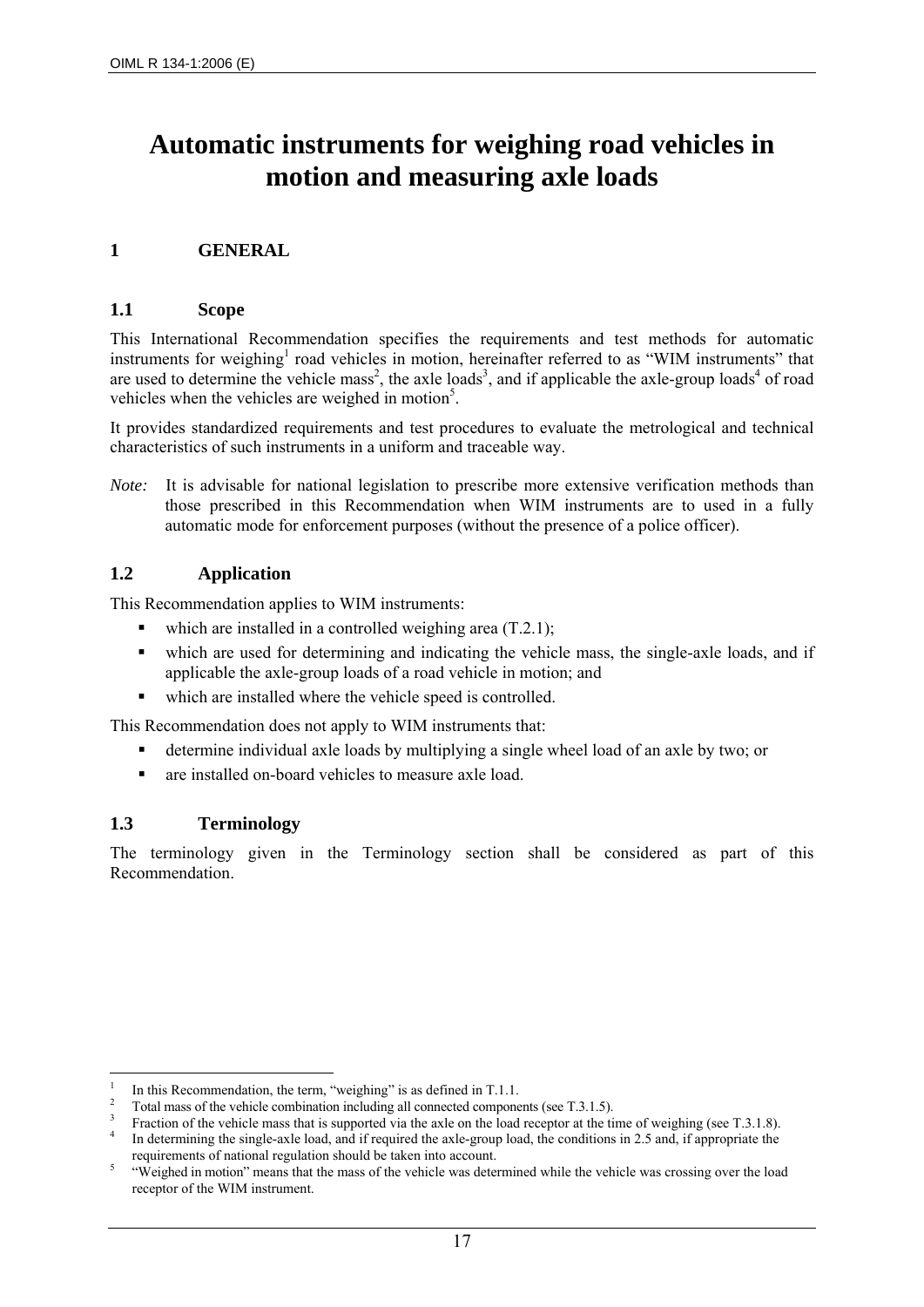#### **2 METROLOGICAL REQUIREMENTS**

#### **2.1 Accuracy classes**

#### **2.1.1 Vehicle mass**

For determining the vehicle mass, WIM instruments are divided into six accuracy classes as shown below:

0.2 0.5 1 2 5 10

#### **2.1.2 Single-axle load and axle-group load**

For determining single-axle load and, if required axle-group load, WIM instruments are divided into six accuracy classes as shown below:

A B C D E F

- *Note 1:* WIM instruments may have different accuracy classes for single-axle load and axle-group load.
- *Note 2:* The limitation of accuracy classes to certain applications may be determined by national regulation.

#### **2.1.3 Relationship between accuracy classes**

The relationship between the accuracy classes for single-axle load and, if required, axle-group load and the accuracy classes for vehicle mass are as specified in Table 1 below.

| Accuracy class                          | Accuracy class for vehicle mass |     |  |  |  |  |
|-----------------------------------------|---------------------------------|-----|--|--|--|--|
| single-axle load and<br>axle-group load | 0.2                             | 0.5 |  |  |  |  |
|                                         |                                 |     |  |  |  |  |
| B                                       |                                 |     |  |  |  |  |
|                                         |                                 |     |  |  |  |  |
|                                         |                                 |     |  |  |  |  |
| E                                       |                                 |     |  |  |  |  |
|                                         |                                 |     |  |  |  |  |

Table 1

#### **2.2 Limits of error**

## **2.2.1 Weighing-in-motion**

#### **2.2.1.1 Vehicle mass**

The maximum permissible error for the vehicle mass determined by in-motion weighing, shall be one of the following values, whichever is greater:

a) the value calculated according to Table 2, rounded to the nearest scale interval;

*Note:* The limitation of accuracy classes to certain applications may be determined by national regulations.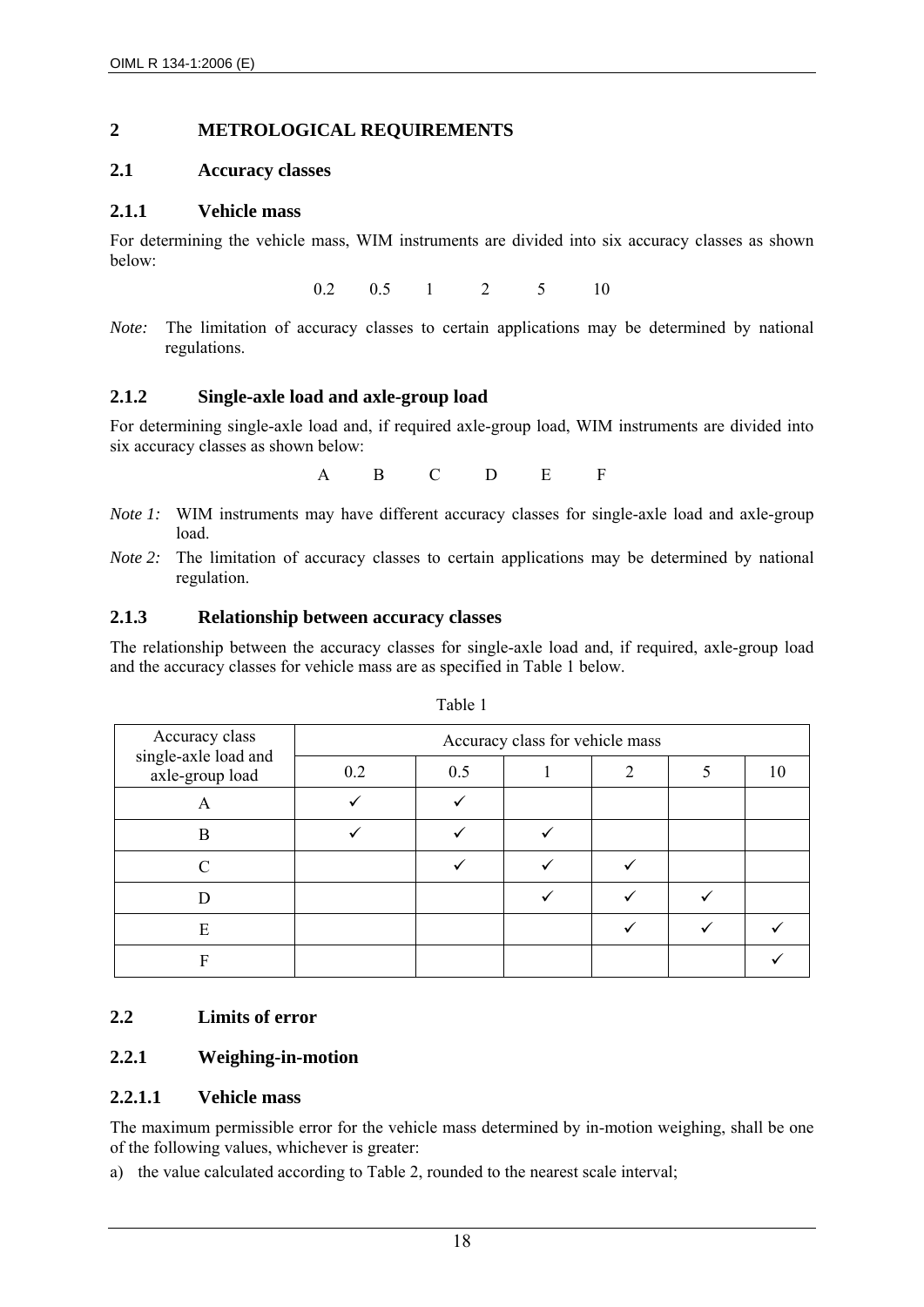b) 1  $d \times$  the number of axles in the totalization in the case of initial verification,

 $2 d \times$  the number of axles in the totalization in the case of in-service inspection.

| Accuracy class for          | Percentage of conventional value of the vehicle mass (6.7) |                       |  |  |
|-----------------------------|------------------------------------------------------------|-----------------------|--|--|
| vehicle mass                | Initial verification                                       | In-service inspection |  |  |
| 0.2                         | $\pm 0.10 \%$                                              | $\pm 0.20 \%$         |  |  |
| 0.5                         | $\pm 0.25 \%$                                              | $\pm 0.50 \%$         |  |  |
|                             | $\pm 0.50 \%$                                              | $\pm 1.00 \%$         |  |  |
| $\mathcal{D}_{\mathcal{L}}$ | $\pm 1.00 \%$                                              | $\pm 2.00 \%$         |  |  |
| 5                           | $\pm 2.50 \%$                                              | $\pm 5.00 \%$         |  |  |
| 10                          | $\pm 5.00 \%$                                              | $\pm 10.00 \%$        |  |  |

| × |  |
|---|--|
|---|--|

## **2.2.1.2 Single-axle load and axle-group load**

The limits of error applicable to single-axle loads and, if required, axle-group loads are as follows:

- a) For static reference single-axle loads of the two-axle rigid reference vehicle, the applicable limits of error are as specified in 2.2.1.2.1.
- b) For all other reference vehicle single-axle loads and axle-group loads, the applicable limits of error are as specified in 2.2.1.2.2.

## **2.2.1.2.1 Maximum permissible error for two-axle rigid reference vehicle**

For the two-axle rigid reference vehicle, the maximum difference between the indicated single-axle load for in-motion tests and the conventional true value of the static reference single-axle load shall not exceed one of the following values, whichever is the greater:

- a) The value from Table 3 rounded to the nearest scale interval.
- b) 1 *d* in the case of initial verification,
	- 2 *d* in the case of in-service inspection.

| Percentage of conventional true value of the static reference<br>single-axle load |                       |  |  |
|-----------------------------------------------------------------------------------|-----------------------|--|--|
| Initial verification                                                              | In-service inspection |  |  |
| $\pm 0.25 \%$                                                                     | $\pm 0.50 \%$         |  |  |
| $\pm 0.50 \%$                                                                     | $\pm 1.00 \%$         |  |  |
| $\pm 0.75 \%$                                                                     | $\pm 1.50 \%$         |  |  |
| $\pm 1.00 \%$                                                                     | $\pm 2.00 \%$         |  |  |
| $\pm 2.00 \%$                                                                     | $\pm 4.00\%$          |  |  |
| $\pm 4.00\%$                                                                      | $\pm 8.00 \%$         |  |  |
|                                                                                   |                       |  |  |

Table 3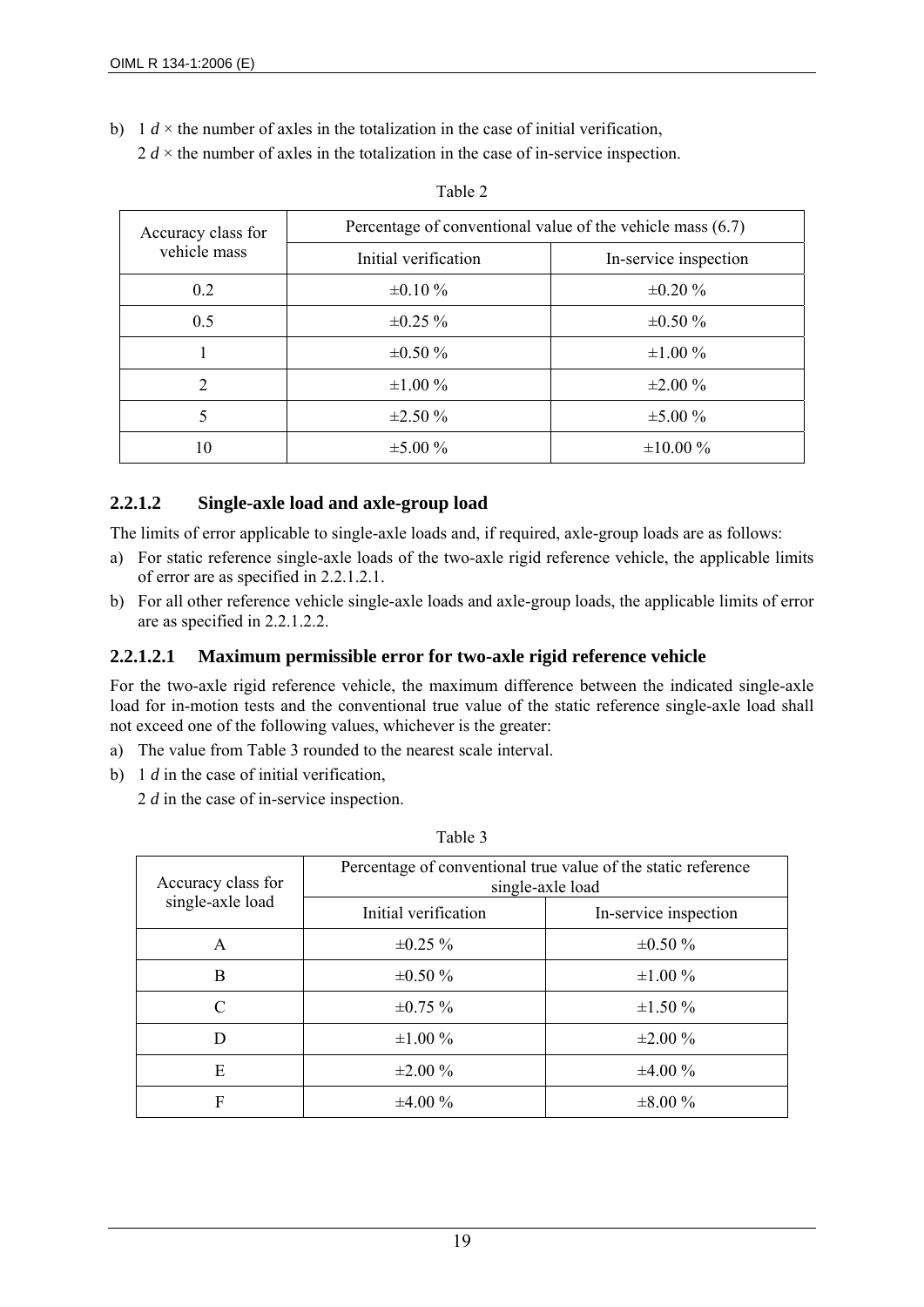## **2.2.1.2.2 Maximum permissible deviation (MPD) for all reference vehicle types except the two-axle rigid reference vehicle**

For all reference vehicle types except the two-axle rigid reference vehicle, the maximum difference between any indicated single-axle load or, if required, any axle-group load recorded during in-motion tests and the corrected mean single-axle load (6.10) or the corrected mean axle-group load (6.11), respectively, shall be one of the following values, whichever is the greater:

- a) The value from Table 4 rounded to the nearest scale interval;
- b) 1  $d \times n$  in the case of initial verification,

2  $d \times n$  in the case of in-service inspection,

Where *n* is the number of axles in the group, with  $n = 1$  for single axles.

| Accuracy class for<br>single-axle load and | Percentage of the corrected mean single-axle load or<br>corrected mean axle-group load |                       |  |
|--------------------------------------------|----------------------------------------------------------------------------------------|-----------------------|--|
| axle-group load                            | Initial verification                                                                   | In-service inspection |  |
| A                                          | $\pm 0.50 \%$                                                                          | $\pm 1.00 \%$         |  |
| B                                          | $\pm 1.00 \%$                                                                          | $\pm 2.00 \%$         |  |
| C                                          | $\pm 1.50 \%$                                                                          | $\pm 3.00 \%$         |  |
| D                                          | $\pm 2.00 \%$                                                                          | $\pm 4.00\%$          |  |
| E                                          | $\pm 4.00\%$                                                                           | $\pm 8.00 \%$         |  |
| F                                          | $\pm 8.00\%$                                                                           | $\pm 16.00 \%$        |  |

#### Table 4

## **2.2.2 Static weighing**

The maximum permissible errors on static weighing for increasing or decreasing loads shall be the appropriate values in Table 5.

| Accuracy class for |          |                   | Load, $m$ , expressed in | Maximum permissible errors |                       |  |
|--------------------|----------|-------------------|--------------------------|----------------------------|-----------------------|--|
| vehicle mass       |          |                   | scale intervals          | Initial verification       | In-service inspection |  |
|                    |          |                   | $0 \le m \le 500$        | $\pm$ 0.5 d                | $\pm 1.0 d$           |  |
| 0.2                | 0.5      | $\blacksquare$    | $500 < m \leq 2000$      | $\pm 1.0 d$                | $\pm 2.0 d$           |  |
|                    |          |                   | $2000 < m \le 5000$      | $\pm$ 1.5 d                | $\pm$ 3.0 d           |  |
|                    |          |                   | $0 \leq m \leq 50$       | $\pm$ 0.5 d                | $\pm 1.0 d$           |  |
| $\mathcal{D}$      | .5<br>10 | $50 < m \leq 200$ | $\pm 1.0 d$              | $\pm 2.0 d$                |                       |  |
|                    |          |                   | $200 < m \le 1000$       | $\pm$ 1.5 d                | $\pm$ 3.0 d           |  |

| abie |  |
|------|--|
|      |  |

*Note:* See Table 1 for the relationship between the accuracy classes for vehicle mass and the accuracy classes for single-axle load and, if required, axle-group load.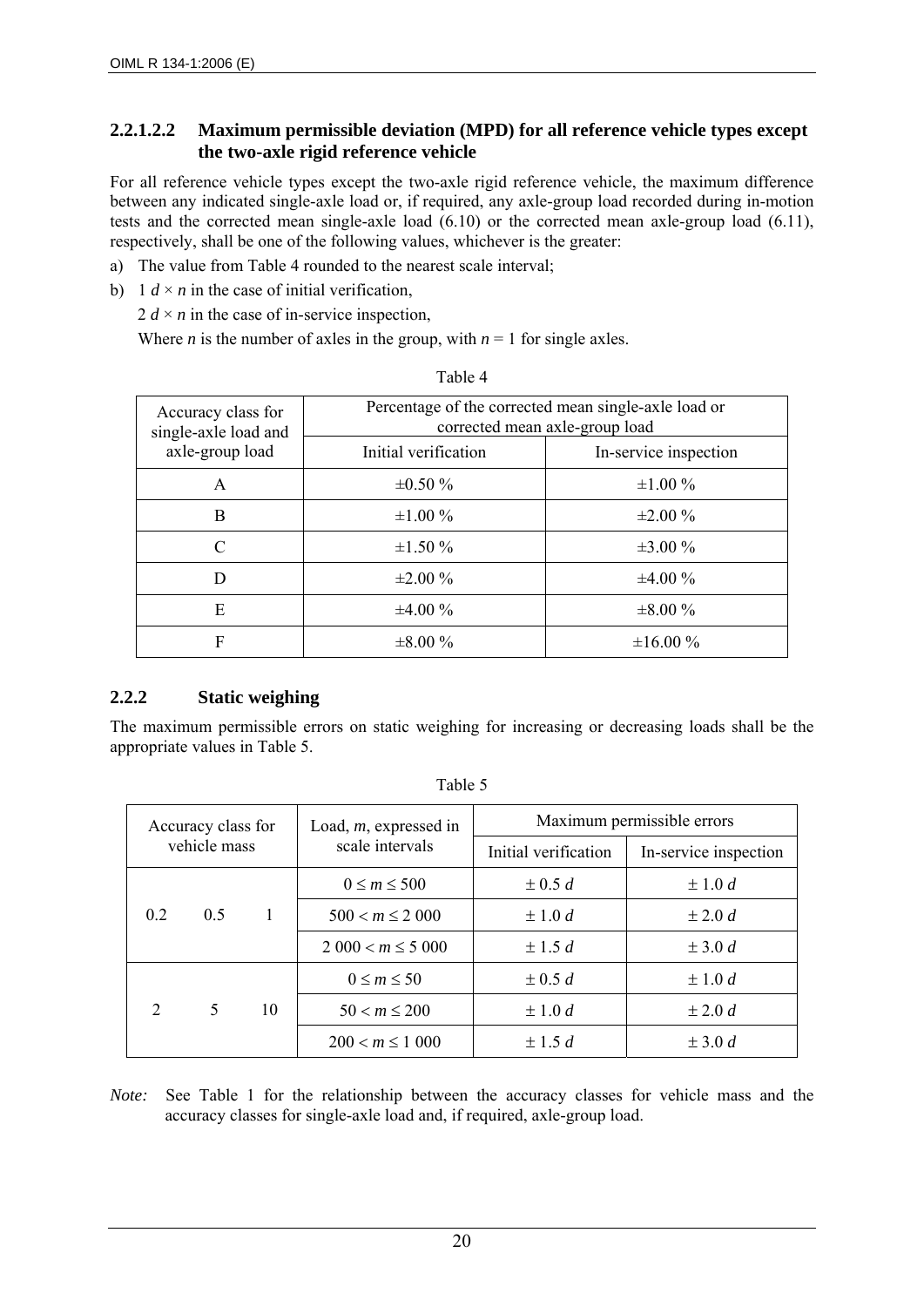#### **2.3 Scale interval,** *d*

For a particular method of weighing-in-motion and combination of load receptors, all load indicating and printing devices on an instrument shall have the same scale interval.

The relationship among the accuracy class, the value of the scale interval and the number of scale intervals for the maximum capacity of the instrument shall be as specified in Table 6.

| Accuracy class for<br>vehicle mass | (kg)       | Minimum number of<br>scale intervals | Maximum number of<br>scale intervals |
|------------------------------------|------------|--------------------------------------|--------------------------------------|
| 0.2                                | $\leq$ 5   |                                      |                                      |
| 0.5                                | $\leq 10$  | 500                                  | 5 0 0 0                              |
|                                    | $\leq 20$  |                                      |                                      |
|                                    | $\leq 50$  |                                      |                                      |
|                                    | $\leq 100$ | 50                                   | 1 0 0 0                              |
| 10                                 | $\leq 200$ |                                      |                                      |

Table 6

*Note:* See Table 1 for the relationship between the accuracy classes for vehicle mass and the accuracy classes for single-axle load and, if required, axle-group load.

The scale intervals of the indicating or printing devices shall be in the form  $1 \times 10^k$ ,  $2 \times 10^k$  or  $5 \times 10^k$ , *k* being a positive or negative whole number or zero.

#### **2.4 Minimum capacity**

The minimum capacity shall not be less than the load, expressed in scale intervals, specified in Table 7.

| Accuracy class for<br>vehicle mass |  | Minimum capacity in<br>scale intervals |  |
|------------------------------------|--|----------------------------------------|--|
|                                    |  |                                        |  |
|                                    |  |                                        |  |

|  | ٠ |  |
|--|---|--|
|--|---|--|

*Note:* See Table 1 for the relationship between the accuracy class for vehicle mass and the accuracy classes for single-axle load and, if required, axle-group load.

#### **2.5 Installation and testing of WIM instruments**

For WIM instruments to be used in applications where the individual axle or axle-group loads are required, the installation and testing requirements specified in Annex B and Annex A respectively, shall be applicable. In particular, the following effects on the weighing results should be taken into account:

- Lateral forces due to interactions of the control instrument with the vehicle;
- Forces on part of the vehicle by different transient behavior and friction within the axle suspensions;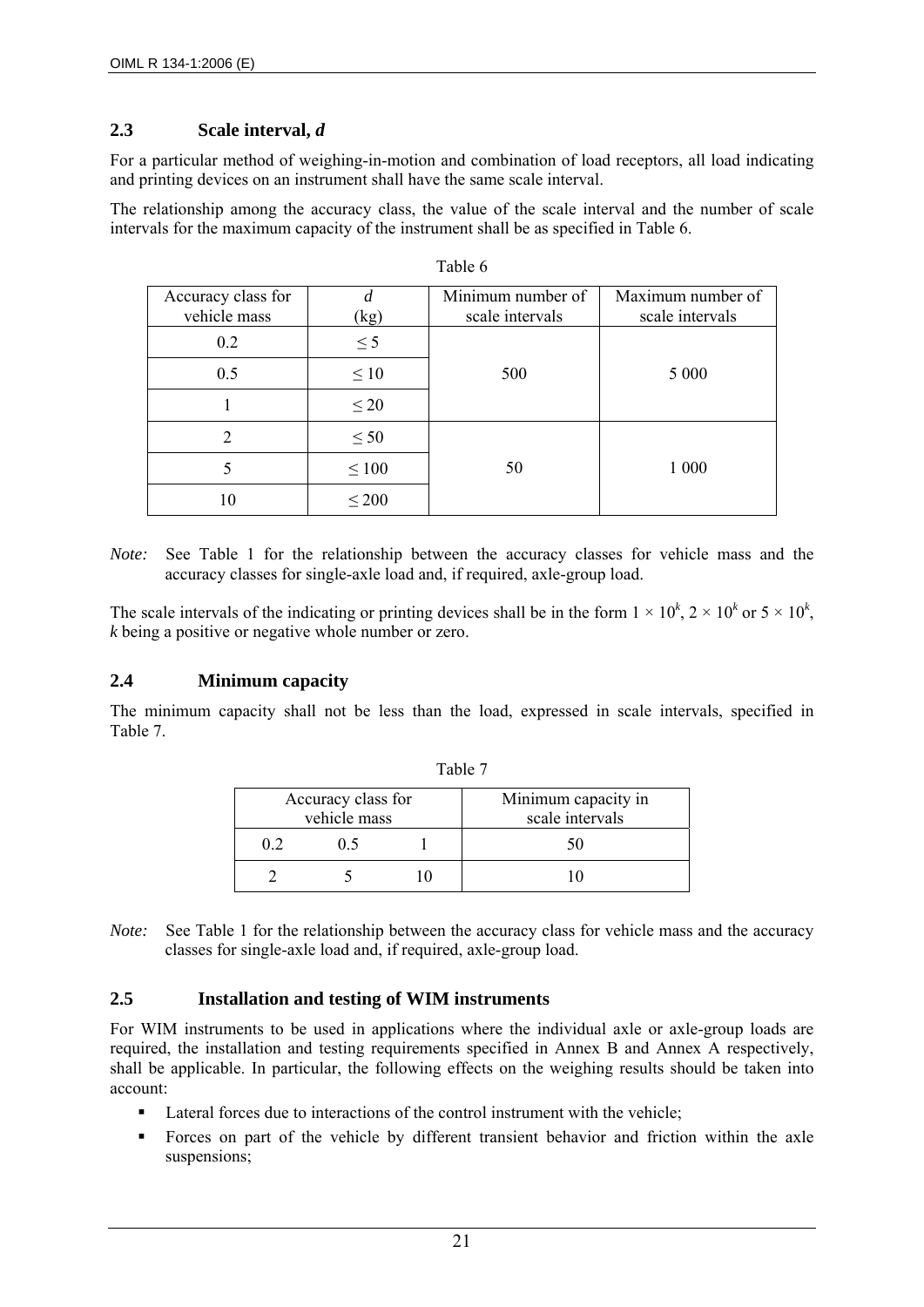Forces on part of the ramps if there are different levels between the control instrument and ramp that could lead to varying distribution of the axle load.

Further practical guidance on the installation and operation of these instruments is provided in Annex C.

## **2.6 Agreement between indicating and printing devices**

For the same load, there shall be no difference between the weighing results provided by any two devices having the same scale interval.

## **2.7 Influence quantities**

Refer to Annex A for test conditions.

## **2.7.1 Temperature**

## **2.7.1.1 Temperature limits**

WIM instruments shall comply with the appropriate metrological and technical requirements at temperatures from  $-10$  °C to  $+40$  °C.

However, depending on local environmental conditions, the limits of the temperature range may differ provided that this range shall not be less than 30 °C and shall be specified in the descriptive markings.

## **2.7.1.2 Temperature effect on no-load indication**

The indication at zero or near zero shall not vary by more than one scale interval for a difference in ambient temperature of 5 °C.

## **2.7.2 Power supply**

An electronic instrument shall comply with the appropriate metrological and technical requirements, if the voltage supply varies from the nominal voltage,  $U_{\text{nom}}$  (if only one voltage is marked on the instrument), or from the upper and lower limits of the voltage range,  $U_{\text{min}} - U_{\text{max}}$ , marked on the instrument at:

- AC mains power:
	- Lower limit is  $0.85 \times U_{\text{nom}}$  or  $0.85 \times U_{\text{min}}$ , upper limit is  $1.10 \times U_{\text{nom}}$  or  $1.10 \times U_{\text{max}}$ ;
- DC mains power, including rechargeable battery voltage supply if the battery can be fully (re)charged during the operation of the instrument:

Lower limit is the minimum operating voltage, upper limit is  $1.20 \times U_{\text{nom}}$  or  $1.20 \times U_{\text{max}}$  (for a rechargeable battery,  $U_{\text{max}}$  is the voltage of a new or fully charged battery of the type specified by the manufacturer);

Battery power (DC), non-rechargeable batteries, and also including rechargeable batteries if (re)charging of batteries during the operation of the instrument is not possible:

Lower limit is the minimum operating voltage, upper limit is  $U_{\text{nom}}$  or  $U_{\text{max}}$ ;

- 12 V or 24 V road vehicle battery power: Lower limit is 9 V (for a 12 V battery) or 16 V (for a 24 V battery), upper limit is 16 V (for a 12 V battery) or 32 V (for a 24 V battery).
- *Note:* The minimum operating voltage is defined as the lowest possible operating voltage before the instrument is automatically switched off.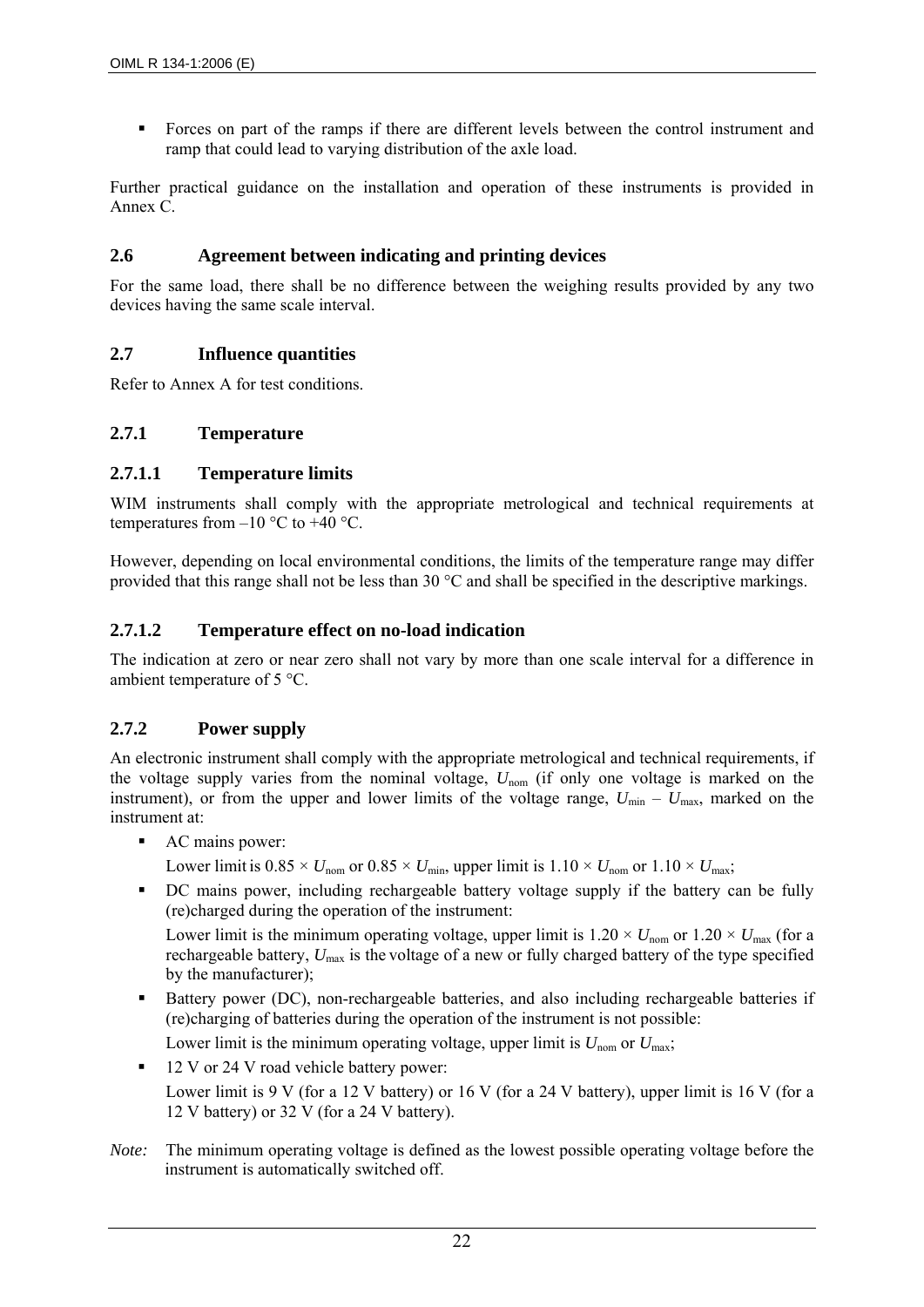Battery-operated and DC mains powered instruments shall either continue to function correctly or not indicate any mass or load values if the voltage is below the manufacturer's specified value, the latter being larger than or equal to the minimum operating voltage.

#### **2.8 Units of measurement**

The units of mass and load to be used on an instrument are the kilogram (kg) or the tonne (t).

#### **2.9 Scale interval for stationary load**

If the scale interval for stationary loads is not equal to the scale interval, *d*, it shall not be readily accessible when the instrument is in use for weighing-in-motion. In addition, if the instrument is not verified for use as a non-automatic weighing instrument (5.1.3), the scale interval for stationary loads shall not be readily accessible and shall only be used for static testing.

#### **2.10 Operating speed (3.5.9)**

WIM instruments shall comply with the appropriate metrological and technical requirements at vehicle speeds within the operating speed range:

- given by the operating speed interlock; or
- determined during the weighing test.

Operating speed shall be indicated and/or printed only after the entire vehicle has been weighed in motion.

#### **3 TECHNICAL REQUIREMENTS**

#### **3.1 Suitability for use**

WIM instruments shall be designed to suit the vehicles, site and method of operation for which they are intended.

#### **3.2 Security of operation**

#### **3.2.1 Fraudulent use**

WIM instruments shall have no characteristics likely to facilitate their fraudulent use.

#### **3.2.2 Accidental breakdown and maladjustment**

An instrument shall be so constructed that an accidental breakdown or maladjustment of control elements likely to disturb its correct functioning cannot take place without its effect being evident.

#### **3.2.3 Interlocks**

Interlocks shall prevent or indicate the operation of the instrument outside the specified working conditions. Interlocks are called for:

- minimum operating voltage  $(2.7.2)$ ;
- vehicle recognition  $(3.5.7)$ :
- wheel position on the load receptor  $(3.5.8)$ ;
- direction of travel  $(3.5.8)$ :
- $\blacksquare$  range of operating speeds (3.5.9).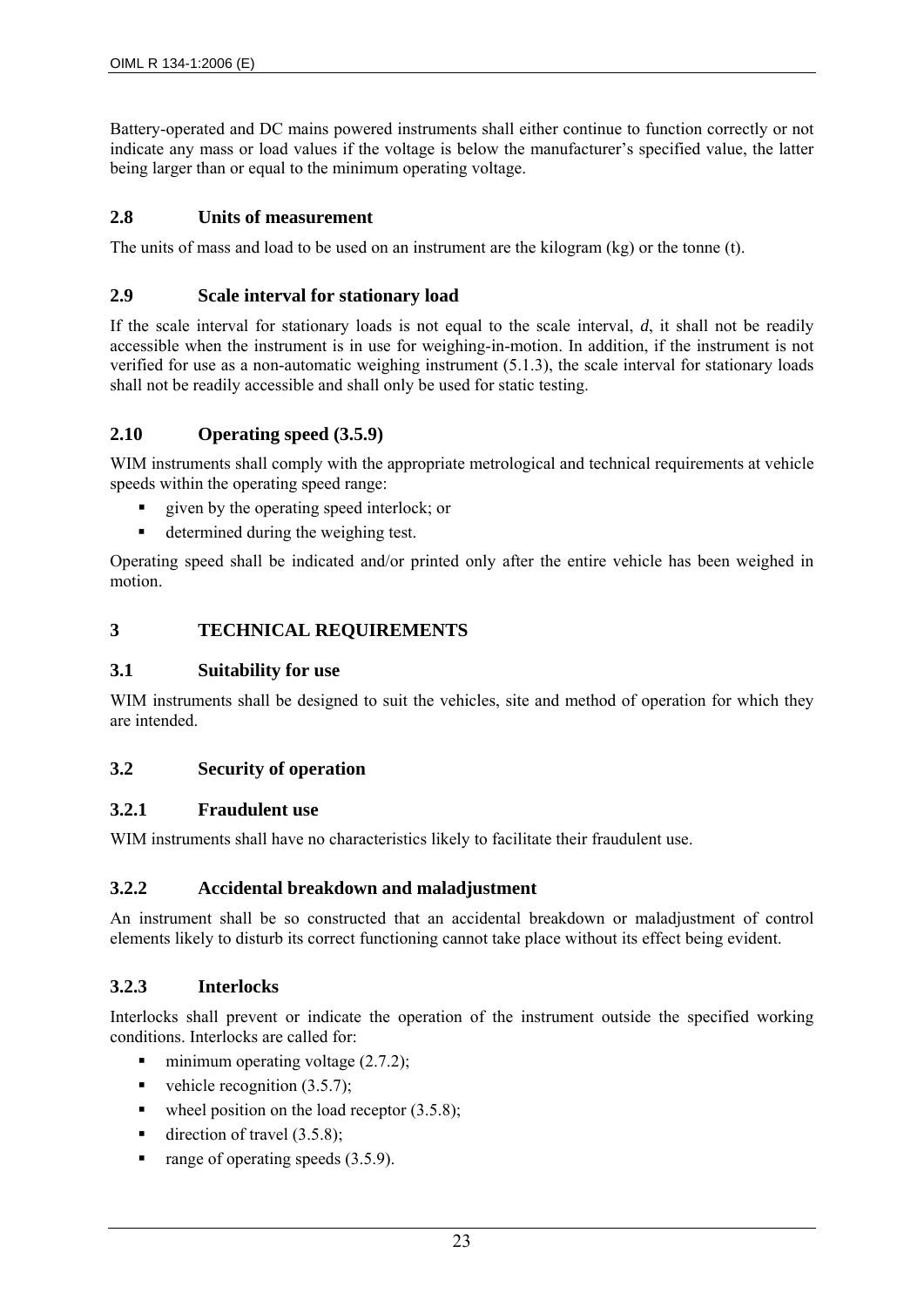## **3.2.4 Use as a non-automatic weighing instrument**

In addition to complying with the requirements of OIML R 76-1 [8] for non-automatic instruments, an instrument that can operate in a non-automatic mode shall be equipped with the means for enabling non-automatic operation that prevents both automatic operation and in-motion weighing.

## **3.2.5 Automatic operation**

WIM instruments shall be designed to provide a level of confidence that their accuracy and operation comply with the requirements of this Recommendation for a period of at least one year of normal use. Any malfunction shall be automatically and clearly indicated (e.g. by a fault indication or by automatic switch off). The documentation supplied with the instrument (A.1.1) shall include a description of how this requirement is met.

The level of confidence shall take account of uncertainties of measurement, significant faults and failure of the instrument.

## **3.3 Zero-setting devices**

## **3.3.1 Accuracy of the zero-setting device**

WIM instruments shall be provided with a zero-setting device, which may be automatic or semiautomatic.

A zero-setting device shall be capable of setting zero to within ±0.25 *d* and shall have a range of adjustment not exceeding 4 % of the maximum capacity. The range of adjustment of the initial zerosetting device shall not exceed 20 % of the maximum capacity.

A semi-automatic zero-setting device shall not be operable during automatic operation.

An automatic and a semi-automatic zero-setting device shall function only when the instrument is in stable equilibrium.

## **3.3.2 Zero-tracking device**

A zero-tracking device shall operate only when:

- $\blacksquare$  the indication is at zero;
- $\blacksquare$  the instrument is in stable equilibrium;
- $\blacksquare$  the corrections are not more than 0.5 *d* per second; and
- within a range of 4 % of Max around the actual zero.

#### **3.4 Use as an integral control instrument**

WIM instruments to be used as control instruments, for the purposes of determining the vehicle mass or the static reference vehicle axle loads, shall meet the requirements of:

- $\blacksquare$  3.4.1 to 3.4.4 inclusive; and
- $6.2.1.$

## **3.4.1 Zero-setting**

WIM instruments shall be capable of setting zero to within  $\pm 0.25$  of the scale interval for a stationary load (2.9).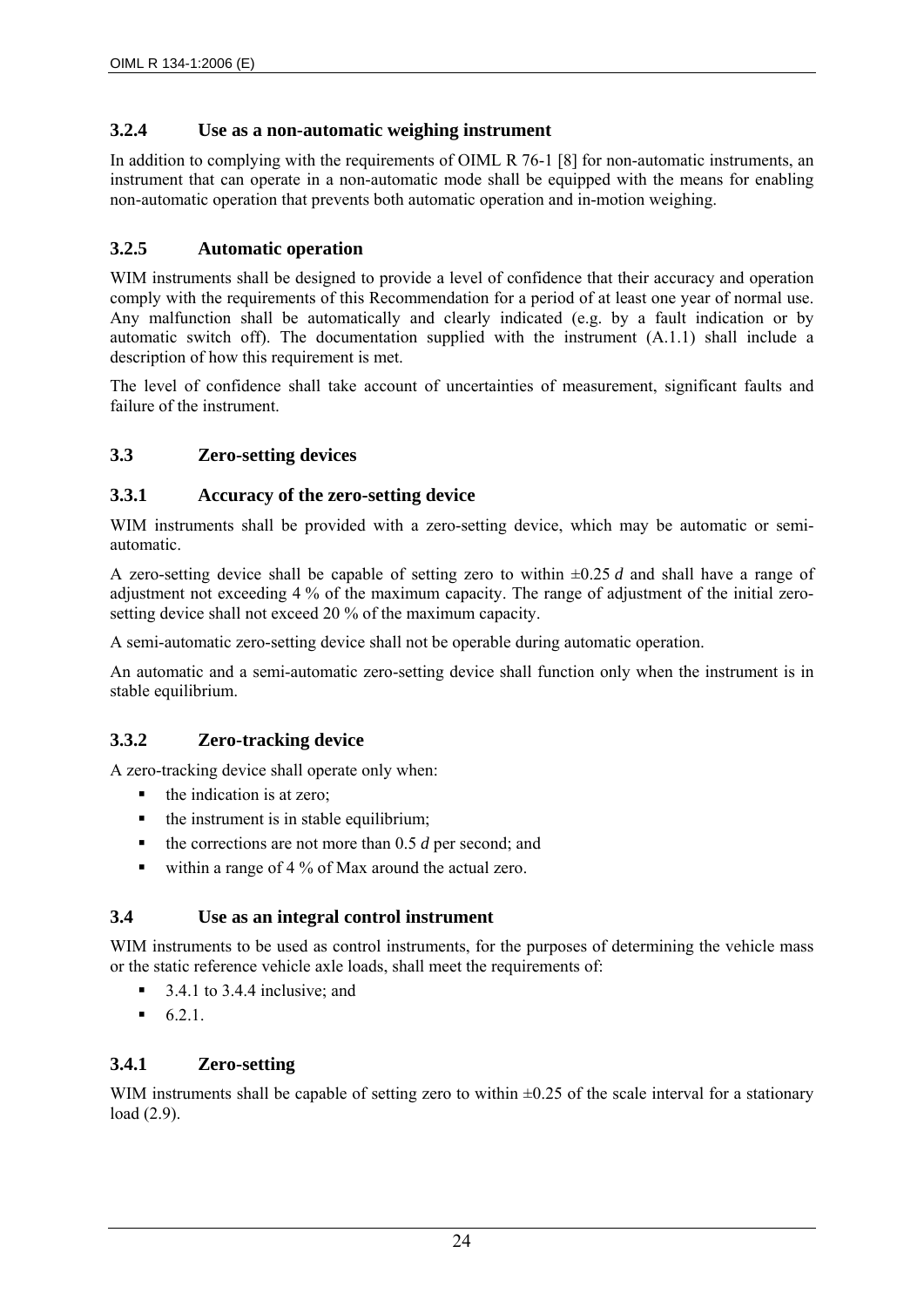## **3.4.2 Eccentric loading**

The indications for different positions of the load shall comply with the maximum permissible errors in 2.2.2 for initial verification for the given load.

## **3.4.3 Discrimination**

An additional load that is equal to 1.4 times the scale interval for a stationary load, when gently placed on or withdrawn from each load receptor in turn when at equilibrium at any load, shall change the initial indication.

## **3.4.4 Repeatability**

The difference between the results of several weighings of the same load shall not be greater than the absolute value of the maximum permissible error of the instrument for that load.

## **3.5 Indicating, printing and data storage devices**

## **3.5.1 Quality of indication**

Reading of the primary indications (see T.4.1.1) shall be reliable, easy and unambiguous under conditions of normal use:

- the overall inaccuracy of reading of an analog indicating device shall not exceed 0.2 *d*;
- the figures, units and designations forming the primary indications shall be of a size, shape and clarity for reading to be easy.

The indication shall be the self-indicating type and shall bear the name or symbol of the appropriate unit of mass. The scales, numbering and printing shall permit the figures which form the results to be read by simple juxtaposition (see T.4.3.1).

## **3.5.2 Indication and printout for normal operation**

The minimum indication or printout resulting from each normal weighing operation shall be dependent upon the application of the instrument.

For normal operation the scale interval of indications or printouts for the vehicle mass, the single-axle load or the axle-group load shall be the scale interval, *d*, in accordance with 2.3.

The results shall bear the name or symbol of the appropriate unit of mass in accordance with 2.8.

For WIM instruments to be used in applications concerned only with determining the vehicle mass, the minimum printout shall be the vehicle mass, the date and the time, and the operating speed with an associated clear warning message, if applicable. The individual axle or axle-group loads shall not be printed without an associated clear warning that these results are not verified.

For WIM instruments to be used in applications where only individual axle loads are required, the minimum printout shall be the single-axle loads, the vehicle mass, the date and the time, and the operating speed with an associated clear warning message, if applicable. The criteria for defining axlegroups need not be specified for the instrument. The vehicle mass and the axle-group loads shall not be printed without an associated clear warning that these results are not verified.

For WIM instruments to be used in applications where axle-group loads are required, the minimum printout shall be the single-axle loads (when appropriate), the axle-group loads, the vehicle mass, the date and the time, and the operating speed with an associated clear warning message, if applicable. The criteria for defining axle-groups shall be specified for the instrument. The vehicle mass shall not be printed without an associated clear warning that these results are not verified.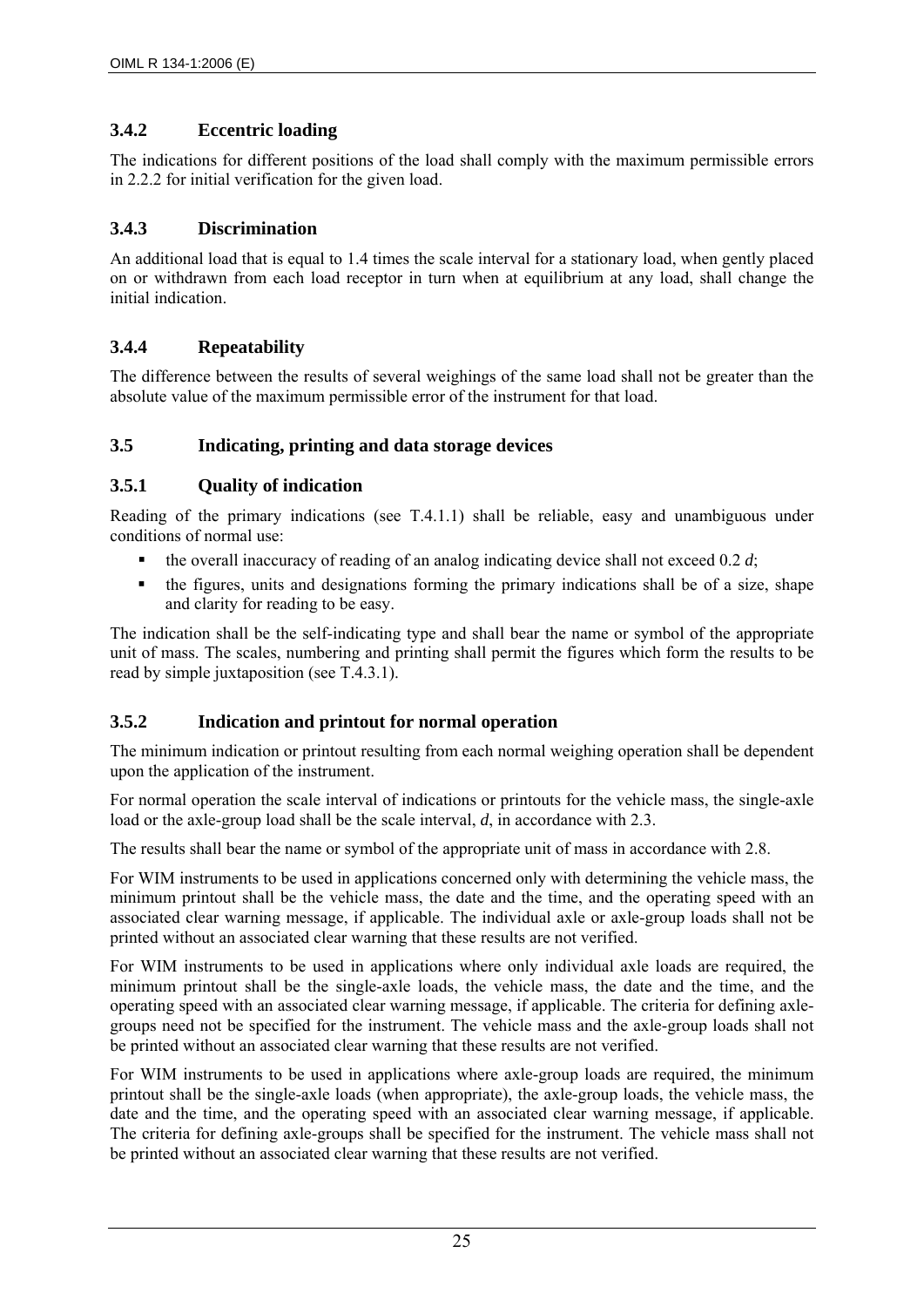## **3.5.3 Limits of indication**

WIM instruments shall not indicate or print the single-axle loads, axle-group loads or the vehicle mass when the single-axle load (partial weighment) is less than Min or greater than Max + 9 *d* without giving a clear warning on the indication and/or the printout.

## **3.5.4 Printing device**

Printing shall be clear and permanent for the intended use. Printed figures shall be at least 2 mm high.

If printing takes place, the name or the symbol of the unit of measurement shall be either to the right of the value or above a column of values, or placed in accordance with national regulations.

## **3.5.5 Data storage**

Measurement data may be stored in a memory of the instrument (hard drive) or on external storage for subsequent indication, printing, data transfer, totalizing, etc. In this case, the stored data shall be adequately protected against intentional and unintentional changes during the transmission and/or storage process and shall contain all relevant information necessary to reconstruct an earlier measurement.

For securing stored data, the following apply:

- c) The appropriate requirements for securing in 3.6 and in 3.8;
- d) Software transmission and downloading process shall be secured in accordance with the requirements in 3.6;
- e) External storage device identification and security attributes shall ensure integrity and authenticity;
- f) Exchangeable storage media for storing measurement data need not be sealed provided that the stored data is secured by a specific checksum or key code;
- g) When storage capacity is exhausted, new data may replace oldest data provided that the owner of the old data has given authority to overwrite the old data.

## **3.5.6 Totalizing device**

WIM instruments may be provided with a totalizing device which operates:

- automatically, in which case the instrument shall be provided with a vehicle recognition device (3.5.7); or
- semi-automatically (i.e. it operates automatically following a manual command).

## **3.5.7 Vehicle recognition device**

WIM instruments which are able to operate without the intervention of an operator shall be provided with a vehicle recognition device. The device shall detect the presence of a vehicle in the weigh zone (T.2.2) and shall detect when the whole vehicle has been weighed. WIM instruments shall not indicate or print the vehicle mass unless all of the wheels of the vehicle have been weighed.

## **3.5.8 Vehicle guide device**

WIM instruments shall not indicate or print the vehicle mass, the single-axle load, or the axle-group load if any of the wheels of that vehicle did not pass fully over the load receptor. Alternatively, a lateral guide system may be used to ensure that all the wheels of the vehicle pass fully over the load receptor.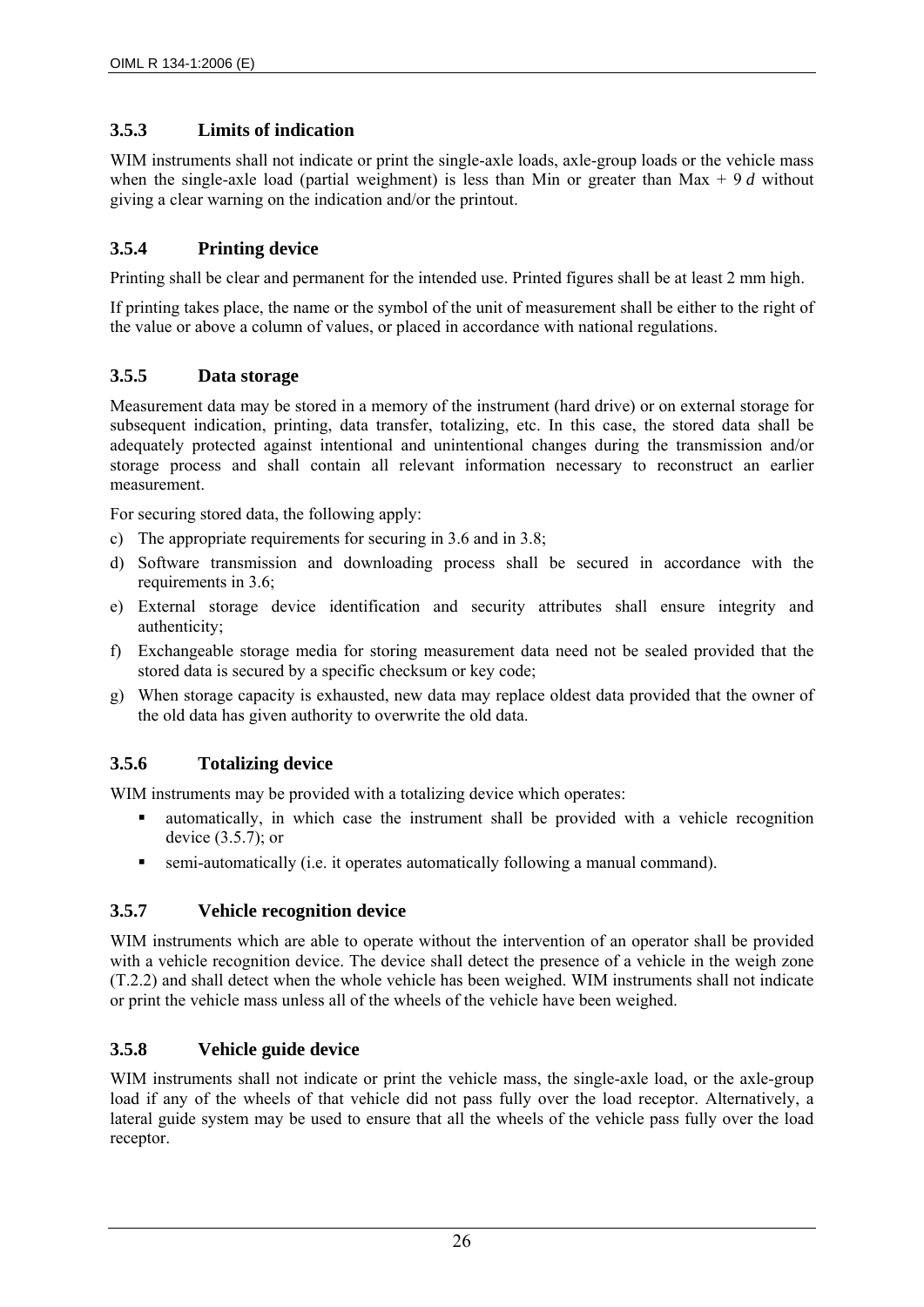If only one direction of travel is specified for an instrument, an error message shall be given or the instrument shall not indicate or print the vehicle mass, the single-axle load, or the axle-group load if a vehicle travels in the wrong direction. Alternatively, barriers or other traffic control methods may be used to prevent vehicles traveling in the wrong direction.

## **3.5.9 Operating speed (6.13)**

The WIM instrument shall not indicate or print the mass or axle load values for any vehicle that has traveled over the load receptor at a speed outside the specified range of operating speeds without an associated clear warning message that these results are not verified.

The operating speed shall be indicated and printed if applicable in km/h, rounded to the nearest 1 km/h, as part of every vehicle weighing record.

#### **3.6 Software**

The legally relevant software used in WIM instruments must be present in such a form in the instrument that alteration of the software is not possible without breaking a seal, or any change in the software can be signaled automatically by means of an identification code. National legislation may specify the securing that is required.

The software documentation on the instrument shall include:

- a) A description of the legally relevant software;
- b) A description of the accuracy of the measuring algorithms (e.g. programming modes);
- c) A description of the user interface, menus and dialogues;
- d) The unambiguous software identification;
- e) A description of the embedded software;
- f) An overview of the system hardware, e.g. topology block diagram, type of computer(s), source code for software functions, etc., if not described in the operating manual;
- g) Means of securing software;
- h) The operating manual.

## **3.6.1 Means of securing software**

The following means of securing legally relevant software apply:

- a) Access shall only be allowed to authorized people, e.g. by means of a code (key-word) or of a special device (hard key, etc.); the code must be changeable;
- b) It shall be possible for the interventions to be memorized and it shall be possible to access and display this information; the records shall include the date and a means of identifying the authorized person making the intervention (see a) above); the traceability of the interventions shall be assured for at least the period of time in between periodical verifications depending on national regulations. Records may not be overwritten, and if the storage capacities for records are exhausted, no further intervention shall be possible without breaking a physical seal;
- c) Downloading of legally relevant software shall only be possible through an appropriate protective interface (T.2.9) connected to the instrument;
- d) The software shall be assigned with appropriate software identification (T.2.6.4). This software identification shall be adapted in the case of every software change that may affect the functions and accuracy of the instrument;
- e) Functions that are performed or initiated via a software interface shall meet the relevant requirements and conditions of 4.3.5.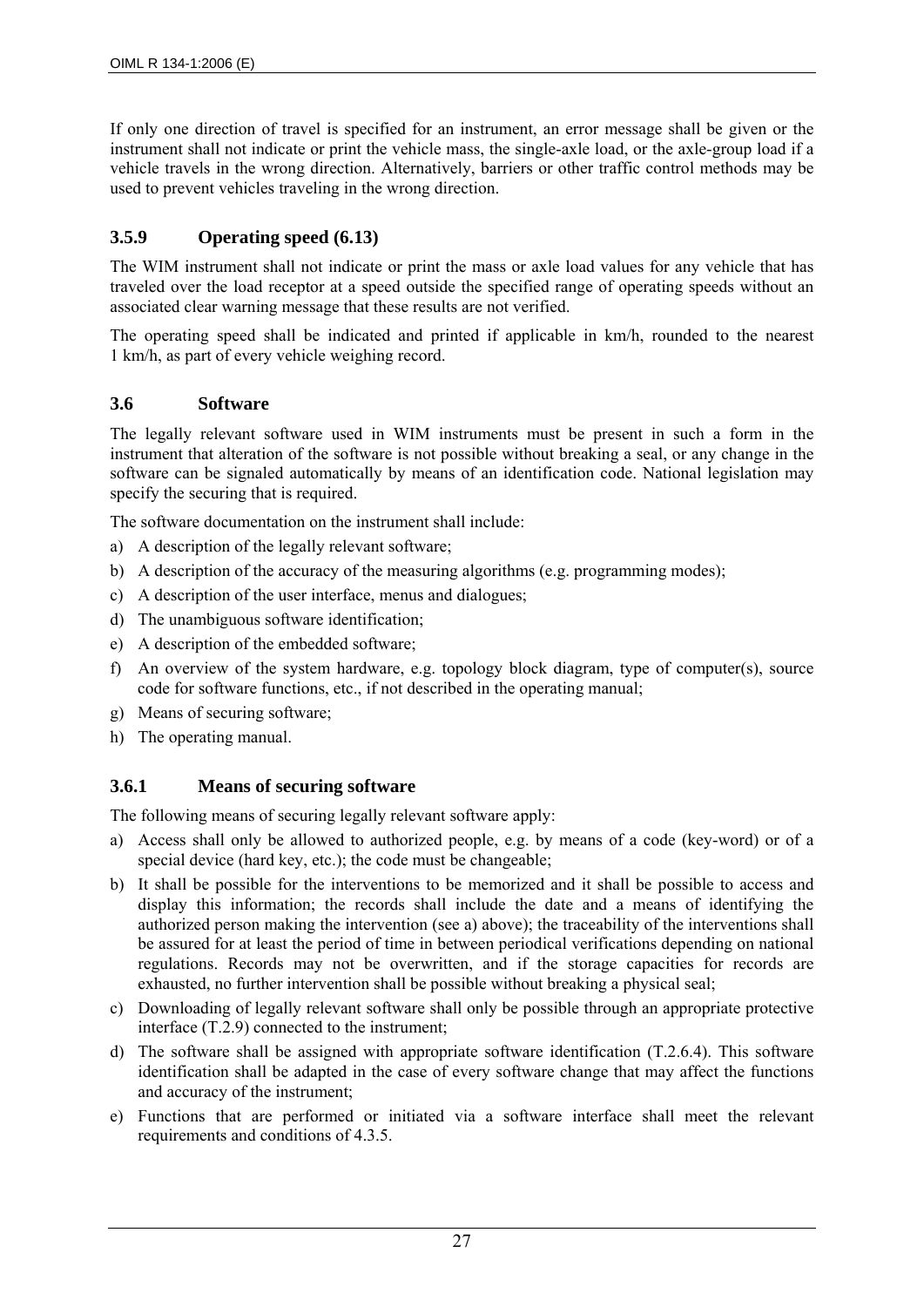## **3.7 Installation**

## **3.7.1 General**

WIM instruments shall be manufactured and installed so as to minimize any adverse effects of the installation environment. The space between the weighing instrument and the ground shall allow all covered parts of the load receptor to be kept free from all debris or other matter that could affect the accuracy of the WIM. Where particular details of installation have an effect on the weighing operation (e.g. site levels, length of aprons), these details shall be recorded in the test report.

WIM instruments for determining vehicle mass, axle loads, and if applicable axle-group loads shall comply with the installation requirements specified in Annex B.

## **3.7.2 Drainage**

If the weighing mechanism is contained in a pit, there shall be provision for drainage to ensure that no portion of the instrument becomes submerged or partially submerged in water or any other liquid.

## **3.7.3 Heating**

If the operation of the weighing mechanism is installed in low temperature climate environments, there shall be provision for heating to ensure that the devices operate within the operating conditions specified by the manufacturer.

## **3.8 Securing of components, interfaces and preset controls**

## **3.8.1 General**

Components, interfaces, software devices and preset controls that are not intended to be adjusted or removed by the user shall be fitted with a securing means or shall be enclosed. When enclosed, it shall be possible to seal the enclosure. National legislation may specify the securing that is required.

The seals should, in all cases, be easily accessible. Securing should be provided on all parts of the measuring system which cannot be materially protected in any other way against operations liable to affect the measurement accuracy.

Any device for changing the parameters of measurement results, particularly for correction and calibration, shall be sealed.

## **3.8.2 Means of securing**

Securing shall be provided by hardware, passwords or similar software means provided that:

- a) The requirements for securing software in 3.6 apply;
- b) Transmission of legally relevant data via interfaces shall be secured against intentional, unintentional and accidental changes in accordance with the requirements of 4.3.5.2;
- c) The securing possibilities available in an instrument shall be such that separate securing of the settings is possible;
- d) Stored data shall be secured against intentional, unintentional and accidental changes in accordance with the requirements of 3.5.5.

## **3.9 Descriptive markings**

WIM instruments shall bear the following basic markings, variable according to national regulations.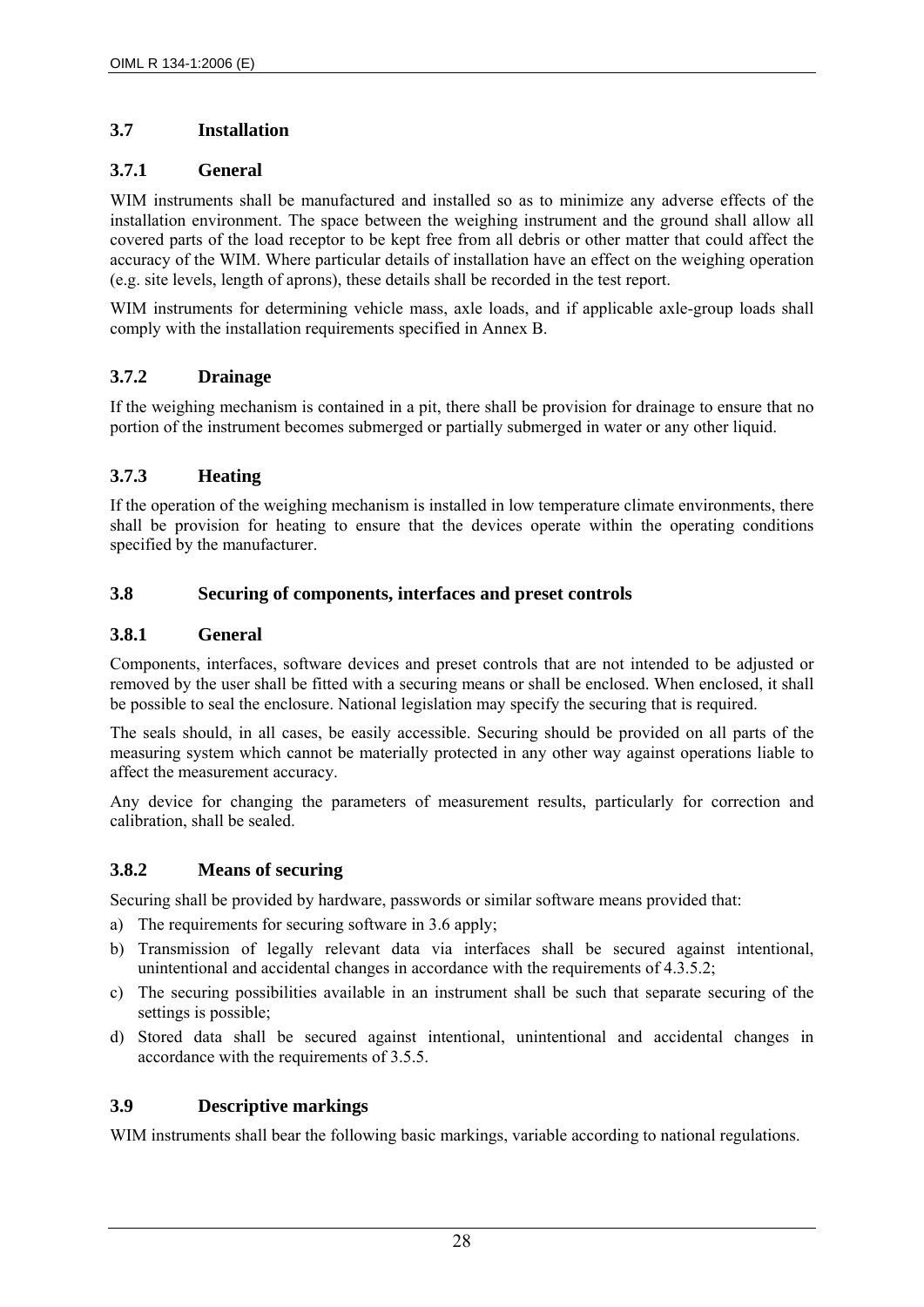## **3.9.1 Markings shown in full**

- $\blacksquare$  identification mark of the manufacturer
- identification mark of the importer (if applicable)
- type designation of the instrument
- serial number of the instrument (on each load receptor, if applicable)
- not to be used to weigh liquid products (if applicable)
- maximum transit speed km/h direction of weighing (if applicable) **scale interval for stationary load (if applicable)** kg or t **P** power supply voltage V • power supply frequency Hz temperature range (when not –10  $^{\circ}$ C to +40  $^{\circ}$ C)  $^{\circ}$ C
- software identification (if applicable)

## **3.9.2 Markings shown in code**

| $\blacksquare$        | accuracy class vehicle mass                            |                  | $0.2, 0.5, 1, 2, 5$ or 10 |
|-----------------------|--------------------------------------------------------|------------------|---------------------------|
| $\blacksquare$        | accuracy class single-axle (where applicable)          |                  | $A, B, C, D, E$ or $F$    |
| $\blacksquare$        | accuracy class axle-group (where applicable)           |                  | $A, B, C, D, E$ or $F$    |
| $\blacksquare$        | maximum capacity                                       |                  | $Max = $ kg or t          |
| $\blacksquare$        | minimum capacity                                       |                  | Min =  kg or t            |
| $\blacksquare$        | scale interval                                         | d                | $=$ kg or t               |
| $\blacksquare$        | maximum operating speed                                | $v_{\text{max}}$ | $=$ km/h                  |
| $\mathbf{H}^{\prime}$ | minimum operating speed                                | $v_{\rm min}$    | $=$ km/h                  |
| $\blacksquare$        | maximum number of axles per vehicle (where applicable) | $A_{\text{max}}$ |                           |
|                       |                                                        |                  |                           |

 $\blacksquare$  type approval sign in accordance with national requirements

## **3.9.3 Supplementary markings**

Depending upon the particular use of the instrument, one or more supplementary markings may be required on type approval by the metrological authority issuing the type approval certificate. For example, the designation of the liquid(s) which the instrument is designed to weigh (if applicable), or where a particular instrument is verified using a limited range of vehicles (e.g. air suspension systems only, three/four axle rigid vehicles only), then this should be marked on the instrument.

## **3.9.4 Presentation of descriptive markings**

Descriptive markings shall be indelible and of a size, shape and clarity that permit legibility under normal conditions of use of the instrument.

Descriptive markings may be either in the national language or in the form of adequate, internationally agreed and published pictograms or signs.

Markings shall be grouped together in a clearly visible place on the instrument, either on a descriptive plate or sticker fixed permanently near the indicating device, or on a non-removable part of the instrument itself. In case of a plate or sticker which is not destroyed when removed, a means of securing shall be provided, e.g. a non removable control mark that can be applied.

It shall be possible to seal the plate bearing the markings, unless it cannot be removed without being destroyed.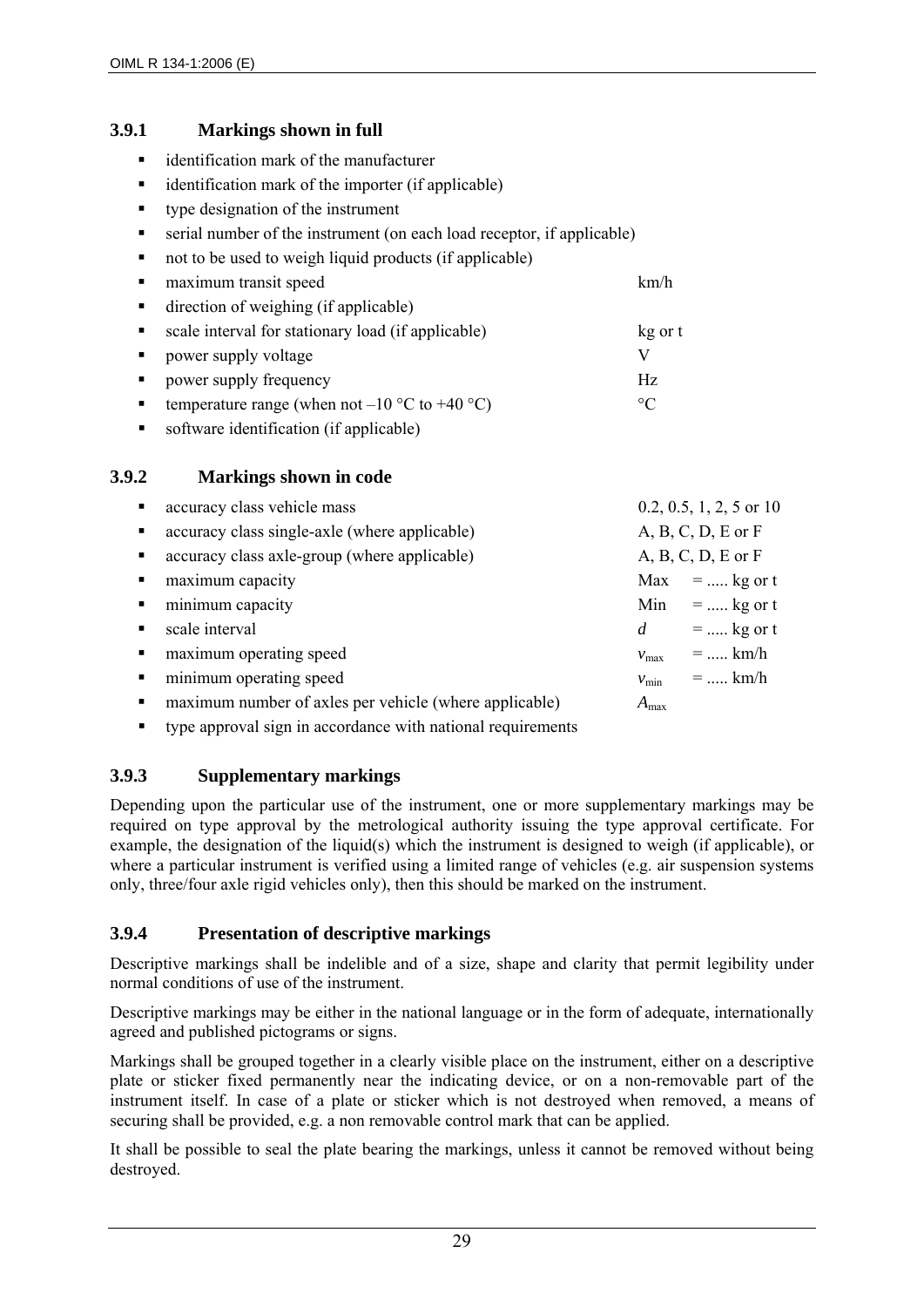As an alternative, all applicable markings above may be shown on a programmable display which is controlled by software provided that:

- at least Max, Min and *d* shall be displayed as long as the instrument is switched on;
- $\blacksquare$  the other markings may be shown on manual command;
- this shall be described in the type approval certificate.

In this case, means shall be provided for any access to reprogramming of the markings to be automatically and non-erasably recorded and made evident by an audit trail, e.g. by traceable access software such as an event logger providing a record of the changes or an event counter providing a non-resettable counter of any changes.

These programmable display markings need not be repeated on the data plate, if they are shown on or indicated near the display of the weighing result, with the exception of the following markings which shall be shown on the data plate:

- type and class designation of the instrument;
- name or identification mark of the manufacturer;
- type approval number;
- voltage supply;
- voltage supply frequency;
- pneumatic/hydraulic pressure, (if applicable).

#### **3.10 Verification marks**

#### **3.10.1 Position**

A place shall be provided for the application of verification marks. This place shall:

- be such that the part on which the marks are located cannot be removed from the instrument without damaging the marks;
- permit the easy application of the marks without changing the metrological qualities of the instrument;
- be visible when the instrument is in service.

## **3.10.2 Mounting**

WIM instruments required to bear verification marks shall have a verification mark support located as specified above, which shall ensure the conservation of the marks as follows:

- when the mark is made with a stamp, the support may consist of a strip of lead or any other material with similar qualities inserted into a plate fixed to the instrument or a cavity bored into the instrument;
- when the mark consists of an adhesive transfer, a space shall be provided for this purpose.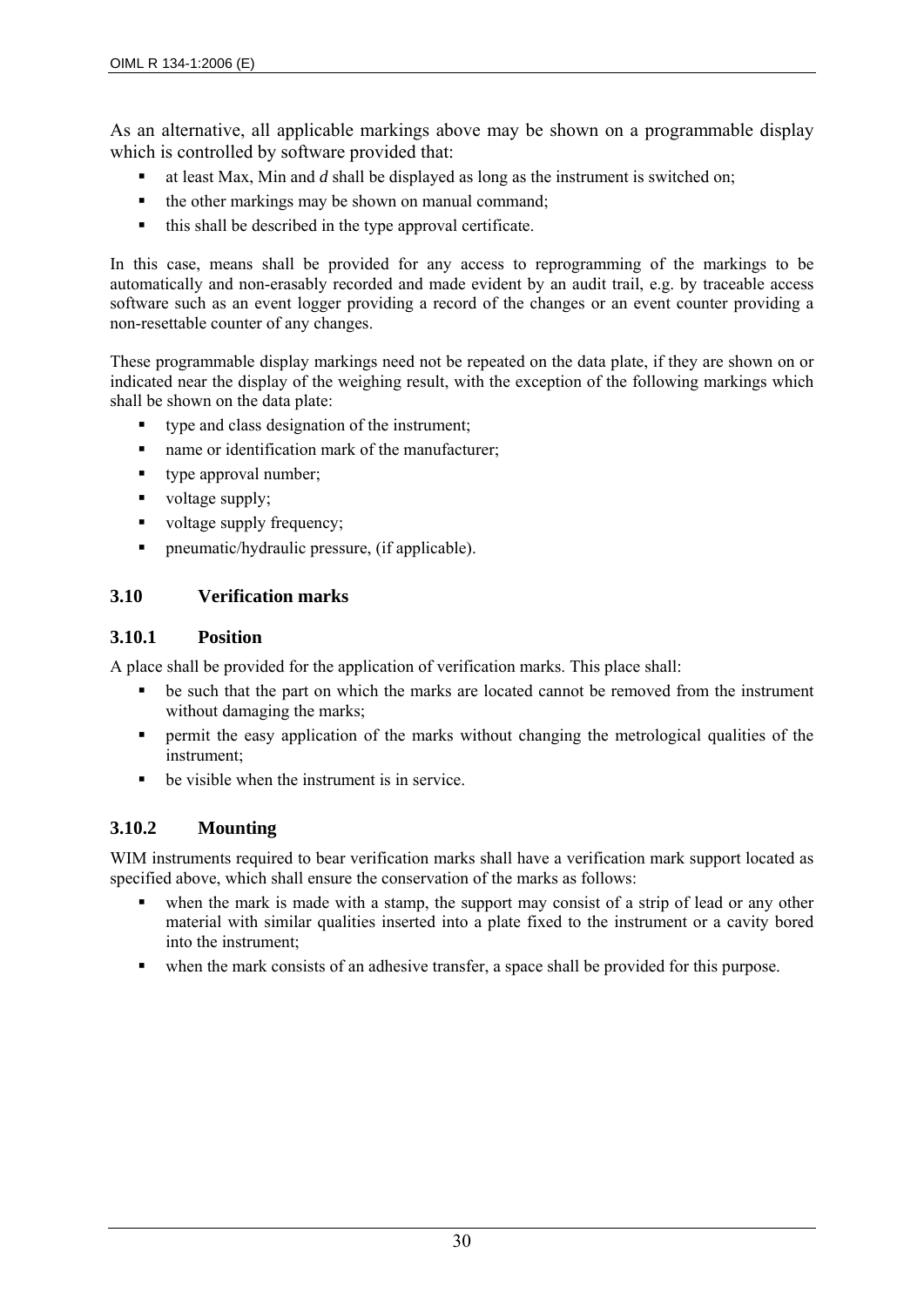## **4 REQUIREMENTS FOR ELECTRONIC INSTRUMENTS**

Electronic instruments shall comply with the following requirements, in addition to the applicable requirements of all other clauses.

## **4.1 General requirements**

## **4.1.1 Rated operating conditions**

Electronic weighing instruments shall be designed and manufactured so that they do not exceed the maximum permissible errors under rated operating conditions.

## **4.1.2 Disturbances**

Electronic weighing instruments shall be designed and manufactured so that when they are exposed to disturbances either:

- a) significant faults do not occur; or
- b) significant faults are detected and acted upon as specified in 4.3.1.

*Note:* A fault equal to or less than 1 *d* is allowed irrespective of the value of the error of indication.

## **4.1.3 Durability**

The requirements in 4.1.1 and 4.1.2 shall be met durably in accordance with the intended use of the instrument.

## **4.1.4 Evaluation for compliance**

A type of an electronic weighing instrument is presumed to comply with the requirements in 4.1.1, 4.1.2 and 4.1.3 if it passes the examination and tests specified in Annex A.

## **4.2 Application**

The requirements in 4.1.2 may be applied separately to:

- a) each individual cause of significant fault; and/or
- b) each part of the electronic instrument.

The choice of whether 4.1.2 a) or b) is applied is left to the manufacturer.

## **4.3 Functional requirements**

## **4.3.1 Acting upon a significant fault**

When a significant fault has been detected, the instrument shall either be made in-operative automatically, or a visual or audible indication shall be provided and shall continue until the user takes action or the fault disappears.

## **4.3.2 Switch-on procedure**

Upon switch-on, a special procedure such as a display test facility which is automatically initiated at switch-on of indication (in the case of electronic instruments permanently connected to the mains at switch-on of indication) shall be performed that shows all relevant signs of the indicator in their active and non-active states sufficiently long to be checked by the operator. This is not applicable for non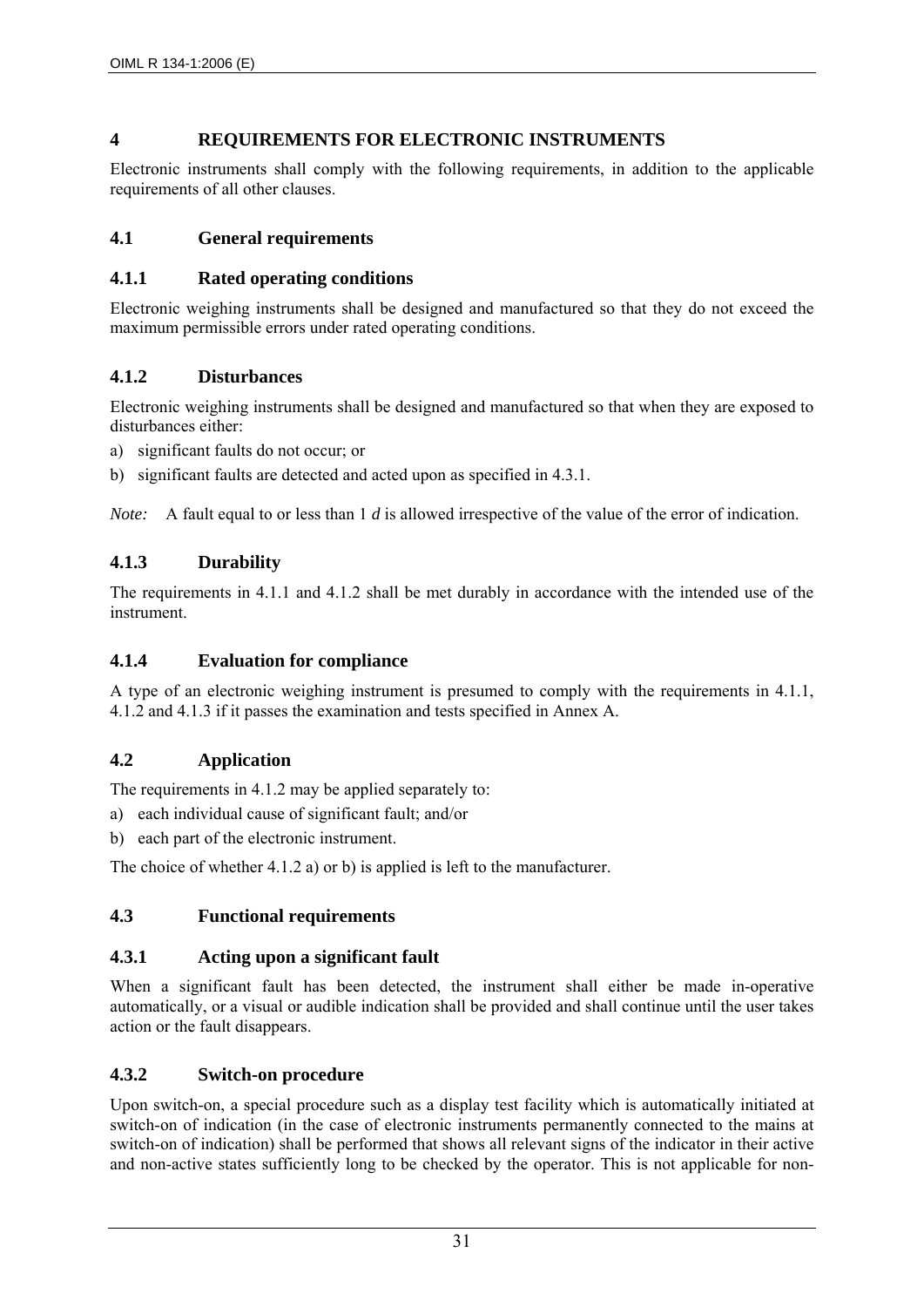segmented displays, on which failures become evident, for example screen-displays, matrix-displays, etc.

## **4.3.3 Influence factors**

An electronic weighing instrument shall comply with the requirements of 2.7, and in addition it shall maintain its metrological and technical characteristics at a relative humidity of 85 % at the upper limit of the temperature range of the instrument.

### **4.3.4 Warm-up time**

During the warm-up time of an electronic weighing instrument, there shall be no indication or transmission of the weighing result and automatic operation shall be inhibited.

## **4.3.5 Interface**

An instrument may be equipped with communication interfaces (T.2.7) enabling the coupling of the instrument to external equipment and user interfaces (T.2.8) permitting the exchange of information between a human user and the instrument. When an interface is used, the instrument shall continue to function correctly and its metrological functions (including all metrologically relevant parameters and software) shall not be influenced.

#### **4.3.5.1 Interface documentation**

The documentation on the instrument interfaces shall include:

- a) A list of all commands (e.g. menu items);
- b) Description of the software interface;
- c) A list of all commands together;
- d) A brief description of their meaning and their effect on the functions and data of the instrument.

## **4.3.5.2 Securing of interfaces**

Communication and user interfaces shall not allow the legally relevant software and functions of the instrument and its measurement data to be inadmissibly influenced by other interconnected instruments, or by disturbances acting on the interface.

An interface through which the functions mentioned above cannot be performed or initiated, need not be secured. Other interfaces shall be secured as follows:

- a) Data shall be protected (e.g. with a protective interface as defined in T.2.9) against accidental or deliberate interference during the transfer;
- b) All functions in the software interface shall be subject to the requirements for securing software in 3.8.2;
- c) All functions in the hardware interface shall be subject to the requirements for securing hardware in  $3.8$
- d) It shall be easily possible to verify the authenticity and integrity of data transmitted to and from the WIM instrument;
- e) Functions performed or initiated by other connected instruments through the interfaces shall meet the appropriate requirements of this Recommendation.

Other instruments required by national regulations to be connected to the interfaces of a WIM instrument shall be secured to automatically inhibit the operation of the WIM instrument for reasons of the non-presence or improper functioning of the required device.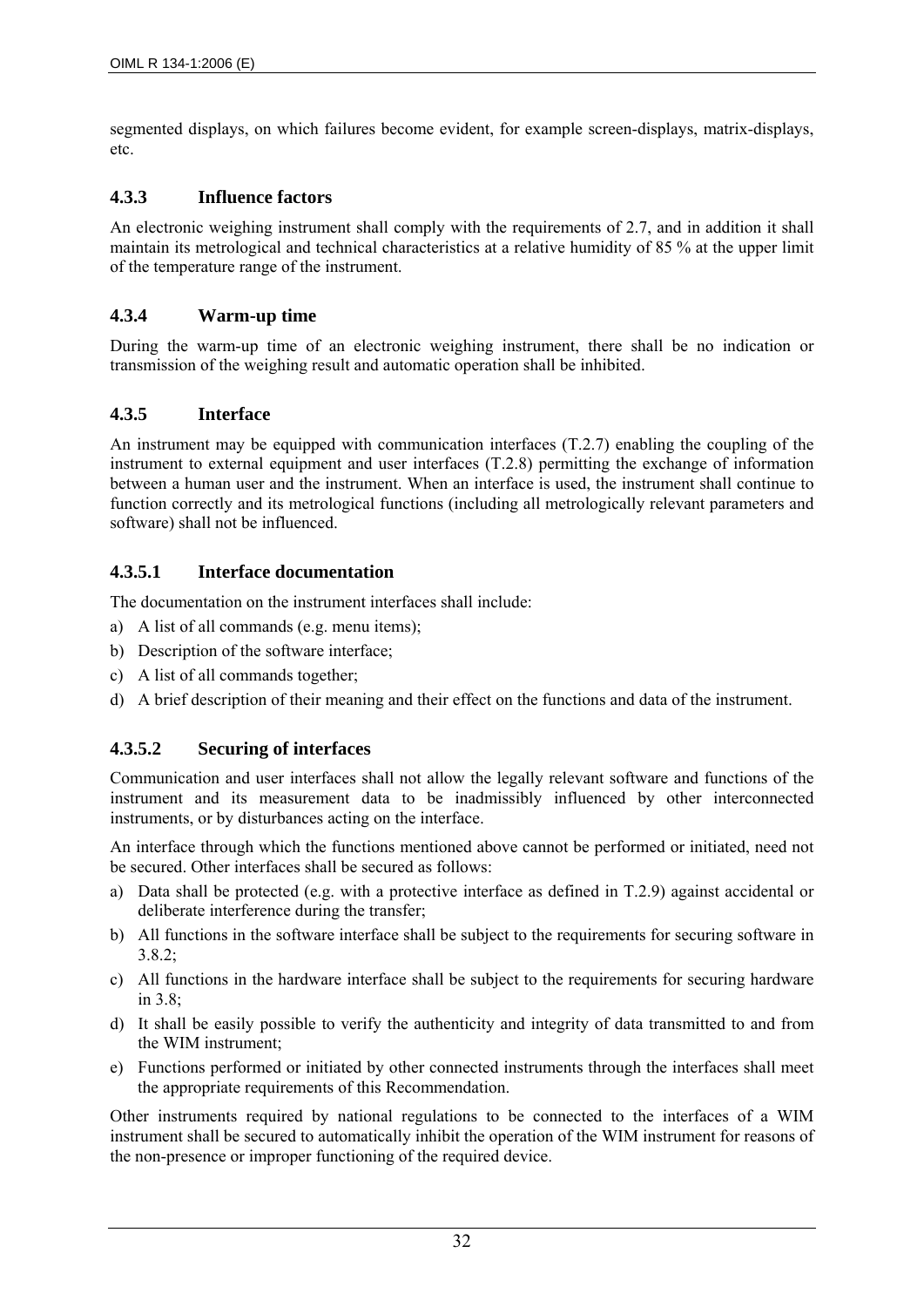## **5 METROLOGICAL CONTROLS**

The metrological controls of WIM instruments shall, in agreement with national legislation, consist of the following:

- type approval;
- **i** initial verification;
- subsequent verification;
- **n** in-service inspection.

Tests should be applied uniformly by the metrological authority and should form a uniform program. Guidance for the conduct of type evaluation and initial verification is provided in OIML International Documents D 19 [9] and D 20 [10] respectively.

## **5.1 Type approval**

## **5.1.1 Documentation**

The application for type evaluation shall include documentation which provides the following information:

- metrological characteristics of the instrument:
- a standard set of specifications for the instrument;
- a functional description of the components and devices:
- drawings, diagrams and general software information (if applicable), explaining the construction and operation;
- any document or other evidence demonstrating that the design and construction of the instrument complies with the requirements of this Recommendation.

## **5.1.2 General requirements**

Type evaluation shall be carried out on at least one, and normally not more than three, WIM instruments that represent the definitive type. At least one of the instruments shall be completely installed at a typical site and at least one of the instruments or the major component of an instrument shall be submitted in a form suitable for simulation testing in a laboratory. The evaluation shall consist of the tests specified in 5.1.3.

## **5.1.3 Type evaluation**

The submitted documents shall be examined and tests carried out to verify that the WIM instruments comply with the:

- metrological requirements in clause 2, particularly with reference to the appropriate limits of error when using the range of reference vehicles (6.5) and operating conditions specified by the manufacturer;
- technical requirements in clause  $3$ ;
- requirements for electronic instruments in clause 4.

The appropriate metrological authority shall:

- conduct the tests in a manner which prevents unnecessary commitment of resources;
- permit the results of these tests to be assessed for initial verification when the same instrument is involved;
- ensure that an instrument used in non-automatic (static) operation in accordance with 2.2.2, meets the weighing performance test requirements of OIML R 76-1 [8].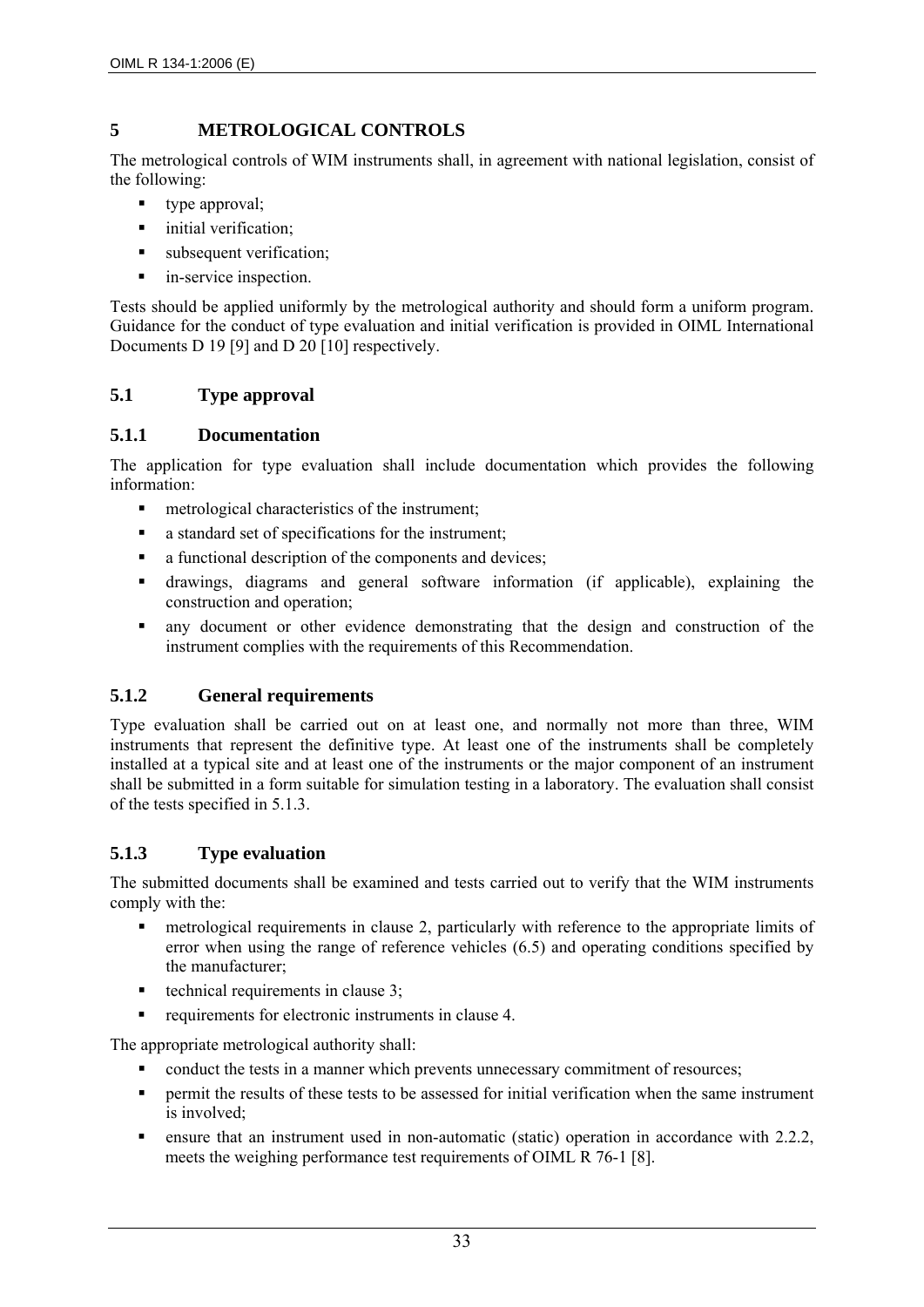*Note:* The appropriate metrological authority is advised to accept, with the consent of the applicant, test data obtained from other metrological authorities without repeating the tests.

## **5.1.3.1 In-motion tests**

A complete WIM instrument shall be tested:

- $\blacksquare$  in accordance with the test methods in clause 6, using the range of reference vehicles specified in 6.5;
- under the rated operating conditions in accordance with the type specification.

## **5.1.3.2 Evaluation of errors and deviation for automatic weighing**

## **5.1.3.2.1 Vehicle mass**

For determination of the vehicle mass, the error for automatic weighing shall be the indicated reference vehicle mass observed and recorded (6.12) as appropriate, minus the conventional true value of the reference vehicle mass as defined in 6.7 as appropriate. The maximum permissible error shall be as specified in 2.1.1 for initial verification and as appropriate for the class of the instrument.

## **5.1.3.2.2 Single-axle load or axle-group load**

The requirements in this subclause are only applicable to instruments to be used in applications where the single-axle load or axle-group load is required.

## **5.1.3.2.2.1 Single-axle load**

The single-axle load errors and deviations for automatic weighing of reference vehicles shall be determined as follows:

- a) In-motion tests with the two-axle rigid reference vehicle. The error for automatic weighing shall be the indicated single-axle load observed and recorded (6.9) as appropriate, minus the conventional true value of the static reference single-axle load (6.8) as appropriate. The maximum permissible errors shall be as specified in 2.2.1.2.1 for initial verification and as appropriate for the accuracy class of the instrument.
- b) In-motion tests with all other reference vehicle axle types. The deviation for automatic weighing shall be the indicated single-axle load observed and recorded (6.9) as appropriate, minus the corrected mean single-axle load (6.11) as appropriate. The maximum permissible deviation shall be as specified in 2.2.1.2.2 for initial verification and as appropriate for the accuracy class of the instrument.

## **5.1.3.2.2.2 Axle-group load**

For axle-group load, the deviation for automatic weighing shall be determined as follows:

- a) For WIM instruments which determine and indicate the loads independent of single-axles or axlegroups by summation of individual axle load errors in accordance with national regulations for axle-group load (see T.3.1.7).
- b) For WIM instruments which automatically determine and indicate single-axle loads and axlegroup loads separately by the indicated axle-group load observed and recorded (6.9) as appropriate, minus the corrected mean axle-group load (6.11) as appropriate.

The maximum permissible deviation shall be as specified in 2.2.1.2.2 for initial verification and as appropriate for the class of the instrument, if required, with different accuracy classes for single-axle loads and axle-group loads.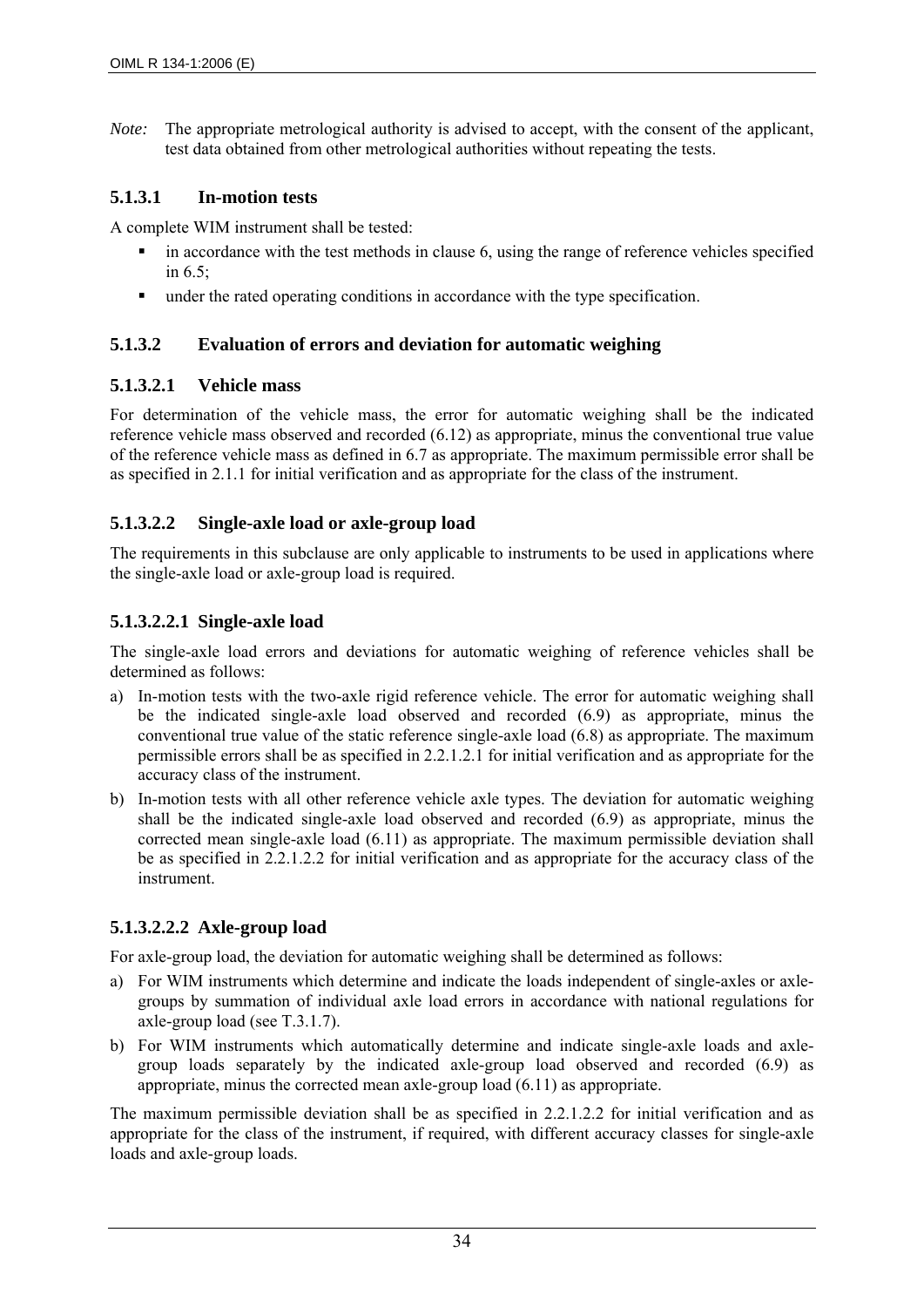## **5.1.3.3 Simulation tests**

Influence factors shall be applied during simulation tests in a manner that will reveal an alteration of the weighing result for any weighing process to which the WIM instrument could be applied, in accordance with clauses 2.7 and 4.

## **5.1.3.3.1 Apportioning of errors**

Where modules of an instrument or system are tested separately the following requirements apply.

The error limits applicable to a module which is examined separately are equal to a fraction, *pi*, of the maximum permissible errors or the allowed variations of the indication of the complete instrument. The fractions for any module have to be taken for the same accuracy class as for the complete instrument incorporating the part.

The fractions  $p_i$  shall satisfy the following equation:

$$
{p_1}^2 + {p_2}^2 + {p_3}^2 + \dots \le 1
$$

The fraction,  $p_i$ , shall be chosen by the manufacturer of the module and shall be verified by an appropriate test, taking into account the following conditions:

- For purely digital devices,  $p_i$  may be equal to 0;
- For weighing modules,  $p_i$  may be equal to 1;
- For all other modules (including digital load cells),  $p_i$  shall not exceed 0.8 and shall not be less than 0.3, when more than one module contributes to the effect in question.

For mechanical structures including weighbridges evidently designed and manufactured according to sound engineering practice, an overall fraction  $p_i = 0.5$  may be applied without any test, e.g. when levers are made of the same material and when the chain of levers has two planes of symmetry (longitudinal and transversal).

If the metrological characteristics of the load cell or other major component have been evaluated in accordance with the requirements of OIML R 60 [7] or any other applicable Recommendation, that evaluation shall be used to aid type evaluation if so requested by the applicant.

## **5.1.4 Provision of means for testing**

For the purposes of testing, the applicant may be required to furnish the metrological authority with the test vehicles, material, qualified personnel and a control instrument. The instrument under test may be used as the control instrument provided that it complies with the requirements in 6.2.1.

## **5.1.5 Place of testing**

WIM instruments submitted for type approval may be tested at the following places:

- on a site at which all necessary tests can be conducted and agreed upon between the metrological authority and the applicant;
- at a laboratory considered appropriate by the metrological authority;
- at any other suitable place mutually agreed upon between the metrological authority and the applicant.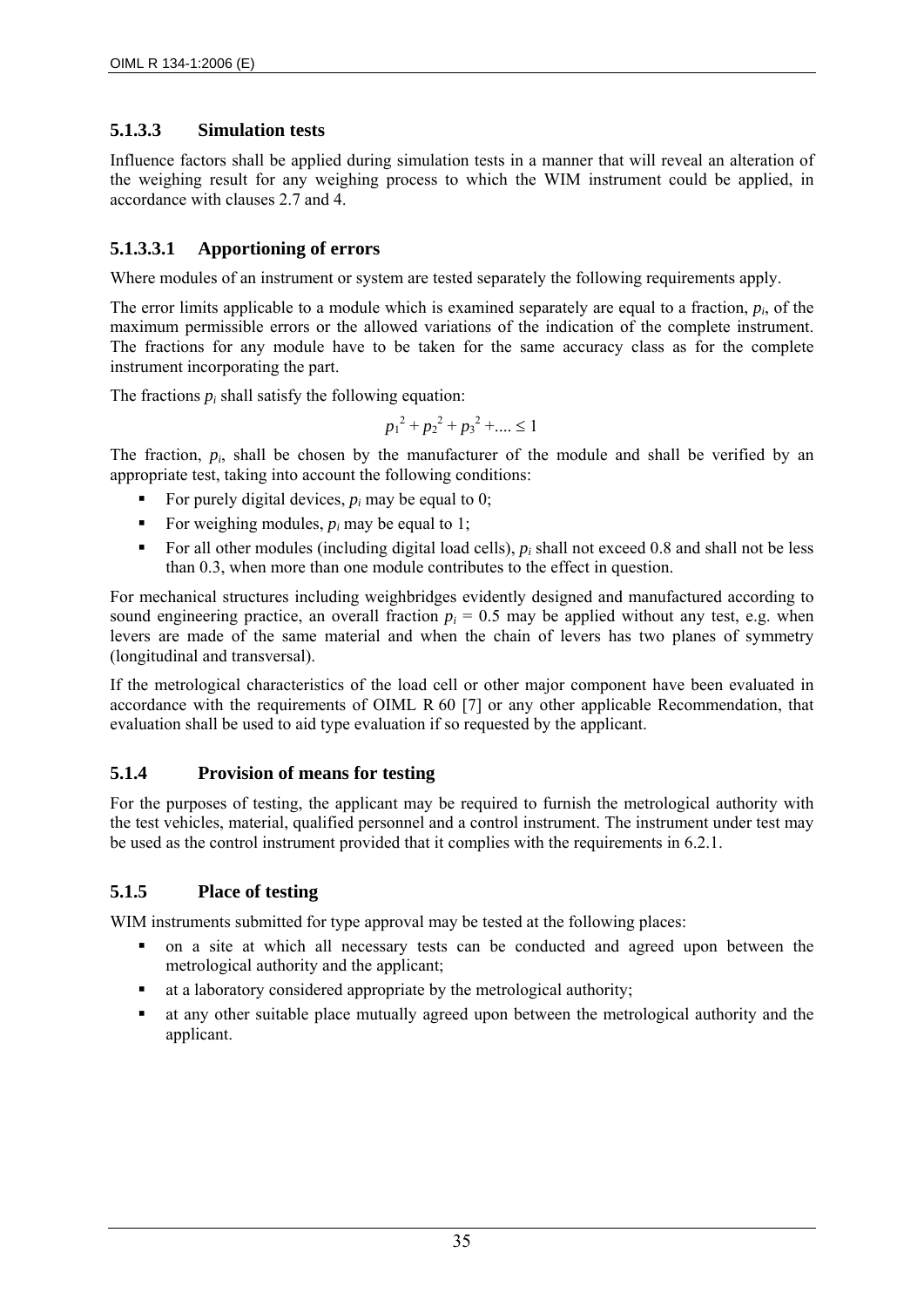## **5.2 Initial verification**

## **5.2.1 Tests**

WIM instruments shall be tested to verify that they comply with the requirements in clauses 2 (except 2.7) and 3 for any vehicle(s) and product(s) loaded on a vehicle for which they are intended and when operated under normal conditions of use.

Tests shall be carried out by the appropriate metrological authority, in-situ, in a normal installation. The WIM instrument shall be installed so that an automatic weighing operation will be the same for testing as it is for a normal operation.

The appropriate metrological authority shall conduct the tests in a manner that prevents an unnecessary commitment of resources. In appropriate situations and to avoid duplicating tests previously performed on the instrument for type evaluation under 5.1.3, the authority may use the results of observed tests for initial verification.

## **5.2.1.1 In-motion tests**

In-motion tests shall be conducted:

- $\blacksquare$  in accordance with the descriptive markings (3.9);
- under the rated conditions for which the instrument is intended;
- $\blacksquare$  in accordance with the test methods in clause 6, with the exception that the reference vehicles shall be the types of vehicle(s) and product(s) that the instrument is intended to weigh. However, for instruments to be used in applications where the axle load is required, the test utilizing the two-axle rigid reference vehicle must be conducted.

## **5.2.1.2 In-motion test error evaluation**

#### **5.2.1.2.1 Vehicle mass**

For all reference vehicle types, the error for automatic weighing shall be as specified in 5.1.3.2.1.

## **5.2.1.2.2 Single-axle load or axle-group load**

The requirements in this subclause are only applicable to instruments to be used in applications where the single-axle load or the axle-group load is required.

## **5.2.1.2.2.1 Single-axle load**

- a) For in-motion tests with the two-axle rigid reference vehicle, the error for automatic weighing shall be as specified in 5.1.3.2.2.1 a).
- b) For in-motion tests with all other reference vehicle types, the error for automatic weighing shall be as specified in 5.1.3.2.2.1 b).

## **5.2.1.2.2.2 Axle-group load**

The error for automatic weighing shall be as specified in 5.1.3.2.2.2 for axle-group load.

## **5.2.2 Provision of means for testing**

For the purposes of testing, the applicant may be required to furnish the metrological authority with the test vehicles, material, qualified personnel and a control instrument. The instrument under test may be used as the control instrument provided that it complies with the requirements in 6.2.1.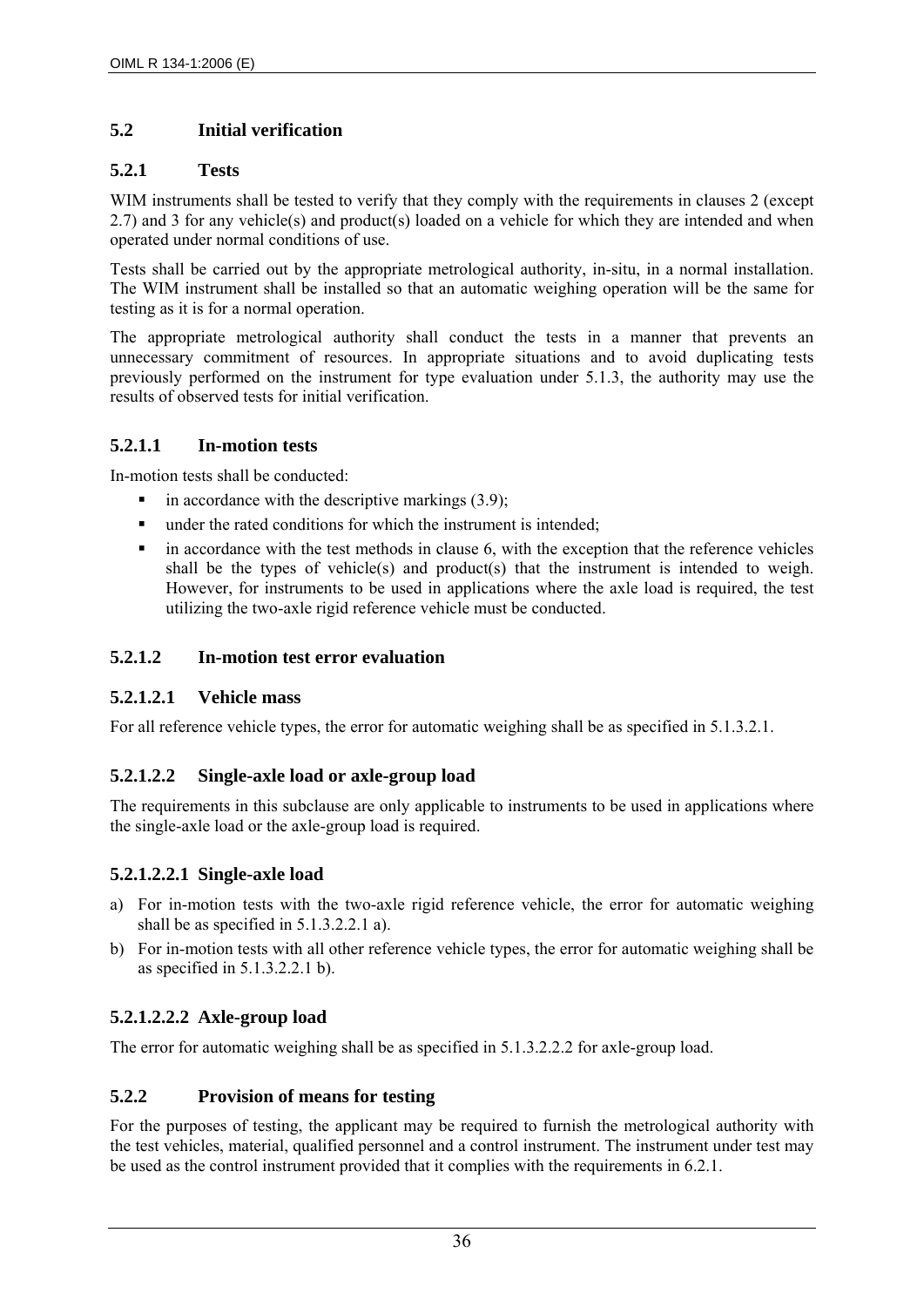## **5.2.3 Place of testing**

Initial verification tests shall be conducted entirely at the place of installation, and during testing the instrument shall include all parts which form the assembly as intended for normal use.

## **5.3 Subsequent metrological control**

#### **5.3.1 Subsequent verification**

Subsequent verification shall be carried out in accordance with the same provisions as in 5.2 for initial verification.

## **5.3.2 In-service inspection**

In-service inspection shall be carried out in accordance with the same provisions as in 5.2 for initial verification, with the exception that the in-service limits of error in 2.2 shall be applied.

## **6 TEST METHODS**

#### **6.1 Test procedures**

#### **6.1.1 Vehicle mass**

For the vehicle mass a complete WIM instrument shall be tested for compliance with the requirements specified in 2.1.1 using the range of vehicles specified in 6.5, and if applicable also the integral control instrument (6.2.1) shall be tested.

## **6.1.2 Single-axle load and axle-group load**

For single-axle loads and, if required, for axle-group loads a complete WIM system shall be tested for compliance with the metrological requirements in:

- 2.2.1.2 a) using a two-axle rigid vehicle for the static reference axle load specified in A.9.3.1.3; and
- 2.2.1.2 b) using the range of reference vehicles specified in  $6.5$ .

## **6.2 Control instrument**

A control instrument for determining the conventional true value of each reference vehicle mass shall be available for testing. The control instrument may either be separate or integral.

## **6.2.1 Integral control instrument**

The WIM instrument under test may be used as the control instrument provided that it:

- has an appropriate scale interval or scale interval for stationary load (2.9); and
- $\blacksquare$  complies with the requirements in 3.4.

## **6.2.2 Separate control instrument**

#### **6.2.2.1 Control instrument for full-draught vehicle weighing**

A separate control instrument, capable of being used to determine the conventional true value of each reference vehicle mass by full-draught weighing when stationary, shall ensure the determination of the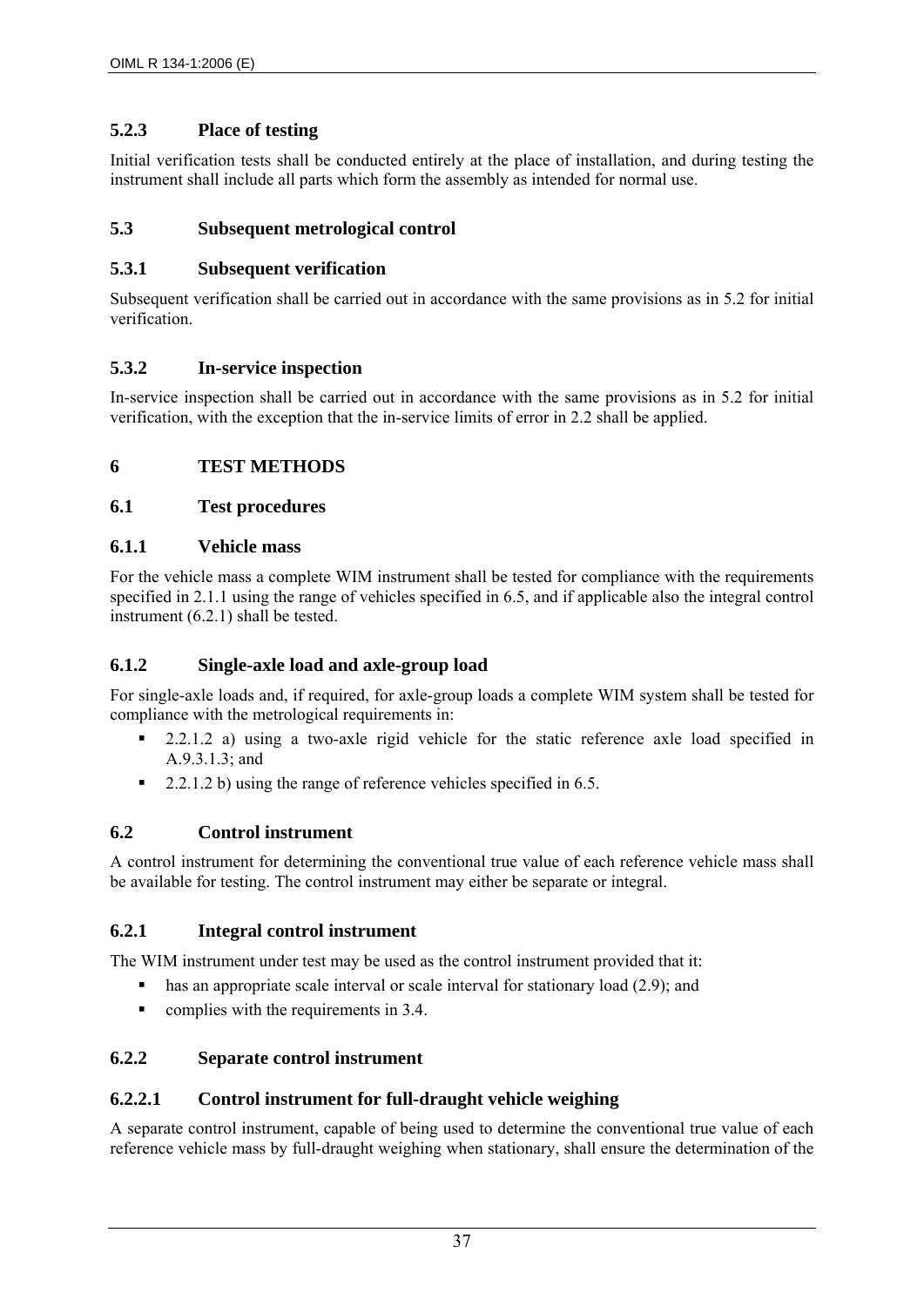conventional true value of each reference vehicle's mass to an error not greater than one-third of whichever is the smaller of the appropriate MPE for in-motion tests in 2.1.1.

#### **6.2.3 Control instrument for static reference single-axle load of the two-axle rigid vehicle**

As appropriate, a separate or integral control instrument, capable of being used to determine the conventional true value of the static reference single-axle loads by individual axle measurement when stationary, shall be used for tests with the two-axle rigid reference vehicle.

The control instrument used for determining the static reference axle loads shall:

- be able to support the entire contact area of all the tyres on the individual axle being weighed;
- ensure the determination of the conventional true value of the static reference axle loads of the two-axle rigid reference vehicle to an error not greater than one-third of whichever is the smaller of the appropriate MPE for in-motion tests in 2.2.1.2.1.
- be provided with approach and exit aprons in the same plane as the load receptor which shall extend to a length sufficient to fully support the two-axle rigid vehicle being weighed. The aprons shall have no longitudinal slope and not more than 1 % of transverse slope. Where this specification cannot be achieved, alternative means may be provided to ensure that all of the wheels of the reference vehicle are within  $\pm 3$  mm of a horizontal or transversely-sloped plane passing through the load receptors during the weighing operations.

#### **6.3 Static weighing test for integral control instruments**

This test is applicable if the WIM instrument being verified is to be used as the control instrument for measuring the static reference axle loads of the two-axle rigid vehicle.

#### **6.3.1 Test loads**

Errors shall be determined for test loads of:

- a) minimum capacity;
- b) maximum capacity;
- c) at least two loads in between a) and b).

#### **6.3.2 Distribution of test loads**

Except for eccentricity tests, standard weights or masses shall be evenly distributed on the load receptor.

#### **6.3.3 Eccentricity tests**

Tests shall be carried out without excessive stacking or overlapping of the load on the load receptor provided that the conditions are practical and safe.

## **6.3.4 Repeatability tests**

The repeatability error has to be determined with a load of about 50 % of Max which is placed 3 times on the load receptor.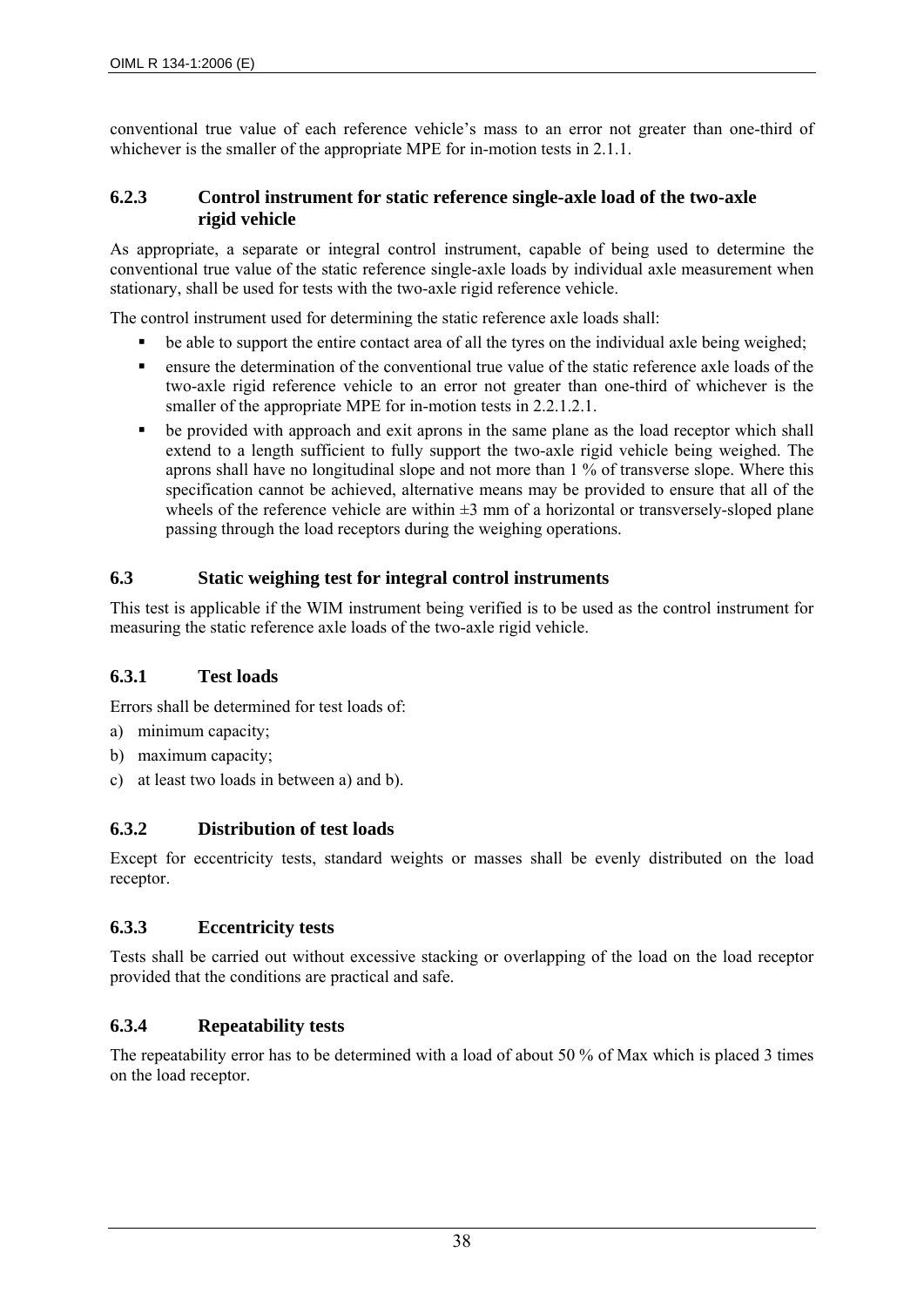## **6.4 Verification standards**

## **6.4.1 Weights**

The standard weights or standard masses used for the type examination or verification of an instrument shall principally meet the metrological requirements of OIML R 111 [6]. The error of the standard weights or masses used shall not be greater than one-third of the maximum permissible error for the load, as specified in Table 5 for initial verification.

## **6.4.2 Substitution of standard weights**

The test shall be carried out only during verification and at the place of use taking A.5.2.2.2 into account.

When testing instruments at the place of use (application), instead of standard weights any other constant load may be used, provided that standard weights of at least 50 % of Max are used. Instead of 50 % of Max, the portion of standard weights may be reduced to:

- 35 % of Max if the repeatability error is  $\leq 0.3$  *d*; or
- 20 % of Max if the repeatability error is  $\leq 0.2$  *d*.

The repeatability error (6.3.4) shall be checked at a load of about the value at which the substitution is made, by placing this load three times on the load receptor. The results of the repeatability test (A.5.2.5) may be used if the test loads have a comparable mass.

If the instrument is provided with an automatic zero-setting or zero-tracking device, it may be in operation during the tests, except for the temperature test. The error at zero point is then determined according to A.5.1.2.

## **6.5 Reference vehicles**

The type and number of reference vehicles to be used for testing shall represent the range of vehicles available in the appropriate Member State and for which the instrument is intended. Vehicle classification according to axle arrangement shall be accomplished using the available WIM-system axle-count and axle spacing information. In addition to a two-axle rigid vehicle, there shall be a minimum of two other different reference vehicles. Different axle configurations, tractor/trailer configurations, tractor/trailer linkage systems and suspension systems shall be used, as appropriate.

When a particular instrument is tested using a limited range of vehicle types (e.g. air suspension systems only), this should be noted in the type approval certificate.

A minimum of two other reference vehicles shall be selected from the three listed below:

- one three/four-axle rigid;
- one four-or more axle articulated;
- one two/three-axle rigid vehicle and a two/three-axle draw-bar trailer.

The two-axle rigid vehicle shall be used as the reference vehicle for determining the conventional true value of static reference single-axle loads and as one of the reference vehicles for in-motion tests.

The other reference vehicles shall be selected to cover, as far as practicable, the weighing range for which the instrument is approved.

The reference vehicles shall be used for tests in the unloaded and loaded condition (A.9.3.1).

Vehicles carrying liquid loads or other products that that may be subjected to fluctuations in their center of gravity when the vehicle moves, shall be used as reference vehicles only if the WIM instrument will be applied subsequently for determining the mass, or the loads of single-axles and/or axle-group of such vehicles. If the WIM instrument is not intended for this use, it shall bear the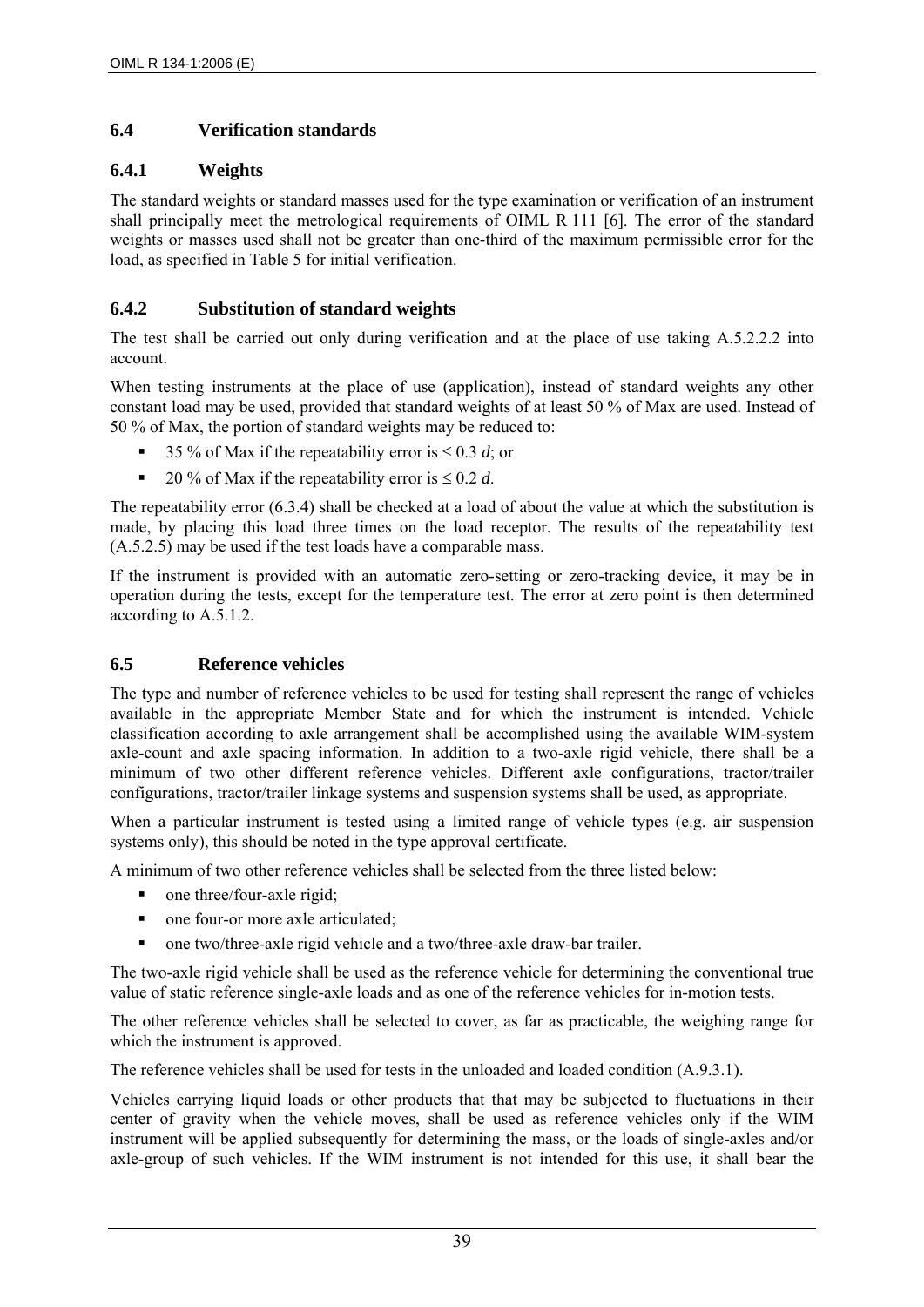marking "not to be used to weigh vehicles carrying liquids or other products that may be subjected to fluctuations in their center of gravity by vehicle movement".

If the WIM instrument is intended to be used for determining the vehicle mass, the single-axle loads or the axle-group loads of vehicles with conventional steel leaf spring suspension, tests shall be carried out on vehicles with at least one such single-axle and one such axle-group suspension type. If the WIM instrument is not intended for this use, it shall bear the marking "not to be used to weigh vehicles with conventional steel leaf spring suspension".

## **6.6 Number of in-motion tests**

Each reference vehicle (the two-axle rigid plus two or more others) shall undertake at least five test runs at each of three different speeds as detailed A.9.3.2 when unloaded and when loaded. Thus at least 90 reference vehicle runs are required for any testing session. If appropriate, a higher number of in-motion test runs may be conducted, in accordance with national regulations.

## **6.7 Conventional true value of the reference vehicle mass**

The conventional true value of each reference vehicle mass, unloaded and loaded, shall be determined using full-draught weighing, as detailed in A.9.3.1.2.

## **6.8 Conventional true value of the static reference single-axle load**

The conventional true value of the static reference single-axle loads for the two-axle rigid reference vehicle, unloaded and loaded, shall be determined using the method detailed in A.9.3.1.3.

## **6.9 Indicated single-axle load and axle-group load**

The indication or printout of the single-axle load and, if required, the axle-group load following an automatic weighing operation shall be observed and recorded.

## **6.10 Mean single-axle load and mean axle-group load**

The mean single-axle load shall be the sum of the indicated or printed axle loads obtained for each single axle on the reference vehicle during an in-motion test, divided by the number of single-axle load values recorded for each respective single axle.

The mean axle-group load shall be the sum of the indicated or printed axle-group loads recorded for each defined axle-group on the reference vehicle during an in-motion test, divided by the number of load values recorded for each respective axle-group.

# **6.11 Corrected mean of the single-axle load and the axle-group load**

The corrected mean of the axle loads for each single-axle or axle-group on a reference vehicle shall be the mean (6.10) of the recorded values (6.9) for the respective single-axles and axle-groups on the reference vehicle during an in-motion test, corrected proportionally (A.9.3.2.2.2 3) in relation to the systematic error of the instrument used for determining the recorded values.

## **6.12 Indicated mass of the vehicle**

The vehicle mass following an automatic weighing operation shall be indicated and recorded. Where possible, the procedures in A.3.5 and A.3.6.2 shall be used to eliminate rounding errors included in any digital indication.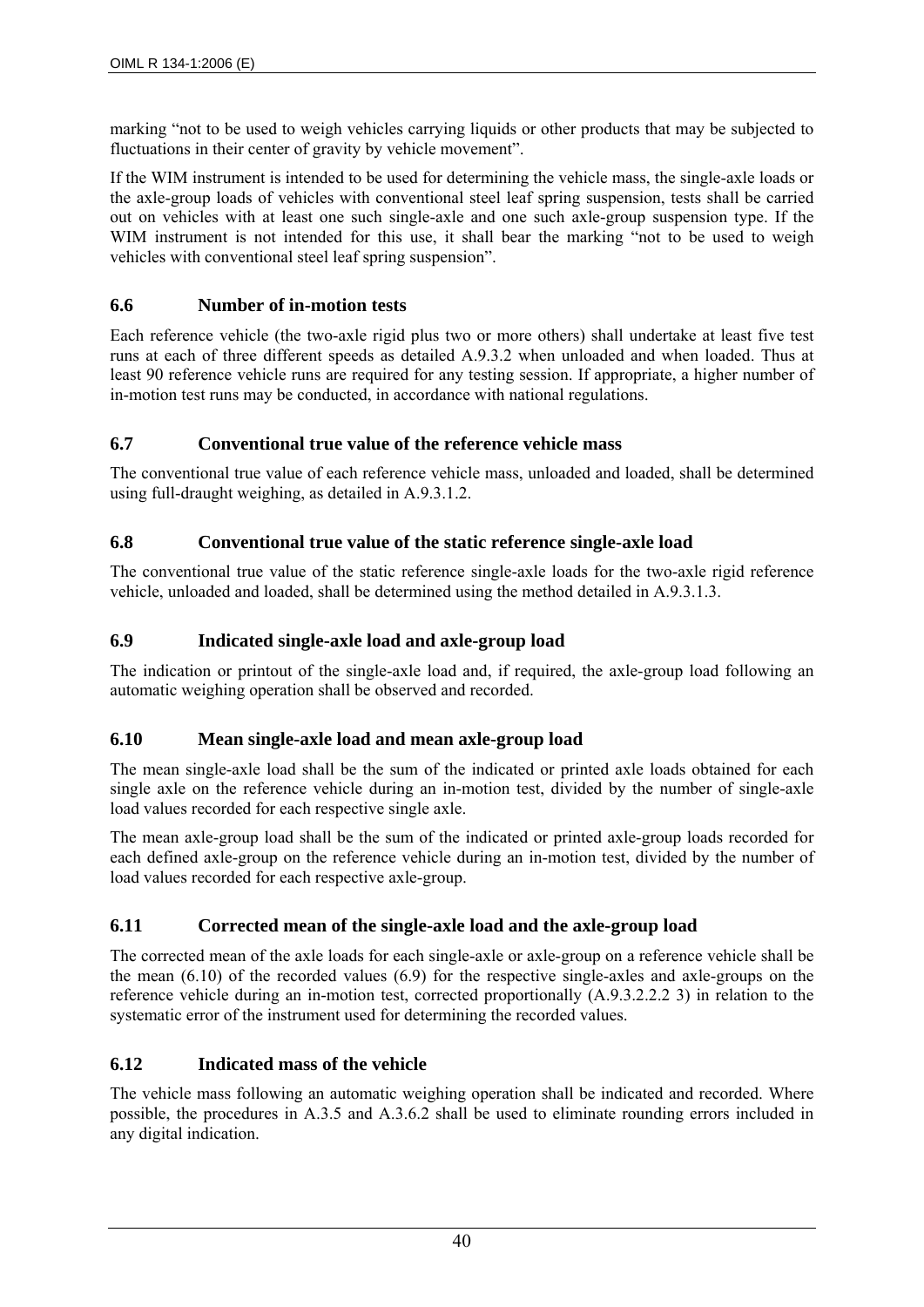## **6.13 Indicated operating speed**

The instrument shall indicate and record the operating speed following an in-motion test (3.5.2). Alternatively, the procedure given in A.9.3.2.4.2 shall be used to determine the operating speed and the error.

## **6.14 Examination and tests of electronic instruments**

The examination and testing of an electronic weighing instrument is intended to verify compliance with the applicable requirements of this Recommendation and especially the requirements for electronic instruments in clause 4.

## **6.14.1 Examination**

An electronic weighing instrument shall be examined to obtain a general appraisal of its design and construction.

## **6.14.2 Performance tests**

An electronic weighing instrument or electronic device, as appropriate, shall be tested as specified in Annex A to determine its correct operation.

Tests are to be conducted on the whole instrument except when the size and/or configuration of the instrument does not lend itself to testing as a unit. In such cases, the separate electronic devices shall be subjected to testing. It is not intended that electronic devices be further dismantled for separate testing of components. In addition, an examination shall be carried out on the fully operational weighing instrument or, if necessary, on the electronic devices in a simulated setup that sufficiently represents the weighing instrument. The equipment shall continue to function correctly as specified in Annex A.

## **6.14.3 Span stability tests**

The instrument shall be subjected to span stability tests at various intervals before, during and after being subjected to performance tests.

When an instrument is subjected to the span stability test specified in A.8:

- the maximum allowable variation in the errors of indication shall not exceed half the absolute value of the maximum permissible error in 2.2.2 for initial verification for the test load applied on any of the *n* measurements.
- where the differences of the results indicate a trend more than half the allowable variation specified above, the test shall be continued until the trend comes to rest or reverses itself, or until the error exceeds the maximum allowable variation.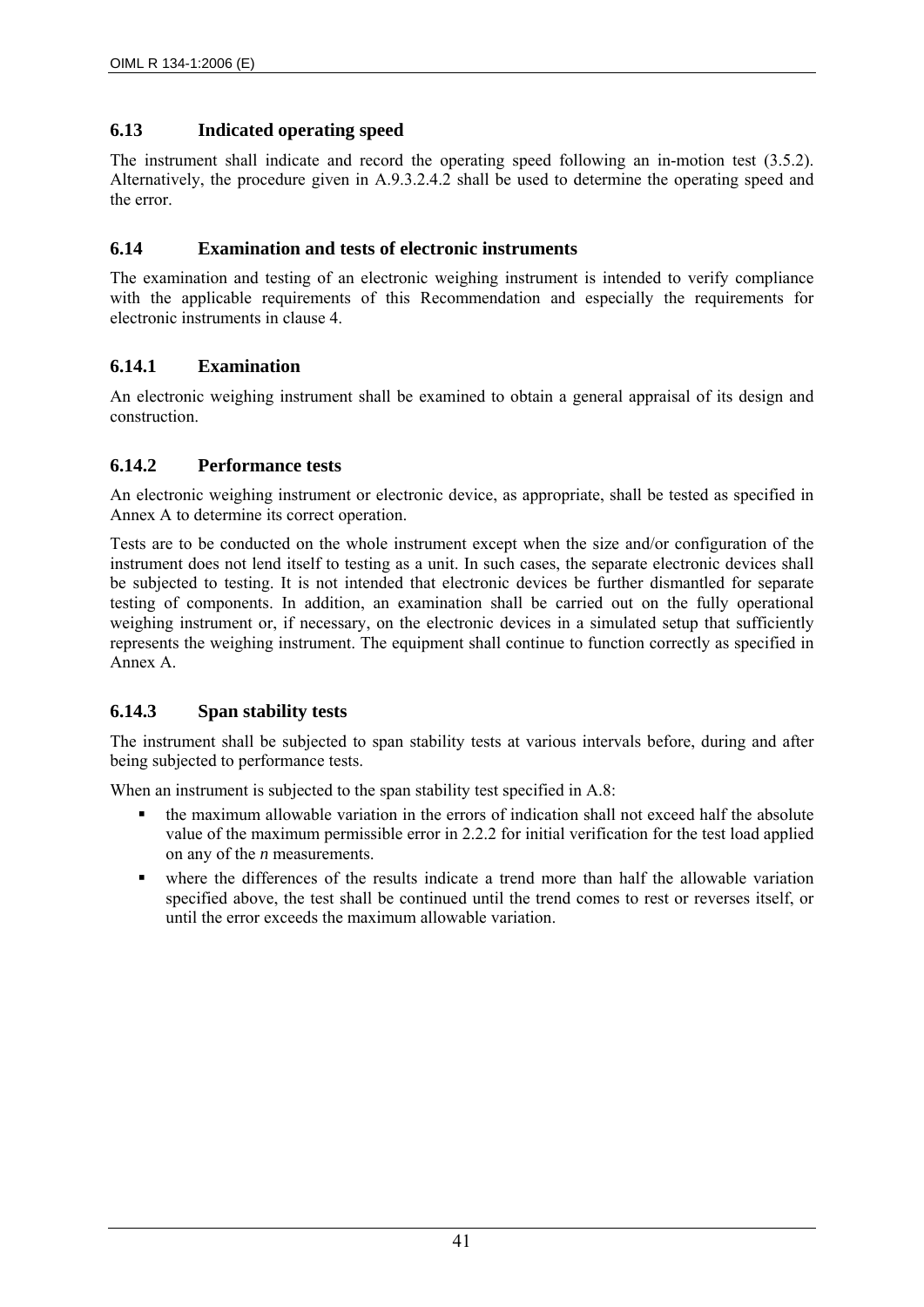# **Annex A (Mandatory)**

# **Test procedures for automatic instruments for weighing road vehicles in motion and measuring axle-loads**

## **A.1 EXAMINATION FOR TYPE APPROVAL**

## **A.1.1 Documentation (5.1.1)**

Review the documentation that is submitted, including necessary photographs, drawings, diagrams, general software information, relevant technical and functional description of main components, devices, etc. to determine if it is adequate and correct. Consider the operational manual.

#### **A.1.2 Compare construction with documentation (5.1.1)**

Examine the various devices of the WIM instrument to ensure compliance with the documentation.

## **A.1.3 Technical requirements (3)**

Examine the instrument for conformity with the technical requirements according to the checklist in the test report format in OIML R 134-2.

## **A.1.4 Functional requirements (4.3 and 4.4)**

Examine the instrument for conformity with the functional requirements according to the checklist given in the test report format in OIML R 134-2.

## **A.2 EXAMINATION FOR INITIAL VERIFICATION**

## **A.2.1 Compare construction with documentation (5.2)**

Examine the instrument for conformity with the requirements in 3.9 for the approved type.

## **A.2.2 Descriptive markings (3.9)**

Check the descriptive markings according to the checklist in the test report format in OIML R 134-2.

## **A.2.3 Verification marks (3.9) and securing devices (3.7)**

Check the arrangement for verification marks and securing according to the checklist in the test report in OIML R 134-2.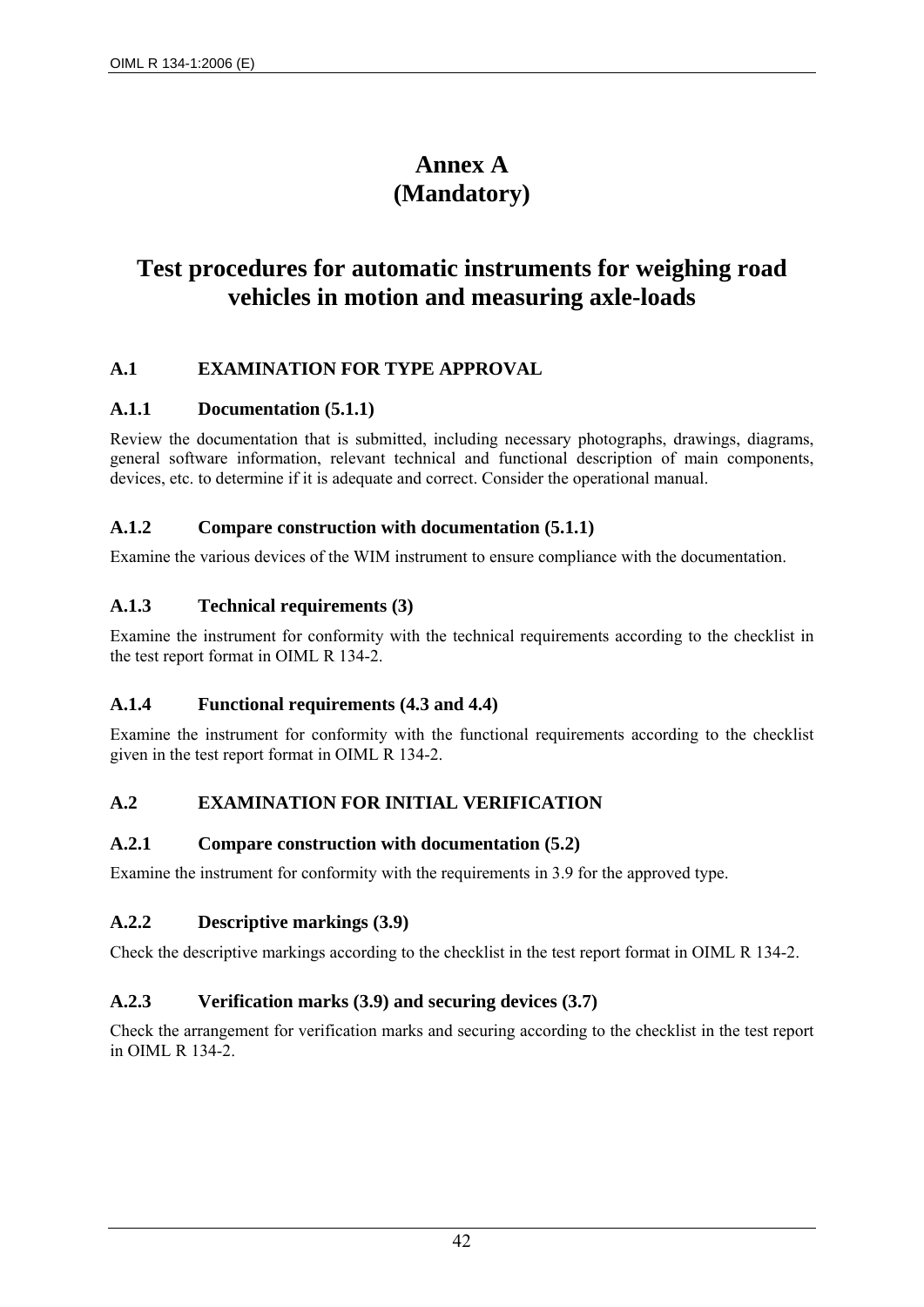# **A.3 GENERAL TEST CONDITIONS**

# **A.3.1 Voltage supply**

Power up the equipment under test (EUT) for a time period equal to or greater than the warm-up time specified by the manufacturer and maintain the EUT energized for the duration of each test.

# **A.3.2 Zero-setting**

Adjust the EUT as closely as practicable to zero prior to each test, and do not readjust it at any time during the test, except to reset it if a significant fault has occurred.

Certain tests require the automatic zero-setting and zero-tracking devices to be in operation (or not in operation). Where there is no specific requirement to this effect, the automatic zero-setting and zerotracking devices shall be switched off. When this is done it shall be mentioned in the test report.

# **A.3.3 Temperature**

The tests shall be performed at a steady ambient temperature, usually normal room temperature unless otherwise specified. The temperature is deemed to be steady when the difference between the extreme temperatures noted during the test does not exceed one-fifth of the temperature range of the instrument without being greater than 5 °C, and the rate of change does not exceed 5 °C per hour. Note that this requirement does not apply to in-motion tests.

The handling of the instrument shall be such that no condensation of water occurs on the instrument.

# **A.3.4 Recovery**

After each test, allow the instrument to recover sufficiently before the following test.

# **A.3.5 Indication with a scale interval not greater than 0.2** *d*

If an instrument has a device for displaying the indication with a scale interval of 0.2 *d* or less, this device may be used to calculate the error. If such a device is used, it should be noted in the test report.

# **A.3.6 Control instruments and test standards**

# **A.3.6.1 Control instrument (6.2)**

Control instruments meeting the requirements of 6.2 shall be used for weighing the vehicles. Where necessary, standard test weights meeting the requirements of 6.4.1 may be used to assess the rounding error.

# **A.3.6.2 Use of standard weights to assess rounding error**

# **A.3.6.2.1 General method to assess error prior to rounding**

For instruments with digital indication having a scale interval *d*, changeover points may be used to interpolate between scale intervals, i.e. to determine the indication of the instrument, prior to rounding, as follows:

At a certain load, *L*, the indicated value, *I*, is noted. Additional weights, of say 0.1 *d*, are successively added until the indication of the instrument is increased unambiguously by one scale interval  $(I + d)$ . The additional load, Δ*L*, added to the load receptor gives the indication, *P*, prior to rounding by using the following formula:

$$
P = I + 0.5 d - \Delta L
$$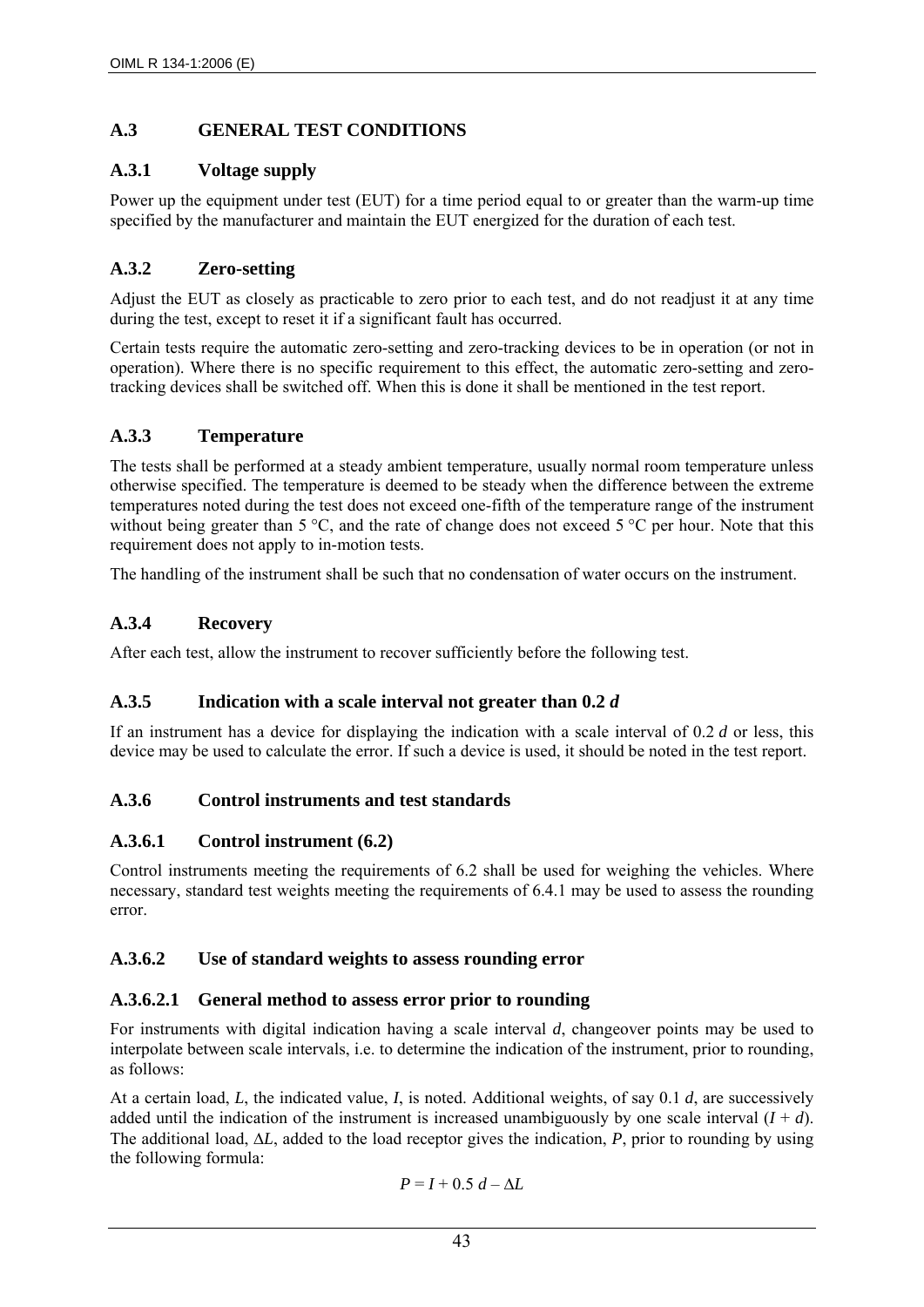The error prior to rounding is:

$$
E = P - L = I + 0.5 d - \Delta L - L
$$

*Example:* An instrument with a scale interval, *d*, of 10 kg is loaded with 1 000 kg and thereby indicates 1 000 kg. After adding successive weights of 1 kg, the indication changes from 1 000 kg to 1 010 kg at an additional load of 3 kg. Inserted in the above formula, these observations give:

$$
P = (1\ 000 + 5 - 3)\ \mathrm{kg} = 1\ 002\ \mathrm{kg}
$$

Thus the true indication prior to rounding is 1 002 kg, and the error is:

$$
E = (1\ 002 - 1\ 000) \text{ kg} = 2 \text{ kg}
$$

#### **A.3.6.2.2 Correction for error at zero**

Evaluate the error at zero load,  $E_0$ , by the method of A.3.5.2.1.

Evaluate the error at load *L*, *E*, by the method of A.3.5.2.1.

The corrected error prior to rounding,  $E_c$ , is:

$$
E_{\rm c}=E-E_0
$$

*Example:* If, for the example in A.3.5.2.1, the error calculated at zero load was:

$$
E_0 = +1 \text{ kg}
$$

then the corrected error is:

$$
E_c = +2 - (+1) = +1 \text{ kg}
$$

# **A.4 TEST PROGRAM**

## **A.4.1 Type approval (5.1)**

Clauses A.1 and, A.5 to A.9 shall normally be applied for type approval.

A.5.2 may be omitted if the instrument under test is not an integral control instrument.

The tests in A.6 to A.8 may be performed with static load, with a vehicle movement simulator (switches) used if necessary for the calculation of the weighing results.

## **A.4.2 Initial verification (5.2)**

A.2 and A.9 shall be applied for initial verification tests.

If the WIM instrument under test is to be used as an integral control instrument the tests in A.5.2 shall also be applied.

The test in A.9 shall include all dynamic in-motion effects corresponding to normal operation of the instrument.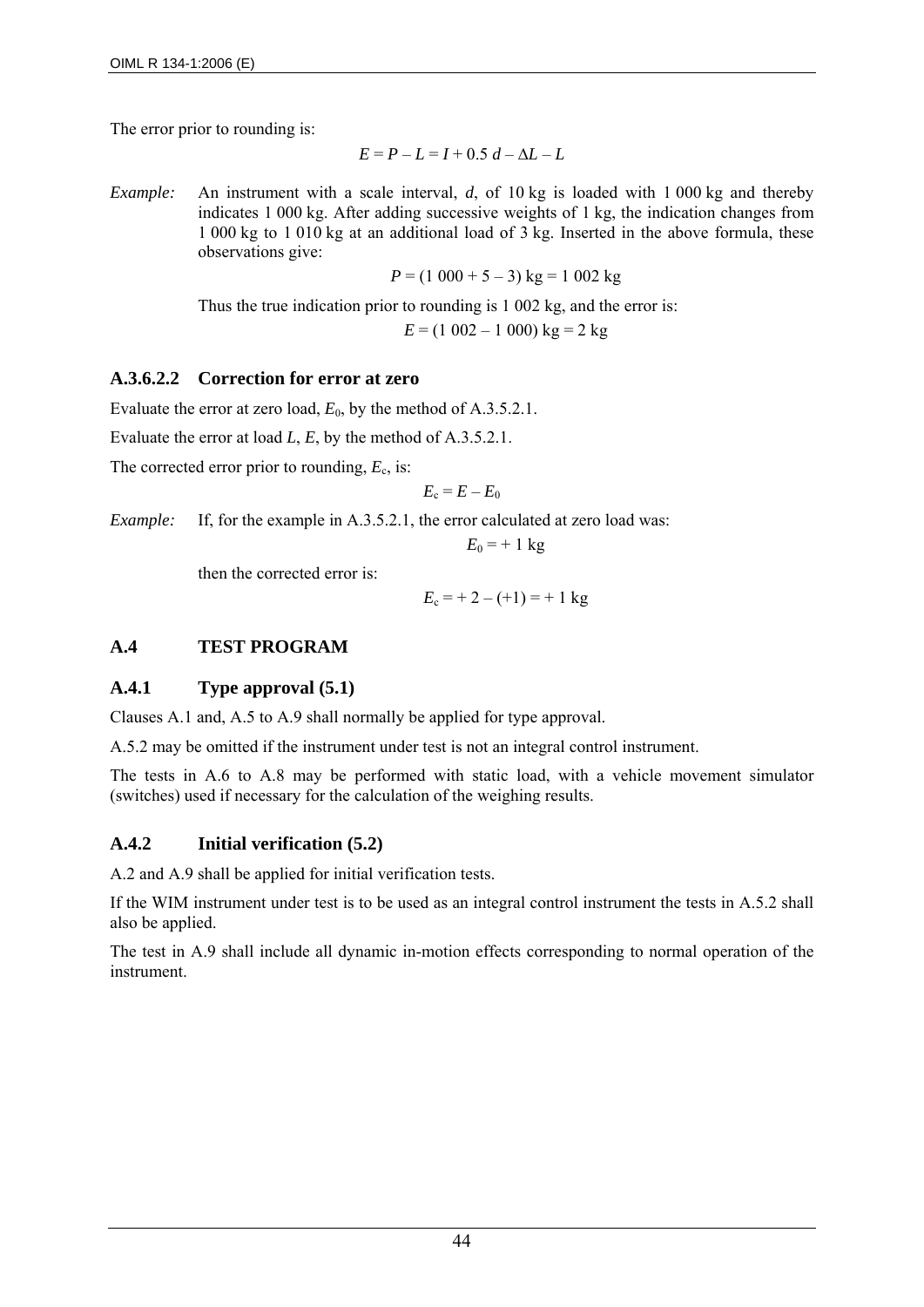## **A.5 PERFORMANCE TESTS DURING TYPE EVALUATION**

## **A.5.1 Zero-setting (3.3.1)**

## **A.5.1.1 Range of zero-setting**

## **A.5.1.1.1 Initial zero-setting**

The initial zero-setting range is the sum of the positive and negative portions of the initial zero-setting range. If the load receptor cannot readily be removed, only the positive part of the initial zero-setting range need be considered.

a) Positive range:

With the load receptor empty, set the instrument to zero. Place a test load on the load receptor and switch the instrument off and then back on. Continue this process until, after placing a load on the load receptor and switching the instrument off and on, it does not reset to zero. The maximum load that can be re-zeroed is the positive portion of the initial zero-setting range.

- b) Negative range:
	- 1) Remove any load from the load receptor and set the instrument to zero. Then, if possible, remove the load receptor (platform) from the instrument. If, at this point, the instrument can be reset to zero by switching it off and back on, the mass of the non-essential components is used as the negative portion of the initial zero-setting range.
	- 2) If the instrument cannot be reset to zero with the load receptor (platform) removed, add weights to any live part of the scale until the instrument indicates zero again.
	- 3) Then remove the weights and, after each weight is removed, switch the instrument off and back on. The maximum load that can be removed while the instrument can still be reset to zero by switching it off and on is the negative portion of the initial zero-setting range.
	- 4) The initial zero-setting range is the sum of the positive and negative portions.
	- 5) Alternatively, if it is not possible to test the negative range of initial zero-setting by removing the load receptor (platform) of the instrument, then before proceeding to step 3) above, apply a test load greater than the permissible negative portion of the initial zero-setting range which can be calculated from the result of the positive range test.
	- 6) If it is not possible to test the negative portion of the initial zero-setting range by these methods then only the positive part of the initial zero-setting range need be considered.
	- 7) Reassemble or adjust the instrument for normal use after the above tests.

# **A.5.1.1.2 Semi-automatic zero-setting**

This test shall not be carried out during the span stability test.

This test is performed in the same manner as described in A.5.1.1.1, except that the zero-setting device is used rather than switching the instrument on and off.

# **A.5.1.1.3 Automatic zero-setting**

This test shall not be carried out during the span stability test.

Remove the non-essential parts of the load receptor or re-adjust the instrument as described in A.5.1.1.1 and place weights on the live part of the scale until it indicates zero.

Remove weights in small amounts and after each weight is removed allow the instrument to operate through the appropriate part of the automatic cycle so as to see if the instrument is reset to zero automatically.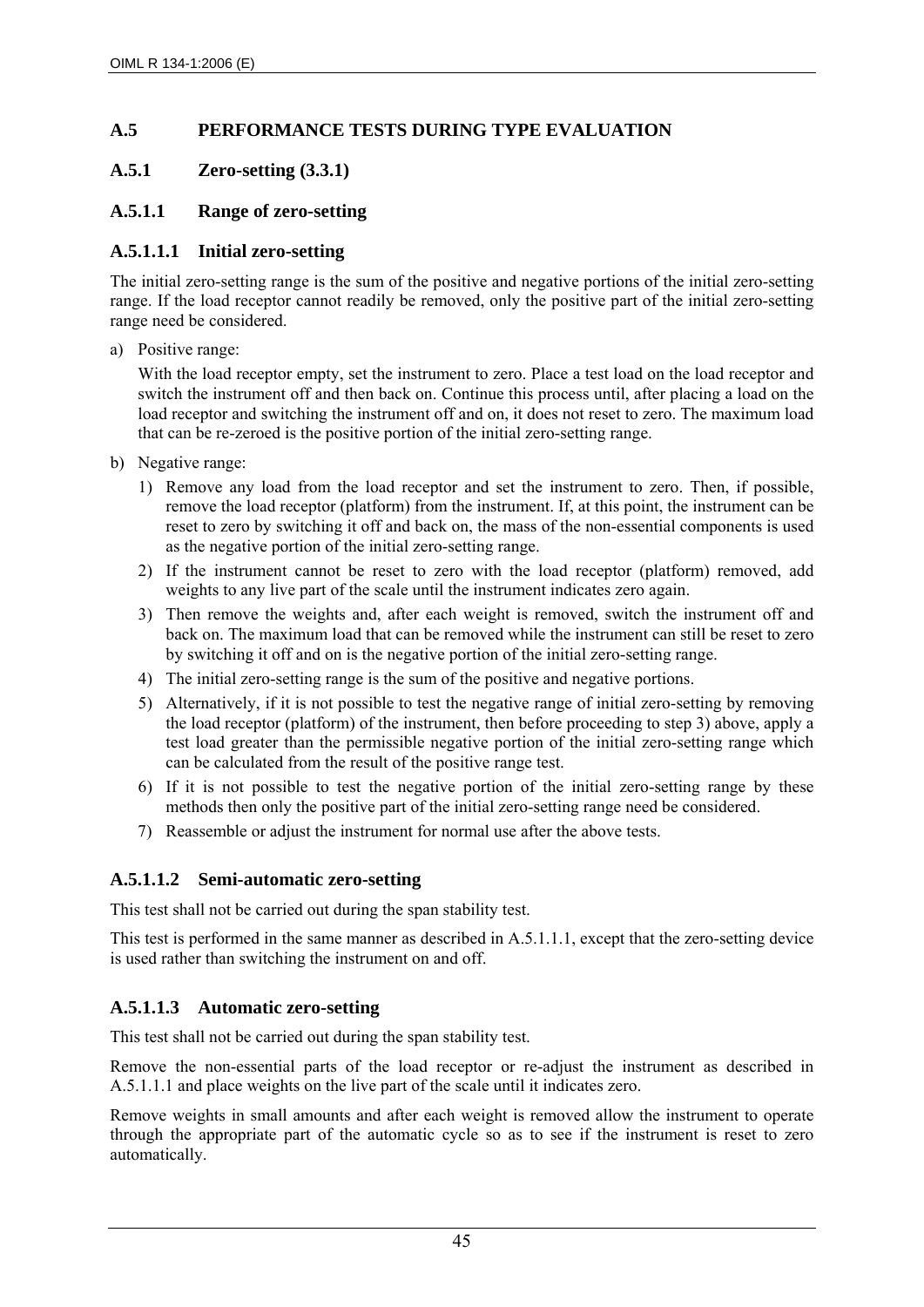The maximum load that can be removed so the instrument can still be reset to zero is the zero-setting range.

# **A.5.1.2 Accuracy of zero-setting**

## **A.5.1.2.1 Semi-automatic zero-setting**

The accuracy of the zero-setting device is tested by setting the instrument to zero and then determining the additional load at which the indication changes from zero to one scale interval above zero. The error at zero is calculated according to the description in A.3.5.2.1.

## **A.5.1.2.2 Automatic zero-setting or zero-tracking**

The indication is brought outside of the automatic range. Then the additional load at which the indication changes from one scale interval to the next above is determined and the error is calculated according to the description in A.3.5.2.1. It is assumed that the error at zero load would be equal to the error at the load in question.

## **A.5.2 Non-automatic tests of the integral control instrument (3.4)**

*Note:* The tests in this subclause are to be performed on the integral control instrument in-situ at the time of type approval or verification.

## **A.5.2.1 Zero-setting**

## **A.5.2.1.1 Accuracy of zero-setting (3.4.1)**

Determination of the accuracy of zero-setting is carried out as described in A.5.1.2.1 or A.5.1.2.2, as appropriate.

# **A.5.2.2 Determination of weighing performance**

# **A.5.2.2.1 Preloading**

Before the first weighing test, the WIM instrument shall be preloaded once to near Max.

# **A.5.2.2.2 Static weighing test (6.3)**

Apply loads from zero up to and including Max, and then remove the loads back to zero. When determining the initial intrinsic error, at least ten different load values are selected, and for other weighing tests at least five are selected. The values of the loads selected shall include Max and Min, and values at or near those at which the maximum permissible error (MPE) changes.

It should be noted that when loading or unloading weights the load must be respectively increased or decreased in a uniform progression.

The maximum permissible errors shall be the appropriate values from 2.2.2 for initial verification.

# **A.5.2.3 Eccentricity test (3.4.2 and 6.3.3)**

Apply a load equal to 1/3 Max on each half of the load receptor. On an instrument with a load receptor having *n* points of support with  $n > 4$  the fraction  $1/(n-1)$  of Max shall applied to each point of support.

The errors shall not exceed the appropriate maximum permissible errors from 2.2.2 for initial verification.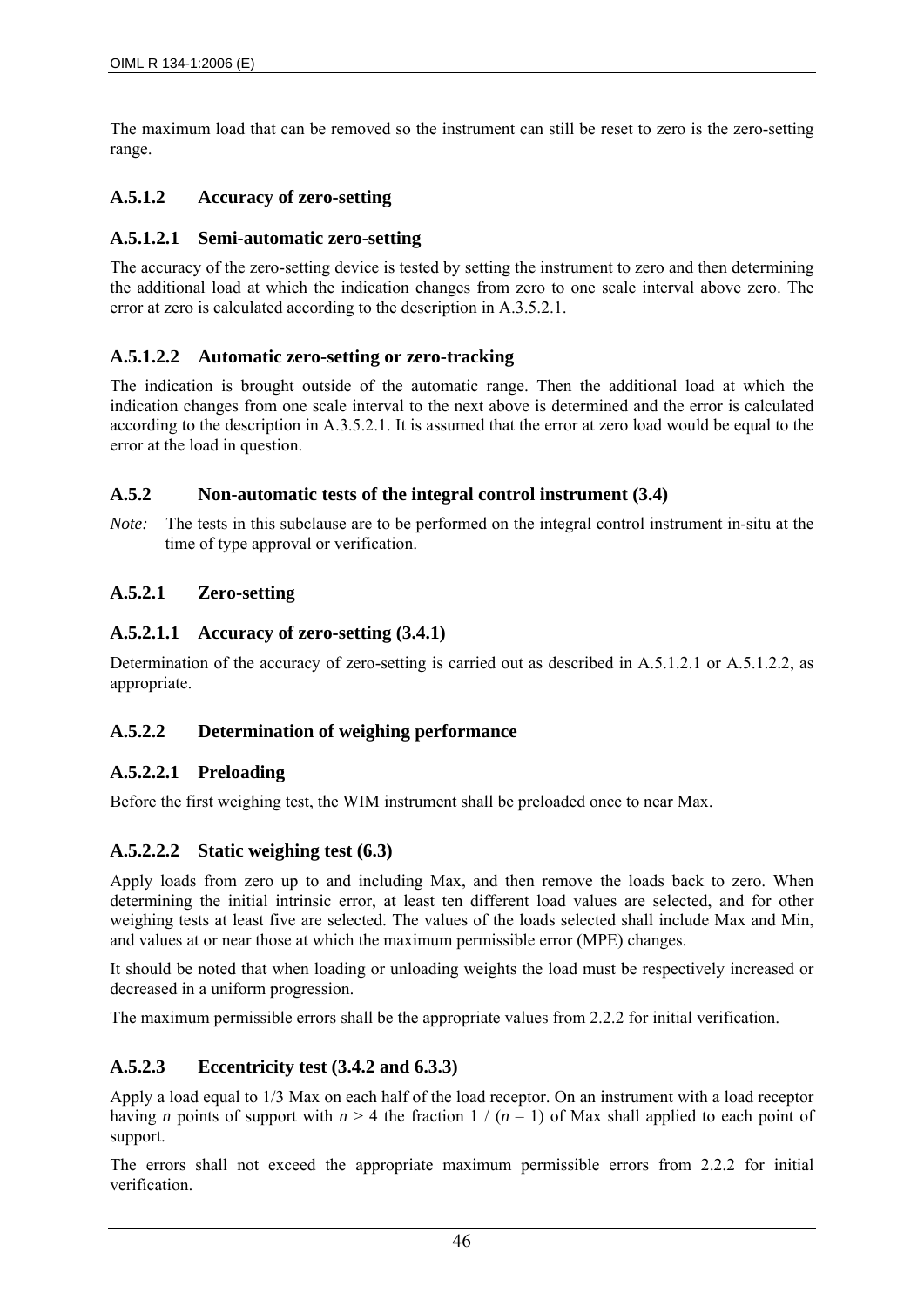## **A.5.2.4 Discrimination test (3.4.3)**

The following tests are performed with three different loads, e.g. Min,  $0.5 \times$  Max, and Max.

A load plus sufficient substitution material (e.g. 10 times 0.1 *d*) is placed on the load receptor. The additional material is then successively removed until the indication, *I*, is decreased unambiguously by one scale interval, *I* – *d*. Replace substitution material equivalent to 0.1 *d* and then a load equal to 1.4 *d* shall be gently placed on the load receptor and the result shall be increased by one scale interval above the initial indication,  $I + d$ .

## **A.5.2.5 Repeatability test (3.4.4 and 6.3.4)**

Two series of weighings shall be performed, one with a load of about 50 % and one with a load close to 100 % of Max. Each series shall consist of at least three weighings. Readings shall be taken when the instrument is loaded, and when the unloaded instrument has come to rest between weighings. In the case of a zero deviation between the weighings, the instrument shall be reset to zero, without determining the error at zero. The true zero position need not be determined between the weighings.

If the instrument is provided with automatic zero-setting or zero-tracking, it shall be in operation during the test.

For initial verification, one test with about 50 % of Max is sufficient with no more than three weighings.

# **A.6 ADDITIONAL FUNCTIONALITY**

## **A.6.1 Warm-up time test (4.3.4)**

This test is to verify that metrological performance is maintained in the period immediately after switch on. The method is to check that automatic operation is inhibited until a stable indication is obtained and to verify that zero and span errors comply with the requirements during the first 30 minutes of operation.

Other test methods which verify that metrological performance is maintained during the first 30 minutes of operation may be used.

- 1) Disconnect the instrument from the power supply for a period of at least 8 hours prior to the test.
- 2) Reconnect the instrument and switch on while observing the indicating device.
- 3) Verify that it is not possible to initiate automatic weighing or printout until the indication has stabilized or until completion of the warm-up time if it is specified by the manufacturer (4.3.4).
- 4) As soon as the indication of the indicating device has stabilized, set the instrument to zero if this is not done automatically.
- 5) Determine the error of zero-setting by the method of A.3.5.2.1 and record this error as  $E_{0I}$  (error of initial zero-setting) at first and as  $E_0$  when repeating this step.
- 6) Apply a load close to Max. Determine the error by the method of A.3.5.2.1 and A.3.5.2.2.
- 7) Verify that:
	- the zero indication error,  $E_{0I}$ , is not greater than 0.25 *d* (3.3.1);
	- $\bullet$  the span error is not greater than the maximum permissible error specified in 2.2.2 for initial verification.
- 8) Repeat stages 5) and 6) after 5, 15 and 30 minutes.
- 9) After each time interval verify that:
	- the zero variation error  $(E_0 E_0)$  is not greater than 0.25  $d \times p_i$ ;
	- the span error is not greater than the maximum permissible error specified in 2.2.2 for initial verification.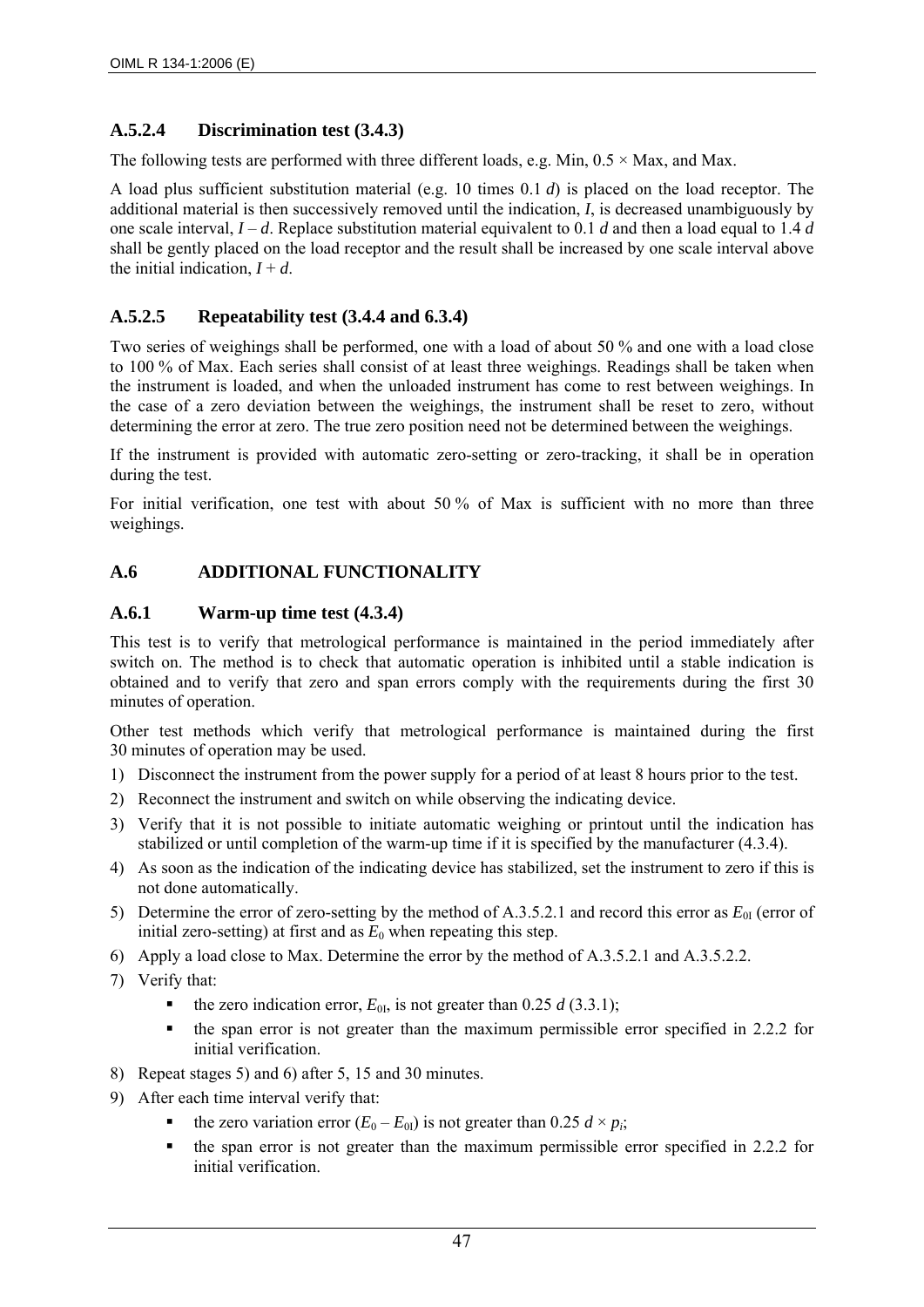## **A.6.2 Agreement between indicating and printing devices (2.6)**

If the instrument has more than one indicating device, the indications of the various devices (both indicating and printing) are compared during the test.

## **A.6.3 Operating speed (3.5.9)**

Verify that the automatic indication and printing of the operating speed contain a clear warning message if the speed is outside the specified range.

## **A.7 INFLUENCE FACTOR AND DISTURBANCE TESTS**

## **A.7.1 Test conditions**

Further guidance on the metrological performance testing requirements for influence quantities and disturbances is provided in the appropriate reference standards as indicated for each test and in OIML D 11 [4].

## **A.7.1.1 General requirements**

Instruments for determining the vehicle mass, the single-axle load and/or the axle-group load shall comply with the influence factor and disturbance tests conditions and requirements specified in this Annex.

Influence factor and disturbance tests are intended to verify that instruments can perform and function as intended in the environment and under the conditions specified. Each test indicates, where appropriate, the reference condition under which the intrinsic error is determined.

It is not possible to apply these tests to an instrument that is performing an automatic operation. The instrument shall therefore be subjected to the influence factors or disturbances under static conditions or simulated operation as defined herein. The permissible effects of the influence factors or disturbances, under these conditions, are specified for each case.

When the effect of one influence factor is being evaluated, all other factors are to be held relatively constant, at a value close to normal. After each test the instrument shall be allowed to recover sufficiently before the following test.

Where parts of the instrument are examined separately, errors shall be apportioned in accordance with 5.1.3.3.1.

The operational status of the instrument or simulator shall be recorded for each test.

When an instrument is connected in other than a normal configuration, the procedure shall be mutually agreed on by the approving authority and the applicant.

# **A.7.1.2 Simulator requirements**

## **A.7.1.2.1 General**

If a simulator is used to test a module, the repeatability and stability of the simulator should make it possible to determine the performance of the module with at least the same accuracy as when a complete instrument is tested with weights, the mpe to be considered being those applicable to the module. If a simulator is used, this shall be noted in the Test Report Format and its traceability referenced.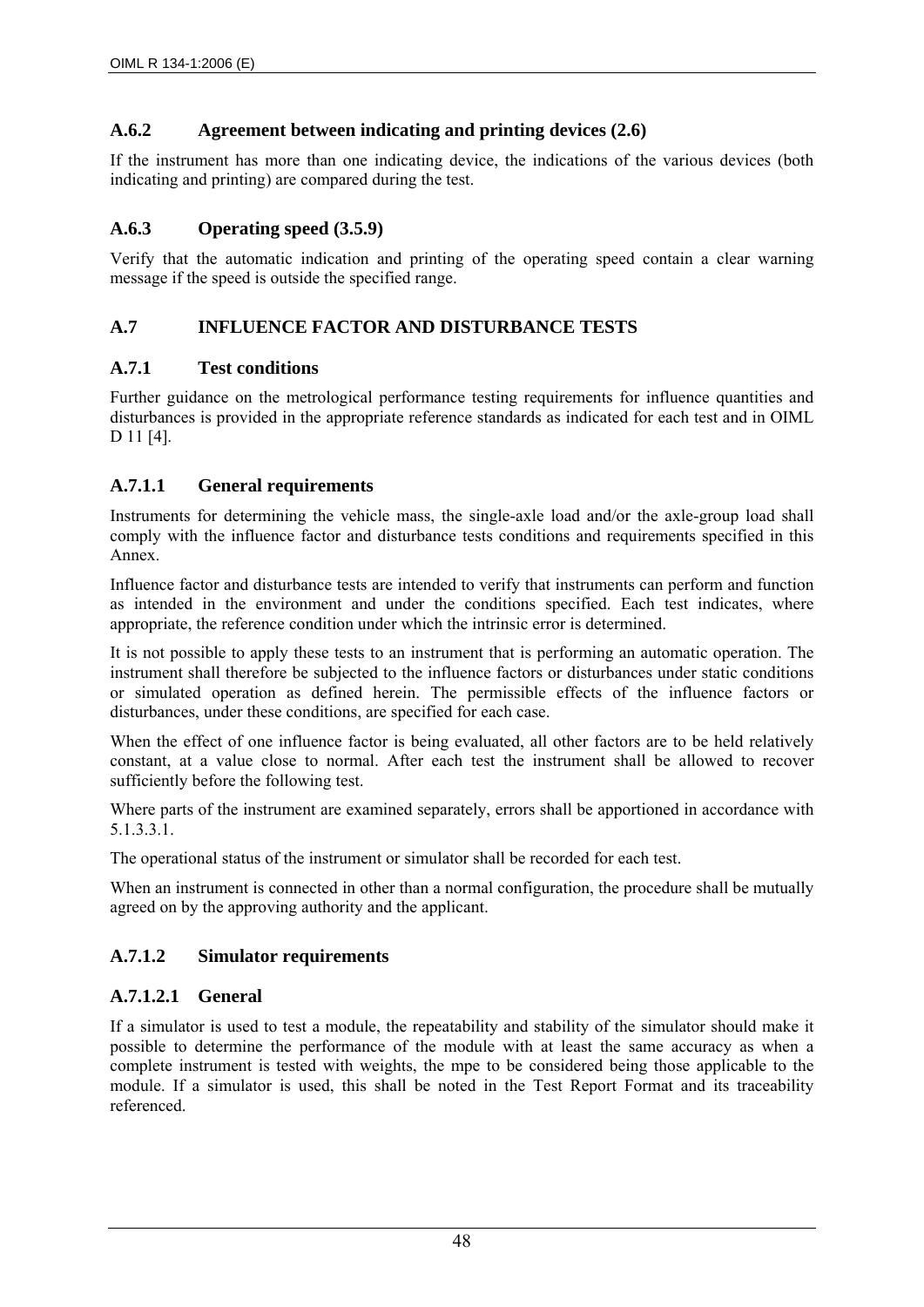# **A.7.1.2.2 Interfaces (4.3.5)**

Susceptibility that would result from the use of electronic interfaces to other equipment shall be simulated in the tests. For this purpose it is sufficient to connect 3 m of interface cable terminated to simulate the interface impedance of the other equipment.

## **A.7.1.2.3 Documentation**

Simulators shall be defined in terms of hardware and functionality by reference to the instrument under test, and by any other documentation necessary to ensure reproducible test conditions. This information shall be attached to, or shall be traceable from, the test report.

## **A.7.2 Influence factor tests (2.7)**

| Summary of tests                                                                                                                                                                  |                       |         |  |
|-----------------------------------------------------------------------------------------------------------------------------------------------------------------------------------|-----------------------|---------|--|
| Test                                                                                                                                                                              | Conditions<br>applied | §       |  |
| Static temperatures                                                                                                                                                               | $MPE^*$               | A.7.2.1 |  |
| Temperature effect on no-load indication                                                                                                                                          | <b>MPE</b>            | A.7.2.2 |  |
| Damp heat, steady-state                                                                                                                                                           | <b>MPE</b>            | A.7.2.3 |  |
| AC mains voltage variations                                                                                                                                                       | <b>MPE</b>            | A.7.2.4 |  |
| DC mains voltage variations, including rechargeable battery<br>if the battery can be fully (re)charged during the operation of<br>the instrument                                  | <b>MPE</b>            | A.7.2.5 |  |
| Battery voltage variations (DC), including non-rechargeable,<br>and rechargeable battery if (re)charging of the battery during<br>the operation of the instrument is not possible | <b>MPE</b>            | A.7.2.6 |  |
| Voltage variations in 12 V or 24 V road vehicle batteries                                                                                                                         | <b>MPE</b>            | A.7.2.7 |  |

\* maximum permissible error

# **A.7.2.1 Static temperatures (2.7.1.1)**

Static temperature tests are carried out according to Basic Standard IEC Publication 60068-2-1 [11], IEC Publication 60068-2-2 [12] and 60068-3-1 [13], and according to Table 8.

| Environmental<br>phenomena | Test specification                                                               | Test setup    |
|----------------------------|----------------------------------------------------------------------------------|---------------|
|                            | Reference of 20 $^{\circ}$ C                                                     |               |
|                            | Specified high for 2 hours                                                       | IEC 60068-2-2 |
| Temperature                | Specified low for 2 hours                                                        | IEC 60068-2-1 |
|                            | Temperature of $5^{\circ}C$ , if the specified low<br>temperature is $\leq 0$ °C | IEC 60068-2-1 |
|                            | Reference of 20 $\degree$ C                                                      |               |

*Notes:* Use IEC 60068-3-1 for background information

The static temperatures test is considered as one test.

Supplementary information to the IEC test procedures: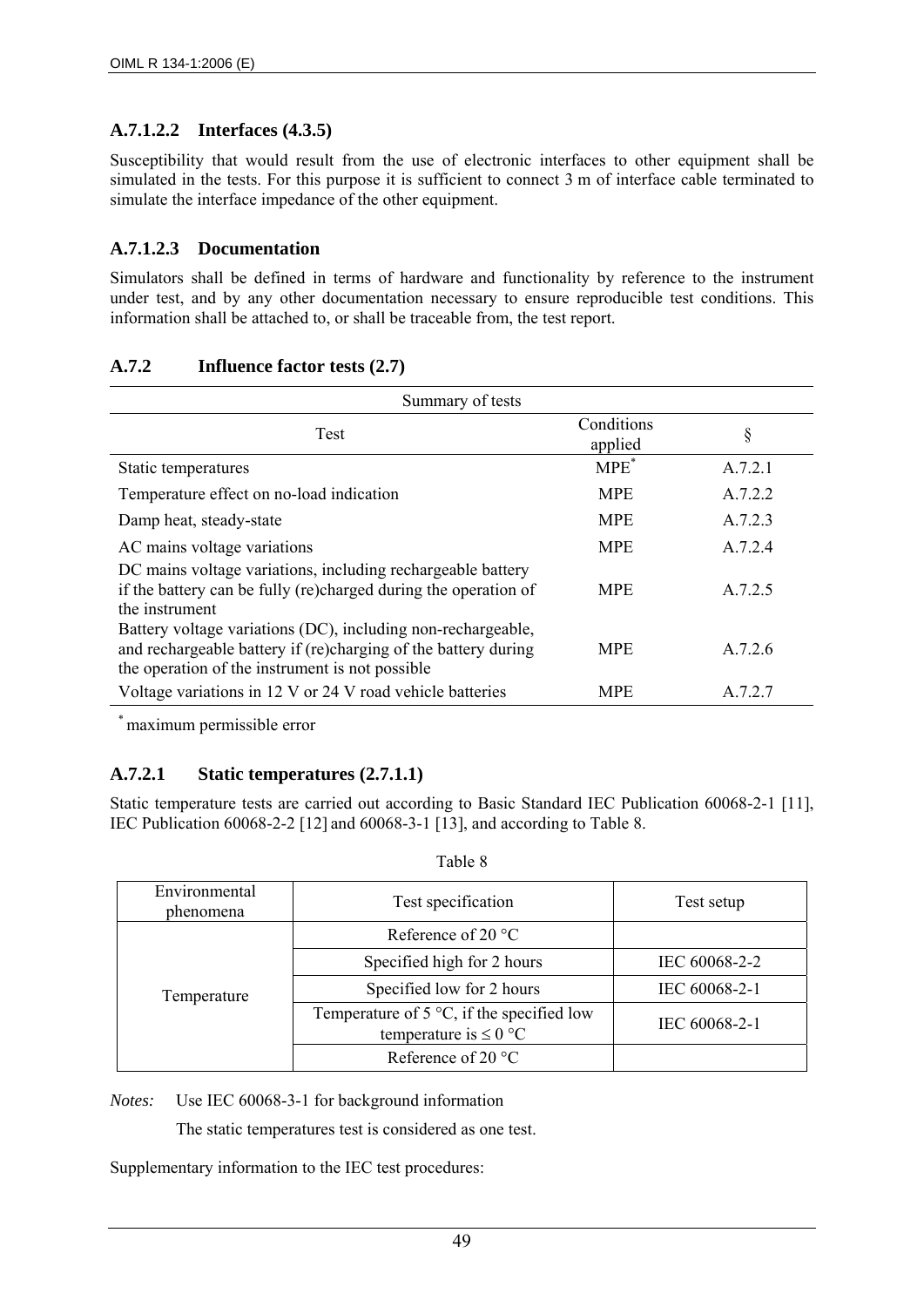| Object of the test:              | To verify compliance with the provisions in 4.1.1 under conditions of<br>dry heat (non-condensing) and cold. The test in A.7.2.2 may be<br>conducted during this test.                                                                                                                                                                                                                                                           |  |  |
|----------------------------------|----------------------------------------------------------------------------------------------------------------------------------------------------------------------------------------------------------------------------------------------------------------------------------------------------------------------------------------------------------------------------------------------------------------------------------|--|--|
| Preconditioning:                 | 16 hours                                                                                                                                                                                                                                                                                                                                                                                                                         |  |  |
| Condition of the EUT:            | EUT is connected to the voltage supply and "on" for a time period equal<br>to or greater than the warm-up time specified by the manufacturer.<br>Voltage supply is to be "on" for the duration of the test. The zero-setting<br>and zero-tracking facilities shall be enabled as for normal operation. If<br>the test is performed together with A.7.2.2, automatic zero-setting and<br>zero-tracking shall not be in operation. |  |  |
| Stabilization:                   | 2 hours at each temperature under "free air" conditions. "Free air"<br>conditions mean a minimum air circulation to keep the temperature at a<br>stable level.                                                                                                                                                                                                                                                                   |  |  |
| Temperature:                     | As specified in 2.7.1.1                                                                                                                                                                                                                                                                                                                                                                                                          |  |  |
| Temperature sequence:            | a) At the reference temperature of 20 $^{\circ}$ C;<br>At the specified high temperature;<br>b)<br>At the specified low temperature;<br>c)<br>At a temperature of $5^{\circ}$ C, if the specified low temperature is below<br>d)<br>$10^{\circ}$ C; and<br>At the reference temperature.<br>e)                                                                                                                                   |  |  |
| Barometric pressure:             | Changes in barometric pressure shall be taken into account.                                                                                                                                                                                                                                                                                                                                                                      |  |  |
| Number of test cycles:           | At least one cycle.                                                                                                                                                                                                                                                                                                                                                                                                              |  |  |
| Test information:                | Adjust the EUT as close to zero indication as practicable prior to the test<br>(if an automatic zero-tracking device is connected, adjust it to a value<br>near zero). The EUT shall not be readjusted at any time during the test.                                                                                                                                                                                              |  |  |
|                                  | After stabilization at the reference temperature and again at each<br>specified temperature, apply at least five different test loads or simulated<br>loads and record:                                                                                                                                                                                                                                                          |  |  |
|                                  | a) date and time;                                                                                                                                                                                                                                                                                                                                                                                                                |  |  |
|                                  | temperature;<br>b)                                                                                                                                                                                                                                                                                                                                                                                                               |  |  |
|                                  | relative humidity;<br>c)                                                                                                                                                                                                                                                                                                                                                                                                         |  |  |
|                                  | test load;<br>$\mathbf{d}$                                                                                                                                                                                                                                                                                                                                                                                                       |  |  |
|                                  | indications (as applicable);<br>e)                                                                                                                                                                                                                                                                                                                                                                                               |  |  |
|                                  | f)<br>errors;                                                                                                                                                                                                                                                                                                                                                                                                                    |  |  |
|                                  | functional performance.<br>g)                                                                                                                                                                                                                                                                                                                                                                                                    |  |  |
| Maximum allowable<br>variations: | All functions shall operate as designed. All errors shall be within the<br>maximum permissible errors specified in 2.2.2 for initial verification.                                                                                                                                                                                                                                                                               |  |  |

## **A.7.2.2 Temperature effect on the no-load indication (2.7.1.2)**

Currently, there are no applicable standards. This test shall be conducted as described below.

The instrument shall be set to zero and then changed to the prescribed highest and lowest temperatures as well as to 5 °C if applicable. After stabilization the error of the zero indication shall be determined.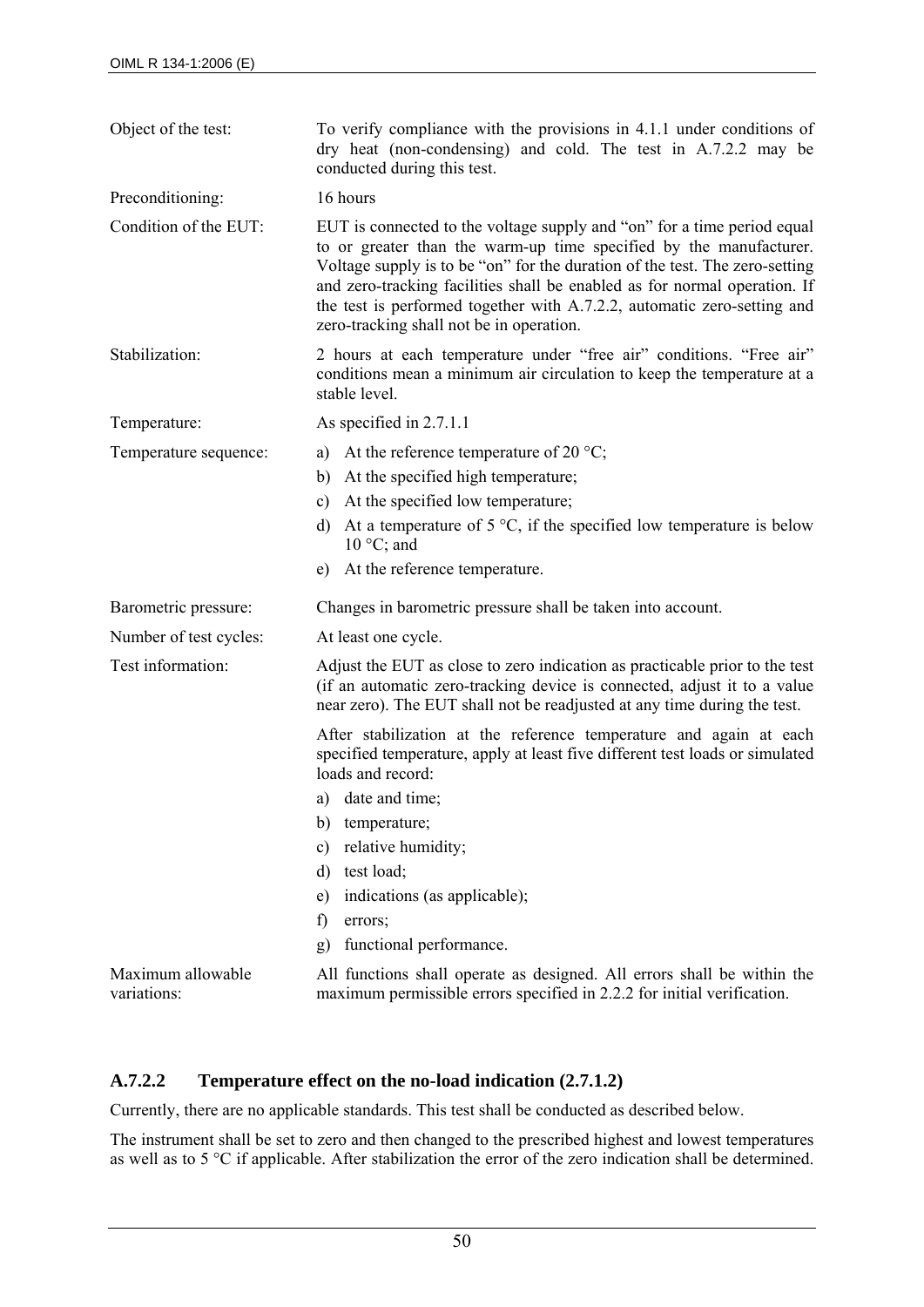The change in zero indication per 5 °C shall be calculated. The changes in these errors per 5 °C are calculated for any two consecutive temperatures of this test.

This test may be performed together with the temperature test in A.7.2.1. The errors at zero shall then be additionally determined immediately before changing to the next temperature and after the 2 hour period after the instrument has reached stability at this temperature.

*Note:* Preloading is not allowed before these measurements.

If the instrument is provided with automatic zero-setting or zero-tracking, it shall not be in operation.

Condition of the EUT: EUT connected to the voltage supply and "on" for a time period equal to or greater than the warm-up time specified by the manufacturer. Voltage supply is to be "on" for the duration of the test.

#### **A.7.2.3 Damp heat, steady state (4.3.3)**

Damp heat, steady state tests are carried out according to Basic Standard IEC Publication 60068-2-78 [14] and IEC Publication 60068-3-4 [15], and according to Table 9.

| Environmental phenomena    | Test specification                                                       | Test setup                      |
|----------------------------|--------------------------------------------------------------------------|---------------------------------|
| Damp heat,<br>steady state | Upper limit temperature<br>and relative humidity of<br>85 % for 48 hours | IEC 60068-2-78<br>IEC 60068-3-4 |

*Note:* Use IEC 60068-3-4 for guidance for damp heat tests.

Supplementary information to the IEC test procedures:

| Object of the test:   | To verify compliance with the provisions in 4.1.1 under conditions of<br>high humidity and constant temperature.                                                                                                                            |  |  |
|-----------------------|---------------------------------------------------------------------------------------------------------------------------------------------------------------------------------------------------------------------------------------------|--|--|
| Preconditioning:      | None required.                                                                                                                                                                                                                              |  |  |
| Condition of the EUT: | EUT is connected to the voltage supply and "on" for a time period equal<br>to or greater than the warm-up time specified by the manufacturer. The<br>zero-setting and zero-tracking facilities shall be enabled as for normal<br>operation. |  |  |
|                       | The handling of the EUT shall be such that no condensation of water<br>occurs on the EUT.                                                                                                                                                   |  |  |
| Stabilization:        | 3 hours at reference temperature and 50 % humidity.                                                                                                                                                                                         |  |  |
|                       | 2 days at the upper limit temperature as specified in 2.7.1.1.                                                                                                                                                                              |  |  |
| Temperature:          | Reference temperature (20 $^{\circ}$ C or the mean value of the temperature<br>range whenever $20^{\circ}$ C is outside this range) and at the upper limit as<br>specified in 2.7.1.1.                                                      |  |  |
| Temperature-humidity  | Reference temperature of 20 $^{\circ}$ C at 50 % humidity;<br>a)                                                                                                                                                                            |  |  |
| 48 hour sequence:     | Upper limit temperature at 85 % humidity;<br>b)                                                                                                                                                                                             |  |  |
|                       | Reference temperature of 20 $^{\circ}$ C at 50 % humidity.<br>C)                                                                                                                                                                            |  |  |
| Barometric pressure:  | Changes in barometric pressure shall be taken into account.                                                                                                                                                                                 |  |  |

Table 9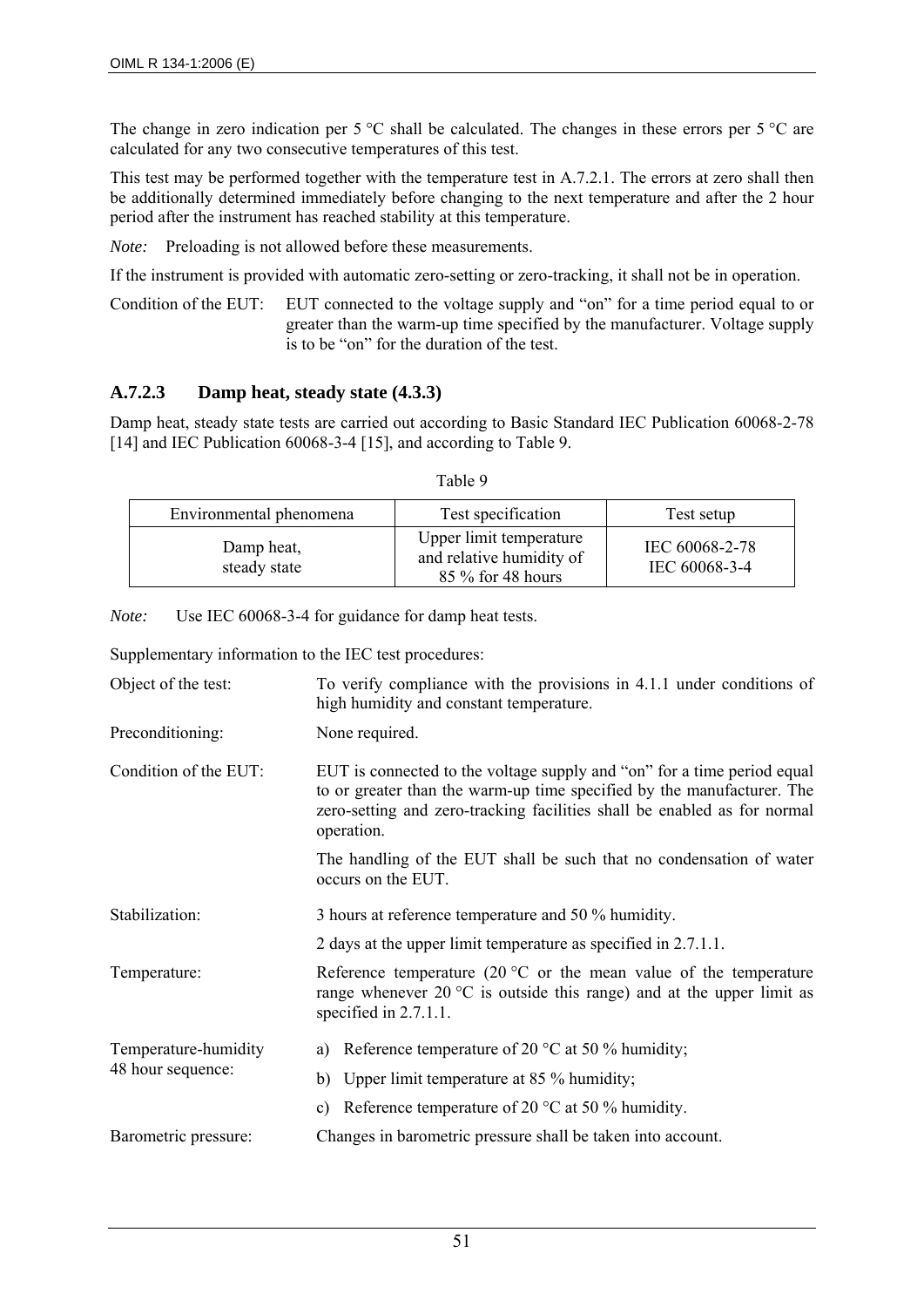| Number of test cycles:           | At least one cycle.                                                                                                                                                                                                                                                                |  |  |
|----------------------------------|------------------------------------------------------------------------------------------------------------------------------------------------------------------------------------------------------------------------------------------------------------------------------------|--|--|
| Test information:                | After stabilization of the EUT at reference temperature and 50 %<br>humidity, apply at least five different test loads or simulated loads and<br>record:                                                                                                                           |  |  |
|                                  | date and time;<br>a)                                                                                                                                                                                                                                                               |  |  |
|                                  | b)<br>temperature;                                                                                                                                                                                                                                                                 |  |  |
|                                  | relative humidity;<br>c)                                                                                                                                                                                                                                                           |  |  |
|                                  | test load;<br>$\rm d$                                                                                                                                                                                                                                                              |  |  |
|                                  | other indications (as applicable);<br>e)                                                                                                                                                                                                                                           |  |  |
|                                  | f)<br>errors;                                                                                                                                                                                                                                                                      |  |  |
|                                  | functional performance.<br>g)                                                                                                                                                                                                                                                      |  |  |
|                                  | Increase the temperature in the chamber to the upper limit and increase<br>the relative humidity to 85 %. Maintain the EUT at no load for a period<br>of 48 hours. Following the 48 hours, apply the same test loads or<br>simulated loads and record the data as indicated above. |  |  |
|                                  | Decrease the relative humidity to 50 $\%$ and decrease the temperature in<br>the chamber to the reference temperature. After stabilization of the EUT,<br>apply the same test loads or simulated loads and record the data as<br>indicated above.                                  |  |  |
|                                  | Allow full recovery of the EUT before any other tests are performed.                                                                                                                                                                                                               |  |  |
| Maximum allowable<br>variations: | All errors shall be within the maximum permissible errors specified in<br>2.2.2 for initial verification.                                                                                                                                                                          |  |  |

# **A.7.2.4 AC mains voltage variations (2.7.2)**

AC mains voltage supply variation tests are carried out according to Basic Standard IEC Publication 61000-2-1 [16] and IEC Publication 61000-4-1 [17], and according to Table 10.

| Environmental<br>phenomena | Test specification |                                                              | Test setup    |
|----------------------------|--------------------|--------------------------------------------------------------|---------------|
|                            |                    | $U_{\rm nom}$                                                |               |
| AC mains voltage           | Upper limit:       | $1.10 \times U_{\text{nom}}$ or $1.10 \times U_{\text{max}}$ | IEC 61000-2-1 |
| variation                  | Lower limit:       | $0.85 \times U_{\text{nom}}$ or $0.85 \times U_{\text{min}}$ | IEC 61000-4-1 |
|                            |                    | $\gamma_{\text{nom}}$                                        |               |

| Table 10 |
|----------|
|----------|

*Note:* Where an instrument is powered by a three phase supply, the voltage variations shall apply for each phase successively.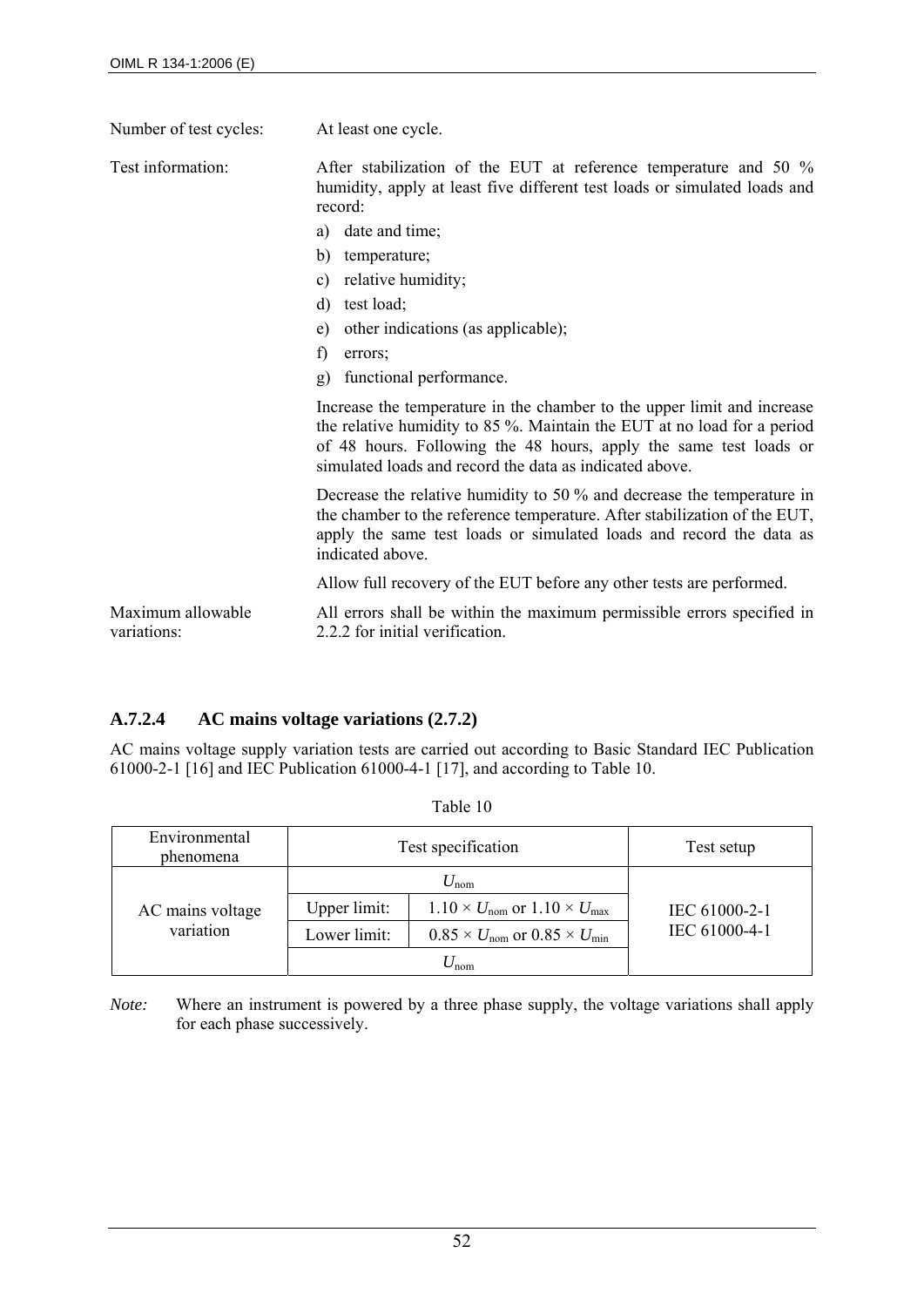Supplementary information to the IEC test procedures:

Object of the test: To verify compliance with the provisions in 4.1.1 under conditions of AC mains voltage variations.

Preconditioning: None required.

Condition of the EUT: The EUT is connected to the AC mains supply and "on" for a time period equal to or greater than the warm-up time specified by the manufacturer. Adjust the EUT as close to zero indication as practicable prior to the test and do not readjust at anytime during the test except to reset if a significant fault has been detected.

Number of test cycles: At least one cycle.

Test information: The EUT shall be tested with a test or simulated load at or near Min and with one test load or simulated load between 50 % and the maximum capacity of the EUT.

Stabilize the EUT at the nominal voltage and record the following data:

- a) date and time;
- b) temperature;
- c) relative humidity;
- d) AC voltage supply;
- e) test loads;
- f) indications (as applicable);
- g) errors;
- h) functional performance.

Repeat the test for each of the voltages defined in IEC 61000-4-1 in section 5 (noting the need in certain cases for the test weighing to be repeated at both ends of the voltage range) and record the indications.

Maximum allowable variations: All functions shall operate as designed. All errors shall be within the maximum permissible errors specified in 2.2.2 for initial verification.

## **A.7.2.5 DC mains voltage variations (2.7.2)**

Instruments operating from DC mains voltage supply, including rechargeable battery if recharging of the battery during the operation of the instrument is possible, shall fulfill the tests in A.7.2, with the exception of A.7.2.4 which is to be replaced by the test according to Basic Standard IEC Publication 60654-2 [18] and according to Table 11.

| Environmental<br>phenomena | Test specification |                                                              | Test setup  |
|----------------------------|--------------------|--------------------------------------------------------------|-------------|
|                            |                    | $U_{\rm nom}$                                                |             |
| DC mains voltage           | Upper limit:       | $1.20 \times U_{\text{nom}}$ or $1.20 \times U_{\text{max}}$ |             |
| variations                 | Lower limit:       | minimum operating voltage<br>(see 2.7.2)                     | IEC 60654-2 |
|                            |                    | $\mathcal{L}_{\text{nom}}$                                   |             |

Table 11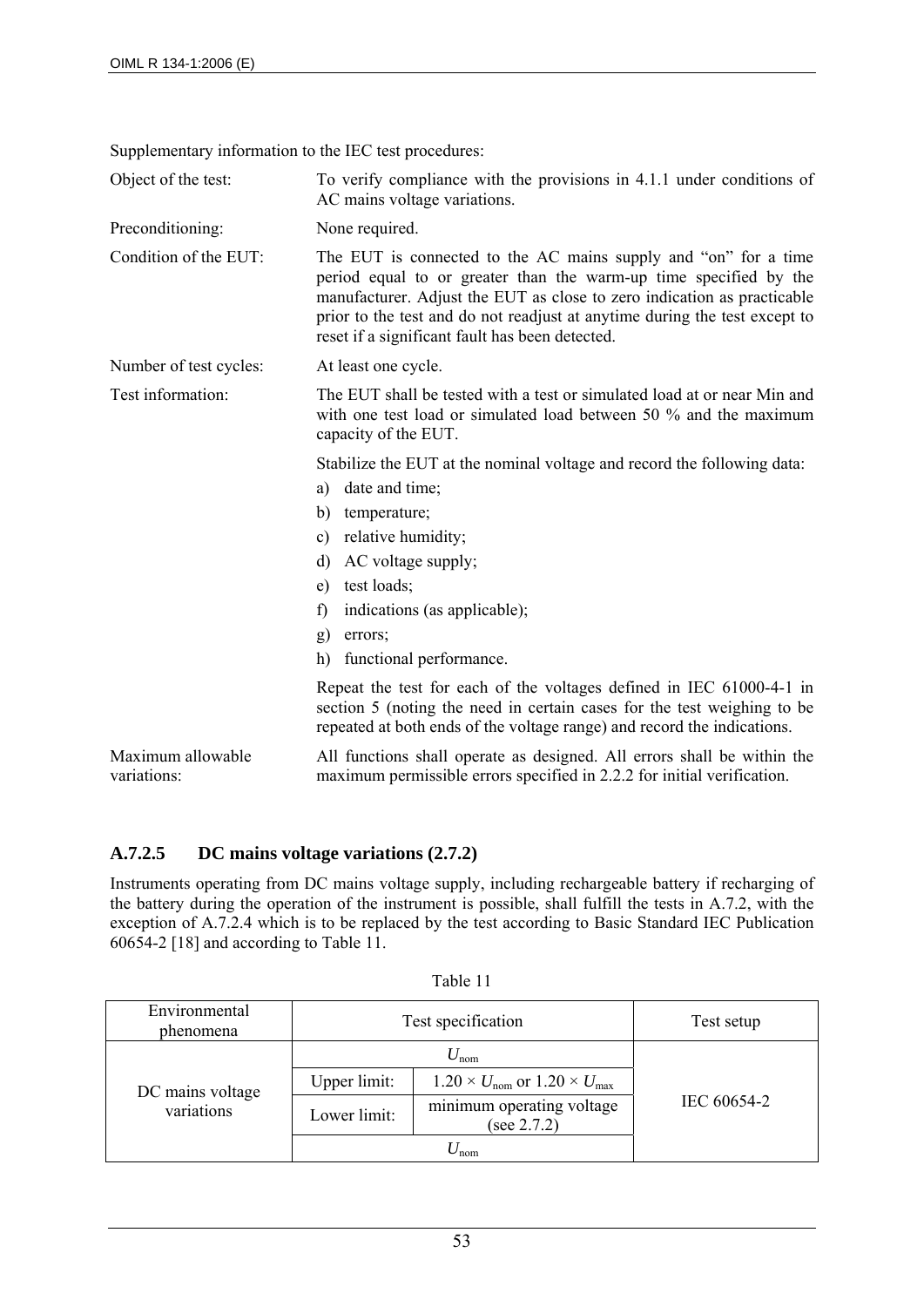*Note:* If a voltage-range is marked, use the average value as nominal  $U_{\text{nom}}$ .

Supplementary information to the IEC test procedures:

| Object of the test:              | To verify compliance with the provisions in 4.1.1 under conditions of<br>DC mains voltage variations.                                                                                                                                                                                                                                                       |  |  |
|----------------------------------|-------------------------------------------------------------------------------------------------------------------------------------------------------------------------------------------------------------------------------------------------------------------------------------------------------------------------------------------------------------|--|--|
| Pre-condition:                   | None                                                                                                                                                                                                                                                                                                                                                        |  |  |
| Condition of the EUT:            | The EUT is connected to the DC mains voltage supply and "on" for a<br>time period equal to or greater than the warm-up time specified by the<br>manufacturer. Adjust the EUT as close to zero indication as practicable,<br>prior to the test and do not readjust at any time during the test except to<br>reset if a significant fault has been indicated. |  |  |
| Number of test cycles:           | At least one cycle.                                                                                                                                                                                                                                                                                                                                         |  |  |
| Test information:                | Stabilize the EUT at the nominal voltage and record the following data<br>at no load and with one load or simulated load:<br>date and time;<br>a)                                                                                                                                                                                                           |  |  |
|                                  | b)<br>temperature;                                                                                                                                                                                                                                                                                                                                          |  |  |
|                                  | relative humidity;<br>c)                                                                                                                                                                                                                                                                                                                                    |  |  |
|                                  | DC voltage supply;<br>d)                                                                                                                                                                                                                                                                                                                                    |  |  |
|                                  | test loads;<br>e)                                                                                                                                                                                                                                                                                                                                           |  |  |
|                                  | indications (as applicable);<br>f)                                                                                                                                                                                                                                                                                                                          |  |  |
|                                  | g)<br>errors;                                                                                                                                                                                                                                                                                                                                               |  |  |
|                                  | h)<br>functional performance.                                                                                                                                                                                                                                                                                                                               |  |  |
|                                  | Repeat the test for each of the voltages defined in IEC 60654-2 and<br>record the indications.                                                                                                                                                                                                                                                              |  |  |
| Maximum allowable<br>variations: | All functions shall operate as designed. All errors shall be within the<br>maximum permissible errors specified in 2.2.2 for initial verification.                                                                                                                                                                                                          |  |  |

#### **A.7.2.6 Battery voltage supply (DC), not mains connected, including non-rechargeable battery voltage supply and also including rechargeable battery supply if (re)charging of battery voltage supply during the operation of the instrument is not possible (2.7.2)**

Battery-powered instruments shall fulfill the tests in A.7.2, with the exception of A.7.2.4 and A.7.2.5 and A.7.2.6 which are to be replaced by the test in Table 12.

| Environmental phenomena    | Test specification                          | Test setup                                  |
|----------------------------|---------------------------------------------|---------------------------------------------|
|                            | $U_{\text{nom}}$                            |                                             |
| Battery voltage variations | Minimum operating<br>voltage (see $2.7.2$ ) | No reference to standards<br>for this test. |
|                            | nom                                         |                                             |

Table 12

*Note:* If a voltage range is marked, use the average value as nominal  $U_{\text{nom}}$ .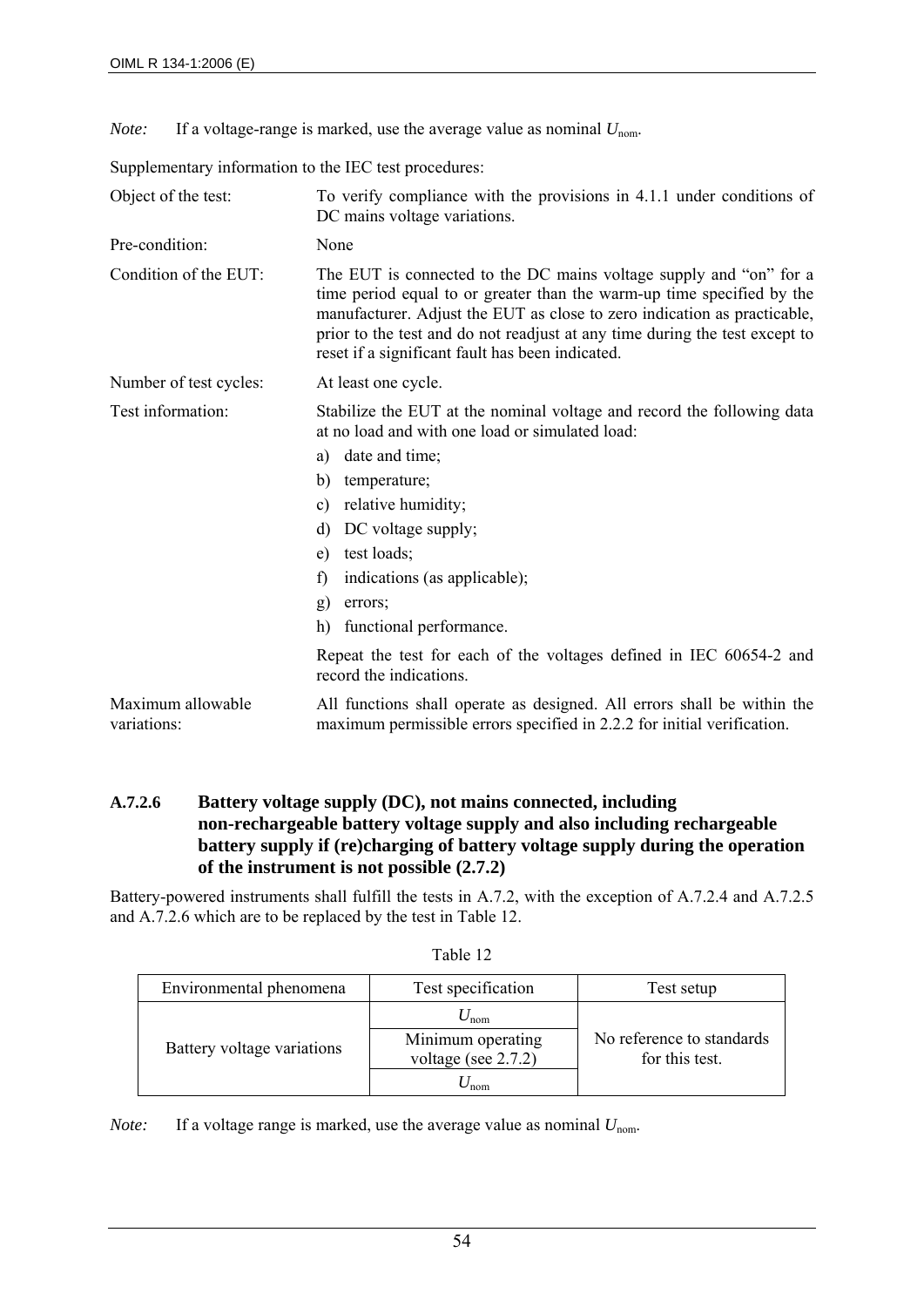| Object of the test:              | To verify compliance with the provisions in 4.1.1 under conditions of<br>voltage variations of a fully charged battery.                                                                                                                                                                                                                                    |  |
|----------------------------------|------------------------------------------------------------------------------------------------------------------------------------------------------------------------------------------------------------------------------------------------------------------------------------------------------------------------------------------------------------|--|
| Pre-condition:                   | None                                                                                                                                                                                                                                                                                                                                                       |  |
| Condition of the EUT:            | The EUT is connected to the battery voltage supply and "on" for a time<br>period equal to or greater than the warm-up time specified by the<br>manufacturer. Adjust the EUT as close to zero indication as practicable,<br>prior to the test and do not readjust at any time during the test except to<br>reset if a significant fault has been indicated. |  |
| Number of test cycles:           | At least one cycle.                                                                                                                                                                                                                                                                                                                                        |  |
| Test information:                | Stabilize the EUT at the nominal voltage and record the following data<br>at no load and with one load or simulated load:                                                                                                                                                                                                                                  |  |
|                                  | date and time;<br>a)                                                                                                                                                                                                                                                                                                                                       |  |
|                                  | b)<br>temperature;                                                                                                                                                                                                                                                                                                                                         |  |
|                                  | relative humidity;<br>$\mathbf{c})$                                                                                                                                                                                                                                                                                                                        |  |
|                                  | battery voltage supply;<br>d)                                                                                                                                                                                                                                                                                                                              |  |
|                                  | test loads;<br>e)                                                                                                                                                                                                                                                                                                                                          |  |
|                                  | f)<br>indications (as applicable);                                                                                                                                                                                                                                                                                                                         |  |
|                                  | g)<br>errors:                                                                                                                                                                                                                                                                                                                                              |  |
|                                  | h)<br>functional performance.                                                                                                                                                                                                                                                                                                                              |  |
|                                  | Reduce the voltage supply to the EUT until the instrument ceases to<br>function properly according to the specifications and metrological<br>requirements, and record the indications.                                                                                                                                                                     |  |
| Maximum allowable<br>variations: | All functions shall operate as designed. All errors shall be within the<br>maximum permissible errors specified in 2.2.2 for initial verification.                                                                                                                                                                                                         |  |

Supplementary test information:

## **A.7.2.7 Voltage variations from 12 V or 24 V road vehicle batteries (2.7.2)**

Road vehicle battery operated instruments shall fulfill the tests in A.7.2, with the exception of A.7.2.4 which is to be replaced by the following test conducted in accordance with ISO 16750-2 [25] and according to Table 13.

| Environmental phenomena   | Test specification |             |             | Test setup  |
|---------------------------|--------------------|-------------|-------------|-------------|
|                           | ⊅ nom              | Upper limit | Lower limit |             |
| 12 V or 24 V road vehicle | $12 \text{ V}$     | 16V         | 9V          |             |
| battery voltage variation | 24 V               | 32 V        | 16 V        | ISO 16750-2 |

Table 13

*Note:* The nominal voltage,  $U_{\text{nom}}$ , of the electrical system in road vehicles is usually 12 V or 24 V, but the practical voltage at the battery connection points can vary considerably.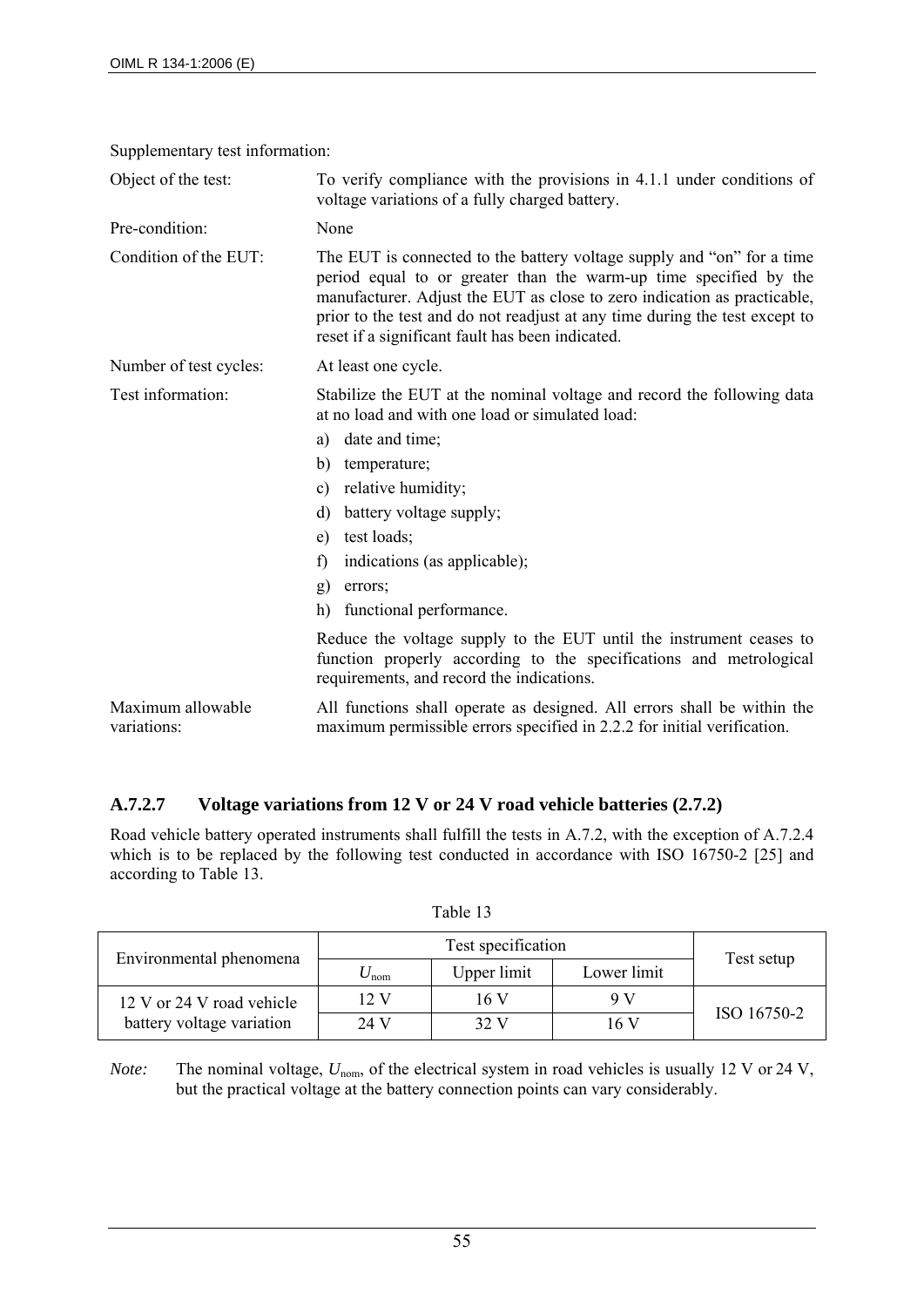|  | Supplementary information to the ISO test procedures: |
|--|-------------------------------------------------------|
|  |                                                       |

| Object of the test:              | To verify compliance with the provisions in 4.1.1 under conditions of<br>road vehicle battery voltage variations.                                                                                                                                                                                                                                  |  |
|----------------------------------|----------------------------------------------------------------------------------------------------------------------------------------------------------------------------------------------------------------------------------------------------------------------------------------------------------------------------------------------------|--|
| Preconditioning:                 | None                                                                                                                                                                                                                                                                                                                                               |  |
| Condition of the EUT:            | The EUT is connected to the voltage supply and "on" for a time period<br>equal to or greater than the warm-up time specified by the manufacturer.<br>Adjust the EUT as close to zero indication as practicable, prior to the<br>test and do not readjust at any time during the test except to reset if a<br>significant fault has been indicated. |  |
| Number of test cycles:           | At least one cycle for each functional mode.                                                                                                                                                                                                                                                                                                       |  |
| Test information:                | Stabilize the EUT at the nominal voltage and record the following data<br>at no load and with one load or simulated load:                                                                                                                                                                                                                          |  |
|                                  | date and time;<br>a)                                                                                                                                                                                                                                                                                                                               |  |
|                                  | b)<br>temperature;                                                                                                                                                                                                                                                                                                                                 |  |
|                                  | relative humidity;<br>c)                                                                                                                                                                                                                                                                                                                           |  |
|                                  | voltage supply;<br>d)                                                                                                                                                                                                                                                                                                                              |  |
|                                  | test loads;<br>e)                                                                                                                                                                                                                                                                                                                                  |  |
|                                  | f)<br>indications (as applicable);                                                                                                                                                                                                                                                                                                                 |  |
|                                  | errors;<br>g)                                                                                                                                                                                                                                                                                                                                      |  |
|                                  | functional performance.<br>h)                                                                                                                                                                                                                                                                                                                      |  |
|                                  | Reduce the voltage supply to the EUT until the instrument clearly ceases<br>to function properly according to the specifications and metrological<br>requirements, and record the indication.                                                                                                                                                      |  |
| Maximum allowable<br>variations: | All functions shall operate as designed. All errors shall be within the<br>maximum permissible errors specified in 2.2.2 for initial verification.                                                                                                                                                                                                 |  |

# **A.7.3 Disturbance tests (4.1.2)**

| Summary of tests                                                                                               |                       |         |
|----------------------------------------------------------------------------------------------------------------|-----------------------|---------|
| Test                                                                                                           | Condition<br>applied  | 8       |
| AC mains voltage short time power reduction                                                                    | $\operatorname{sf}^*$ | A.7.3.1 |
| Electrical fast transients/burst immunity on mains supply<br>lines and on I/O circuits and communication lines | sf                    | A.7.3.2 |
| Electrical surges on mains supply lines and on I/O circuits<br>and communication lines                         | sf                    | A.7.3.3 |
| Electrostatic discharge                                                                                        | sf                    | A.7.3.4 |
| Immunity to electromagnetic fields                                                                             | sf                    | A.7.3.5 |
| Electrical transient conduction for instruments powered by<br>12 V or 24 V road vehicle batteries              | sf                    | A.7.3.6 |

\* value of the significant fault (see T.4.2.7)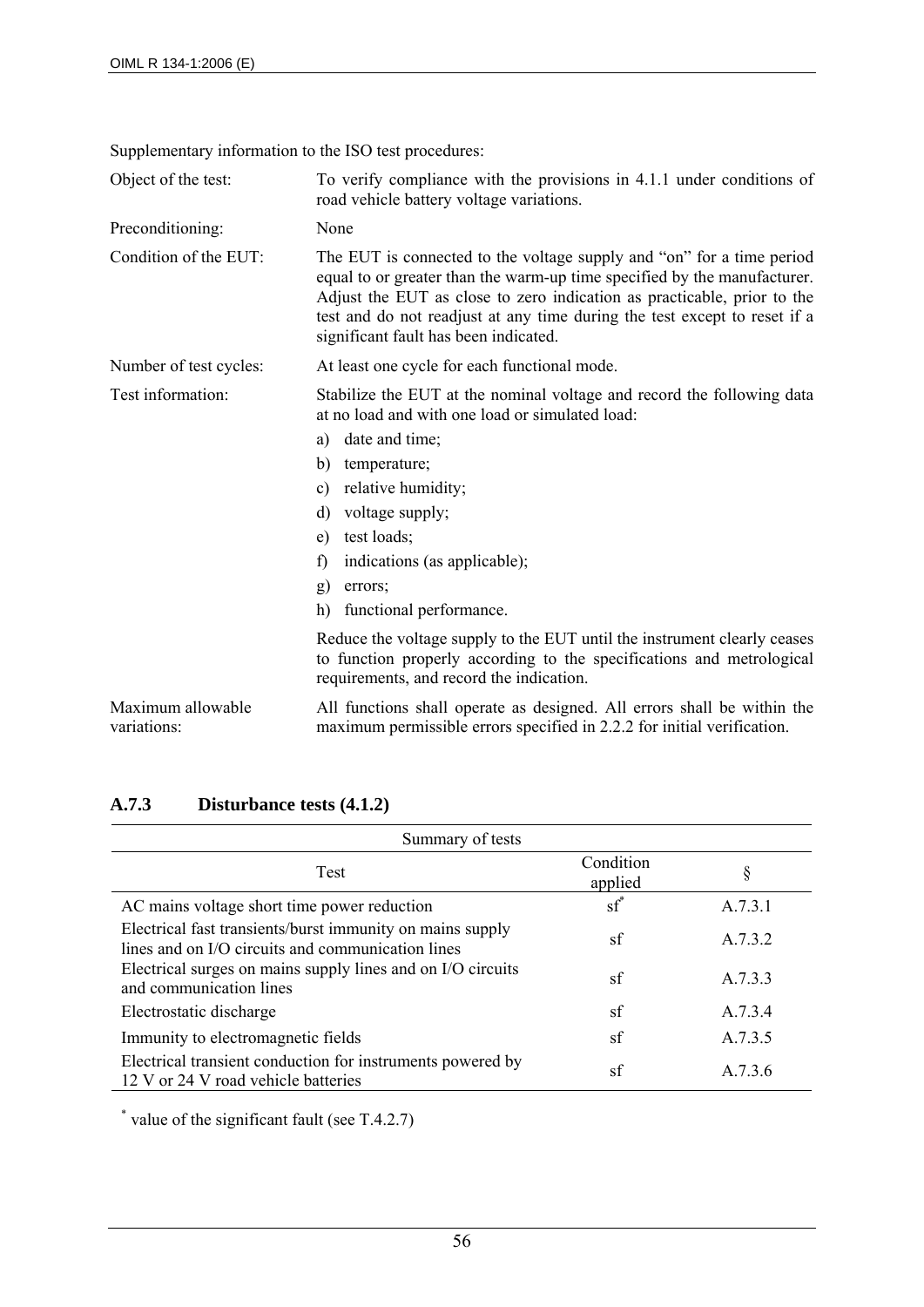## **A.7.3.1 Short time power reduction**

AC mains short time power reduction (voltage dips and short interruptions) tests are carried out according to Basic Standard IEC Publication 61000-4-11 [19] and according to Table 14.

| Environmental<br>phenomena | Test specification |                              | Test setup                     |                |
|----------------------------|--------------------|------------------------------|--------------------------------|----------------|
|                            | Test               | Reduction of<br>amplitude to | Duration /<br>number of cycles |                |
|                            | Test a             | $0\%$                        | 0.5                            |                |
| Voltage dips and           | Test b             | $0\%$                        |                                | IEC 61000-4-11 |
| short interruptions        | Test c             | 40 %                         | 10                             |                |
|                            | Test d             | 70 %                         | 25/30                          |                |
|                            | Test e             | 80 %                         | $250/300^{\degree}$            |                |
|                            | Short interruption | $0\%$                        | 250                            |                |

| Table 14 |  |
|----------|--|
|----------|--|

\* These values are for 50 Hz /60 Hz, respectively

*Note:* A test generator suitable to reduce for a defined period of time the amplitude of one or more half cycles (at zero crossings) of the AC mains voltage shall be used. The test generator shall be adjusted before connecting the EUT. The mains voltage reductions shall be repeated 10 times with an interval of at least 10 seconds.

Supplementary information to the IEC test procedures

| Object of the test:    | To verify compliance with the provisions in 4.1.2 under conditions of<br>short time mains voltage interruptions and reductions while observing<br>the weight indication of a single static load.                                                                                                                                                                                                               |
|------------------------|----------------------------------------------------------------------------------------------------------------------------------------------------------------------------------------------------------------------------------------------------------------------------------------------------------------------------------------------------------------------------------------------------------------|
| Preconditioning:       | None required.                                                                                                                                                                                                                                                                                                                                                                                                 |
| Condition of the EUT:  | The EUT is connected to the voltage supply and "on" for a time period<br>equal to or greater than the warm-up time specified by the manufacturer.<br>Adjust the EUT as close to zero indication as practicable, prior to the<br>test. Zero-setting functions shall not be in operation and are not to be<br>adjusted at any time during the test except to reset if a significant fault<br>has been indicated. |
| Number of test cycles: | At least one cycle.                                                                                                                                                                                                                                                                                                                                                                                            |
| Test information:      | The EUT shall be tested with one small static test load.                                                                                                                                                                                                                                                                                                                                                       |
|                        | Stabilize all factors at nominal reference conditions. Apply one load or<br>simulated load and record:                                                                                                                                                                                                                                                                                                         |
|                        | date and time;<br>a)                                                                                                                                                                                                                                                                                                                                                                                           |
|                        | b)<br>temperature;                                                                                                                                                                                                                                                                                                                                                                                             |
|                        | relative humidity;<br>$\mathbf{c})$                                                                                                                                                                                                                                                                                                                                                                            |
|                        | d)<br>voltage supply;                                                                                                                                                                                                                                                                                                                                                                                          |
|                        | test load;<br>e)                                                                                                                                                                                                                                                                                                                                                                                               |
|                        | indications (as applicable);<br>f)                                                                                                                                                                                                                                                                                                                                                                             |
|                        | g)<br>errors;                                                                                                                                                                                                                                                                                                                                                                                                  |
|                        | h)<br>functional performance                                                                                                                                                                                                                                                                                                                                                                                   |
|                        | In accordance with the test specification in Table 14, interrupt the<br>voltages to the corresponding durations / number of cycles and conduct                                                                                                                                                                                                                                                                 |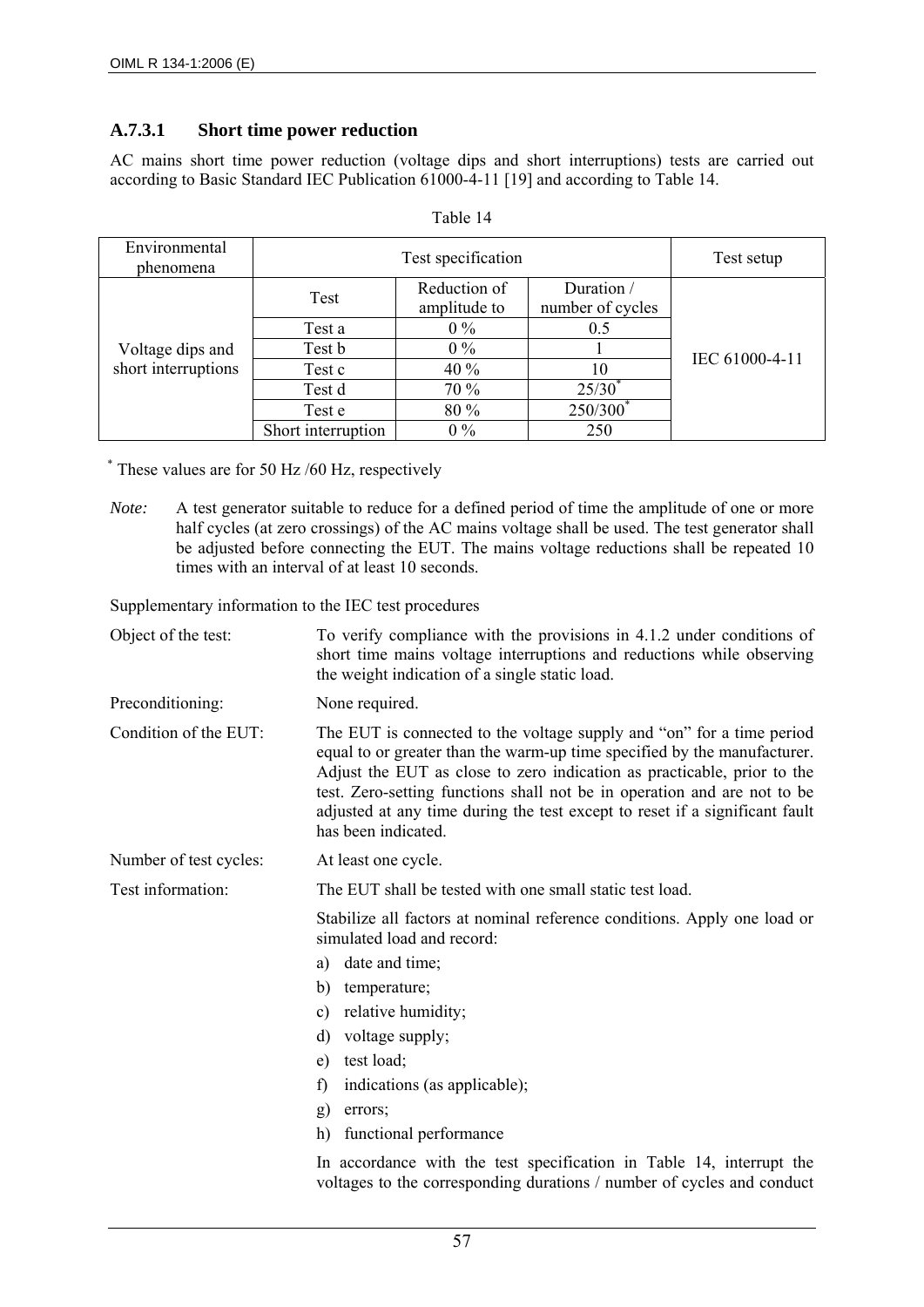|                                  | the test as detailed in IEC 61000-4-11 section 8.2.1. During interruption<br>observe the effect on the EUT and record as appropriate.                                                                            |
|----------------------------------|------------------------------------------------------------------------------------------------------------------------------------------------------------------------------------------------------------------|
| Maximum allowable<br>variations: | The difference between the indication due to the disturbance and the<br>indication without the disturbance either shall not exceed 1 $d$ (T.4.2.7),<br>or the EUT shall detect and react to a significant fault. |

#### **A.7.3.2 Electrical fast transients/burst immunity on the mains supply lines and on the I/O circuits and communication lines**

Electrical fast transients/burst immunity tests are carried out at the positive and the negative polarities for at least 1 minute at each polarity in accordance with the Basic Standard IEC Publication 61000-4-4 [20] and according to Tables 15 and 16.

| <b>Table</b> |  |
|--------------|--|
|--------------|--|

| Environmental phenomena    | Test specification                                           | Test setup    |
|----------------------------|--------------------------------------------------------------|---------------|
| Fast transient common mode | $0.5$ kV (peak)<br>5/50 ns $T_1/T_h$<br>5 kHz rep. frequency | IEC 61000-4-4 |

*Note:* Applicable only to ports or interfacing with cables whose total length may exceed 3 m according to the manufacturer's functional specification.

| Table 16 |  |
|----------|--|
|----------|--|

| Environmental phenomena    | Test specification                                                 | Test setup standard |
|----------------------------|--------------------------------------------------------------------|---------------------|
| Fast transient common mode | $1 \text{ kV}$ (peak)<br>5/50 ns $T_1/T_h$<br>5 kHz rep. frequency | IEC 61000-4-4       |

*Notes:* DC supply lines, not applicable to battery-operated appliance that cannot be connected to the mains while in use.

A coupling/decoupling network shall be applied for testing AC supply ports.

Supplementary information to the IEC test procedures

| Object of the test:    | To verify compliance with the provisions in 4.1.2 under conditions<br>where fast transients are superimposed separately on the mains voltage,<br>and on the I/O circuits and communication lines (if any), while<br>observing the indications for one static test load.                                                                                                                                        |  |  |
|------------------------|----------------------------------------------------------------------------------------------------------------------------------------------------------------------------------------------------------------------------------------------------------------------------------------------------------------------------------------------------------------------------------------------------------------|--|--|
| Preconditioning:       | None required.                                                                                                                                                                                                                                                                                                                                                                                                 |  |  |
| Condition of the EUT:  | The performance of the test generator shall be verified before<br>connecting the EUT.                                                                                                                                                                                                                                                                                                                          |  |  |
|                        | The EUT is connected to the voltage supply and "on" for a time period<br>equal to or greater than the warm-up time specified by the manufacturer.<br>Adjust the EUT as close to zero indication as practicable, prior to the<br>test. Zero-setting functions shall not be in operation and are not to be<br>adjusted at any time during the test except to reset if a significant fault<br>has been indicated. |  |  |
| Number of test cycles: | At least one cycle.                                                                                                                                                                                                                                                                                                                                                                                            |  |  |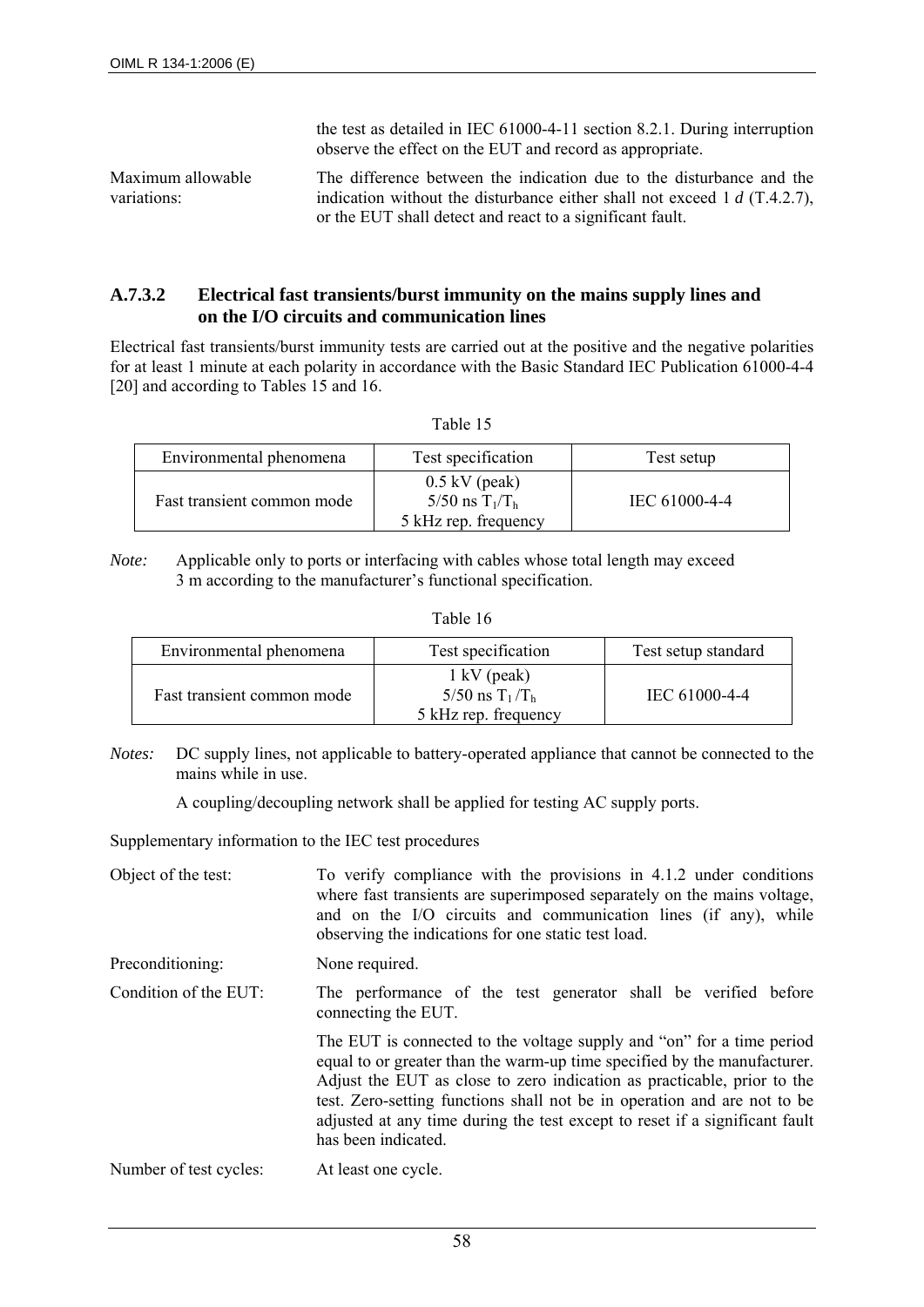| Test information:                | Both positive and negative polarity of the bursts shall be applied. The<br>duration of the test shall not be less than one minute for each amplitude<br>and polarity. The injection network on the mains shall contain blocking<br>filters to prevent the burst energy being dissipated in the mains. For the<br>coupling of the bursts into the input/output and communication lines, a<br>capacitive coupling clamp as defined in the reference standard shall be<br>used. |  |  |
|----------------------------------|------------------------------------------------------------------------------------------------------------------------------------------------------------------------------------------------------------------------------------------------------------------------------------------------------------------------------------------------------------------------------------------------------------------------------------------------------------------------------|--|--|
|                                  | Before any test stabilize the EUT under constant environmental<br>conditions. Apply one small static test load and record:                                                                                                                                                                                                                                                                                                                                                   |  |  |
|                                  | date and time;<br>a)                                                                                                                                                                                                                                                                                                                                                                                                                                                         |  |  |
|                                  | b)<br>temperature;                                                                                                                                                                                                                                                                                                                                                                                                                                                           |  |  |
|                                  | relative humidity;<br>c)                                                                                                                                                                                                                                                                                                                                                                                                                                                     |  |  |
|                                  | d)<br>voltage supply;                                                                                                                                                                                                                                                                                                                                                                                                                                                        |  |  |
|                                  | test load;<br>e)                                                                                                                                                                                                                                                                                                                                                                                                                                                             |  |  |
|                                  | indications (as applicable);<br>f)                                                                                                                                                                                                                                                                                                                                                                                                                                           |  |  |
|                                  | g)<br>errors;                                                                                                                                                                                                                                                                                                                                                                                                                                                                |  |  |
|                                  | h)<br>functional performance.                                                                                                                                                                                                                                                                                                                                                                                                                                                |  |  |
| Maximum allowable<br>variations: | The difference between the indication due to the disturbance and the<br>indication without the disturbance either shall not exceed 1 $d$ (T.4.2.7),<br>or the EUT shall detect and react to a significant fault.                                                                                                                                                                                                                                                             |  |  |

## **A.7.3.3 Electrical surges on mains supply lines and on I/O circuits and communication (signal) lines**

Electrical surge tests are carried out according to Basic Standard IEC Publication IEC 61000-4-5 [21] and according to Table 17.

| Environmental<br>phenomena                                                        | Test specification                                                                                                                                            | Test setup    |
|-----------------------------------------------------------------------------------|---------------------------------------------------------------------------------------------------------------------------------------------------------------|---------------|
|                                                                                   | $0.5$ kV (peak) line to line                                                                                                                                  |               |
|                                                                                   | 1.0 kV line to earth                                                                                                                                          |               |
| Surges on mains<br>supply lines and on<br>I/O circuits and<br>communication lines | a) 3 positive and 3 negative surges applied synchronously<br>with AC supply voltage in angles $0^{\circ}$ , $90^{\circ}$ , $180^{\circ}$ and<br>$270^\circ$ . | IEC 61000-4-5 |
|                                                                                   | b) 3 positive and 3 negative surges applied on DC supply<br>lines and on I/O circuits and communication lines.                                                |               |

Table 17

*Note:* This test is only applicable in those cases where the risk of a significant influence of surges can be expected such as outdoor installations and/or indoor installations connected to long communication and signal lines (lines longer than 30 m or those lines partially or fully installed outside the buildings regardless of their length). It is also applicable to DC powered instruments if the voltage supply comes from a DC network.

Supplementary information to the IEC test procedures

Object of the test: To verify compliance with the provisions in 4.1.2 under conditions where electrical surges are applied separately to the mains supply lines, and to the I/O circuits and communication lines (if any), while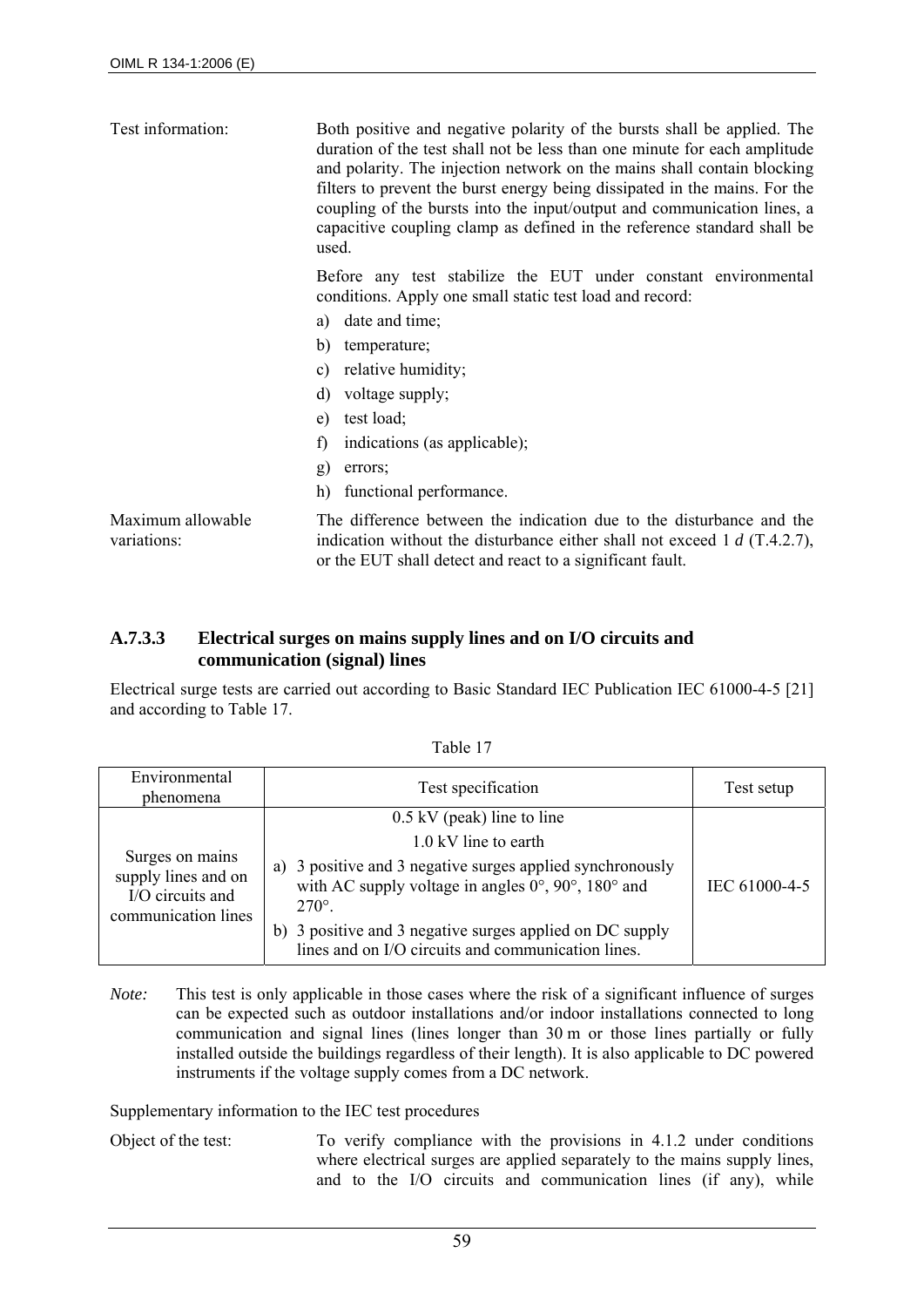observing the indications for one static test load.

Preconditioning: None required.

Condition of the EUT: The characteristics of the test generator shall be verified before connecting the EUT.

> The EUT is connected to the voltage supply and "on" for a time period equal to or greater than the warm-up time specified by the manufacturer. Adjust the EUT as close to zero indication as practicable, prior to the test. Zero-setting functions shall not be in operation and are not to be adjusted at any time during the test except to reset if a significant fault has been indicated.

Number of test cycles: At least one cycle.

Test information: The test consists of exposure to surges for which the rise time, pulse width, peak values of the output voltage/current on high/low impendence load and minimum time interval between two successive pulses are defined in IEC 61000-4-5.

> The injection network depends on the lines the surge is coupled to and is defined in IEC 61000-4-5.

The EUT shall be tested with one small static test load.

Before any test stabilize the EUT under constant environmental conditions. Apply one load or simulated load and record:

- a) date and time;
- b) temperature;
- c) relative humidity;
- d) voltage supply;
- e) test load;
- f) indications (as applicable);
- g) errors;
- h) functional performance.

Maximum allowable variations: The difference between the indication due to the disturbance and the indication without the disturbance either shall not exceed 1 *d* (T.4.2.7), or the EUT shall detect and react to a significant fault.

#### **A.7.3.4 Electrostatic discharge**

Electrostatic discharge tests are carried out according to Basic Standard IEC Publication 61000-4-2 [22] and according to Table 18.

| Environmental<br>phenomena | Test specification | Test setup      |               |  |
|----------------------------|--------------------|-----------------|---------------|--|
|                            | Test voltage       | Levels $^{(1)}$ |               |  |
| Electrostatic discharge    | contact discharge  | 6 kV            | IEC 61000-4-2 |  |
|                            | air discharge      | 8 kV            |               |  |

Table 18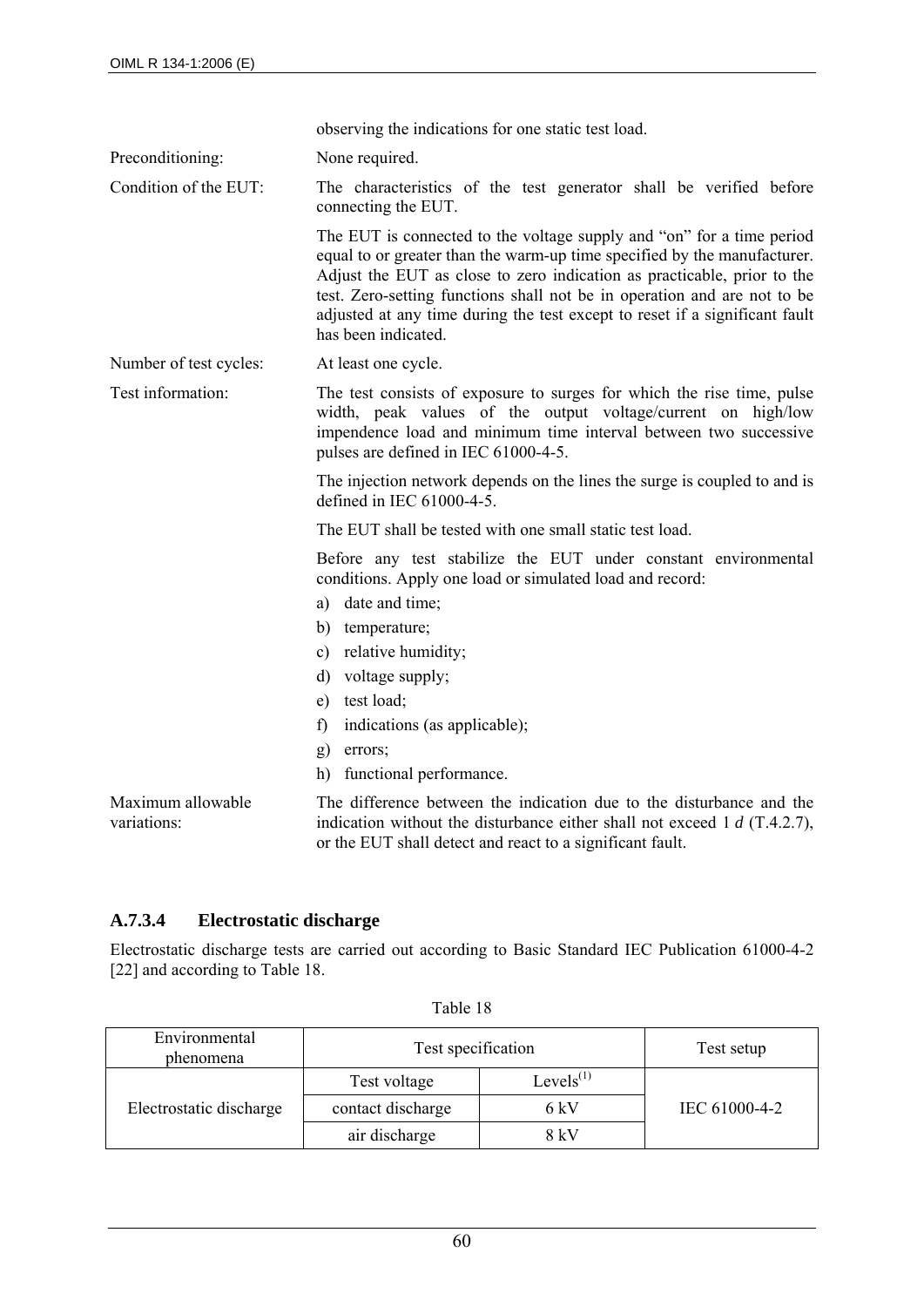*Notes:* Tests shall be performed at the specified lower levels, starting with 2 kV and proceeding with 2 kV steps up to and including the level specified above in accordance with IEC 61000-4-2.

The 6 kV contact discharge shall be applied to conductive accessible parts. Metallic contacts, e.g. in battery compartments or in socket outlets are excluded from this requirement.

Supplementary information to the IEC test procedures

Object of the test: To verify compliance with the provisions in 4.1.2 under conditions where electrostatic discharges are applied while observing the weight indication for one small static test load.

Preconditioning: None required.

Condition of the EUT: The performance of the test generator shall be verified before connecting the EUT.

> The EUT is connected to the voltage supply and "on" for a time period equal to or greater than the warm-up time specified by the manufacturer. Adjust the EUT as close to zero indication as practicable, prior to the test. Zero-setting functions shall not be in operation and are not to be adjusted at any time during the test except to reset if a significant fault has been indicated.

Number of test cycles: At least one cycle.

Test information: Contact discharge is the preferred test method. 20 discharges (10 with positive and 10 with negative polarity) shall be applied on each accessible metal part of the enclosure. The time interval between successive discharges shall be at least 10 seconds. In the case of a non conductive enclosure, discharges shall be applied on the horizontal or vertical coupling planes as specified in the reference standard. Air discharges shall be used where contact discharges cannot be applied.

> Before any test stabilize the EUT under constant environmental conditions. Apply one small static test load and record:

- a) date and time;
- b) temperature;
- c) relative humidity;
- d) voltage supply;
- e) test load;
- f) indications (as applicable);
- g) errors;
- h) functional performance.

Maximum allowable variations:

The difference between the indication due to the disturbance and the indication without the disturbance either shall not exceed 1 *d* (T.4.2.7), or the EUT shall detect and react to a significant fault.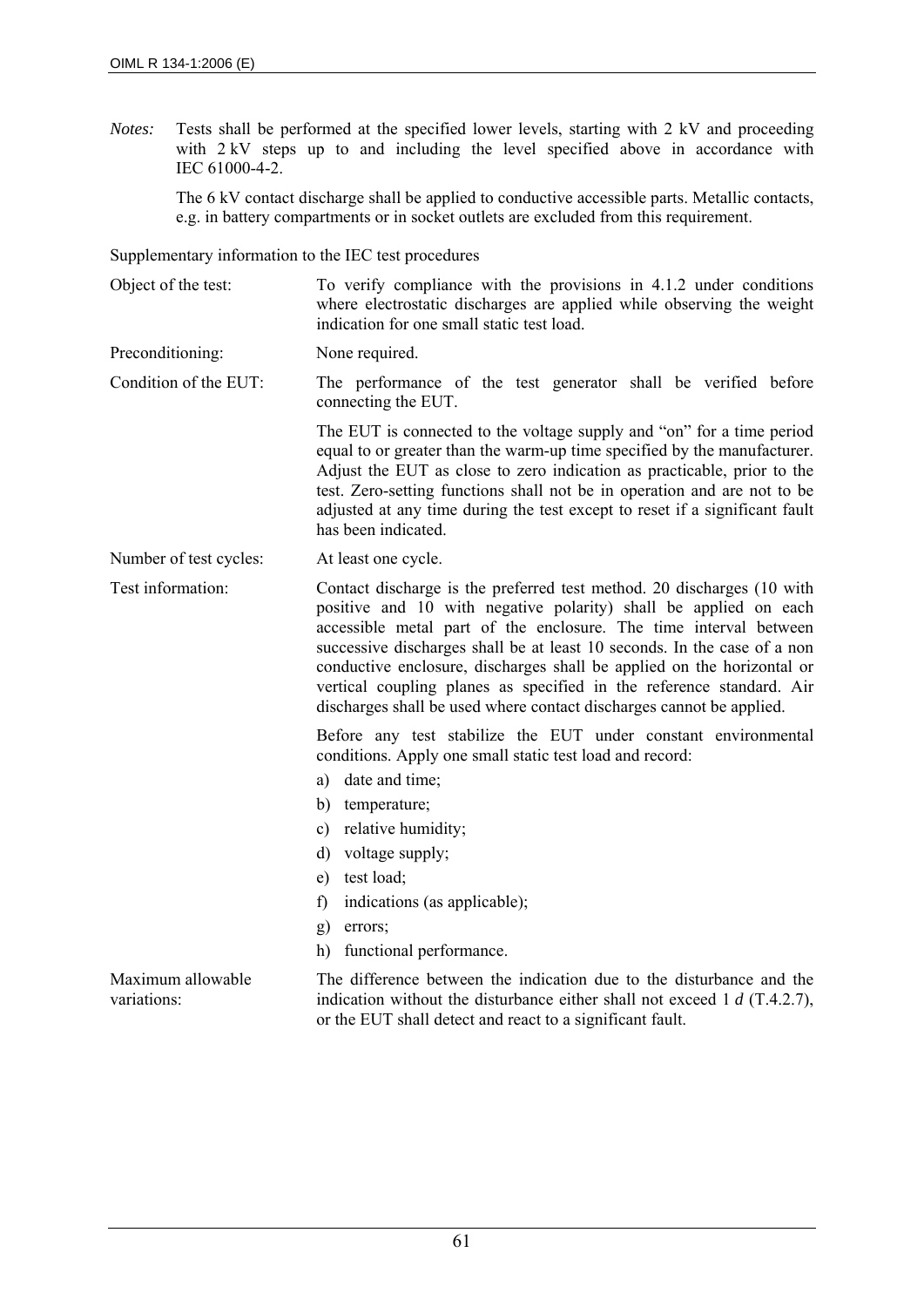# **A.7.3.5 Immunity to electromagnetic fields**

## **A.7.3.5.1 Immunity to radiated electromagnetic fields**

Radiated, radio-frequency, electromagnetic (EM) field immunity tests (radio-frequency EM fields higher than 80 MHz) are carried out in accordance to Basic Standard IEC Publication 61000-4-3 [23] and according to Table 19.

| Environmental<br>phenomena | Test specification        | Test setup             |               |
|----------------------------|---------------------------|------------------------|---------------|
| Radiated                   | Frequency ranges<br>(MHz) | Field strength $(V/m)$ |               |
| electromagnetic field      | 80 to 2 $000^{(1)}$       |                        | IEC 61000-4-3 |
|                            | 26 to $80^{(2)}$          | 10                     |               |
| Modulation                 | 80 % AM, 1 kHz sine wave  |                        |               |

Table 19

*Notes:* IEC 61000-4-3 only specifies test levels above 80 MHz. For frequencies in the lower range the test methods for conducted radio frequency disturbances according to A.7.3.4.2 are recommended.

For EUTs having no mains or other I/O ports available so that the test according to A.7.3.4.2 cannot be applied, the lower limit of the radiation test is 26 MHz.

Supplementary information to the IEC test procedures

| Object of the test:    | To verify compliance with the provisions in 4.1.2 under conditions of<br>specified radiated electromagnetic fields applied while observing the<br>weight indication for one small static test load.                                                                                                                                                                                                            |  |  |  |
|------------------------|----------------------------------------------------------------------------------------------------------------------------------------------------------------------------------------------------------------------------------------------------------------------------------------------------------------------------------------------------------------------------------------------------------------|--|--|--|
| Preconditioning:       | None required.                                                                                                                                                                                                                                                                                                                                                                                                 |  |  |  |
| Condition of the EUT:  | The performance of the test generator shall be verified before<br>connecting the EUT.                                                                                                                                                                                                                                                                                                                          |  |  |  |
|                        | The EUT is connected to the voltage supply and "on" for a time period<br>equal to or greater than the warm-up time specified by the manufacturer.<br>Adjust the EUT as close to zero indication as practicable, prior to the<br>test. Zero-setting functions shall not be in operation and are not to be<br>adjusted at any time during the test except to reset if a significant fault<br>has been indicated. |  |  |  |
| Number of test cycles: | At least one cycle.                                                                                                                                                                                                                                                                                                                                                                                            |  |  |  |
| Test information:      | The EUT shall be exposed to EM field strength as specified in Table 19.<br>The frequency ranges to be considered are swept with the modulated<br>carrier. The performance of the EUT shall be verified.                                                                                                                                                                                                        |  |  |  |
|                        | Before any test stabilize the EUT under constant environmental<br>conditions. Apply one small static test load and record:                                                                                                                                                                                                                                                                                     |  |  |  |
|                        | date and time;<br>a)                                                                                                                                                                                                                                                                                                                                                                                           |  |  |  |
|                        | b)<br>temperature;                                                                                                                                                                                                                                                                                                                                                                                             |  |  |  |
|                        | relative humidity;<br>$\mathbf{c})$                                                                                                                                                                                                                                                                                                                                                                            |  |  |  |
|                        | d)<br>voltage supply;                                                                                                                                                                                                                                                                                                                                                                                          |  |  |  |
|                        | test load;<br>e)                                                                                                                                                                                                                                                                                                                                                                                               |  |  |  |
|                        | indications (as applicable);<br>f                                                                                                                                                                                                                                                                                                                                                                              |  |  |  |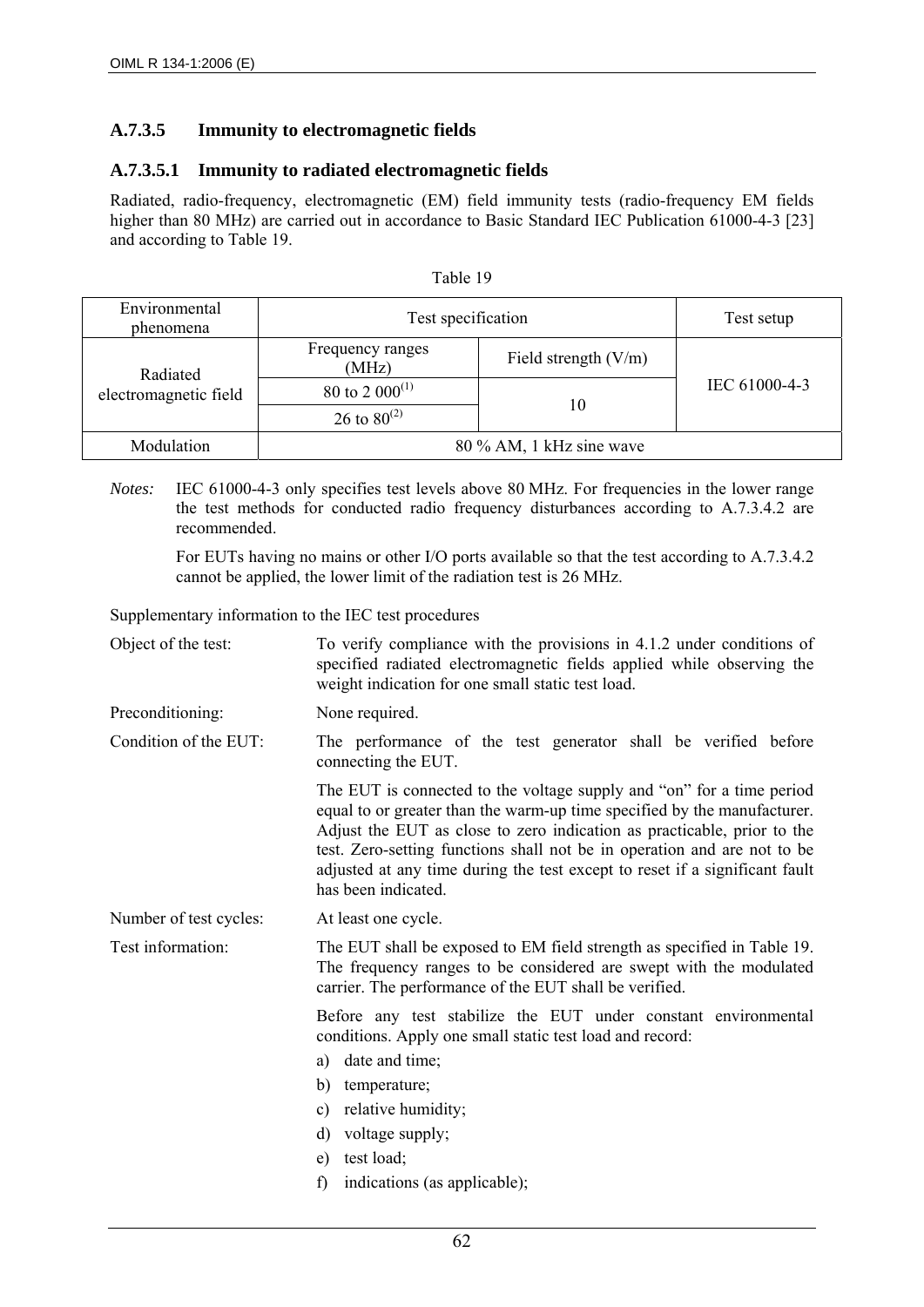- g) errors;
- h) functional performance.

Maximum allowable variations:

The difference between the indication due to the disturbance and the indication without the disturbance either shall not exceed 1 *d* (T.4.2.7), or the EUT shall detect and react to a significant fault.

#### **A.7.3.5.2 Immunity to conducted electromagnetic field tests**

Conducted, radio-frequency, electromagnetic field (EM) immunity tests (radio-frequency EM fields lower than 80 MHz) are carried out in accordance to Basic Standard IEC Publication 61000-4-6 [24] and according to Table 20.

| Environmental<br>phenomena         | Test specification       | Test setup                            |               |  |
|------------------------------------|--------------------------|---------------------------------------|---------------|--|
| Conducted<br>electromagnetic field | Frequency range<br>MHz   | RF amplitude (50 ohms)<br>$V$ (e.m.f) | IEC 61000-4-6 |  |
|                                    | $0.15$ to 80             | 10 V                                  |               |  |
| Modulation                         | 80 % AM, 1 kHz sine wave |                                       |               |  |

| Table 20 |  |
|----------|--|
|          |  |

*Note:* This test is not applicable when the EUT has no mains or other input port.

Supplementary information to the IEC test procedures

| Object of the test:    | To verify compliance with the provisions in 4.1.2 under conditions of<br>specified conducted electromagnetic fields applied while observing the<br>weight indication for one small static test load.                                                                                                                                                                                                           |  |  |  |
|------------------------|----------------------------------------------------------------------------------------------------------------------------------------------------------------------------------------------------------------------------------------------------------------------------------------------------------------------------------------------------------------------------------------------------------------|--|--|--|
| Preconditioning:       | None required.                                                                                                                                                                                                                                                                                                                                                                                                 |  |  |  |
| Condition of the EUT:  | The performance of the test generator shall be verified before<br>connecting the EUT.                                                                                                                                                                                                                                                                                                                          |  |  |  |
|                        | The EUT is connected to the voltage supply and "on" for a time period<br>equal to or greater than the warm-up time specified by the manufacturer.<br>Adjust the EUT as close to zero indication as practicable, prior to the<br>test. Zero-setting functions shall not be in operation and are not to be<br>adjusted at any time during the test except to reset if a significant fault<br>has been indicated. |  |  |  |
| Number of test cycles: | At least one cycle.                                                                                                                                                                                                                                                                                                                                                                                            |  |  |  |
| Test information:      | Before any test stabilize the EUT under constant environmental<br>conditions. Apply one small static test load and record:                                                                                                                                                                                                                                                                                     |  |  |  |
|                        | a) date and time;                                                                                                                                                                                                                                                                                                                                                                                              |  |  |  |
|                        | b)<br>temperature;                                                                                                                                                                                                                                                                                                                                                                                             |  |  |  |
|                        | relative humidity;<br>c)                                                                                                                                                                                                                                                                                                                                                                                       |  |  |  |
|                        | $\mathbf{d}$<br>voltage supply;                                                                                                                                                                                                                                                                                                                                                                                |  |  |  |
|                        | test load;<br>e)                                                                                                                                                                                                                                                                                                                                                                                               |  |  |  |
|                        | f)<br>indications (as applicable);                                                                                                                                                                                                                                                                                                                                                                             |  |  |  |
|                        | errors:<br>g)                                                                                                                                                                                                                                                                                                                                                                                                  |  |  |  |
|                        | h)<br>functional performance.                                                                                                                                                                                                                                                                                                                                                                                  |  |  |  |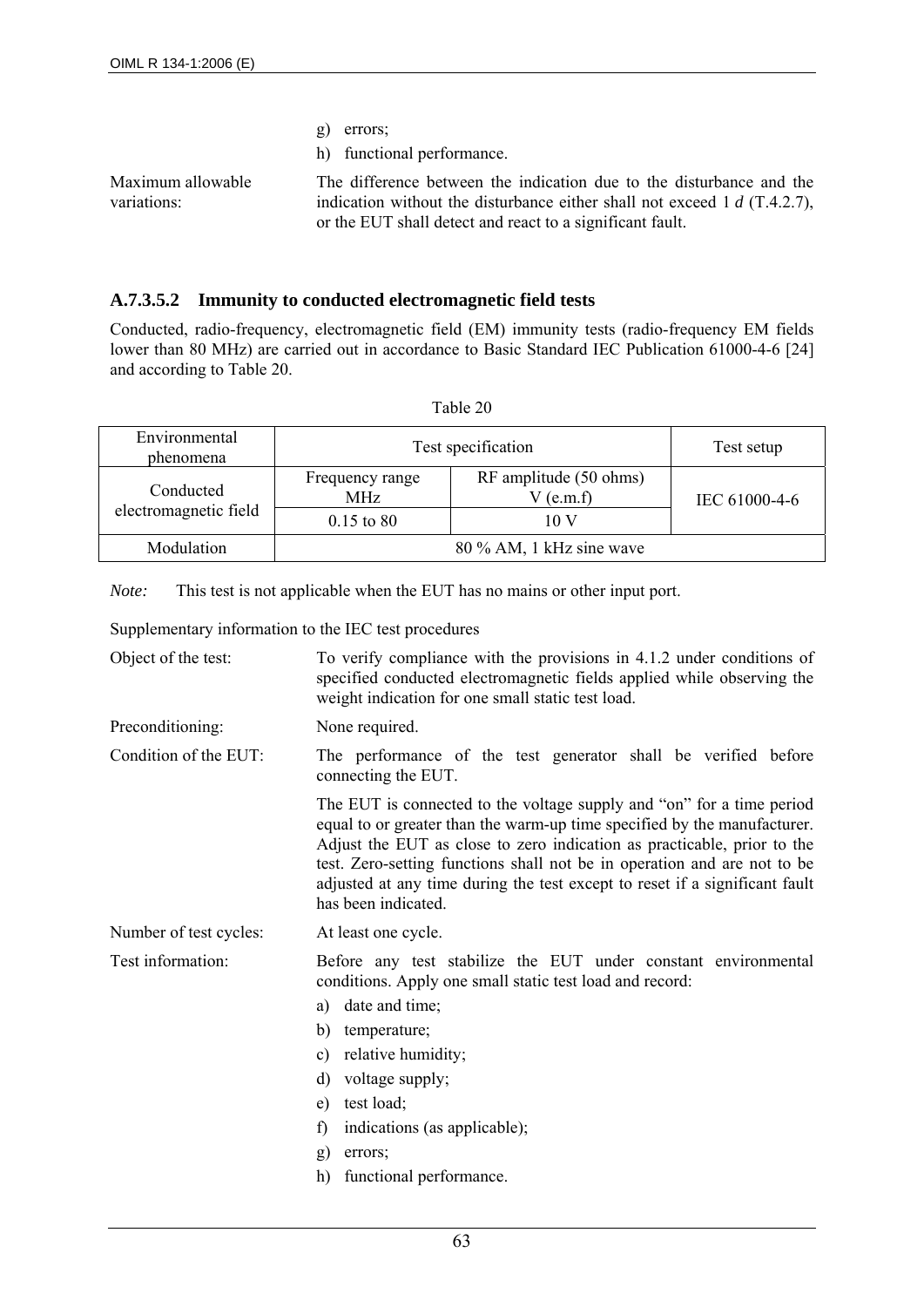Maximum allowable variations: The difference between the indication due to the disturbance and the indication without the disturbance either shall not exceed 1 *d* (T.4.2.7), or the EUT shall detect and react to a significant fault.

#### **A.7.3.6 Electrical transient conduction for instruments powered by a road vehicle battery**

#### **A.7.3.6.1 Electrical transient conduction along supply lines of 12 V or 24 V batteries**

Transient immunity tests along supply lines of 12 V and 24 V vehicle batteries are carried out in accordance to ISO 7637-2 [26] and according to Table 21.

| Environmental<br>phenomena   | Test specification |                                 |                                 | Test setup |
|------------------------------|--------------------|---------------------------------|---------------------------------|------------|
|                              |                    | Pulse voltage, $U_s$            |                                 |            |
|                              | Test pulse         | $U_{\text{nom}} = 12 \text{ V}$ | $U_{\text{nom}} = 24 \text{ V}$ |            |
| Conduction along             | 2a                 | $+50V$                          | $+50V$                          |            |
| 12 V or 24 V<br>supply lines | 2 <sub>b</sub>     | $+10V$                          | $+20V$                          | ISO 7637-2 |
|                              | 3a                 | $-150$ V                        | $-200$ V                        |            |
|                              | 3 <sub>b</sub>     | $+100$ V                        | $+200$ V                        |            |
|                              | 4                  | $-7V$                           | $-16V$                          |            |

*Note:* Test pulse 2b is only applicable if the instrument is connected to the battery via the main (ignition) switch of the car, i.e. if the manufacturer has not specified that the instrument is to be connected directly (or by its own main switch) to the battery.

Supplementary information to the ISO test procedures

| $\bigcap$ . $\bigcup_{i=1}^{n}$ $\bigcap_{i=1}^{n}$ $\bigcap_{i=1}^{n}$ |            |                                     |
|-------------------------------------------------------------------------|------------|-------------------------------------|
|                                                                         |            | $\S$ 5.6.4: Test pulse 4.           |
|                                                                         |            | $\S 5.6.3$ : Test pulse $3a + 3b$ , |
| Applicable standards                                                    | ISO 7637-2 | § 5.6.2: Test pulse $2a + b$ ,      |

Object of the test: To verify compliance with the provisions in 4.1.2 under the following conditions while observing the weight indication for one small static test load:

- transients due to a sudden interruption of currents in a device connected in parallel with the device under test due to the inductance of the wiring harness (pulse 2a);
- transients from DC motors acting as generators after the ignition is switched off (pulse 2b);
- transients on the supply lines, which occur as a result of the switching processes (pulses 3a and 3b);
- voltage reductions caused by energizing the starter-motor circuits of internal combustion engines (pulse 4).

| Preconditioning:      | None                                                                     |
|-----------------------|--------------------------------------------------------------------------|
| Condition of the EUT: | The EUT is connected to the voltage supply and "on" for a time period    |
|                       | equal to or greater than the warm-up time specified by the manufacturer. |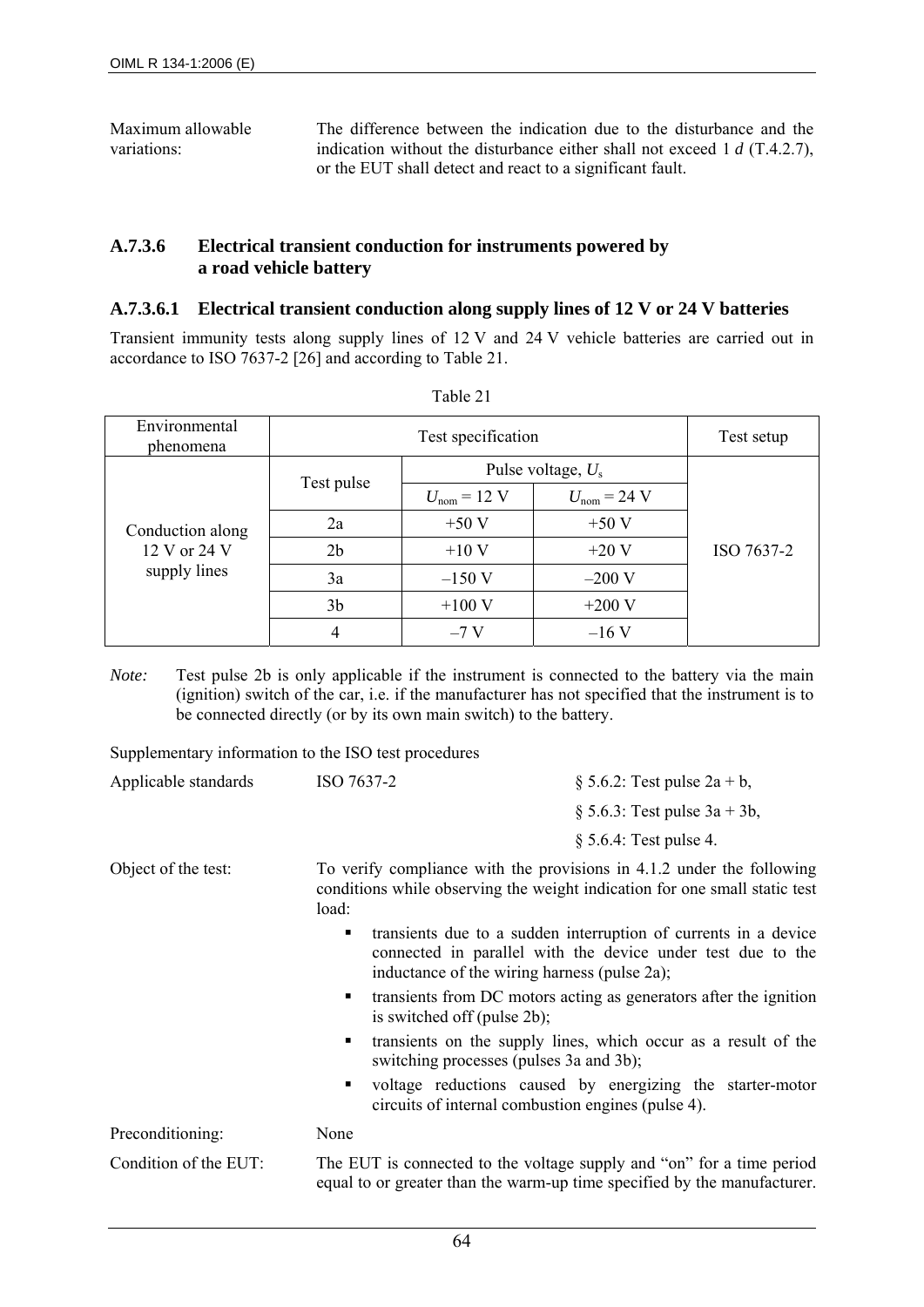|                                  | Adjust the EUT as close to zero indication as practicable prior to the test.<br>Zero-setting functions shall not be in operation and are not be adjusted at<br>any time during the test except to reset if a significant fault has been<br>indicated                                                                                                                                                                                                                                                                           |
|----------------------------------|--------------------------------------------------------------------------------------------------------------------------------------------------------------------------------------------------------------------------------------------------------------------------------------------------------------------------------------------------------------------------------------------------------------------------------------------------------------------------------------------------------------------------------|
| Stabilization:                   | Before any test stabilize the EUT under constant environmental<br>conditions.                                                                                                                                                                                                                                                                                                                                                                                                                                                  |
| Test information:                | The EUT is exposed to conducted disturbances (on the supply voltage by<br>direct brief coupling on supply lines) of the strength and character as<br>specified in Table 21. With the static load in place record:<br>date and time;<br>a)<br>b)<br>temperature;<br>relative humidity;<br>c)<br>voltage supply;<br>$\mathbf{d}$<br>test load;<br>e)<br>f)<br>indications (as applicable);<br>g)<br>errors;<br>h)<br>functional performance.<br>Repeat the test weighing for the defined voltages and record the<br>indications. |
| Maximum allowable<br>variations: | The difference between the indication due to the disturbance and the<br>indication without the disturbance either shall not exceed 1 $d$ (T.4.2.7),<br>or the EUT shall detect and react to a significant fault.                                                                                                                                                                                                                                                                                                               |

## **A.7.3.6.2 Transient conduction by capacitive and inductive coupling via lines other than supply lines**

Transient immunity tests via lines other than supply lines for 12 V or 24 V road vehicle batteries are carried out in accordance with ISO 7637-3 [27] and according to Table 22.

| Environmental<br><i>phenomena</i>                                       | Test specification |                                 | Test setup                      |            |
|-------------------------------------------------------------------------|--------------------|---------------------------------|---------------------------------|------------|
| Electrical transient<br>conduction via lines other<br>than supply lines | Test pulse         | Pulse voltage, $U_s$            |                                 |            |
|                                                                         |                    | $U_{\text{nom}} = 12 \text{ V}$ | $U_{\text{nom}} = 24 \text{ V}$ | ISO 7637-3 |
|                                                                         | a                  | $-60V$                          | $-80V$                          |            |
|                                                                         | b                  | $+40V$                          | $+80V$                          |            |

Table 22

Supplementary information to the ISO test procedures:

Applicable standards: ISO 7637-3, § 4.5: Test pulses a and b.

Object of the test: To verify compliance with the provisions in 4.1.2 under conditions of transients which occur on other lines as a result of the switching processes (pulses a and b), under the following conditions while observing the weight indication for one small static test load.

Preconditioning: None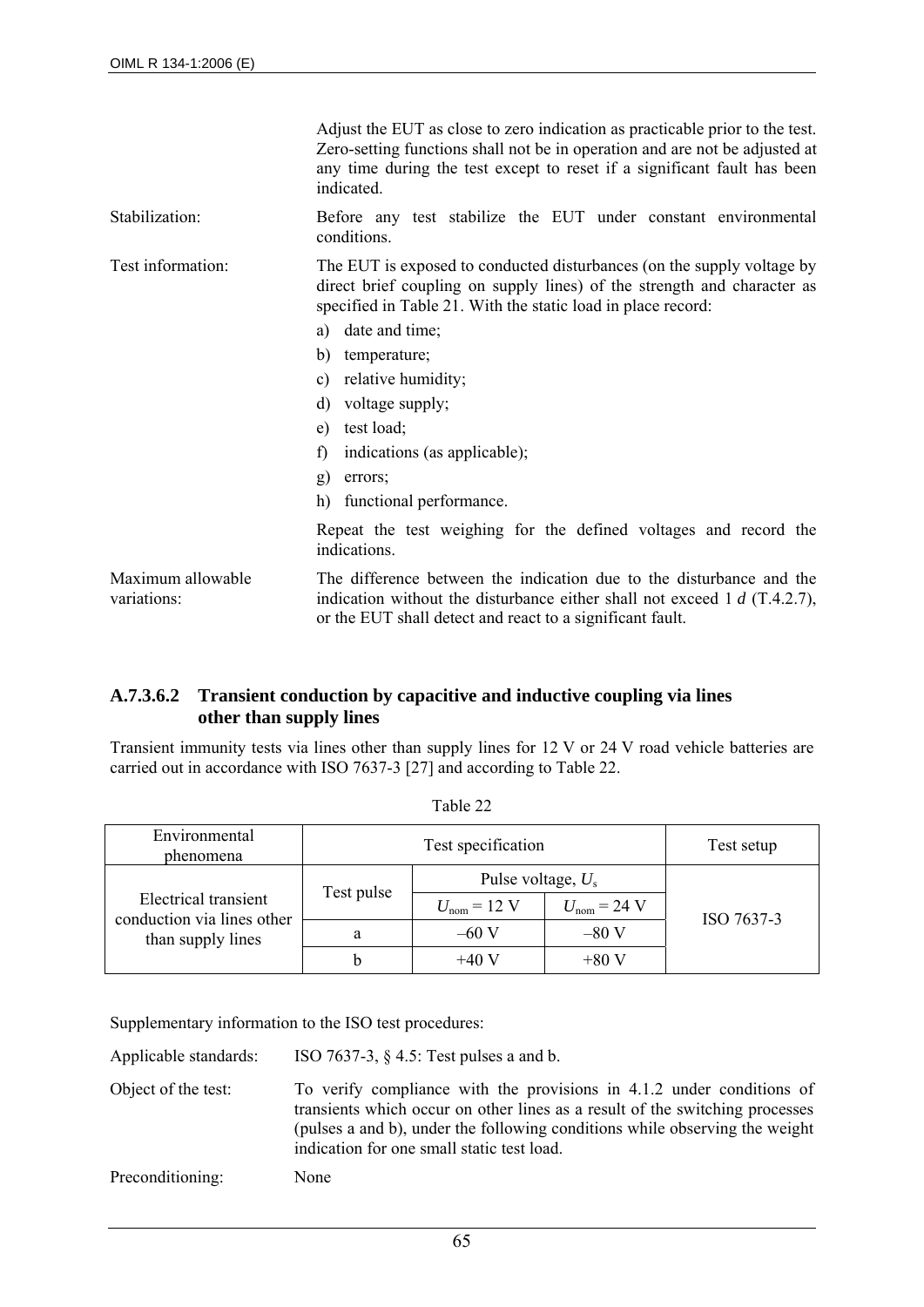| Condition of the EUT:            | The EUT is connected to the voltage supply and "on" for a time period<br>equal to or greater than the warm-up time specified by the manufacturer.<br>Adjust the EUT as close to zero indication as practicable prior to the test.<br>Zero-setting functions shall not be in operation and are not to be adjusted at<br>any time during the test except to reset if a significant fault has been<br>indicated. |  |
|----------------------------------|---------------------------------------------------------------------------------------------------------------------------------------------------------------------------------------------------------------------------------------------------------------------------------------------------------------------------------------------------------------------------------------------------------------|--|
| Stabilization:                   | Before any test stabilize the EUT under constant environmental conditions.                                                                                                                                                                                                                                                                                                                                    |  |
| Weighing test:                   | The EUT is exposed to conducted disturbances (bursts of voltage spikes by<br>capacitive and inductive coupling via lines other than supply lines) of the<br>strength and character as specified in Table 22. With the static load in place<br>record:                                                                                                                                                         |  |
|                                  | date and time;<br>a)                                                                                                                                                                                                                                                                                                                                                                                          |  |
|                                  | temperature;<br>b)                                                                                                                                                                                                                                                                                                                                                                                            |  |
|                                  | relative humidity;<br>C)                                                                                                                                                                                                                                                                                                                                                                                      |  |
|                                  | voltage supply;<br>d)                                                                                                                                                                                                                                                                                                                                                                                         |  |
|                                  | test load;<br>e)                                                                                                                                                                                                                                                                                                                                                                                              |  |
|                                  | indications (as applicable);<br>f)                                                                                                                                                                                                                                                                                                                                                                            |  |
|                                  | g)<br>errors;                                                                                                                                                                                                                                                                                                                                                                                                 |  |
|                                  | functional performance.<br>h)                                                                                                                                                                                                                                                                                                                                                                                 |  |
|                                  | Repeat the test weighing for the defined voltages and record the<br>indications.                                                                                                                                                                                                                                                                                                                              |  |
| Maximum allowable<br>variations: | The difference between the indication due to the disturbance and the<br>indication without the disturbance either shall not exceed $1 d$ , or the EUT<br>shall detect and react to a significant fault.                                                                                                                                                                                                       |  |

# **A.8 Span stability test (4.4.3)**

|                | Summary of test                         |  |
|----------------|-----------------------------------------|--|
| Γest           | Condition applied                       |  |
| Span stability | $\frac{1}{2}$ absolute MPE <sup>*</sup> |  |

\* Maximum permissible error on initial verification given in 2.2.2.

*Note:* The maximum permissible error for the zero point shall also be taken into consideration.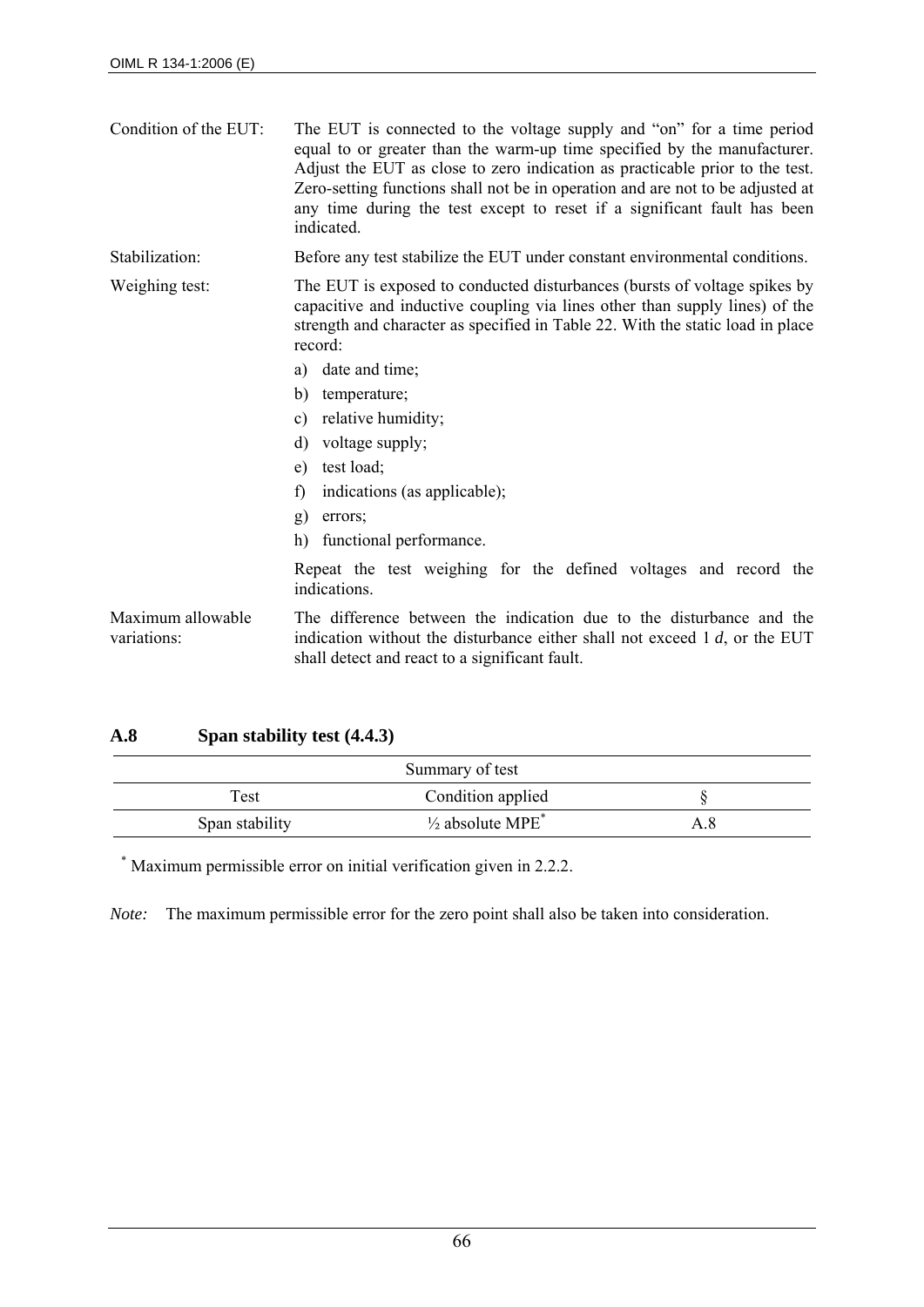| Test method:                      | Span stability.                                                                                                                                                                                                                                                                                                                        |
|-----------------------------------|----------------------------------------------------------------------------------------------------------------------------------------------------------------------------------------------------------------------------------------------------------------------------------------------------------------------------------------|
| Object of the test:               | To verify compliance with the provisions in 4.4.3 after the EUT has been<br>subjected to the performance tests.                                                                                                                                                                                                                        |
| Reference to standard:            | No reference to international standards can be given at the present time.                                                                                                                                                                                                                                                              |
| Test procedure in brief:          | The test consists of observing the variations of the error of the EUT or<br>simulator under sufficiently constant ambient conditions (reasonably<br>constant conditions in a normal laboratory environment) at various<br>intervals: before, during and after the EUT has been subjected to<br>performance tests.                      |
|                                   | The performance tests shall include the temperature test and, if applicable,<br>the damp heat test. Other performance tests listed in this Annex may be<br>performed.                                                                                                                                                                  |
|                                   | The EUT shall be disconnected twice from the mains power supply (or<br>battery supply where fitted) for at least 8 hours during the period of the test.<br>The number of disconnections may be increased if so specified by the<br>manufacturer or at the discretion of the approval authority in the absence of<br>any specification. |
|                                   | In the conduct of this test, the operating instructions for the instrument as<br>supplied by the manufacturer shall be considered.                                                                                                                                                                                                     |
| Test severity:                    | Test duration: 28 days or the time period necessary to conduct the<br>performance tests, whichever is less.                                                                                                                                                                                                                            |
| Time, t, between tests<br>(days): | $0.5 \le t \le 10$ .                                                                                                                                                                                                                                                                                                                   |
| Test load:                        | Near maximum capacity, Max; the same test weights shall be used<br>throughout the test.                                                                                                                                                                                                                                                |
| Maximum allowable<br>variations:  | The variation in the errors of indication shall not exceed half the absolute<br>value of the maximum permissible error in 2.2.2 for initial verification for<br>the test load applied on any of the $n$ measurements.                                                                                                                  |
| Number of tests, $n$ :            | At least eight, except where the differences of the results indicate a trend<br>more than half the allowable variation specified, the measurements shall be<br>continued until the trend comes to rest or reverses itself, or until the error<br>exceeds the maximum allowable variation.                                              |
| Precondition:                     | None required.                                                                                                                                                                                                                                                                                                                         |
| Test equipment:                   | Verified mass standards or simulated loads.                                                                                                                                                                                                                                                                                            |
| Condition of the EUT:             | The EUT is connected to the voltage supply and "on" for a time period<br>equal to or greater than the warm-up time specified by the manufacturer.                                                                                                                                                                                      |
|                                   | The EUT shall be stabilized at sufficiently constant ambient conditions<br>after switch-on for at least five hours, and at least 16 hours after the<br>temperature and damp heat tests have been performed.                                                                                                                            |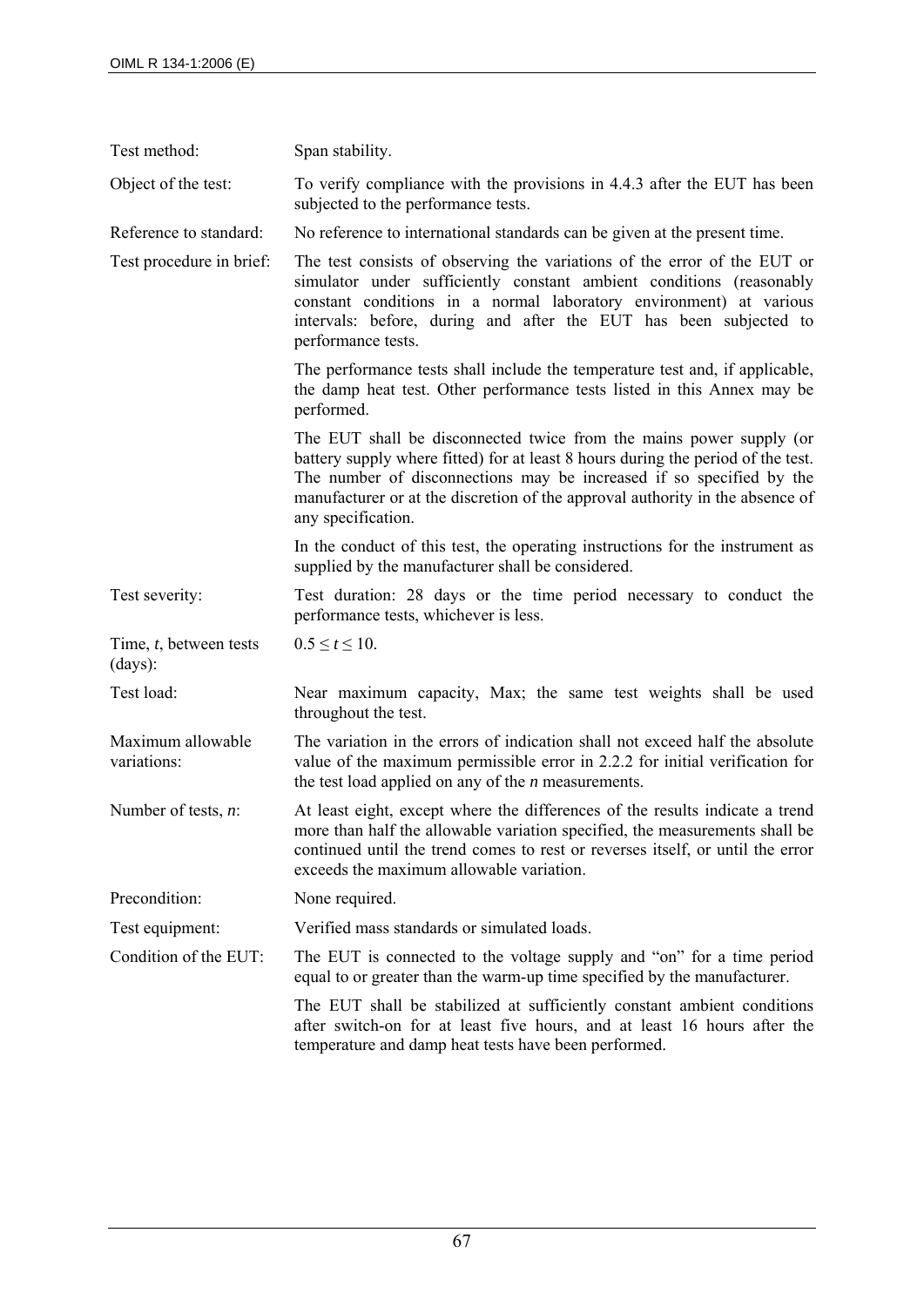Test sequence: Stabilize all factors at sufficiently constant ambient conditions.

Adjust the EUT as close to zero as possible.

Automatic zero-tracking shall be made inoperative and any automatic builtin span adjustment device shall be made inoperative.

Apply the test load (or simulated load) and determine the error.

After the first measurement immediately repeat zeroing and loading four times to determine the average value of the error. For the subsequent measurements perform only one, unless either the result is outside the specified tolerance or the range of the five readings of the initial measurement is more than 0.1 *d*.

Record the following data:

- a) date and time;
- b) temperature;
- c) relative humidity;
- d) test load;
- e) indications (as applicable);
- f) errors;
- g) changes in test location,

and apply all necessary corrections resulting from variations in temperature, etc. between the various measurements.

Allow full recovery of the EUT before any other tests are performed.

# **A.9 PROCEDURE FOR IN-MOTION TESTS**

#### **A.9.1 General**

Note the accuracy classes required for the vehicle mass (VM) and, if required, for axle load and axlegroup load.

Ensure that the desired scale interval and the maximum capacity comply with 2.3. Check that the minimum capacity complies with 2.4.

For type approval, tests shall be carried out in accordance with the requirements of this Recommendation, and especially the requirements in 5.1 and A.1.

For initial verification, tests shall be carried out in accordance with the requirements of this Recommendation, and especially the requirements in 5.2 and A.2.

For subsequent and in-service verification, tests shall be carried out in accordance with the requirements of this Recommendation, and especially the requirements in 5.3.

In determining the single-axle load, and if required, the axle-group load, the conditions specified in 2.5 and, if appropriate the requirements of national regulations should be taken into account.

## **A.9.2 Control instrument**

Establish whether or not the WIM instrument is to be used as an integral control instrument. If it is an integral control instrument then it shall comply with 6.2.1 and be tested, using the static weighing test method in 6.3, in accordance with A.5.2.

If vehicles have to be moved over some distance from a separate control instrument to the EUT, the conditions must be closely controlled. Differences in weather conditions may cause errors which will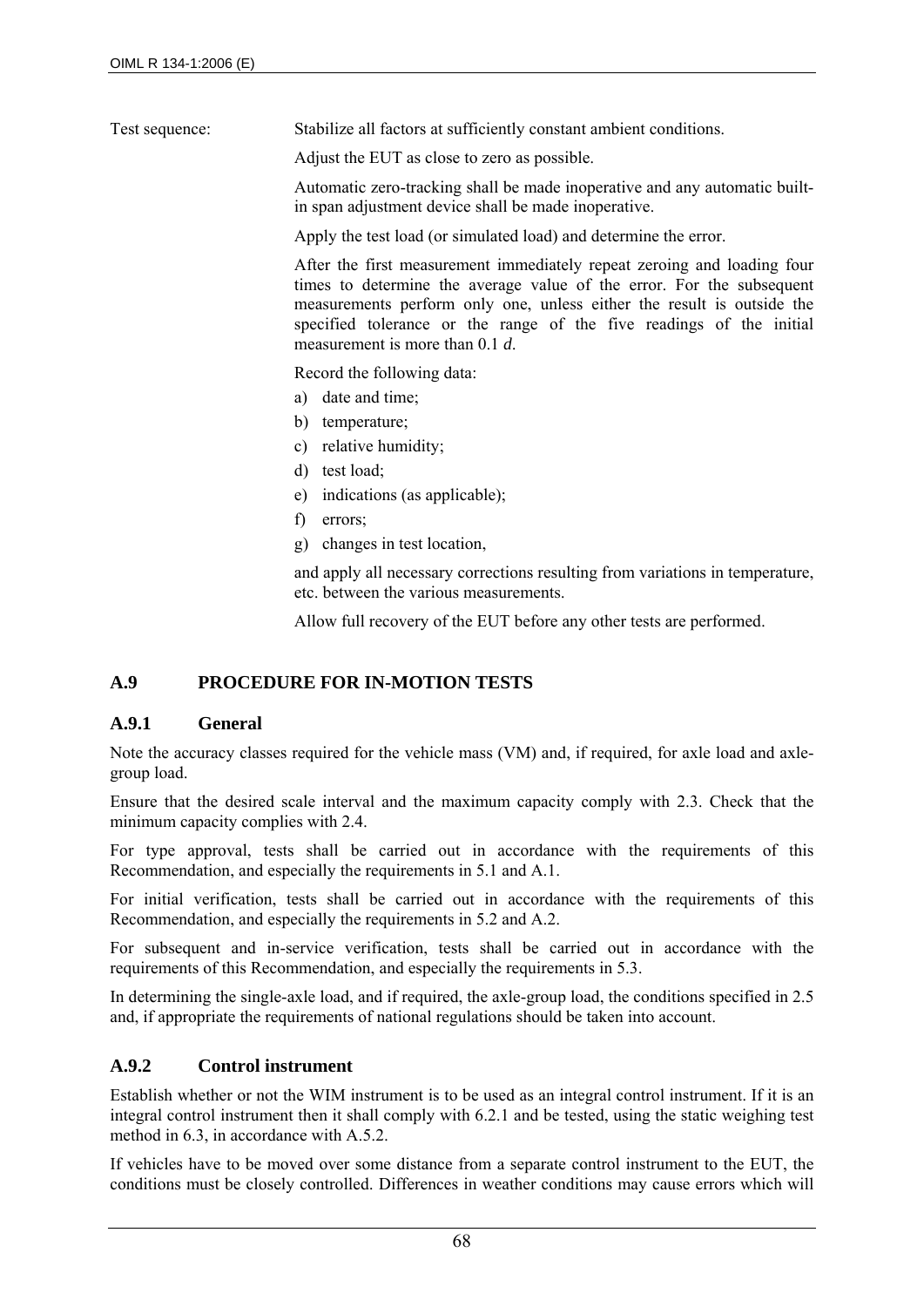not be determinable and so this should be avoided where possible. Consideration shall also be given to the amount of fuel used and any possible effects that this could have on the reference values.

# **A.9.3 Weighing**

## **A.9.3.1 Static weighing**

If the WIM instrument is provided with a static weighing mode, the static weighing test detailed in A.9.3.1.1 shall be applied. When the instrument has been tested according to the test in A.9.2 then those results may be used.

## **A.9.3.1.1 Static weighing test**

Apply test loads from zero up to and including Max, then remove the test loads back to zero. Where the size of the load receptor prevents loading to Max, the reduced load should be noted. However, where a reduced load is used, it shall be at least 50 % of Max. At least ten different load values shall be selected. The values of the loads selected shall include Max and Min, and values at or near those at which the maximum permissible error changes.

It should be noted that when loading or unloading weights, the load must be respectively increased or decreased in a uniform progression.

Ensure that the error is recorded at each change in load and calculate the errors according to A.3.5.2. Record the errors and compare them to the limits in 2.2.2 as appropriate for initial verification or inservice inspection.

## **A.9.3.1.2 Full-draught weighing of reference vehicles**

For testing instruments to be used for determining the vehicle mass (VM), select the required number of reference vehicles as specified in 6.5, and conduct the following tests:

- a) The conventional true value  $(T.1.9)$  of the unloaded reference vehicle mass shall be determined by full-draught weighing of the unloaded reference vehicles on the control instrument.
- b) The conventional true value  $(T.1.9)$  of the loaded reference vehicle mass shall be determined by:
	- loading the unloaded reference vehicles in a) above with standard test loads; or
	- full-draught weighing of the loaded reference vehicles on the control instrument.

## **A.9.3.1.3 Determining static reference single-axle loads for the two-axle rigid reference vehicle**

For testing instruments to be used in applications where the single-axle loads are required, the conventional true value of the static reference single-axle loads shall be determined for the two-axle rigid reference vehicle by including a minimum of two different axle loads using the following method:

- a) Weigh each axle of the static two-axle rigid reference vehicle in turn on the control instrument specified in 6.2.2 and record the indicated single-axle load. After both axles have been weighed, calculate the vehicle mass by the summation of the recorded values for the two axle loads and record the VM value. This operation shall be conducted five times with the vehicle facing in the same direction, and a further five times with the vehicle facing in the opposite direction.
- b) For each of the above weighing operations, ensure that the vehicle is stationary, with the wheels on the axle being weighed fully supported by the load receptor, the engine switched off, the gear in neutral and the brakes released. Use wheel chocks, if necessary, to prevent vehicle motion.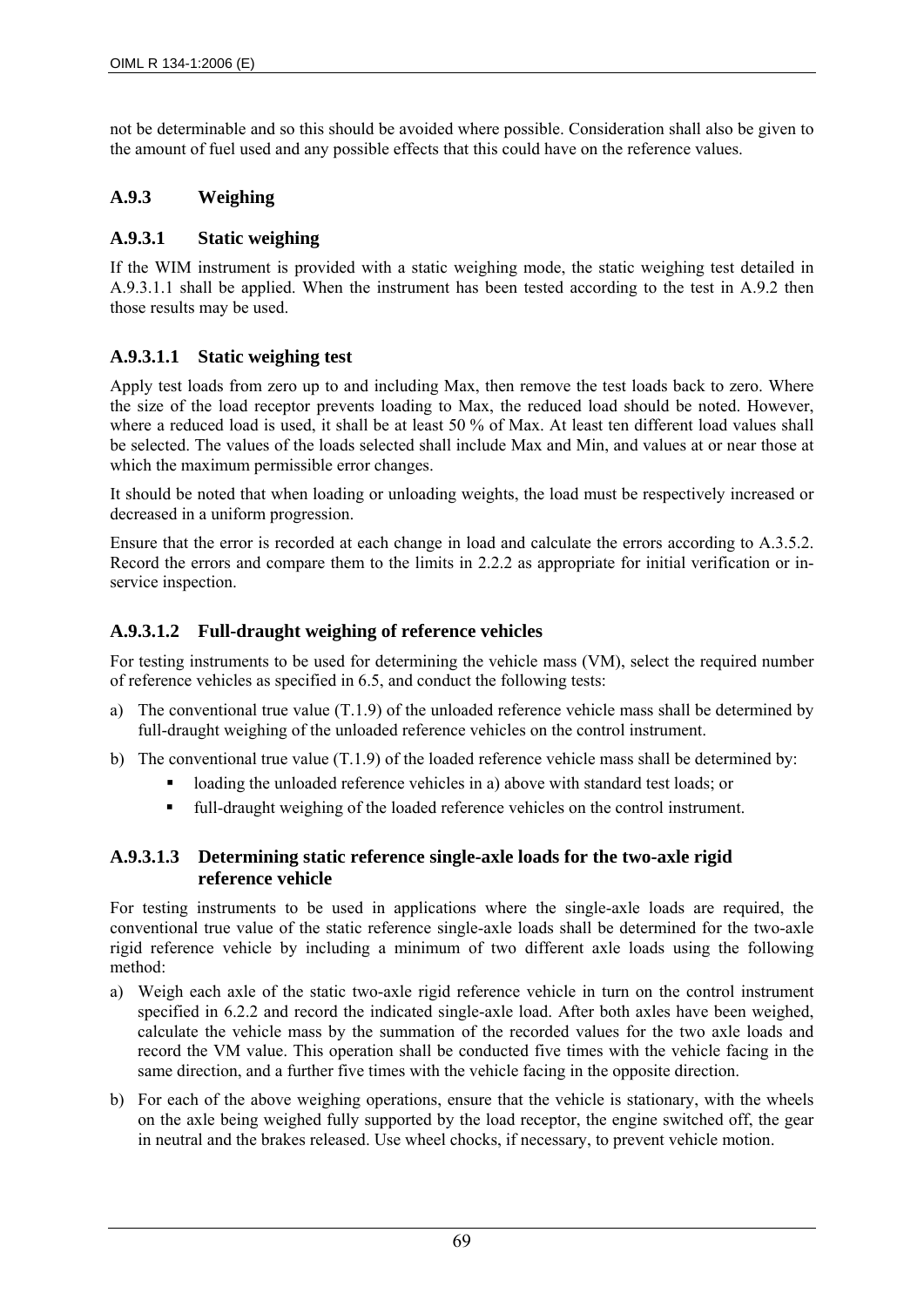1) Calculate the mean static reference single-axle load for each axle on the two-axle rigid vehicle according to the following:

$$
\overline{\text{Axle}_i} = \frac{\sum_1^{10} \text{Axle}_i}{10}
$$

where:  $i$  is the single-axle rank

10 is the number of weighments of each static axle

Axle*i* is the recorded load for that axle

2) Add the two mean single-axle loads to determine the mean of the static vehicle mass:

$$
\overline{\text{VM}} = \sum_{i=1}^{2} \text{Axle}_{i}
$$

Alternatively, use the recorded values for the vehicle mass calculated after each vehicle weighment as described above and calculate the mean of the static two-axle reference vehicle mass according to the following:

$$
\overline{VM} = \frac{\sum_{1}^{10} VM}{10}
$$

3) Calculate the corrected mean single-axle loads as follows:

$$
\overline{\text{CorrAxle}_i} = \overline{\text{Axle}_i} \times \frac{\text{VM}_{\text{ref}}}{\overline{\text{VM}}}
$$

where:  $VM_{ref}$  is the conventional true value of each reference vehicle mass determined by full-draught weighing in 6.7.

- 4) For the purposes of this Recommendation, the conventional true value of the static reference single-axle loads (see T.3.1.10) for the two-axle rigid reference vehicle shall be the respective corrected mean single-axle load as calculated in 3) above.
- 5) Traceability of the conventional true value of the single-axle loads on the static reference twoaxle rigid vehicle is provided by the fact that the sum of the two corrected mean static reference single-axle loads equals the conventional true value of the reference vehicle mass determined by full-draught weighing (6.7) on a suitable control instrument (6.2.1):

$$
VM_{ref} = \sum_{i=1}^{2} \overline{CorrAxle}_{i}
$$

The static reference single-axle loads shall be determined with the vehicle unloaded and loaded appropriately such that the axle loads cover, as far as practicable, the weighing range of the instrument. A minimum of two different axle loads, e.g. one near Min and one near Max (respectively at the maximum permissible axle load of the two-axle rigid reference vehicle) shall be tested.

## **A.9.3.2 In-motion tests**

Prior to any test, adjust the instrument under test in-situ and in accordance with the manufacturer's specifications.

All weighing operations shall be started with the reference vehicle positioned in advance of the approach apron at a distance sufficient for the vehicle to be traveling at a steady speed before arriving at the apron.

Test runs shall be conducted using the two-axle rigid reference vehicle plus a minimum of two other reference vehicles (6.5) with each vehicle unloaded and loaded.

The speed of the vehicle shall be kept as constant as feasible during each in-motion test run.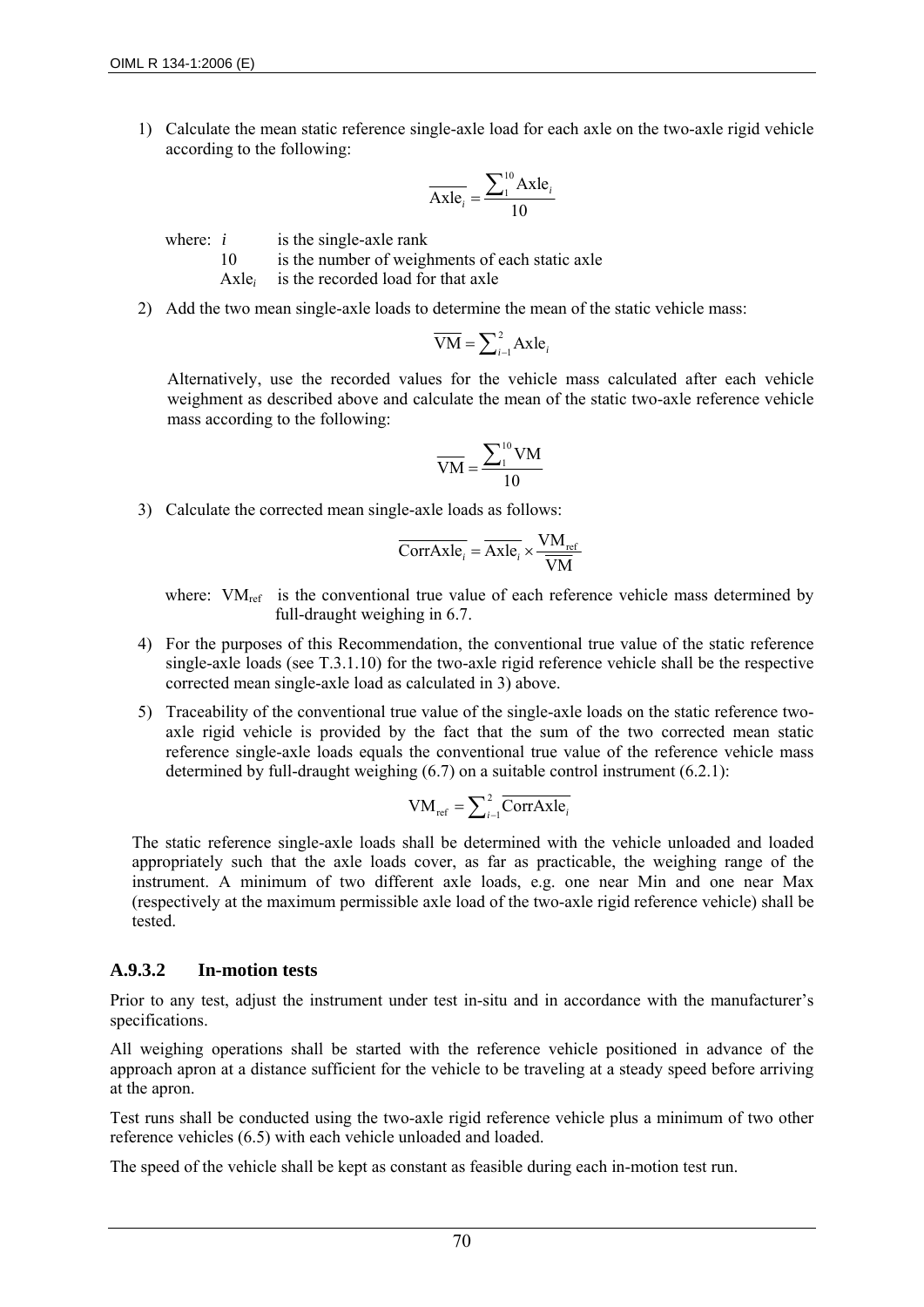For each vehicle and loading condition at least five test runs shall be performed with three test runs made over the center of the load receptor, one test run made to the left side of the load receptor, and one test run made to the right side of the load receptor.

The five test runs shall be conducted at the following speeds that are within the range of speeds for which the instrument is to be evaluated:

- a) near maximum operating speed,  $v_{\text{max}}$  (T.3.4.2);
- b) near minimum operating speed,  $v_{\text{min}}$  (T.3.4.3);
- c) near the center of the range of operating speeds (T.3.4.4).

## **A.9.3.2.1 Vehicle mass measurement**

Record the vehicle masses as they are displayed or printed (6.12) by the instrument under test, and calculate the errors according to the vehicle reference weights determined in A.9.3.1.2.

No error shall exceed the applicable maximum permissible error for the specified accuracy class in 2.1.1.

#### **A.9.3.2.2 Axle load measurement**

The procedures in this subclause are only applicable to instruments to be used in applications where the single-axle load or the axle-group load is required.

#### **A.9.3.2.2.1 In-motion test with the two-axle rigid vehicle (5.1.3.2.2.1 a)**

- 1) In accordance with 6.6 and 6.9 record the two single-axle loads of the two-axle rigid vehicle as they are indicated or printed by the instrument under test. Calculate the difference (error) in each recorded single-axle load of the two-axle rigid vehicle and its respective static reference singleaxle load (A.9.3.1.3).
- 2) The maximum difference (error) between any recorded single-axle load and the conventional true value of the static reference single-axle loads (A.9.3.1.3) shall not exceed the applicable maximum permissible errors in 2.2.1.2.1 for the specified accuracy class.

## **A.9.3.2.2.2 In-motion tests with all other reference vehicle types (5.1.3.2.2.1 b)**

1) As specified in 6.6, 6.9 and A.9.3.2, conduct the tests, record the single-axle loads and, if required, the axle-group loads of the vehicle as they are indicated or printed by the instrument under test. If no criteria for defining various axle-groups have been set by national regulations (T.3.1.7), all recorded axle loads shall be considered as single-axle loads (T.3.1.9). For each reference vehicle (except the two-axle rigid) and its loading condition, calculate the mean single-axle loads and, if required, the mean axle-group loads of the test runs specified in A.9.3.2 according to the following equations:

$$
\overline{\text{Axle}_i} = \frac{\sum_{i=1}^{n} \text{Axle}_i}{n}
$$

where:  $i$  is the single-axle rank *n* is the number of test runs

Axle*i* is the recorded load for that axle

and

$$
\overline{\text{Group}_i} = \frac{\sum_1^n \text{Group}_i}{n}
$$

where:  $i$  is the group rank; may be zero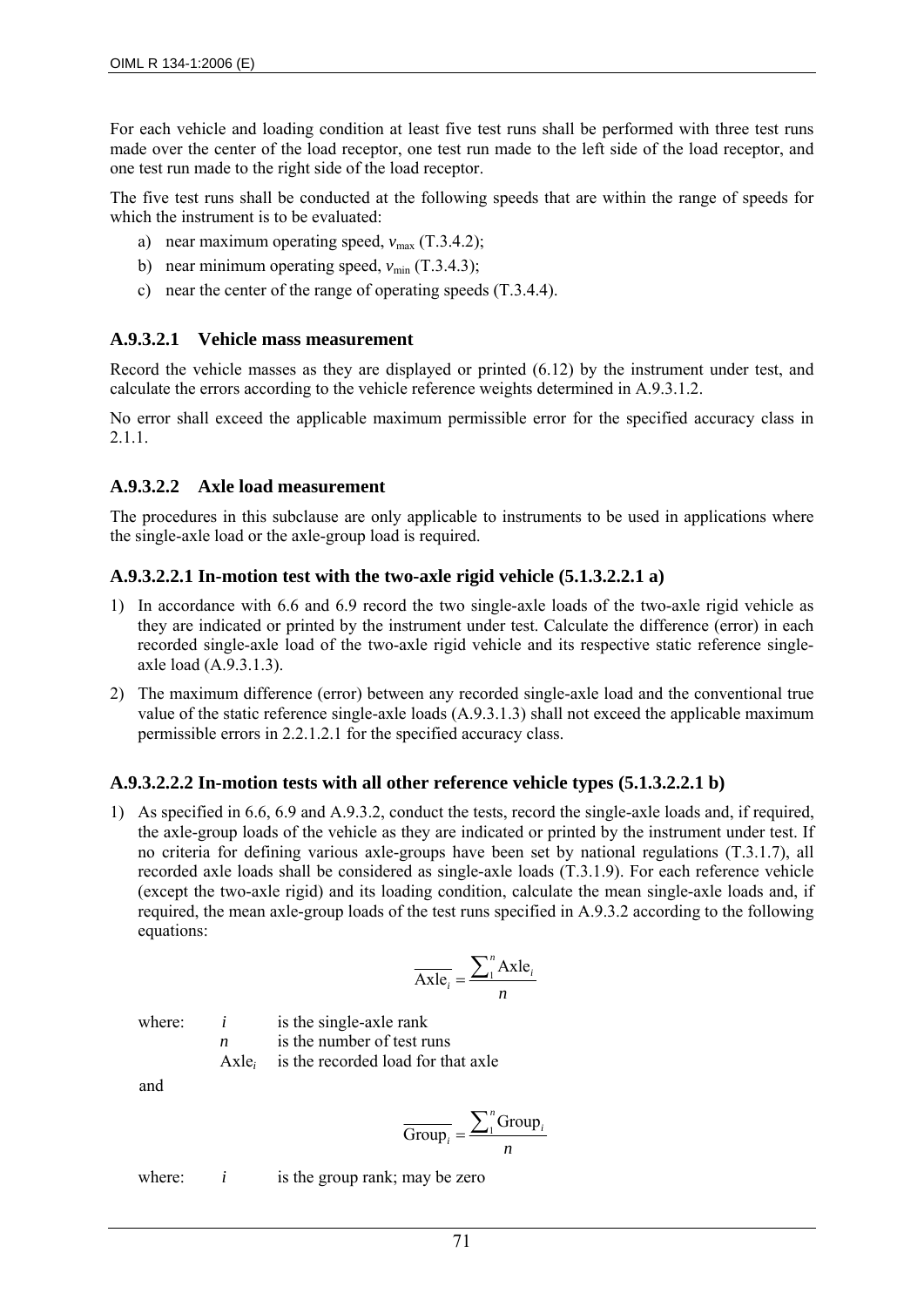- *n* is the number of test runs
- Group<sub>i</sub> is the recorded load for that axle-group
- 2) Use the values indicated or printed by the instrument under test according to A.9.3.2 c) and recorded as specified in 6.12 for the vehicle mass and calculate the mean of the reference vehicle mass according to the following:

$$
\overline{VM} = \frac{\sum_{i=1}^{n} VM_{i}}{n}
$$

Alternatively, add the mean single-axle loads and axle-group loads to determine the mean of the vehicle mass:

$$
\overline{VM} = \sum_{i=1}^{q} \overline{Axle}_{i} + \sum_{i=0}^{g} \overline{Group}_{i}
$$

where: *q* is the number of single axles on the vehicle

- *g* is the number of axle-groups on the vehicle, which may be zero
- 3) Calculate the corrected mean single-axle loads and, if required, the corrected mean axle-group load(s) as follows:

$$
\overline{\text{CorrAxle}_i} = \overline{\text{Axle}_i} \times \frac{\text{VM}_{\text{ref}}}{\overline{\text{VM}}} \qquad \overline{\text{CorrGroup}_i} = \overline{\text{Group}_i} \times \frac{\text{VM}_{\text{ref}}}{\overline{\text{VM}}}
$$

where:  $VM_{ref}$  is the conventional true value of the reference vehicle mass determined by full-draught weighing in 6.7.

4) To provide traceability, the sum of the corrected mean single-axle loads and axle-group loads for the reference vehicle should be equal to the conventional true value of the reference vehicle mass:

$$
VM_{ref} = \sum_{i=1}^{q} \overline{CorrAxle}_{i} + \sum_{i=0}^{g} \overline{CorrGroup}_{i}
$$

where: *q* is the number of single axles on the vehicle

*g* is the number of axle-groups on the vehicle, which may be zero

5) Calculate the deviation of each single-axle load from the respective corrected mean single-axle load and, if required, the deviation of each axle-group load from the respective (if more than one axle-group) corrected mean axle-group load:

$$
DevAxlei = Axlei - \overline{CorrAxlei}
$$

$$
DevGroup_i = Group_i - \overline{CorrGroup_i}
$$

- 6) No deviation shall exceed the appropriate maximum permissible deviation as specified in 2.2.1.2.2 for the applicable accuracy class.
- 7) For future reference only (to quantify any difference in the fraction of the vehicle mass carried on each of the two-axle rigid reference vehicle's single axles when determined by static (A.9.3.1.3 4)) and by in-motion (A.9.3.2.2 3)) weighing), also perform the calculations above (1-5) for all test runs of the two-axle rigid reference vehicle, unloaded and loaded. Include these results in the test report so that this data will not be lost. These results shall not be used in lieu of those from A.9.3.2.1 for evaluating the WIM instrument being tested.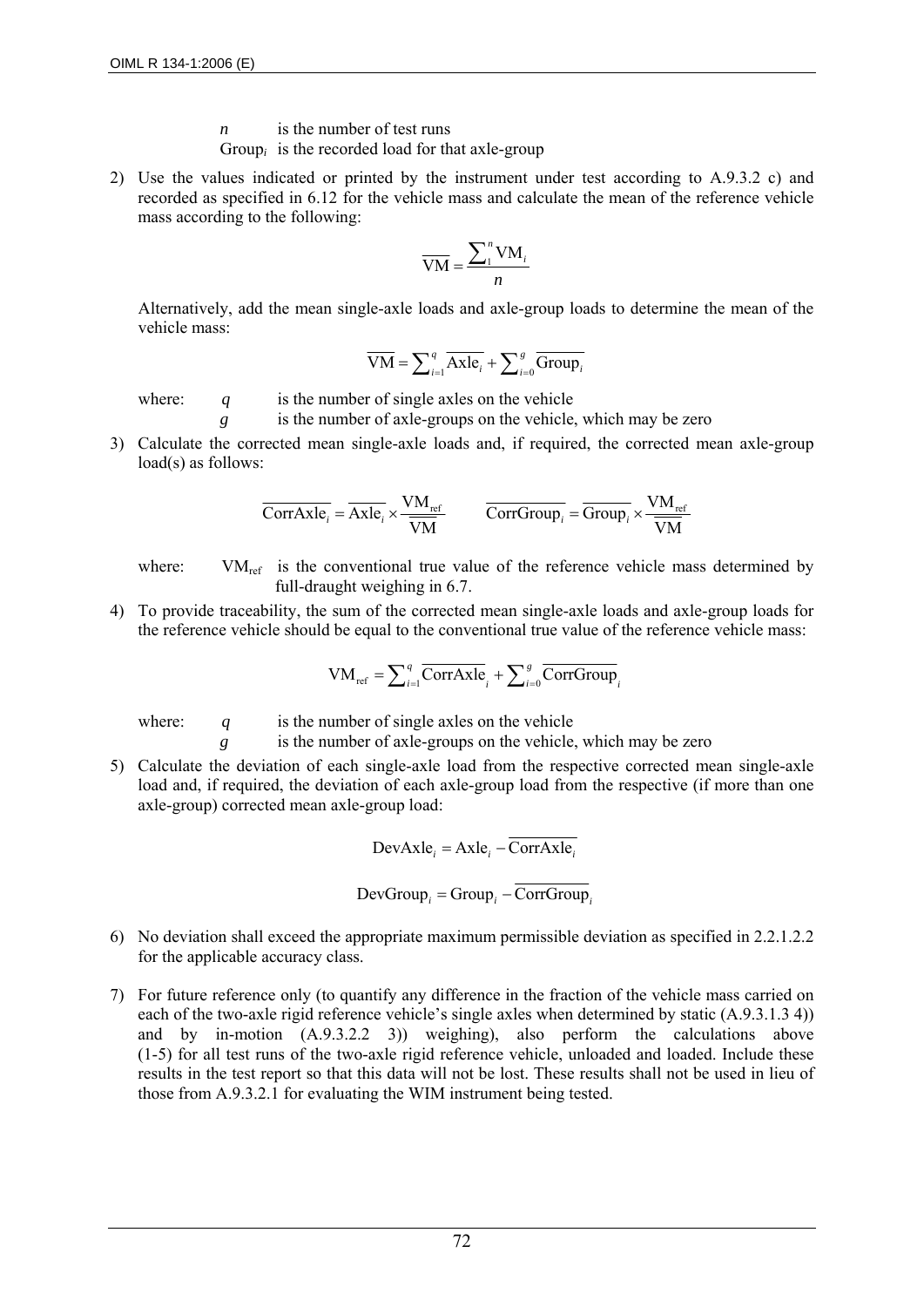# **A.9.3.2.4 Operating speed measurement (2.10)**

## **A.9.3.2.4.1 Test of operating speed interlock (A.6.3)**

To test the functioning of the operating speed interlock, test runs with one of the reference vehicles shall be made at speeds outside the range of operating speeds:

- a) at a speed of at least 5 % in excess of the maximum operating speed,  $v_{\text{max}}$ ;
- b) at a speed of at least 5 % below the minimum operating speed,  $v_{\text{min}}$  (if applicable).

The instrument shall detect the above conditions and not indicate or print any mass or load values unless there is a clear warning message on the indication and/or the printout (3.5.9).

## **A.9.3.2.4.2 Test of operating speed (3.5.9)**

To determine and test the operating speed during an in-motion test, conduct six test runs of the unloaded two-axle rigid reference vehicle over the lateral center of the load receptor at constant speed. Three runs shall be near maximum operating speed,  $v_{\text{max}}$ , and three additional runs shall be just above minimum operating speed,  $v_{\text{min}}$ .

The reference value (conventional true value) for speed to be used in calculating the error in the indicated operating speed for each test run shall be the quotient of the measured axle spacing (to the nearest 10 mm) of the static two-axle rigid reference vehicle divided by the measured time interval (to the nearest millisecond) between arrival at a defined location (e.g. the leading edge) on the load receptor by the front and the rear axle of the moving two-axle rigid reference vehicle.

No error in the indicated operating speed shall exceed 1 km/h.

## **A.9.3.2.5 Test of vehicle recognition device interlock (3.5.7)**

The correct function of the device shall be tested by the following test procedure if:

- a) the WIM instrument automatically determine axle-group loads; or
- b) a maximum number of axles per vehicle is given on the plate; or
- c) the length of the weigh zone is given on the plate.

Connect two of the reference vehicles together with a suitable towing device (strap or chain) to form a combination vehicle that has an overall length greater than the minimum, or otherwise specified (B.4), apron length. Have the front vehicle tow the connected rear vehicle (with driver onboard) over the full length of the weigh zone at a speed near the maximum operating speed,  $v_{\text{max}}$ , with the instrument operating in automatic mode.

The instrument shall:

- a) determine the correct axle-group loads or detect a failure;
- b) detect the exceeding of the maximum number of axles;
- c) detect the fact that all of the wheels of the vehicle being weighed were not within the weigh zone throughout the weighing operation and not indicate or print any mass or load values unless there is a clear warning message on the indication and/or the printout.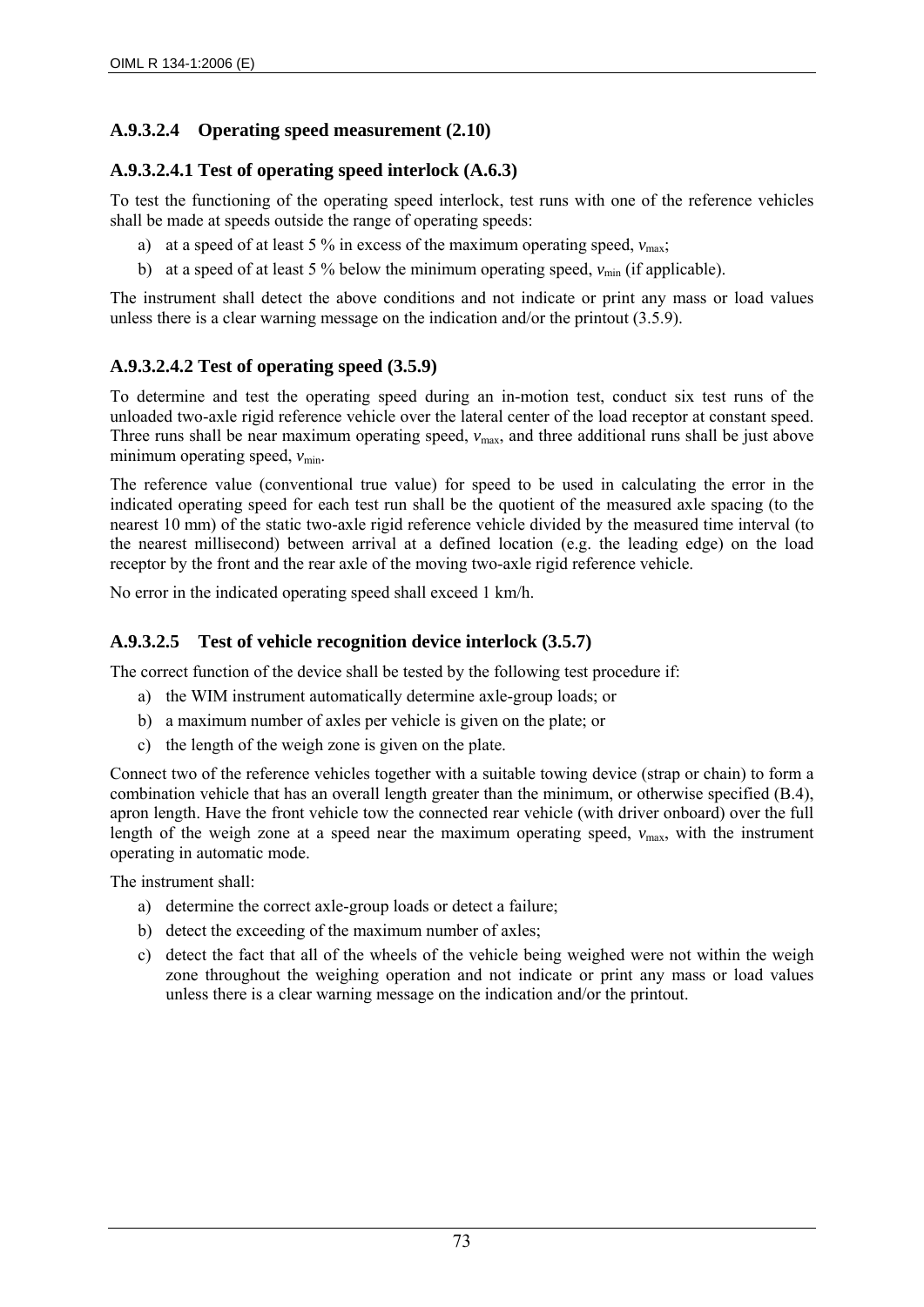# **Annex B (Mandatory)**

# **Practical instructions for the installation of automatic instruments for weighing road vehicles in motion and measuring axle loads**

### **B.1 Installation and operation**

The installation requirements are subject to change, in recognition of future technical developments.

#### **B.2 Weigh zone**

The weigh zone (T.2.2) shall comprise a load receptor with an apron on both ends.

#### **B.3 Apron construction**

The aprons (T.2.2.1) in advance of and beyond the load receptor shall consist of a stable, load bearing structure made of concrete or an equally durable material resting on a suitable foundation to provide a straight, smooth, approximately-level plane surface to support all tyres of a vehicle simultaneously as the vehicle approaches and passes over the load receptor.

*Note:* Annex C gives an example of an apron specification which may be used to construct aprons which have been shown to respect the conditions in this Annex. This example should be considered when specifying aprons.

### **B.4 Apron geometry**

Each of these aprons shall have a minimum length of 16 m. However, prior to beginning any test, the Member State in which this Recommendation is being used may specify a different apron length (shorter or longer) which is deemed adequate to fully support simultaneously all wheels of the longest vehicle type that will be weighed by the instrument to be tested (see 3.5.7) as it approaches and passes over the load receptor. A reasonably smooth and level road surface shall be provided in advance of the approach apron of sufficient length and width for the test vehicle to reach a steady test speed before arriving at the apron.

The aprons shall be permitted to have a transverse slope, not exceeding 1 %, for drainage purposes. To minimize load transfer between axles of the vehicle, the aprons shall have no longitudinal slope. The load receptor shall be mounted in the same plane as the aprons.

If no lateral guide system is used (3.5.8), the aprons shall have sufficient width throughout their length to extend transversely a minimum of 300 mm beyond each lateral edge of the load receptor and the width of the load receptor shall be clearly marked over the whole length of the aprons.

The apron (and load receptor) shall have sufficient width to fully support the widest vehicle that will be weighed by the instrument.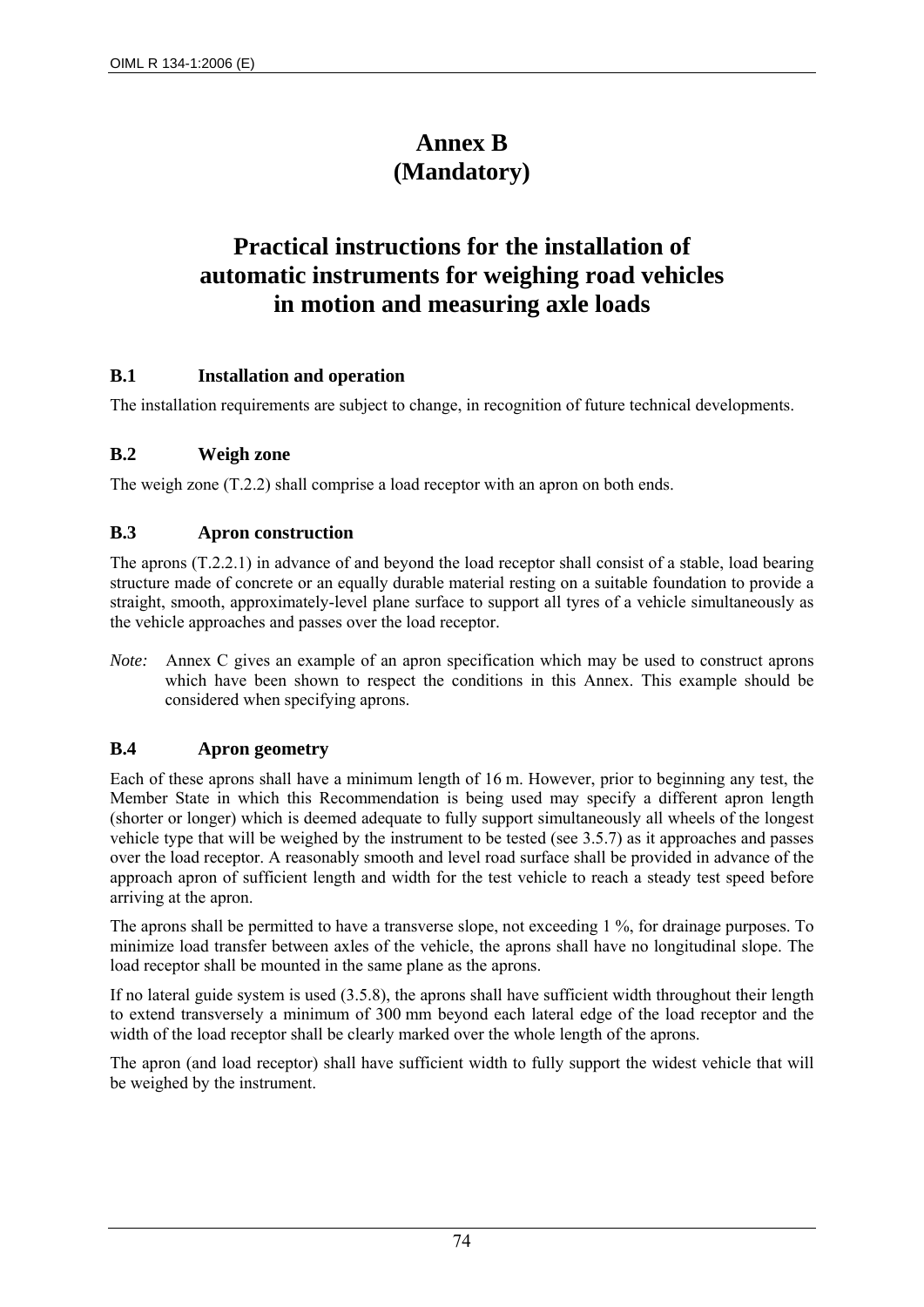# **Annex C (Informative)**

# **General guidelines for the installation and operation of automatic instruments for weighing road vehicles in motion and measuring axle loads**

### **C.1 Apron characteristics**

To achieve the necessary levels of accuracy (with the exception of WIM instruments for full-draught weighing) the minimum requirements for the apron smoothness should include the following:

- a) for 8 m in advance of and beyond the load receptor, the apron surface should be within a tolerance of  $\pm 3$  mm from the level or transversely-sloped plane that includes the load receptor; and
- b) the surface of the apron outside the 8 m length of apron beyond the load receptor should be within a tolerance of  $\pm 6$  mm from the level or transversely-sloped plane that includes the load receptor.

## **C.2 Apron compliance checks**

Compliance with the apron geometry and characteristics specified above and in Annex B should be determined by a suitably qualified person at a specified period (e.g. if concrete is used, 30 days after apron construction is complete, to allow for the adverse effects of shrinkage in the concrete during curing) and before the site is first used.

A level datum should be taken at a suitable point within the apron minimum area (i.e. the "16 m area") and its position marked on the drawing in the test report format. Its position should be determined by taking elevations using a precise level and staff, and choosing the point which minimizes the extent of any remedial work having regard to the requirements specified above.

A 400 mm  $\times$  400 mm (nominal) grid of level control points should be marked out durably on the aprons for 8 m either side of the load receptor(s). A 1 m  $\times$  1 m (nominal) grid of level control points should be marked out on the remainder of the aprons. Setting out lines for the control points should be shown on the drawing in the test report format. Elevations should be taken on all those points using the precise level and staff.

If concrete is used, a simple stability check should be undertaken to monitor any changes in apron elevation under an axle load. A loaded two-axle vehicle, with a rear axle loading as near to the maximum capacity of the WIM instrument as feasible, should pass at a low speed along the approximate lateral center of the concrete aprons. Elevations should be taken at the corners of each slab making up the apron at each transverse joint to ensure that as the vehicle crosses the joint, no movement in elevation is outside the tolerances specified in C.1.

### **C.3 Routine durability checks**

Surface level compliance checks should be repeated using the same level control points at time intervals specified by national legislation.

*Note:* There are a number of factors (e.g. level of usage, construction of aprons, etc.) which should be taken into consideration when specifying the time interval between compliance checks.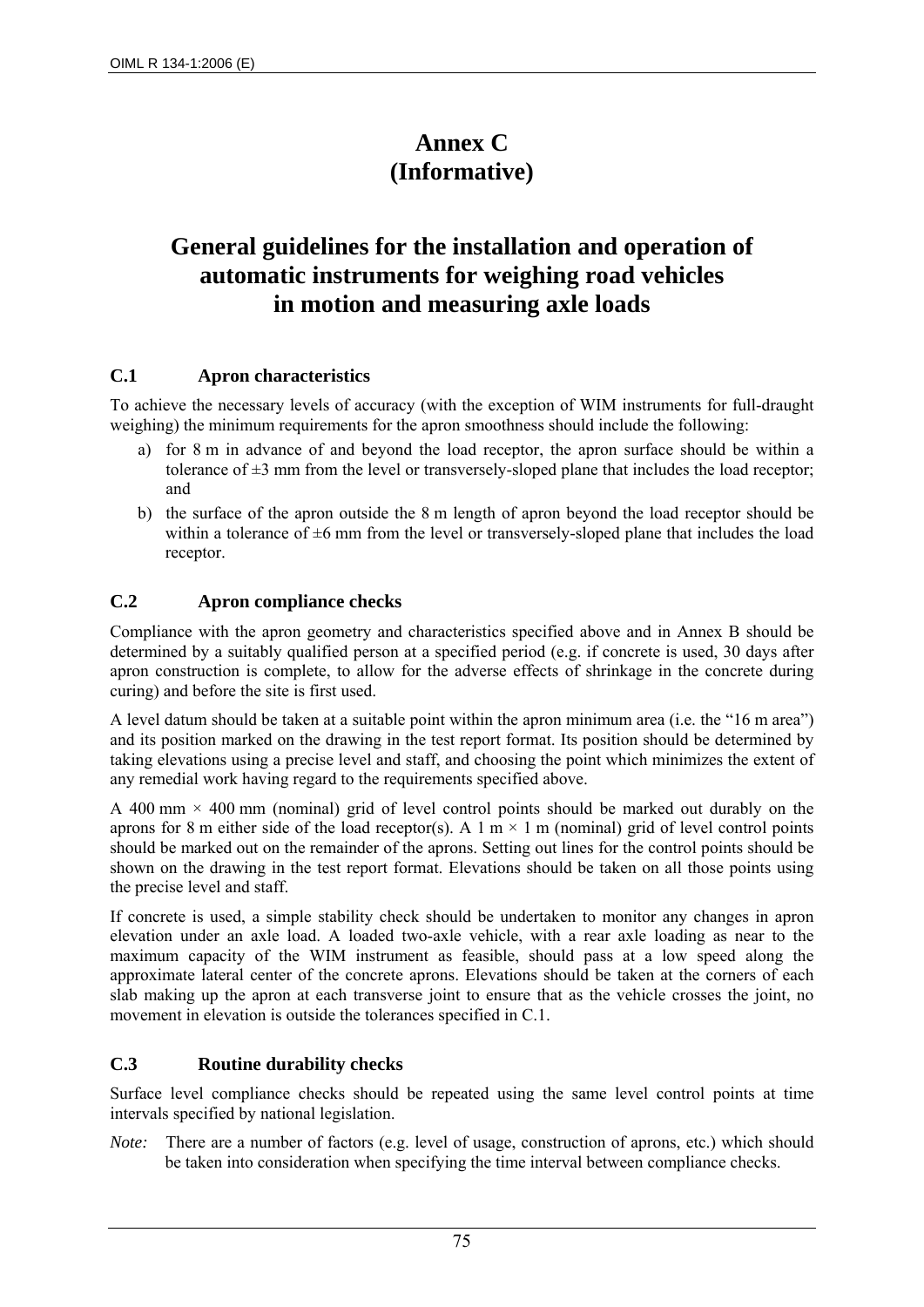## **C.4 Spilt material and ice**

Care should be taken in the design and operation of the installation to ensure that, as far as possible, a build-up of spilt material and ice on the weigh zone of the instrument either does not occur, or is removed regularly.

## **C.5 Overhead structures**

Load receptors should not be installed beneath a loading or conveying mechanism from which loose material might fall.

### **C.6 Tare weighing**

The time between tare weighing and gross weighing operations associated with a particular load should be minimal.

### **C.7 Notice of speed restrictions**

There should be means to ensure that all drivers of vehicles that cross the load receptor are aware of the minimum and maximum operating speeds at which they can proceed.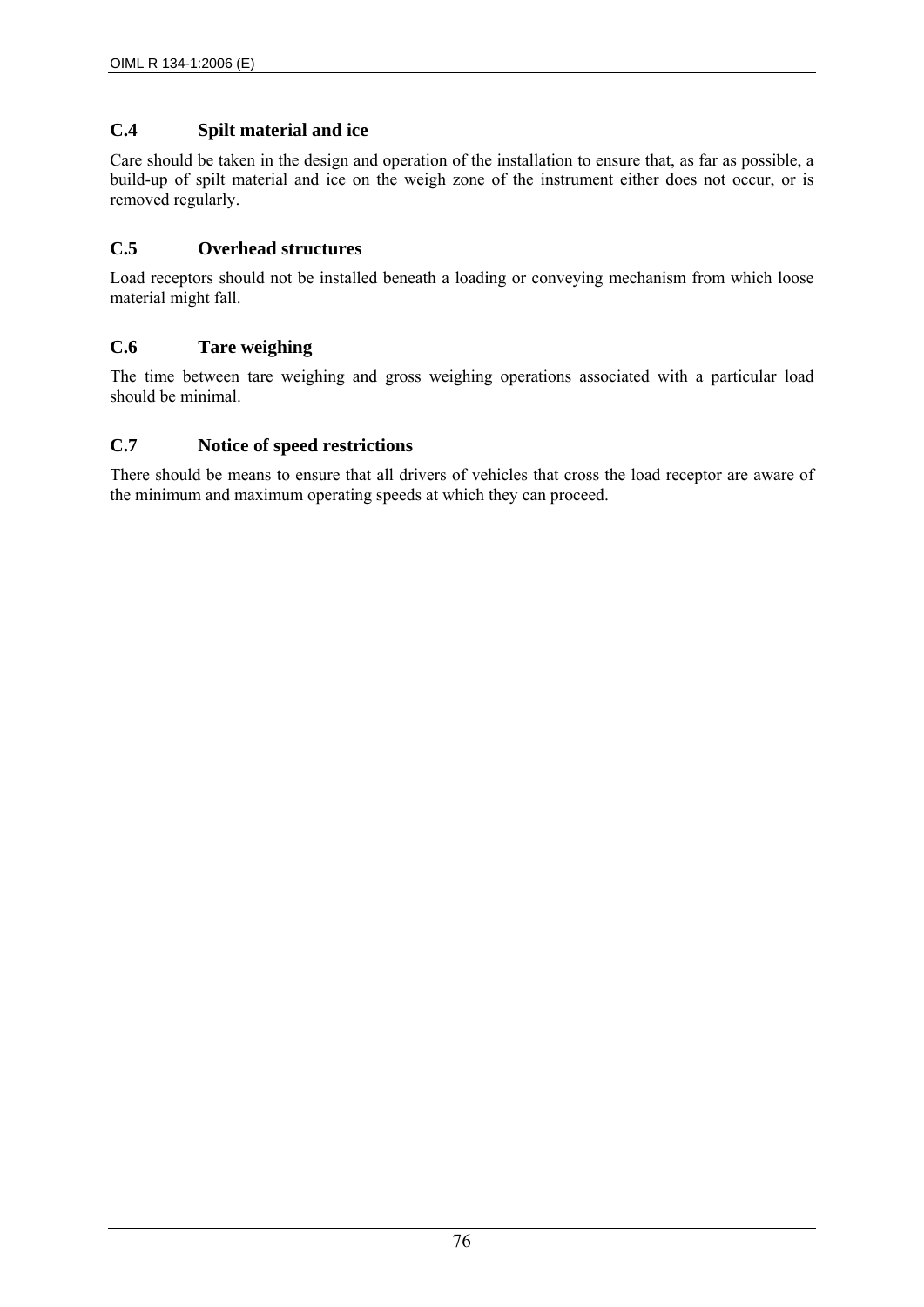# **Bibliography**

Below are references to Publications of the International Electrotechnical Commission (IEC), the International Organization for Standardization (ISO) and the OIML, where mention is made in this Recommendation.

| Ref.   | <b>Standards and reference documents</b>                                                                                        | <b>Description</b>                                                                                                                                                                                                                                                                                                                                                |
|--------|---------------------------------------------------------------------------------------------------------------------------------|-------------------------------------------------------------------------------------------------------------------------------------------------------------------------------------------------------------------------------------------------------------------------------------------------------------------------------------------------------------------|
| $[1]$  | International Vocabulary of Basic and<br>General Terms in Metrology (VIM)<br>(1993)                                             | Vocabulary, prepared by a joint working group<br>consisting of experts appointed by BIPM, IEC, IFCC,<br>ISO, IUPAC, IUPAP and OIML.                                                                                                                                                                                                                               |
| $[2]$  | International Vocabulary of Terms in<br>Legal Metrology, OIML, Paris (2000)                                                     | Vocabulary including only the concepts used in the field<br>of legal metrology. These concepts concern the<br>activities of the legal metrology service, the relevant<br>documents as well as other problems linked with this<br>activity. Also included in this Vocabulary are certain<br>concepts of a general character which have been drawn<br>from the VIM. |
| $[3]$  | OIML B 3 (2003)<br><b>OIML Certificate System for Measuring</b><br>Instruments (formerly OIML P 1)                              | Provides rules for issuing, registering and using OIML<br>Certificates of conformity.                                                                                                                                                                                                                                                                             |
| $[4]$  | OIML D 11 (2004)<br>General requirements for electronic<br>measuring instruments                                                | Contains general requirements for electronic measuring<br>instruments.                                                                                                                                                                                                                                                                                            |
| $[5]$  | OIML R 111 (2004)<br>Weights of classes $E_1$ , $E_2$ , $F_1$ , $F_2$ , $M_1$ ,<br>$M_{1-2}$ , $M_2$ , $M_{2-3}$ and $M_3$      | Provides the principal physical characteristics and<br>metrological requirements for weights used with and for<br>the verification of weighing instruments and weights of<br>a lower class.                                                                                                                                                                       |
| [6]    | OIML D 28 (2004)<br>Conventional value of the result of<br>weighing in air                                                      | Provides the definition of the quantity "conventional<br>mass" (conventional value of the result of weighing in<br>air) as it is used for the characterization of weights and<br>its relation to the physical quantities mass and density<br>and the evaluation of its uncertainty.                                                                               |
| $[7]$  | OIML R 60 (2000)<br>Metrological regulation for load cells                                                                      | Provides the principal static characteristics and static<br>evaluation procedures for load cells used in the<br>evaluation of mass.                                                                                                                                                                                                                               |
| [8]    | OIML R 76-1 (2006) Non-automatic<br>weighing instruments.                                                                       | Provides the principal physical characteristics and<br>metrological requirements for the verification of non-<br>automatic weighing instruments.                                                                                                                                                                                                                  |
| $[9]$  | OIML D 19 (1988)<br>Pattern evaluation and pattern approval                                                                     | Provides advice, procedures and influencing factors on<br>pattern evaluation and pattern approval.                                                                                                                                                                                                                                                                |
| $[10]$ | OIML D 20 (1988)<br>Initial and subsequent verification of<br>measuring instruments and processes                               | Provides advice, procedures and influencing factors on<br>the choice between alternative approaches to<br>verification and the procedures to be followed in the<br>course of verification.                                                                                                                                                                        |
| $[11]$ | IEC 60068-2-1 (1990-05) with<br>amendments 1 (1993-02) and 2 (1994-06)<br>Environmental testing, Part 2: Tests, Test<br>A: Cold | Concerns cold tests on both non heat dissipating and<br>heat dissipating equipment under test (EUT).                                                                                                                                                                                                                                                              |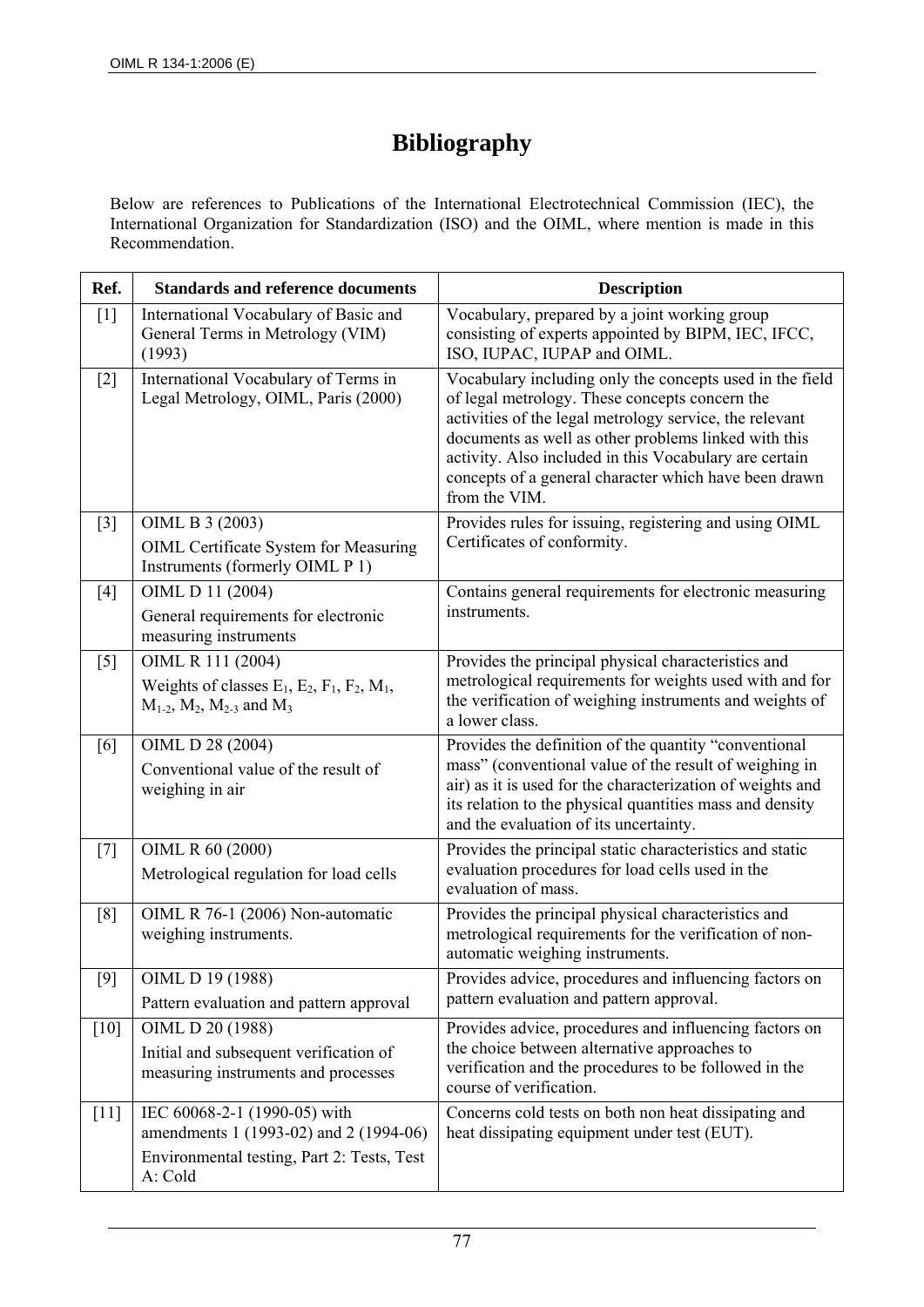| Ref.   | <b>Standards and reference documents</b>                                                                                                                                                                                                | <b>Description</b>                                                                                                                                                                                                                                                                                                                                                                                                                                                                                                                                                                                                                                                                                                                                                                                                                                                                                                               |
|--------|-----------------------------------------------------------------------------------------------------------------------------------------------------------------------------------------------------------------------------------------|----------------------------------------------------------------------------------------------------------------------------------------------------------------------------------------------------------------------------------------------------------------------------------------------------------------------------------------------------------------------------------------------------------------------------------------------------------------------------------------------------------------------------------------------------------------------------------------------------------------------------------------------------------------------------------------------------------------------------------------------------------------------------------------------------------------------------------------------------------------------------------------------------------------------------------|
| $[12]$ | IEC 60068-2-2 (1974-01) with<br>amendments 1 (1993-02) and 2 (1994-05)<br>Environmental testing Part 2: Tests, Test<br>B: Dry heat                                                                                                      | Contains test Ba: dry heat for non heat dissipating<br>specimen with sudden change of temperature; test Bb<br>dry heat for non heat dissipating specimen with gradual<br>change of temperature; tests Bc: dry heat for heat<br>dissipating specimen with sudden change of<br>temperature; test Bd dry heat for heat dissipating<br>specimen with gradual change of temperature.<br>The 1987 reprint includes IEC No. 62-2-2A.                                                                                                                                                                                                                                                                                                                                                                                                                                                                                                    |
| $[13]$ | IEC 60068-3-1 $(1974-01)$ +<br>Supplement A (1978-01):<br>Environmental testing Part 3<br>Background information, Section 1:<br>Cold and dry heat tests                                                                                 | Gives background information for Tests A: Cold (IEC<br>68-2-1), and Tests B: Dry heat (IEC 68-2-2). Includes<br>appendices on the effect of: chamber size on the surface<br>temperature of a specimen when no forced air<br>circulation is used; airflow on chamber conditions and<br>on surface temperatures of test specimens; wire<br>termination dimensions and material on surface<br>temperature of a component; measurements of<br>temperature, air velocity and emission coefficient.<br>Supplement A gives additional information for cases<br>where temperature stability is not achieved during the                                                                                                                                                                                                                                                                                                                   |
| $[14]$ | IEC 60068-2-78 (2001-08)<br>Environmental testing - Part 2-78:<br>Tests - Test Cab: Damp heat, steady state<br>(IEC 60068-2-78 replaces the following<br>withdrawn standards:<br>IEC 60068-2-3, test Ca and<br>IEC 60068-2-56, test Cb) | test.<br>Provides a test method for determining the suitability of<br>electro-technical products, components or equipment for<br>transportation, storage and use under conditions of high<br>humidity. The test is primarily intended to permit the<br>observation of the effect of high humidity at constant<br>temperature without condensation on the specimen over<br>a prescribed period.<br>This test provides a number of preferred severities of<br>high temperature, high humidity and test duration. The<br>test can be applied to both heat-dissipating and non-heat<br>dissipating specimens. The test is applicable to small<br>equipment or components as well as large equipment<br>having complex interconnections with test equipment<br>external to the chamber, requiring a setup time which<br>prevents the use of preheating and the maintenance of<br>specified conditions during the installation period. |
| $[15]$ | IEC 60068-3-4 (2001-08)<br>Environmental testing - Part 3-4:<br>Supporting documentation and guidance -<br>Damp heat tests                                                                                                              | Provides the necessary information to assist in preparing<br>relevant specifications, such as standards for<br>components or equipment, in order to select appropriate<br>tests and test severities for specific products and, in<br>some cases, specific types of application. The object of<br>damp heat tests is to determine the ability of products to<br>withstand the stresses occurring in a high relative<br>humidity environment, with or without condensation,<br>and with special regard to variations of electrical and<br>mechanical characteristics. Damp heat tests may also be<br>utilized to check the resistance of a specimen to some<br>forms of corrosion attack.                                                                                                                                                                                                                                          |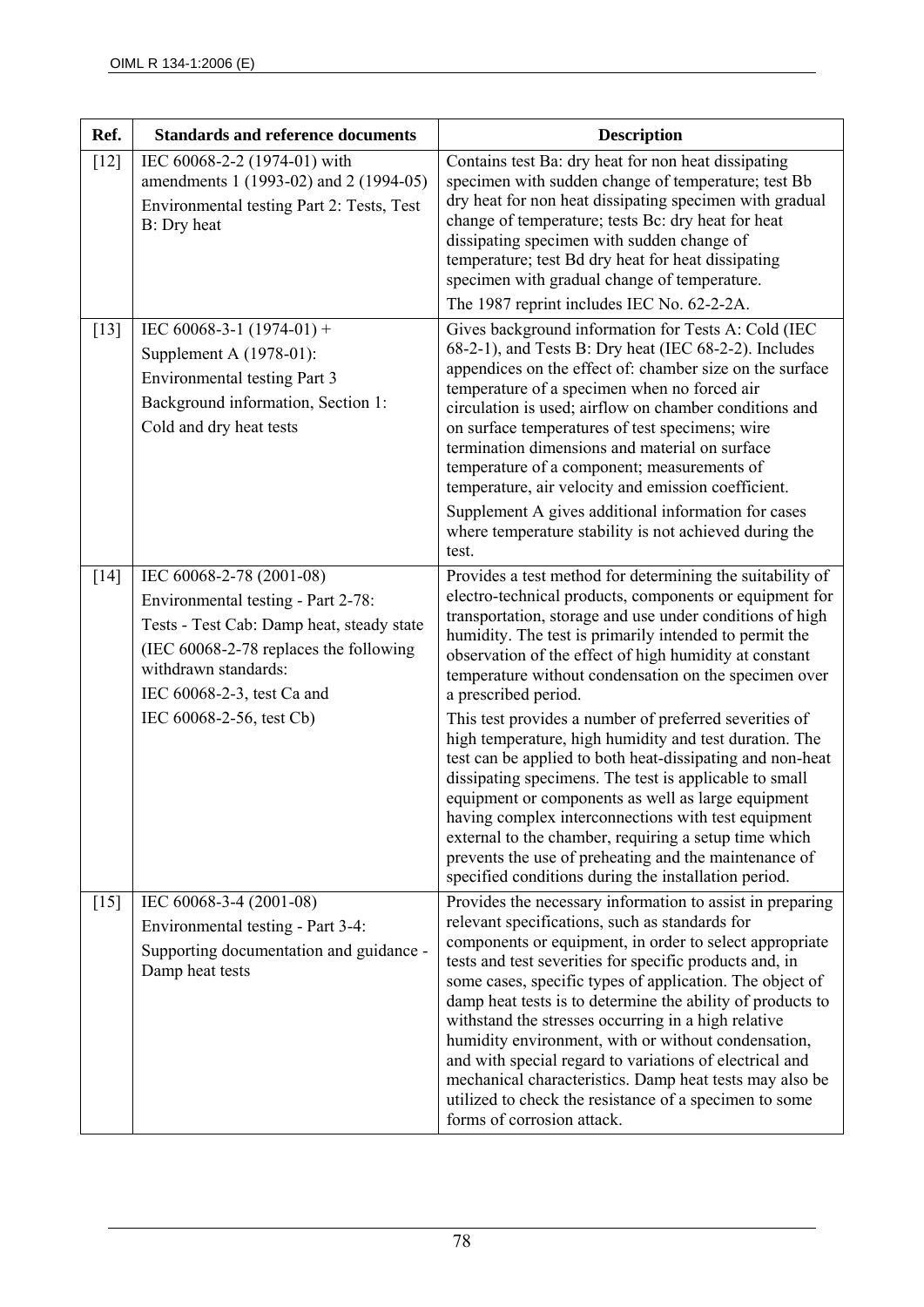| Ref.   | <b>Standards and reference documents</b>                                                                                                                                                          | <b>Description</b>                                                                                                                                                                                                                                                                                                                                                                                                                                                                                                                                                                                                                                                                                                                                                                                                                                                                                          |
|--------|---------------------------------------------------------------------------------------------------------------------------------------------------------------------------------------------------|-------------------------------------------------------------------------------------------------------------------------------------------------------------------------------------------------------------------------------------------------------------------------------------------------------------------------------------------------------------------------------------------------------------------------------------------------------------------------------------------------------------------------------------------------------------------------------------------------------------------------------------------------------------------------------------------------------------------------------------------------------------------------------------------------------------------------------------------------------------------------------------------------------------|
| [16]   | IEC 61000-2-1 (1990-05)<br>Electromagnetic compatibility (EMC)<br>Part 2: Environment Section 1                                                                                                   | Description of the environment - Electromagnetic<br>environment for low-frequency conducted disturbances<br>and signaling in public power supply systems.                                                                                                                                                                                                                                                                                                                                                                                                                                                                                                                                                                                                                                                                                                                                                   |
| $[17]$ | IEC 61000-4-1 (2000-04)<br><b>Basic EMC Publication</b><br>Electromagnetic compatibility (EMC)<br>Part 4: Testing and measurement<br>techniques. Section 1: Overview of IEC<br>61000-4 series     | Gives applicability assistance to the users and<br>manufacturers of electrical and electronic equipment on<br>EMC standards within the IEC 61000-4 series on testing<br>and measurement techniques. Provides general<br>recommendations concerning the choice of relevant<br>tests.                                                                                                                                                                                                                                                                                                                                                                                                                                                                                                                                                                                                                         |
| [18]   | IEC 60654-2 (1979-01), with amendment<br>$1(1992-09)$<br>Operating conditions for industrial-<br>process measurement and control<br>equipment - Part 2: Power                                     | Gives the limiting values for power received by land-<br>based and offshore industrial process measurement and<br>control systems or parts of systems during operation.                                                                                                                                                                                                                                                                                                                                                                                                                                                                                                                                                                                                                                                                                                                                     |
| $[19]$ | IEC 61000-4-11 (2004-03)<br>Electromagnetic compatibility (EMC)<br>Part 4-11: Testing and measuring<br>techniques - Voltage dips, short<br>interruptions and voltage variations<br>immunity tests | Defines the immunity test methods and range of<br>preferred test levels for electrical and electronic<br>equipment connected to low-voltage power supply<br>networks for voltage dips, short interruptions, and<br>voltage variations. This standard applies to electrical<br>and electronic equipment having a rated input current<br>not exceeding 16 A per phase, for connection to 50 Hz<br>or 60 Hz AC networks. It does not apply to electrical<br>and electronic equipment for connection to 400 Hz AC<br>networks. Tests for these networks will be covered by<br>future IEC standards. The object of this standard is to<br>establish a common reference for evaluating the<br>immunity of electrical and electronic equipment when<br>subjected to voltage dips, short interruptions and voltage<br>variations. It has the status of a Basic EMC Publication<br>in accordance with IEC Guide 107. |
| $[20]$ | IEC 61000-4-4 (2004-07)<br>Electromagnetic compatibility (EMC)<br>Part 4-4: Testing and measurement<br>techniques - Electrical fast transient/burst<br>immunity test                              | Establishes a common and reproducible reference for<br>evaluating the immunity of electrical and electronic<br>equipment when subjected to electrical fast<br>transient/burst on supply, signal, control and earth ports.<br>The test method documented in this part of IEC 61000-4<br>describes a consistent method to assess the immunity of<br>an equipment or system against a defined phenomenon.<br>The standard defines:<br>test voltage waveform;<br>٠<br>range of test levels;<br>п<br>test equipment;<br>п<br>verification procedures of test equipment;<br>п<br>test setup; and<br>п<br>test procedure.<br>п<br>The standard gives specifications for laboratory and<br>post-installation tests.                                                                                                                                                                                                 |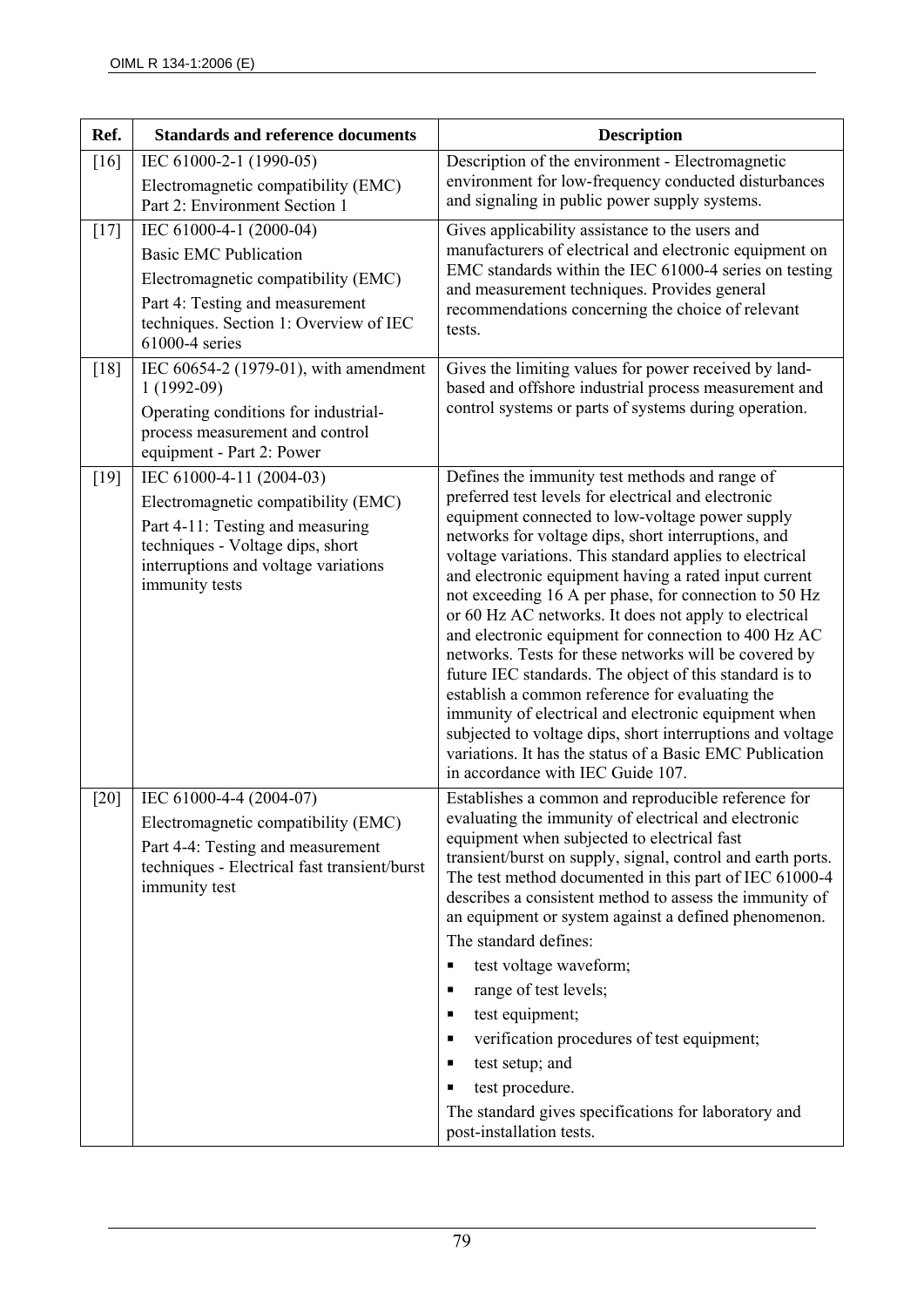| Ref.   | <b>Standards and reference documents</b>                                                                                                                                                                                                                                                                                                              | <b>Description</b>                                                                                                                                                                                                                                                                                                                                                                                                                                                                                                                                                                                                                                                                                                                                                                                                                         |
|--------|-------------------------------------------------------------------------------------------------------------------------------------------------------------------------------------------------------------------------------------------------------------------------------------------------------------------------------------------------------|--------------------------------------------------------------------------------------------------------------------------------------------------------------------------------------------------------------------------------------------------------------------------------------------------------------------------------------------------------------------------------------------------------------------------------------------------------------------------------------------------------------------------------------------------------------------------------------------------------------------------------------------------------------------------------------------------------------------------------------------------------------------------------------------------------------------------------------------|
| $[21]$ | IEC 61000-4-5 (2001-04) consolidated<br>edition 1.1 (Including Amendment 1 and<br>Correction 1)<br>Electromagnetic compatibility (EMC)-<br>Part 4-5: Testing and measurement<br>techniques - Surge immunity test                                                                                                                                      | Relates to the immunity requirements, test methods, and<br>range of recommended test levels for equipment to<br>unidirectional surges caused by over-voltages from<br>switching and lightning transients. Several test levels are<br>defined which relate to different environment and<br>installation conditions. These requirements are<br>developed for and are applicable to electrical and<br>electronic equipment. Establishes a common reference<br>for evaluating the performance of equipment when<br>subjected to high-energy disturbances on the power and<br>inter-connection lines.                                                                                                                                                                                                                                           |
| $[22]$ | IEC 61000-4-2 (1995-01) with<br>amendment 1 (1998-01) and amendment<br>$2(2000-11)$<br>Consolidated Edition: IEC 61000-4-2<br>$(2001-04)$ Ed. 1.2<br>Basic EMC Publication.<br>Electromagnetic Compatibility (EMC) -<br>Part 4: Testing and measurement<br>techniques - Section 2: Electrostatic<br>discharge immunity test. Basic EMC<br>Publication |                                                                                                                                                                                                                                                                                                                                                                                                                                                                                                                                                                                                                                                                                                                                                                                                                                            |
| $[23]$ | IEC 61000-4-3 Consolidated Edition 2.1<br>$(including amendment 1) (2002-09)$<br>Electromagnetic Compatibility (EMC) -<br>Part 4: Testing and measurement<br>techniques - Section 3: Radiated, radio-<br>frequency, electromagnetic field<br>immunity test                                                                                            |                                                                                                                                                                                                                                                                                                                                                                                                                                                                                                                                                                                                                                                                                                                                                                                                                                            |
| $[24]$ | IEC 61000-4-6 (2003-05) with<br>amendment 1 (2004-10)<br>Electromagnetic compatibility (EMC)<br>Part 4: Testing and measurement<br>techniques. Section 6: Immunity to<br>conducted disturbances, induced by<br>radio-frequency fields                                                                                                                 | Relates to the conducted immunity requirements of<br>electrical and electronic equipment to electromagnetic<br>disturbances coming from intended radio-frequency<br>(RF) transmitters in the frequency range 9 kHz-80 MHz.<br>Equipment not having at least one conducting cable<br>(such as mains supply, signal line or earth connection),<br>which can couple the equipment to the disturbing RF<br>fields is excluded. This standard does not intend to<br>specify the tests to be applied to particular apparatus or<br>systems. Its main aim is to give a general basic reference<br>to all concerned product committees of the IEC. The<br>product committees (or users and manufacturers of<br>equipment) remain responsible for the appropriate<br>choice of the test and the severity level to be applied to<br>their equipment. |
| $[25]$ | ISO 16750-2 (2003)<br>Road vehicles - Environmental conditions<br>and testing for electrical and electronic<br>equipment - Part 2: Electrical loads                                                                                                                                                                                                   |                                                                                                                                                                                                                                                                                                                                                                                                                                                                                                                                                                                                                                                                                                                                                                                                                                            |